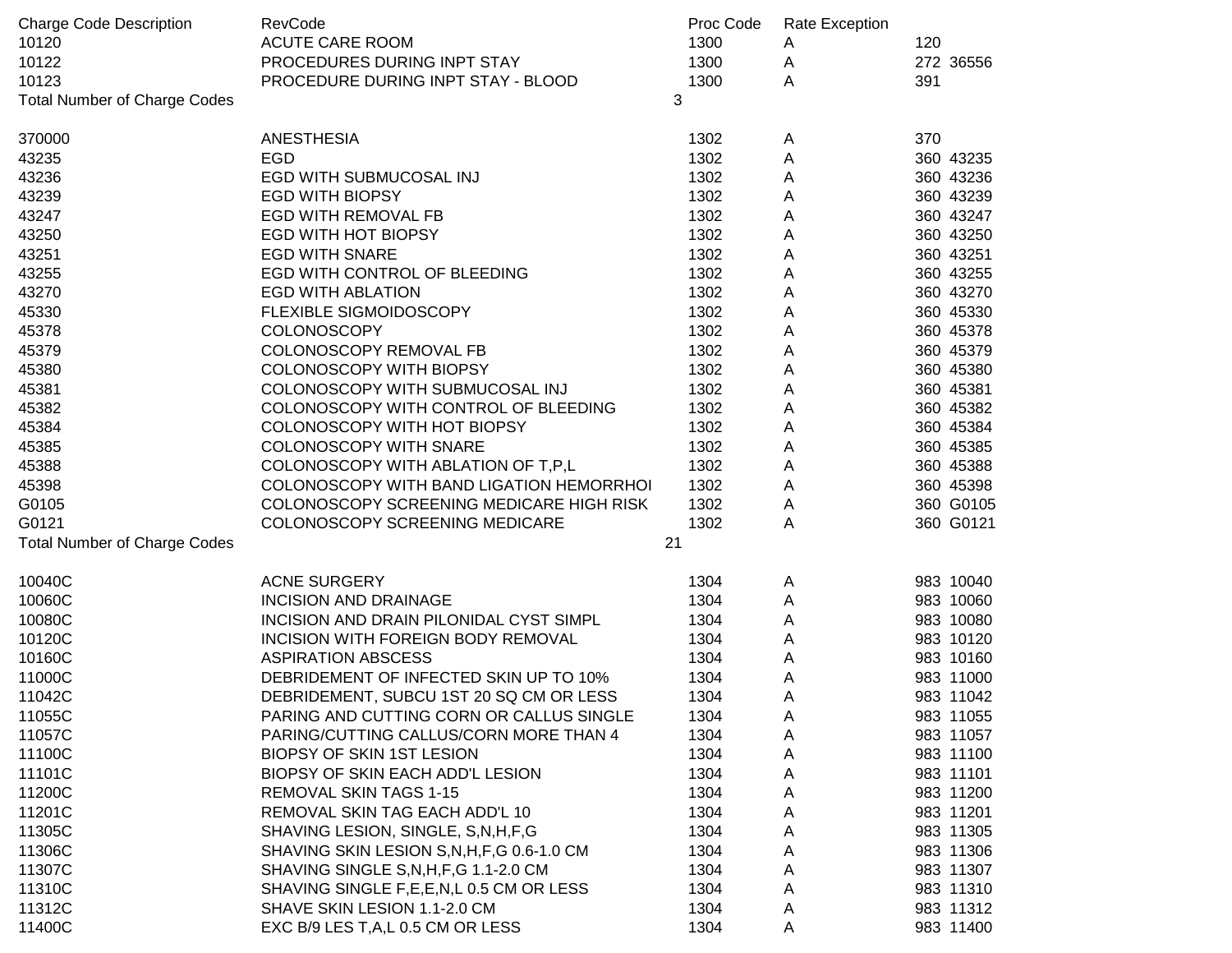| 11401C | EXC B9 LESION T, A, L 0.6 - 1.0 CM           | 1304 | A           | 983 11401 |
|--------|----------------------------------------------|------|-------------|-----------|
| 11402C | EXC B9 LESION T, A, L 1.1-2.0 CM             | 1304 | A           | 983 11402 |
| 11403C | EXC B9 LESION T, A, L 2.1-3.0 CM             | 1304 | A           | 983 11403 |
| 11420C | EXC B9 LESION S, N, H, F, G 0.5 OR LESS      | 1304 | A           | 983 11420 |
| 11421C | EXC B9 LESION S, N, H, F, G 0.6-1.0 CM       | 1304 | Α           | 983 11421 |
| 11422C | EXC B9 LESION S, N, H, F, G 1.1-2.0 CM       | 1304 | A           | 983 11422 |
| 11441C | EXC B/9 LES F, E, E, N, L 0.6-1.0 CM         | 1304 | A           | 983 11441 |
| 11442C | EXC B9 LESION F, E, E, N, L 1.1-2.0 CM       | 1304 | A           | 983 11442 |
| 11443C | EXC B9 LESION F, E, E, N, L 2.1-3.0 CM       | 1304 | A           | 983 11443 |
| 11600C | EXC MAL LES T, A, L 0.5 CM OR LESS           | 1304 | A           | 983 11600 |
| 11601C | EXC. MAL. LESION TRUNK/EXT .6-1 CM           | 1304 | $\mathsf A$ | 983 11601 |
| 11604C | EXC MAL LESION T, A, L 3.1 - 4.0 CM          | 1304 | A           | 983 11604 |
| 11606C | EXC MALIG T, A, L OVER 4.0 CM                | 1304 | A           | 983 11606 |
| 11640C | EXC MAL LES F, E, E, N, L .5 CM OR LESS      | 1304 | A           | 983 11640 |
| 11643C | EXC MAL LES F, E, E, N, L 2.1 TO 3.0 CM      | 1304 | A           | 983 11643 |
| 11730C | AVULSION NAIL PLATE SIMPLE, SINGLE           | 1304 | Α           | 983 11730 |
| 11740C | EVACUATION OF SUBUNGUAL HEMATOMA             | 1304 | Α           | 983 11740 |
| 11750C | TOENAIL REMOVAL PERMANENT                    | 1304 | A           | 983 11750 |
| 11765C | TOENAIL REMOVAL WEDGE EXCISION               | 1304 | Α           | 983 11765 |
| 11900C | INJECTION INTRALESIONAL UP TO 7 LESIONS      | 1304 | Α           | 983 11900 |
| 12001C | REPAIR SIMPLE 2.50 CM OR LESS (SNGTE)        | 1304 | Α           | 983 12001 |
| 12002C | REPAIR, SIMPLE S, N, A, G, T, E 2.6-7.5 CM   | 1304 | A           | 983 12002 |
| 12004C | REPAIR SIMPLE F,E,E,N,L 7.6 TO 12.5 CM       | 1304 | A           | 983 12004 |
| 12005C | REPAIR SIMPLE S, N, A, G, T, E 12.6 TO 20.0  | 1304 | A           | 983 12005 |
| 12011C | REPAIR, SIMPLE, F, E, E, N, L 2.5 CM OR LESS | 1304 | Α           | 983 12011 |
| 12013C | SUTURE F, E, E, N, L 2.6 - 5.0 CM            | 1304 | A           | 983 12013 |
| 12015C | SUTURE SIMPLE, F, E, N, L 7.6-12.50 CM       | 1304 | Α           | 983 12015 |
| 12031C | SUTURE LAYERED S, A, T, E 2.50 CM OR LESS    | 1304 | A           | 983 12031 |
| 12032C | REPAIR INTERM S,A,T,E 2.5CM-7.5CM            | 1304 | A           | 983 12032 |
| 16000C | BURN CARE, INITIAL, FIRST DEGREE             | 1304 | Α           | 983 16000 |
| 16020C | BURN CARE PARTIAL THICKNESS SMALL            | 1304 | A           | 983 16020 |
| 17000C | DESTRUCTION PRE-MALIG LESION 1ST LESION      | 1304 | Α           | 983 17000 |
| 17003C | DESTRUCTION PRE-MALIG LESION 2-14, EACH      | 1304 | Α           | 983 17003 |
| 17004C | DESTRUCTION PRE-MALIG LESION 15 OR MORE      | 1304 | Α           | 983 17004 |
| 17110C | DESTRUCTION BENIGN LESION UP TO 14           | 1304 | A           | 983 17110 |
| 17111C | DESTRUCTION BENIGN LESION 15 OR MORE         | 1304 | A           | 983 17111 |
| 17250C | CHEMICAL CAUTERIZATION                       | 1304 | A           | 983 17250 |
| 17262C | DESTRUCTION MAL LESION T, A, L 1.1-2.0 CM    | 1304 | A           | 983 17262 |
| 17272C | DESTRUCT MAL LESION S, N, H, F, G 1.1-2.0 CM | 1304 | A           | 983 17272 |
| 17273C | DESTRUCT MAL LESION S, N, H, F, G 2.1 - 3.0  | 1304 | A           | 983 17273 |
| 17282C | DESTRUC MAL LESION F,E,E,N,L,1.1-2.0 CM      | 1304 | A           | 983 17282 |
| 17283C | DEST MAL LESION F, E, E, N, L 2.1-3.0 CM     | 1304 | A           | 983 17283 |
| 20550C | <b>INJECTION TENDON SHEATH OR LIGAMENT</b>   | 1304 | Α           | 983 20550 |
| 20551C | <b>INJECTION SINGLE TENDON ORIGIN</b>        | 1304 | A           | 983 20551 |
| 20552C | TRIGGER POINT INJECTION 1-2 MUSCLES          | 1304 | A           | 983 20552 |
| 20553C | TRIGGER PT INJECTION 3 OR MORE MUSCLES       | 1304 | A           | 983 20553 |
| 20600C | <b>INJECTION SMALL JOINT</b>                 | 1304 | A           | 983 20600 |
| 20605C | <b>INJECTION MEDIUM JOINT</b>                | 1304 | A           | 983 20605 |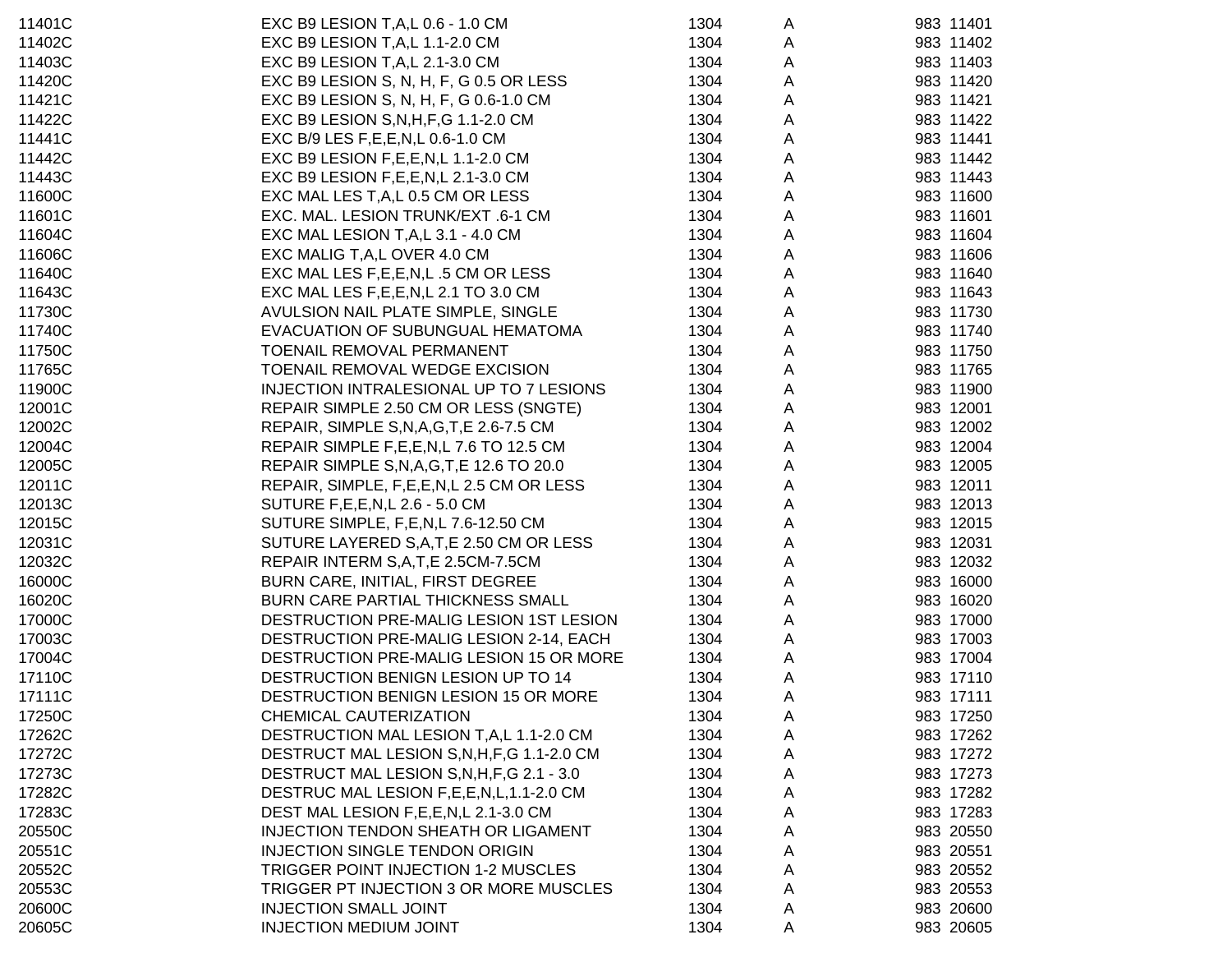| 20610C | <b>INJECTION LARGE JOINT</b>                   | 1304 | A            | 983 20610 |
|--------|------------------------------------------------|------|--------------|-----------|
| 20612C | ASPIRATION OR INJ GANGLION CYST                | 1304 | A            | 983 20612 |
| 24640C | REDUCTION OF DISLOCATION ELBOW                 | 1304 | A            | 983 24640 |
| 25560C | CLOSED TRMT RAD/ULNA SHFT FX W/O MANIP         | 1304 | A            | 983 25560 |
| 25600C | FRACTURE CLOSED DISTAL RADIAL W/OUT MAN        | 1304 | A            | 983 25600 |
| 26600C | FRACTURE CARE METACARPAL SINGLE BONE           | 1304 | A            | 983 26600 |
| 26720C | FRACTURE PHALANGEAL CLOSED W/O MANIPULAT       | 1304 | A            | 983 26720 |
| 26750C | FRACTURE CLOSED DISTAL PHALANGEAL              | 1304 | A            | 983 26750 |
| 26765C | FRACTURE CARE OPEN DISTAL PHALANGEAL           | 1304 | A            | 983 26765 |
| 26770C | DISLOCATION/REDUCTION FINGER                   | 1304 | A            | 983 26770 |
| 27786C | FRACTURE CARE DISTAL FIB W/O MANIP             | 1304 | A            | 983 27786 |
| 28470C | FRACTURE CARE METATARSAL                       | 1304 | A            | 983 28470 |
| 29075C | APPLICATION OF SHORT ARM CAST                  | 1304 | A            | 983 29075 |
| 29085C | APPLICATION CAST, HAND/LOWER FOREARM           | 1304 | $\mathsf{A}$ | 983 29085 |
| 29105C | APPLICATION LONG ARM SPLINT                    | 1304 | $\mathsf{A}$ | 983 29105 |
| 29125C | SPLINT FOREARM CLINIC                          | 1304 | A            | 983 29125 |
| 29130C | APPLICATION FINGER SPLINT; STATIC              | 1304 | A            | 983 29130 |
| 29405C | APPLICATION SHORT LEG CAST                     | 1304 | A            | 983 29405 |
| 29425C | CAST APPLICATION SHORT LEG WALKING             | 1304 | A            | 983 29425 |
| 29515C | <b>SPINT LOWER LEG</b>                         | 1304 | A            | 983 29515 |
| 29580C | UNNA BOOT APPLICATION                          | 1304 | A            | 983 29580 |
| 30901C | CONTROL OF NASAL HEM ANT SIMPLE PER SIDE       | 1304 | A            | 983 30901 |
| 30903C | CONTROL NASAL HEMORR ANT COMP PER SIDE         | 1304 | A            | 983 30903 |
| 30905C | CONTROL OF NASAL HEM POSTERIOR INITIAL         | 1304 | A            | 983 30905 |
| 45005C | <b>I&amp;D SUBMUC ABSCESS RECTUM</b>           | 1304 | A            | 983 45005 |
| 46083C | INCISION OF THROMBOSED HEMORRHOID              | 1304 | A            | 983 46083 |
| 51102C | ASPIRATION BLADDER W/INSERT SUPRAPUBIC         | 1304 | $\mathsf{A}$ | 983 51102 |
| 51701C | INSERTION NON-INDWELLING CATHETER              | 1304 | A            | 983 51701 |
| 51702C | CATHETER INSERT TEMP INDWELLING; SIMPLE        | 1304 | A            | 983 51702 |
| 51798C | BLADDER SCAN/POST VOID RESIDUAL                | 1304 | A            | 983 51798 |
|        |                                                |      |              |           |
| 54056C | <b>CRYOSURGERY LESION PENIS</b>                | 1304 | A            | 983 54056 |
| 57160C | PESSARY FITTING AND ADJUSTMENT                 | 1304 | A            | 983 57160 |
| 57500C | BIOPSY OF CERVIX OR EXC CERVICAL LESION        | 1304 | A            | 983 57500 |
| 58100C | <b>ENDOMETRIAL BIOPSY</b>                      | 1304 | A            | 983 58100 |
| 59425C | ANTEPARTUM CARE ONLY; 4-6 VISITS               | 1304 | A            | 983 59425 |
| 59426C | ANTEPARTUM CARE ONLY; 7 OR MORE VISITS         | 1304 | A            | 983 59426 |
| 65205C | FOREIGN BODY REMOVE EXT EYE; CONJUNCTIVA       | 1304 | A            | 983 65205 |
| 65210C | REMOVAL FB CONJUNCTIVAL EMBEDDED               | 1304 | A            | 983 65210 |
| 65220C | REMOVAL FB CORNEA W/O SLIT LAMP                | 1304 | A            | 983 65220 |
| 69200C | REMOVAL EXTERNAL EAR CANAL                     | 1304 | A            | 983 69200 |
| 69210C | CERUMEN IMPACT REMOVAL W/ INSTRUMENT UNI       | 1304 | A            | 983 69210 |
| 81002C | UA DIP OFFICE                                  | 1304 | A            | 983 81002 |
| 82270C | HEMOCULT SCREEN IN OFFICE                      | 1304 | A            | 983 82270 |
| 86580C | TB SKIN TESTING                                | 1304 | A            | 983 86580 |
| 90460C | <b>IMMUNIZATION ADMIN 18 YEARS OLD OR LESS</b> | 1304 | A            | 771 90460 |
| 90460R | IMMUNIZATION ADMIN 18 YR OR LESS RHC           | 1304 | Α            | 771 90460 |
| 90461C | IMMUNIZATION ADM <18 YR EA ADD'L VACCINE       | 1304 | A            | 771 90461 |
| 90461R | <b>IMMUNIZATION ADM &lt;18 EA ADD'L RHC</b>    | 1304 | A            | 771 90461 |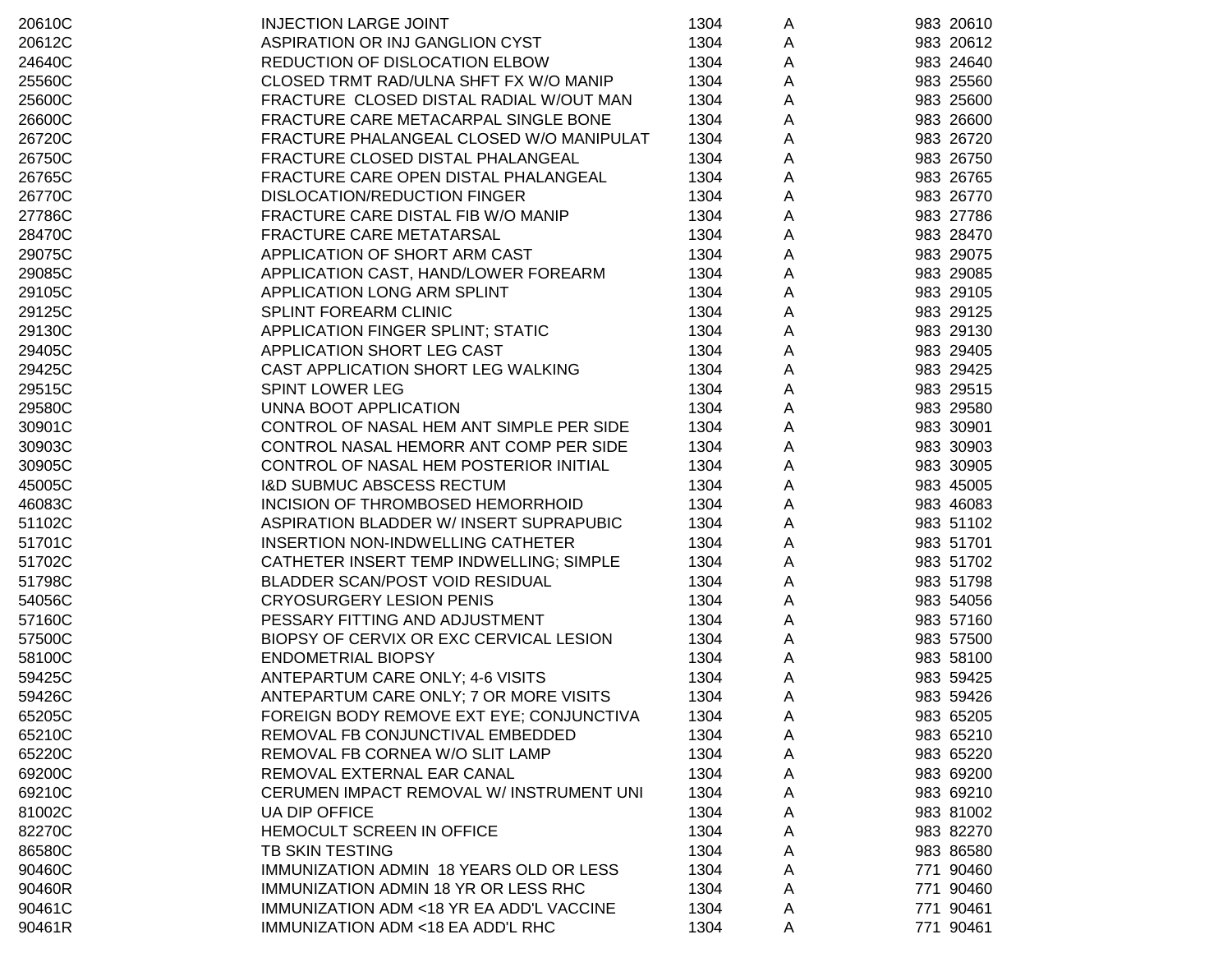| 90471C | IMMUNIZATION ADMIN FIRST VACCINE         | 1304 | A            | 771 90471    |
|--------|------------------------------------------|------|--------------|--------------|
| 90471R | IMMUNIZATION ADMIN FIRST VACC RHC        | 1304 | A            | 771 90471    |
| 90471S | ADM VACC 1ST INJ STATE FUNDED            | 1304 | Α            | 771 90471    |
| 90472C | IMMUNIZATION ADMIN EACH ADD'L VACCINE    | 1304 | Α            | 771 90472    |
| 90472R | IMMUNIZATION ADMIN EA ADD'L RHC          | 1304 | Α            | 771 90472    |
| 90472S | ADM VACC EACH ADD'L STATE FUNDED         | 1304 | Α            | 771 90472    |
| 90473C | IMMUNIZ ADM BY INTRANASAL OR ORAL 1 VAC  | 1304 | Α            | 771 90473    |
| 90473R | IMMUNIZ ADM BY INTRANASAL OR ORAL RHC    | 1304 | A            | 771 90473    |
| 90473S | IMMUNIZ INTRANASAL ORAL 1 VAC STATE FUND | 1304 | A            | 771 90473    |
| 90474C | IMMUNIZ ADM INTRANASAL OR ORAL EA ADD'L  | 1304 | A            | 771 90474    |
| 90474R | IMMUNIZ ADM INTRANASAL EA ADD'L RHC      | 1304 | A            | 771 90474    |
| 90474S | IMMUNIZ ADM INTRANASAL ORAL EA ADD'L SF  | 1304 | A            | 771 90474    |
| 90620C | MENINGOCOCCAL B (BEXSERO)                | 1304 | A            | 636 90620    |
| 90620S | MENINGOCOCCAL B (BEXSERO) STATE FUNDED   | 1304 | A            | 636 90620 SL |
| 90633C | HEPATITIS A, ADULT DOSE FOR IM           | 1304 | A            | 636 90633    |
| 90633S | HEPATITIS A VACCINE STATE FUNDED         | 1304 | A            | 636 90633 SL |
| 90647C | <b>HIB VACCINE</b>                       | 1304 | A            | 636 90647    |
| 90647S | <b>HIB STATE FUNDED</b>                  | 1304 | A            | 636 90647 SL |
| 90651C | HPV 9 MALE AND FEMALE                    | 1304 | A            | 636 90651    |
| 90651S | HPV 9vHPV MALE AND FEMALE STATE FUNDED   | 1304 | A            | 636 90651 SL |
| 90662C | FLU VACC QUAD HIGH DOSE                  | 1304 | A            | 636 90662    |
| 90670C | PNEUMOCOCCAL (PC-13) VACCINE             | 1304 | A            | 636 90670    |
| 90670S | PCV 13 STATE FUNDED                      | 1304 | A            | 636 90670 SL |
| 90672C | FLU VACC, QUAD, LIVE, INTRANASAL         | 1304 | A            | 636 90672    |
| 90672S | FLU VACC, QUAD, LIVE, INTRANASAL STATE F | 1304 | A            | 636 90672    |
| 90675C | RABIES VACCINE FOR IM USE                | 1304 | A            | 983 90675    |
| 90680C | ROTAVIRUS VACC, PENTA, 3 DOSE, LIVE, OR  | 1304 | A            | 636 90680    |
| 90680S | ROTAVIRUS VACC STATE FUNDED              | 1304 | A            | 636 90680 SL |
| 90681C | ROTAVIRUS VACC HUMAN ATT 2 DOSE LIVE ORA | 1304 | A            | 636 90681    |
| 90682C | FLU VACC FLUBLOK EGG FREE                | 1304 | A            | 636 90682    |
| 90682S | FLU VACC FLUBLOK EGG FREE STATE FUNDED   | 1304 | A            | 636 90682 SL |
| 90685C | FLU VACC QUAD 6-35 MONTHS                | 1304 | $\mathsf{A}$ | 636 90685    |
| 90685S | FLU VACC QUAD 6-35 MONTHS STATE FUNDED   | 1304 | $\mathsf{A}$ | 636 90685 SL |
| 90686C | FLU VACC QUAD 3 YRS & OLDER              | 1304 | A            | 636 90686    |
| 90686S | FLU VACC QUAD 3 YR & OLDER STATE FUNDED  | 1304 | A            | 636 90686 SL |
| 90690C | TYPHOID VACCINE, LIVE, ORAL              | 1304 | A            | 636 90690    |
| 90696C | DTAP-IPV (KINRIX) 4-6 YEARS OLD IM       | 1304 | A            | 636 90696    |
| 90696S | DTAP IPV (KINRIX) 4-6 YR STATE FUNDED    | 1304 | A            | 636 90696 SL |
| 90698C | DTAP-HIB-IPV                             | 1304 | A            | 636 90698    |
| 90698S | DTAP-HIB-IPV STATE FUNDED                | 1304 | Α            | 636 90698 SL |
| 90700C | DTAP VACCINE                             | 1304 | A            | 636 90700    |
| 90700S | DTAP STATE FUNDED                        | 1304 | A            | 636 90700 SL |
| 90707C | <b>MMR VACCINE</b>                       | 1304 | Α            | 636 90707    |
| 90707S | MMR STATE FUNDED                         | 1304 | A            | 636 90707 SL |
| 90710C | PROQUAD MMR WITH VARICELLA               | 1304 | A            | 636 90710    |
| 90710S | PROQUAD MMR WITH VARICELLA STATE FUNDED  | 1304 | A            | 636 90710 SL |
| 90713C | <b>IPV VACCINE</b>                       | 1304 | A            | 636 90713    |
| 90713S | <b>IPV STATE FUNDED</b>                  | 1304 | A            | 636 90713 SL |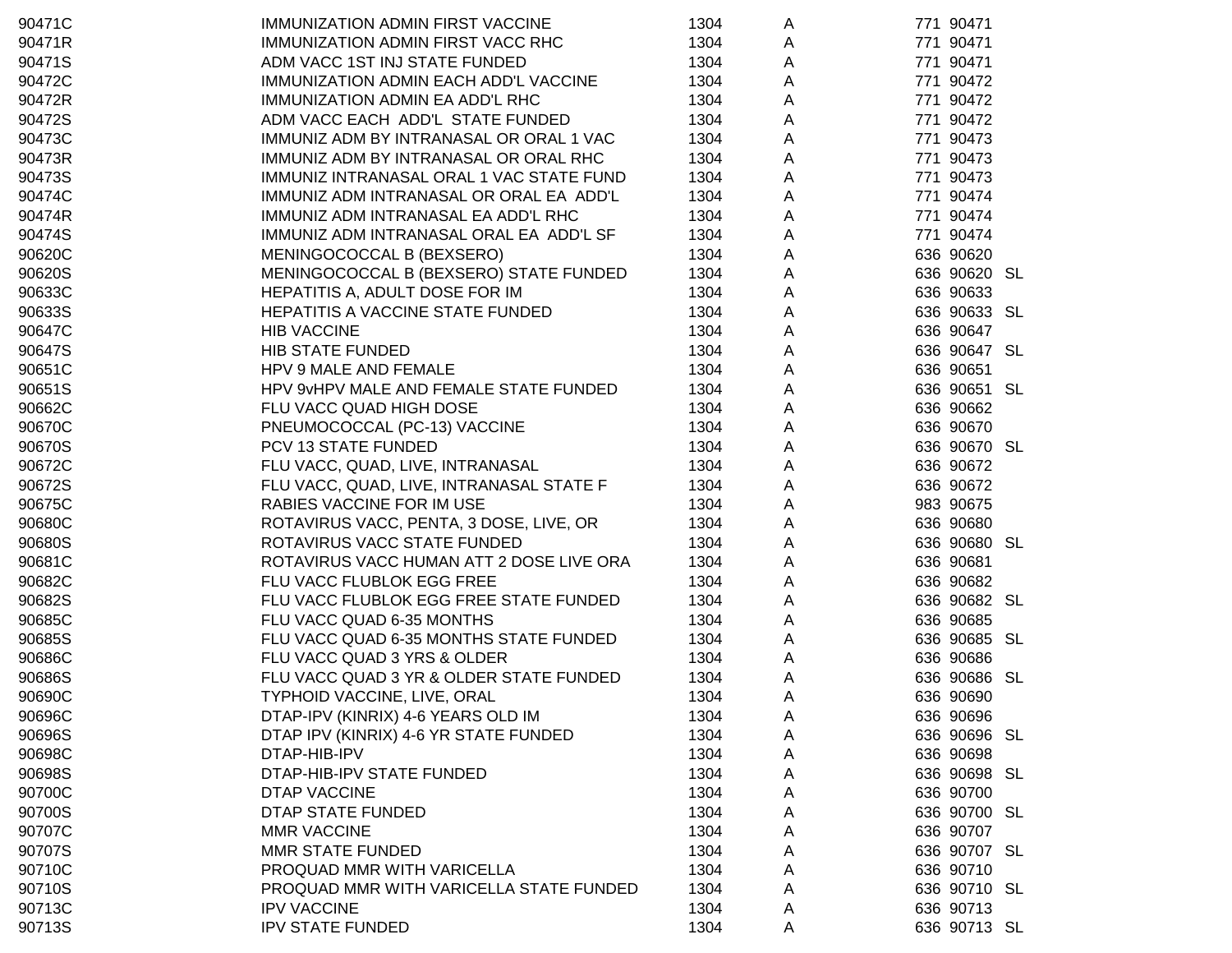| 90714C   | TETANUS AND DIPHTHERIA TOXOID            | 1304 | A                         | 636 90714    |
|----------|------------------------------------------|------|---------------------------|--------------|
| 90714S   | TETANUS DIPTHERIA STATE FUNDED           | 1304 | A                         | 636 90714 SL |
| 90715C   | TDAP TOXOID AGE 7 AND OLDER              | 1304 | A                         | 636 90715    |
| 90715S   | <b>TDAP STATE FUNDED</b>                 | 1304 | A                         | 636 90715 SL |
| 90716C   | <b>VARICELLA VACCINE</b>                 | 1304 | $\mathsf{A}$              | 636 90716    |
| 90716S   | VARICELLA VACCINE STATE FUNDED           | 1304 | $\boldsymbol{\mathsf{A}}$ | 636 90716 SL |
| 90723C   | DTaP-HepB-IPV (PEDIARIX)                 | 1304 | A                         | 983 90723    |
| 90723S   | DTaP-HepB-IPV (PEDIARIX) (STATE FUNDED)  | 1304 | A                         | 983 90723    |
| 90732C   | PNEUMOCOCCAL PNEUMONIA VAC 23            | 1304 | A                         | 636 90732    |
| 90732S   | PNEUMOVAX STATE FUNDED                   | 1304 | A                         | 636 90732 SL |
| 90734C   | MENINGOCOCCAL VACCINE A, C, Y, W135      | 1304 | A                         | 636 90734    |
| 90734S   | MENINGOCOCCAL STATE FUNDED               | 1304 | A                         | 636 90734 SL |
| 90736C   | ZOSTER VACCINE (ZOSTAVAX)                | 1304 | A                         | 636 90736    |
| 90744C   | HEP B VACC PED/ADOL 3 DOSE SCHEDULE IM   | 1304 | A                         | 983 90744    |
| 90744S   | HEP B VACC PED/ADOL 3DOSE SCHEDULE IM SF | 1304 | $\boldsymbol{\mathsf{A}}$ | 983 90744    |
| 90746C   | HEPATITIS B VACC, ADULT, 3 DOSE SCHED IM | 1304 | $\boldsymbol{\mathsf{A}}$ | 636 90746    |
| 90746S   | HEPATITIS B VACCINE STATE FUNDED         | 1304 | $\mathsf{A}$              | 636 90746 SL |
| 90750C   | SHINGRIX SHINGLES VACCINE                | 1304 | $\mathsf{A}$              | 636 90750    |
| 92551C   | AUDIOMETER SCREEN TEST, PURE TONE, AIR   | 1304 | $\mathsf{A}$              | 983 92551    |
| 92567C   | TYMPANOGRAM                              | 1304 | A                         | 983 92567    |
| 92950C   | <b>CPR</b>                               | 1304 | A                         | 983 92950    |
| 94618C   | PULMONARY STRESS TEST                    | 1304 | A                         | 983 94618    |
| 94640C   | INHALATION TREATMENT/NEBULIZER           | 1304 | A                         | 983 94640    |
| 94664C   | DEMO OR EVAL OF NEBULIZER/INHALER        | 1304 | A                         | 983 94664    |
| 95115C   | ALLERGY PROF SERVICE SINGLE INJECTION    | 1304 | A                         | 983 95115    |
| 95117C   | ALLERGY PROF SERVICE 2 OR MORE INJECTION | 1304 | A                         | 983 95117    |
| 96110C   | DEVEL SCREEN PER FORM WELL BABY CHECK    | 1304 | A                         | 983 96110    |
| 96372C   | CLINIC-INJECTION SUBCU OR IM PER INJ     | 1304 | A                         | 269 96372    |
| 96374C   | IV/INJ PUSH SINGLE OR INITIAL DRUG       | 1304 | A                         | 269 96374    |
| 96900C   | ACTINOTHERAPY (ULTRAVIOLET LIGHT)        | 1304 | $\mathsf{A}$              | 983 96900    |
| 96920C   | LASER TX INFL SKIN < 250 SQ CM           | 1304 | $\mathsf{A}$              | 983 96920    |
| 99024C   | POSTOP PERIOD FOLLOW UP NO CHARGE        | 1304 | $\mathsf{A}$              | 983 99024    |
| 99173C   | <b>VISUAL ACUITY</b>                     | 1304 | $\mathsf{A}$              | 983 99173    |
| 99201C   | OFFICE OUTPT NEW PROB FOC STR FWD        | 1304 | $\mathsf{A}$              | 983 99201    |
| 99202C   | OFFICE OUTPT NEW EXPANDED STR FWD        | 1304 | A                         | 983 99202    |
| 99203C   | OFFICE OUTPT NEW DETAILED LOW            | 1304 | Α                         | 983 99203    |
| 99204C   | OFFICE OUTPT NEW COMPR/MOD               | 1304 | A                         | 983 99204    |
| 99205C   | OFFICE OUTPT NEW COMPR HIGH              | 1304 | A                         | 983 99205    |
| 99211C   | <b>NURSE VISIT CLINIC</b>                | 1304 | A                         | 983 99211    |
| 99212C   | OFFICE OR OUTPT VISIT PR FOC STR FWD     | 1304 | A                         | 983 99212    |
| 99212SP  | SPORTS/COLLEGE/CAMP PHYSICAL             | 1304 | A                         | 983 99212    |
| 99213C   | OFFICE OR OUTPT EPF STR FWD              | 1304 | A                         | 983 99213    |
| 99213DOT | DOT PHYSICAL                             | 1304 | A                         | 983 99213    |
| 99214C   | OFFICE OR OUTPT DETAILED/MOD             | 1304 | A                         | 983 99214    |
| 99215C   | OFFICE OR OUTPT COMPREH/HIGH             | 1304 | A                         | 983 99215    |
| 99304C   | NURSING FACILITY INITIAL H&P STRAIGHT FW | 1304 | Α                         | 525 99304    |
| 99305C   | NURSING FACILITY INITIAL H&P MODERATE    | 1304 |                           | 525 99305    |
| 99306C   | NURSING FACILITY INITIAL H&P COMPLEX     |      | A                         |              |
|          |                                          | 1304 | Α                         | 525 99306    |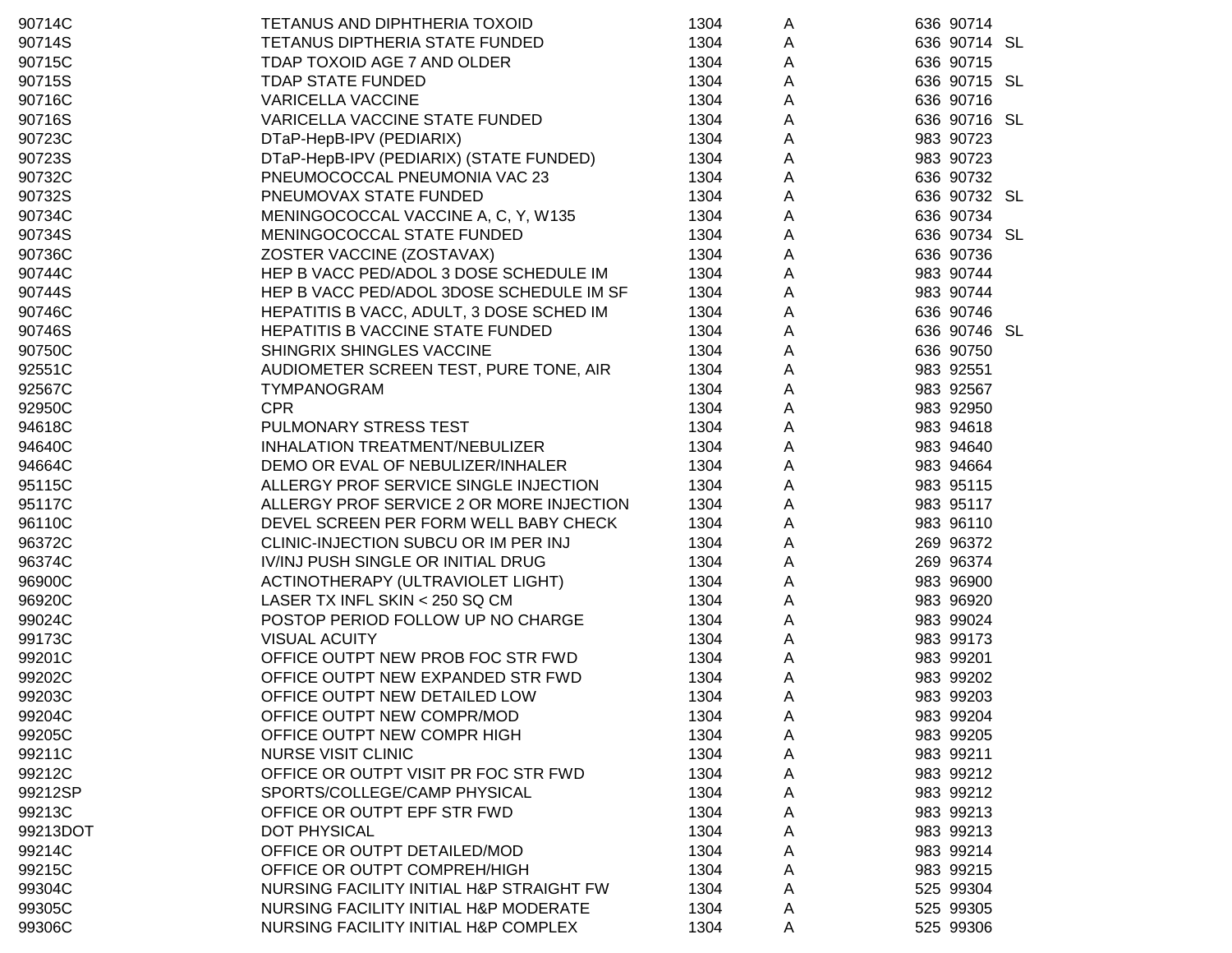| 99307C | NURSING FACILITY SUBSEQ STR FWD                    | 1304 | A | 525 99307    |
|--------|----------------------------------------------------|------|---|--------------|
| 99308C | NURSING FACILITY SUBSEQ LOW COMPLEXITY             | 1304 | A | 525 99308    |
| 99309C | NURSING FACILITY SUBSEQ MODERATE                   | 1304 | A | 525 99309    |
| 99310C | NURSING FACILITY SUBSEQUENT COMPREHENSIV           | 1304 | Α | 525 99310    |
| 99315C | NURISNG FACILITY DC < 30 MIN                       | 1304 | Α | 525 99315    |
| 99316C | NURSING FACILITY DC>30 MINUTES                     | 1304 | Α | 525 99316    |
| 99318C | NH ANNUAL H&P/EVAL                                 | 1304 | Α | 525 99318    |
| 99348C | HOME VISIT, ESTABLISHED PT, EX, EX, LOW            | 1304 | Α | 983 99348    |
| 99349C | HOME VISIT EST PT                                  | 1304 | Α | 983 99349    |
| 99381C | PREVENTIVE VISIT <1 YR OLD NEW PT                  | 1304 | Α | 983 99381    |
| 99382C | PREVENTIVE VISIT AGE 1-4 NEW PATIENT               | 1304 | Α | 983 99382    |
| 99383C | PREVENTIVE VISIT AGE 5-11 NEW PATIENT              | 1304 | Α | 983 99383    |
| 99384C | PREVENTIVE VISIT AGE 12-17 NEW PATIENT             | 1304 | А | 983 99384    |
| 99385C | PREVENTIVE VISIT AGE 18-39 NEW PATIENT             | 1304 | А | 983 99385    |
| 99386C | PREVENTIVE VISIT AGE 40-64 NEW PATIENT             | 1304 | А | 983 99386    |
| 99387C | PREVENTIVE VISIT AGE 65+ NEW PATIENT               | 1304 | Α | 983 99387    |
| 99391C | <b>PREVENTIVE VISIT &lt;1 YR OLD ESTAB PATIENT</b> | 1304 | Α | 983 99391    |
| 99392C | PREVENTIVE VISIT AGE 1-4 ESTAB PATIENT             | 1304 | Α | 983 99392    |
| 99393C | PREVENTIVE VISIT AGE 5-11 ESTAB PATIENT            | 1304 | A | 983 99393    |
| 99394C | PREVENTIVE VISIT AGE 12-17 ESTAB PATIENT           | 1304 | Α | 983 99394    |
| 99395C | PREVENTIVE VISIT AGE 18-39 ESTAB PATIENT           | 1304 | A | 983 99395    |
| 99396C | PREVENTIVE VISIT AGE 40-64 ESTAB PATIENT           | 1304 | A | 983 99396    |
| 99397C | PREVENTIVE VISIT AGE 65+ ESTAB PATIENT             | 1304 | A | 983 99397    |
| 99406C | TOBACCO CESSATION 3-10 MINUTES                     | 1304 | Α | 983 99406    |
| 99407C | TOBACCO CESSATION >10 MINUTES                      | 1304 | А | 983 99407    |
| 99490C | <b>CHRONIC CARE MANAGEMENT</b>                     | 1304 | А | 521 99490    |
| 99497C | ADVANCE CARE PLANNING FIRST 30 MIN                 | 1304 | Α | 983 99497    |
| G0008C | ADMINISTRATION INFLUENZA VACC MEDICARE             | 1304 | A | 771 G0008    |
| G0008R | ADMINISTRATION INFLUENZA MEDICARE RHC              | 1304 | A | 771 G0008    |
| G0009C | ADMINISTRATION PNEUMOCOCCAL VAC MEDICARE           | 1304 | A | 771 G0009    |
| G0009R | ADMINISTRATION PNEUMO MEDICARE RHC                 | 1304 | A | 771 G0009    |
| G0010C | ADMINISTRATION HEP B VACC MEDICARE                 | 1304 | Α | 771 G0010    |
| G0101C | BREAST AND PELVIC SCREEN MEDICARE                  | 1304 | A | 983 G0101    |
| G0102C | PROSTATE SCREENING MEDICARE                        | 1304 | A | 983 G0102    |
| G0296  | COUNSELING LUNG CANCER SCREEN                      | 1304 | A | 983 G0296    |
| G0402C | <b>WELCOME TO MEDICARE IPPE</b>                    | 1304 | Α | 983 G0402    |
| G0438C | ANNUAL WELLNESS VISIT MEDICARE                     | 1304 | A | 983 G0438 CG |
| G0439C | SUBSEQUENT ANNUAL WELLNESS VISIT                   | 1304 | A | 983 G0439 CG |
| G0444C | DEPRESSION SCREEN ANNUAL PER 15 MIN                | 1304 | A | 983 G0444    |
| J0171C | EPINEPHRINE INJ/IV PER 0.1 MG                      | 1304 | A | 636 J0171    |
| J0561C | BICILLIN PER 100,000 UNITS                         | 1304 | A | 636 J0561    |
| J0690C | CEFAZOLIN (ANCEF) PER 500 MG INJ/IV                | 1304 | A | 636 J0690    |
| J0696C | ROCEPHIN PER 250 MG INJECTABLE CLINIC              | 1304 | A | 636 J0696    |
| J1040C | DEPO-MEDROL 80 MG INJ                              | 1304 | A | 636 J1040    |
| J1050C | DEPO-PROVERA PER 1 MG                              | 1304 | A | 636 J1050    |
| J1071C | <b>TESTOSTERONE CYPIONATE PER 1 MG</b>             | 1304 | Α | 636 J1071    |
| J1080C | DEPO-TESTOSTERONE PER 200 MG INJ CLINIC            | 1304 | Α | 636 J1080    |
| J1100C | DEXAMETHASONE PER 1 MG                             | 1304 | A | 636 J1100    |
|        |                                                    |      |   |              |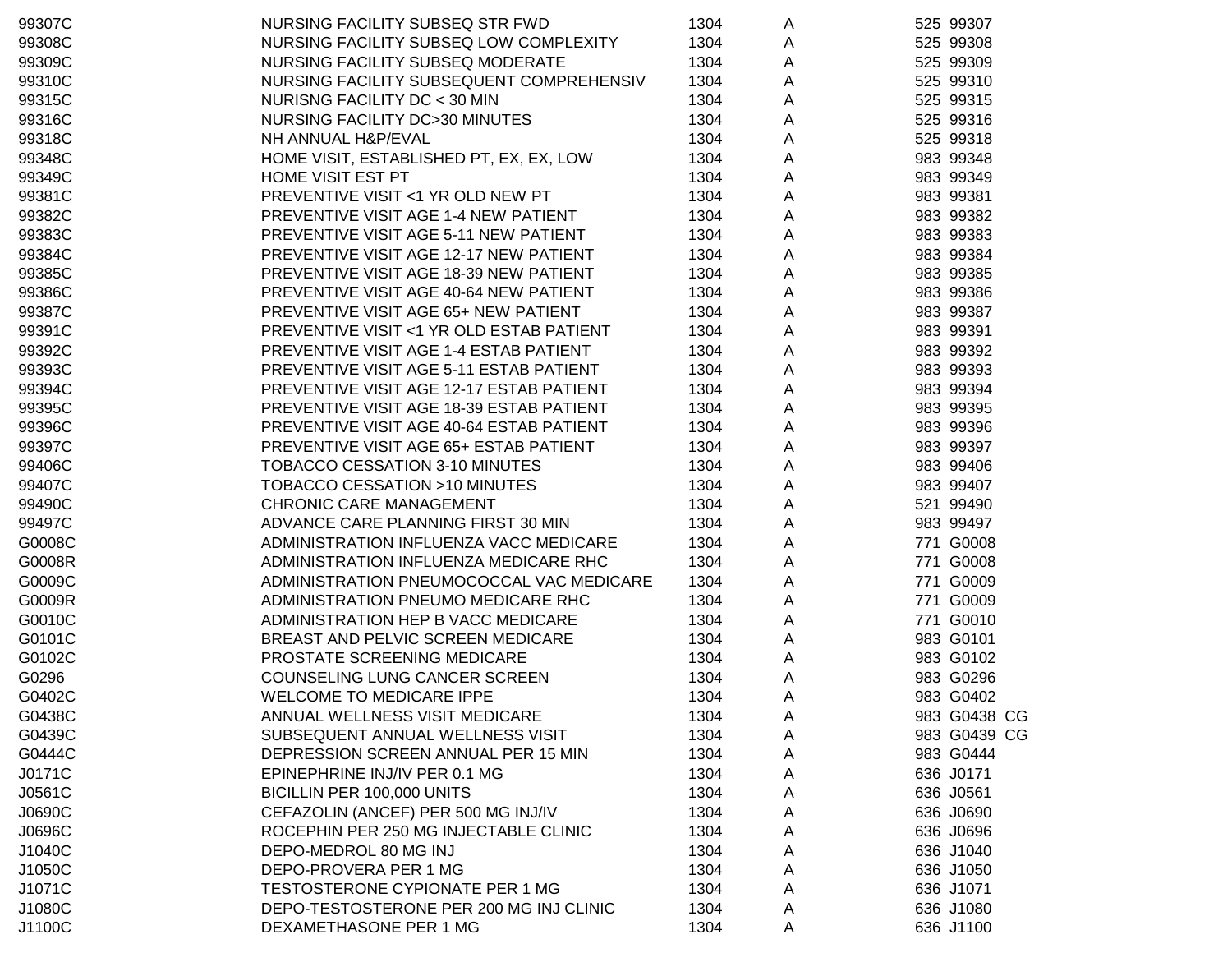| J1200C                              | BENADRYL 50 MG IV/INJ                    | 1304 | A                         | 636 J1200                    |
|-------------------------------------|------------------------------------------|------|---------------------------|------------------------------|
| J1442C                              | FILGRASTIM PER 1 MICROGRAM CLINIC        | 1304 | Α                         | 636 J1442                    |
| J1580C                              | GENTAMYCIN IV/INJ UP TO 80 MG            | 1304 | Α                         | 636 J1580                    |
| J1650C                              | LOVENOX PER 10 MG                        | 1304 | Α                         | 636 J1650                    |
| J1885C                              | TORADOL PER 15 MG INJECTABLE CLINIC      | 1304 | Α                         | 636 J1885                    |
| J1940C                              | LASIX IV/INJ 20 MG                       | 1304 | A                         | 636 J1940                    |
| J2060C                              | ATIVAN UP TO 2 MG INJ/IV                 | 1304 | A                         | 636 J2060                    |
| J2270C                              | MORPHINE PER 10 MG INJECTABLE CLINIC     | 1304 | A                         | 636 J2270                    |
| J2405C                              | ZOFRAN IV/INJ PER 1 MG                   | 1304 | $\mathsf A$               | 636 J2405                    |
| J2550C                              | PHENERGAN PER 50 MG                      | 1304 | $\mathsf A$               | 636 J2550                    |
| J2790C                              | RHOGAM 300 MCG                           | 1304 | $\boldsymbol{\mathsf{A}}$ | 636 J2790                    |
| J2930C                              | SOLU-MEDROL PER 125 MG INJ CLINIC        | 1304 | $\mathsf A$               | 636 J2930                    |
| J3030C                              | IMITREX (SUMATRIPTAN) PER 6 MG INJ       | 1304 | $\mathsf A$               | 636 J3030                    |
| J3301C                              | KENALOG PER 10 MG INJECTABLE CLINIC      | 1304 | $\mathsf A$               | 636 J3301                    |
| J3360C                              | VALIUM (DIAZEPAM) IV/INJ PER 5MG         | 1304 | $\mathsf{A}$              | 636 J3360                    |
| J3410C                              | VISTARIL PER 25 MG INJECTABLE CLINIC     | 1304 | A                         | 636 J3410                    |
| J3420C                              | B12 UP TO 1000 MCG INJECTABLE CLINIC     | 1304 | A                         | 636 J3420                    |
| J3430C                              | VITAMIN K PER 1 MG                       | 1304 | A                         | 636 J3430                    |
| J3490CCA                            | CANDIDA ALBICANS ANTIGEN 0.1 ML PER TEST | 1304 | $\mathsf{A}$              | 983                          |
| <b>MEDICAID</b>                     | RHC MEDICAID DUMMY CODE                  | 1304 | Α                         | 521                          |
| Q0091C                              | PAP COLLECTION AND PREP MEDICARE         | 1304 | $\mathsf{A}$              | 983 Q0091                    |
| <b>RHC</b>                          | <b>RHC DUMMY AIC</b>                     | 1304 | A                         | 521                          |
| <b>RHO</b>                          | RHC OFFSITE AIR DUMMY                    | 1304 | A                         | 525                          |
| <b>Total Number of Charge Codes</b> |                                          | 282  |                           |                              |
|                                     |                                          |      |                           |                              |
| 00731                               | ANESTHESIA EGD PER MINUTE                | 1307 | A                         | 964 00731 QZ                 |
| 00811                               | ANESTHESIA COLONOSCOPY PER MINUTE        | 1307 | A                         | 964 00811 QZ<br>964 00812 QZ |
| 00812                               | ANESTHESIA COLONOSCOPY SCREEN PER MINUTE | 1307 | $\mathsf{A}$              |                              |
| 00813                               | ANESTHESIA EGD AND COLON PER MINUTE      | 1307 | A                         | 964 00813 QZ                 |
| <b>Total Number of Charge Codes</b> |                                          | 4    |                           |                              |
| 70100                               | XRAY JAW 1V-3V                           | 1309 | A                         | 320 70100                    |
| 70110                               | X-RAY EXAM OF JAW >2 VIEWS               | 1309 | Α                         | 320 70110                    |
| 70150                               | <b>XRAY FACIAL BONES</b>                 | 1309 | A                         | 320 70150                    |
| 70160                               | XRAY NASAL BONES 3 VIEWS                 | 1309 | A                         | 320 70160                    |
| 70200                               | X-RAY EXAM OF EYE SOCKETS (> 1 VIEW)     | 1309 | A                         | 320 70200                    |
| 70210                               | <b>XRAY SINUS ONE VIEW</b>               | 1309 | A                         | 320 70210                    |
| 70220                               | <b>XRAY SINUS SERIES</b>                 | 1309 | A                         | 320 70220                    |
| 70260                               | <b>XRAY SKULL COMPLETE</b>               | 1309 | A                         | 320 70260                    |
| 70330                               | XRAY TMJ OPEN AND CLOSED MOUTH BILATERAL | 1309 | A                         | 320 70330                    |
| 70360                               | X-RAY EXAM OF NECK                       | 1309 | A                         | 320 70360                    |
| 70371                               | COMPLEX SPEECH/PHAYN EVAL BY VIDEO       | 1309 | Α                         | 320 70371                    |
| 70450                               | CT SCAN HEAD WITHOUT CONTRAST            | 1309 | Α                         | 351 70450                    |
| 70470                               | CT SCAN HEAD WITH CONTRAST               | 1309 | Α                         | 351 70470                    |
| 70481                               | CT ORBIT/EAR/FOSSA WITH DYE              | 1309 | Α                         | 350 70481                    |
| 70486                               | CT SCAN SINUS WITHOUT CONTRAST           | 1309 | Α                         | 350 70486                    |
| 70487                               | MAXILLOFACIAL CT WITH DYE                | 1309 | A                         | 350 70487                    |
| 70488                               | CT MAXILLOFACIAL W/O AND W/DYE           | 1309 | Α                         | 350 70488                    |
|                                     |                                          |      |                           |                              |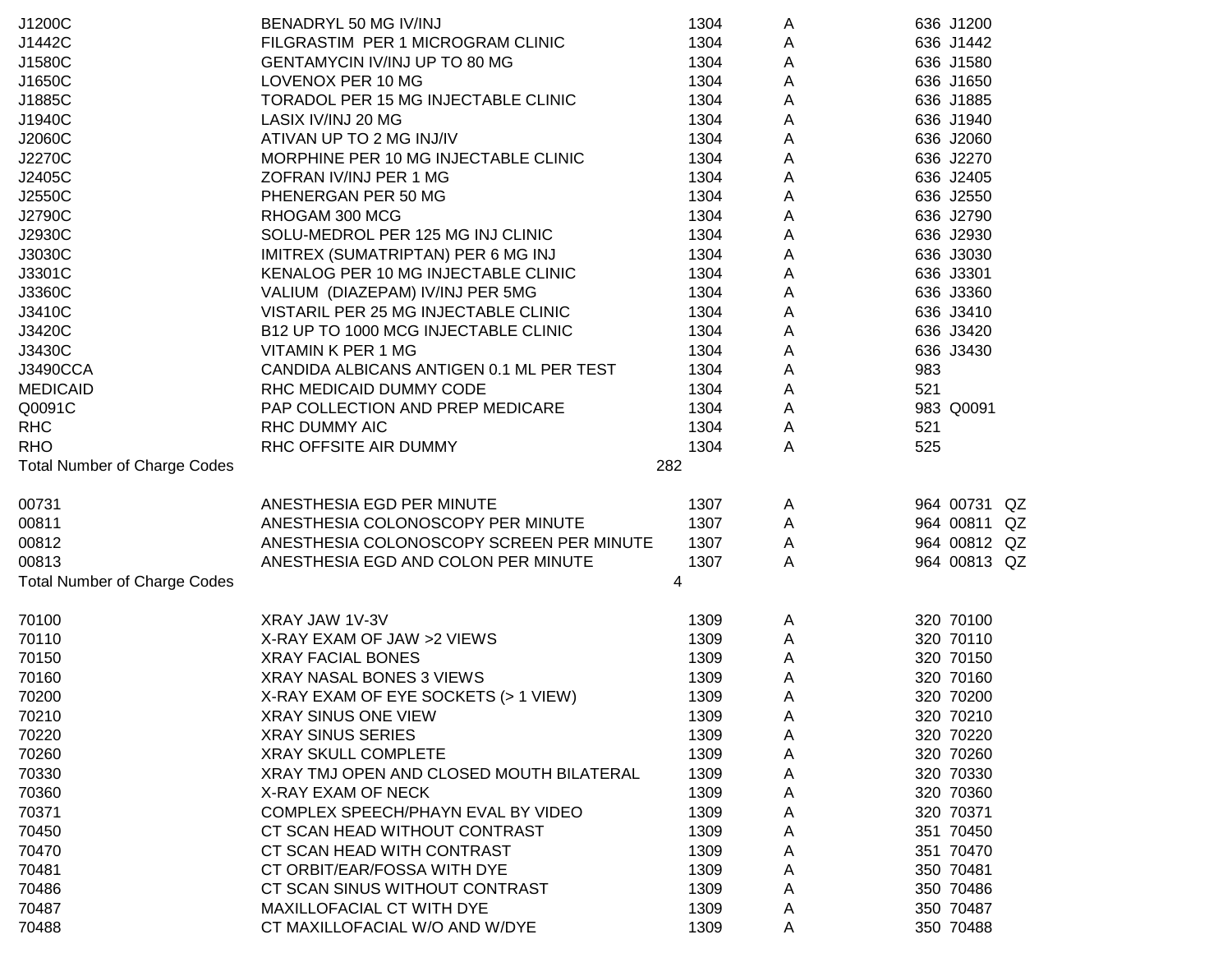| 70490 | CT SOFT TISSUE NECK WITHOUT CONTRAST    | 1309 | A | 350 70490 |
|-------|-----------------------------------------|------|---|-----------|
| 70491 | CT SOFT TISSUE NECK W/DYE               | 1309 | A | 350 70491 |
| 70492 | CT NECK W AND W/O CONTRAST              | 1309 | A | 350 70492 |
| 70543 | MRI ORBIT/FACE/NECK WITH OR W/O DYE     | 1309 | A | 610 70543 |
| 70544 | MRA HEAD; WITHOUT CONTRAST              | 1309 | Α | 615 70544 |
| 70547 | MRA NECK W/O DYE                        | 1309 | Α | 615 70547 |
| 70549 | MRA NECK W/O CONT FOLLWED BY CONTRAST   | 1309 | Α | 615 70549 |
| 70551 | MRI BRAIN WITHOUT CONTRAST              | 1309 | Α | 611 70551 |
| 70553 | MRI BRAIN WITH AND WITHOUT CONTRAST     | 1309 | Α | 611 70553 |
| 71045 | <b>XRAY CHEST SINGLE VIEW</b>           | 1309 | Α | 324 71045 |
| 71046 | XRAY CHEST 2 VIEW                       | 1309 | A | 324 71046 |
| 71101 | XRAY RIBS UNIL 3 VIEW                   | 1309 | Α | 320 71101 |
| 71110 | <b>XRAY BILATERAL RIBS</b>              | 1309 | Α | 320 71110 |
| 71120 | <b>XRAY STERNUM</b>                     | 1309 | Α | 320 71120 |
| 71130 | <b>XRAY STERNOCLAVICULAR</b>            | 1309 | A | 320 71130 |
| 71250 | CT THORAX W/O DYE                       | 1309 | A | 352 71250 |
| 71260 | CT SCAN CHEST WITH CONTRAST             | 1309 | Α | 352 71260 |
| 71270 | CT SCAN CHEST WITH AND WITHOUT CONTR    | 1309 | Α | 352 71270 |
| 71275 | CT CHEST (NONCORONARY) WITH CONTRAST    | 1309 | Α | 352 71275 |
| 72020 | <b>XRAY SPINE 1 VIEW</b>                | 1309 | Α | 320 72020 |
| 72040 | XRAY SPINE CERVICAL 2 OR 3 VIEWS        | 1309 | Α | 320 72040 |
| 72050 | XRAY C SPINE 4 OR 5 VIEWS               | 1309 | Α | 320 72050 |
| 72052 | XRAY SPINE- CERVICAL COMPLETE 6 OR MORE | 1309 | A | 320 72052 |
| 72072 | XRAY T SPINE AP AND LAT                 | 1309 | Α | 320 72072 |
| 72080 | XRAY THORACOLUMBAR MINIMUM 2 VIEW       | 1309 | A | 320 72080 |
| 72100 | XRAY LSPINE AP & LAT                    | 1309 | A | 320 72100 |
| 72110 | <b>XRAY LSPINE WITH OBL</b>             | 1309 | A | 320 72110 |
| 72114 | XRAY LS SPINE MINIMUM 6 VIEWS           | 1309 | Α | 320 72114 |
| 72125 | CT NECK SPINE W/O DYE                   | 1309 | Α | 350 72125 |
| 72128 | CT CHEST SPINE W/O DYE                  | 1309 | Α | 352 72128 |
| 72131 | CT LUMBAR; WITHOUT CONTRAST             | 1309 | A | 352 72131 |
| 72141 | MRI NECK SPINE W/O DYE                  | 1309 | A | 610 72141 |
| 72146 | MRI CHEST SPINE WITHOUT DYE             | 1309 | A | 610 72146 |
| 72148 | MRI SPINAL LUMBAR WITHOUT CONTRAST      | 1309 | A | 612 72148 |
| 72156 | MRI NECK SPINE W/O & W/DYE              | 1309 | A | 612 72156 |
| 72157 | MRI CHEST SPINE W/O & W DYE             | 1309 | A | 610 72157 |
| 72158 | MRI LUMBAR SPINE W/O & W/DYE            | 1309 | A | 610 72158 |
| 72170 | XRAY PELVIS 1-2 VIEW                    | 1309 | A | 320 72170 |
| 72192 | CT SCAN PELVIS WITHOUT CONTRAST         | 1309 | A | 352 72192 |
| 72193 | CT SCAN PELVIS WITH CONTRAST            | 1309 | Α | 352 72193 |
| 72194 | CT PELVIS W/O & W/DYE                   | 1309 | Α | 352 72194 |
| 72195 | MRI OF PELVIS WITHOUT DYE               | 1309 | A | 610 72195 |
| 72197 | MRI PELVIS WITH AND W/O CONTRAST        | 1309 | A | 614 72197 |
| 72200 | <b>XRAY SACROILIAC</b>                  | 1309 | A | 320 72200 |
| 72220 | <b>XRAY SACRUM/COCCYX</b>               | 1309 | Α | 320 72220 |
| 73000 | <b>XRAY CLAVICLE</b>                    | 1309 | Α | 320 73000 |
| 73010 | <b>XRAY SCAPULA- COMPLETE</b>           | 1309 | A | 320 73010 |
| 73020 | <b>XRAY SHOULDER 1 VIEW</b>             | 1309 | A | 320 73020 |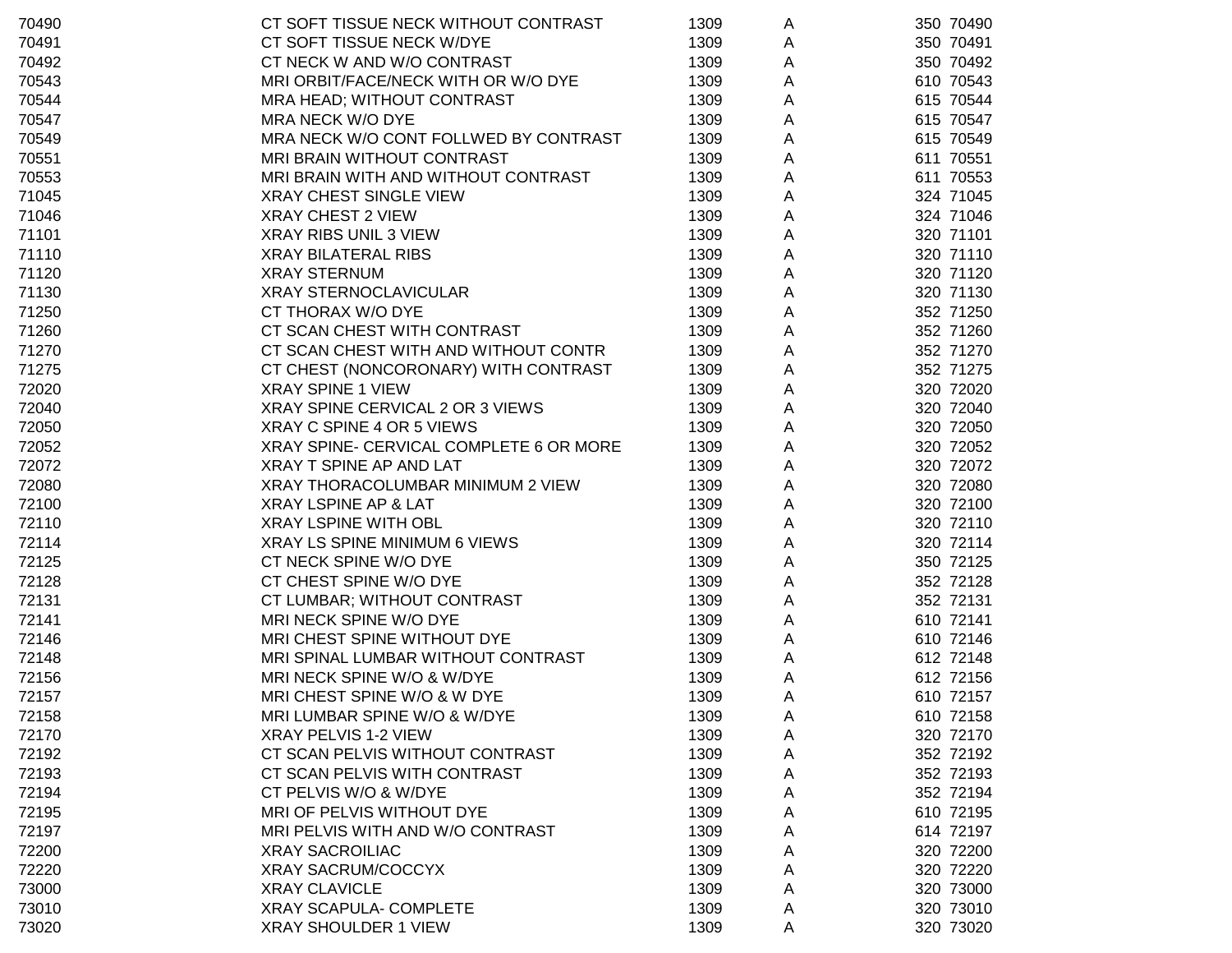| 73030 | <b>XRAY SHOULDER</b>                     | 1309 | A | 320 73030 |
|-------|------------------------------------------|------|---|-----------|
| 73050 | <b>XRAY AC JOINTS</b>                    | 1309 | A | 320 73050 |
| 73060 | <b>XRAY HUMERUS</b>                      | 1309 | A | 320 73060 |
| 73070 | <b>XRAY ELBOW</b>                        | 1309 | A | 320 73070 |
| 73080 | XRAY ELBOW MIN 3 VIEW                    | 1309 | A | 320 73080 |
| 73090 | <b>XRAY FOREARM</b>                      | 1309 | A | 320 73090 |
| 73100 | XRAY WRIST AP & LAT / NAVIC              | 1309 | A | 320 73100 |
| 73110 | XRAY WRIST COMP 3-5 VIEW                 | 1309 | A | 320 73110 |
| 73130 | <b>XRAY HAND</b>                         | 1309 | A | 320 73130 |
| 73140 | <b>XRAY FINGERS</b>                      | 1309 | A | 320 73140 |
| 73200 | CT UPPER EXTREMITY; WITHOUT CONTRAST     | 1309 | A | 350 73200 |
| 73201 | CT UPPER EXTREMITY; WITH CONTRAST        | 1309 | Α | 350 73201 |
| 73218 | MRI UPPER EXTREMITIY W/O DYE             | 1309 | A | 610 73218 |
| 73221 | MRI UPPER EXTREMITY W/O CONTRAST         | 1309 | A | 610 73221 |
| 73501 | XRAY HIP UNIL W/PELVIS IF PERFORMED 1 V  | 1309 | Α | 320 73501 |
| 73502 | XRAY HIP UNIL W/PELVIS IF PERFORM 2-3 V  | 1309 | A | 320 73502 |
| 73521 | XRAY HIPS BIL W/ PELVIS WHEN DONE; 2 V   | 1309 | A | 320 73521 |
| 73522 | XRAY HIPS BIL W/PELVIS WHEN DONE; 3-4 V  | 1309 | A | 320 73522 |
| 73551 | <b>XRAY FEMUR 1 VIEW</b>                 | 1309 | A | 320 73551 |
| 73552 | XRAY FEMUR MINIMUM 2 VIEWS               | 1309 | A | 320 73552 |
| 73560 | <b>XRAY KNEE 1-2 VIEW</b>                | 1309 | A | 320 73560 |
| 73562 | XRAY KNEE COMP 3 VIEW                    | 1309 | A | 320 73562 |
| 73564 | <b>XRAY KNEE 4 VIEW</b>                  | 1309 | A | 320 73564 |
| 73565 | <b>XRAY KNEE AP ONLY</b>                 | 1309 | Α | 320 73565 |
| 73590 | <b>XRAY LOWER LEG TIB/FIB</b>            | 1309 | A | 320 73590 |
| 73600 | <b>XRAY ANKLE AP</b>                     | 1309 | A | 320 73600 |
| 73610 | <b>XRAY ANKLE COMP</b>                   | 1309 | Α | 320 73610 |
| 73620 | XRAY FOOT AP & LAT                       | 1309 | Α | 320 73620 |
| 73630 | <b>XRAY FOOT COMP</b>                    | 1309 | Α | 320 73630 |
| 73650 | <b>XRAY HEEL</b>                         | 1309 | Α | 320 73650 |
| 73660 | <b>XRAY TOE</b>                          | 1309 | Α | 320 73660 |
| 73700 | CT LOWER EXTREMITY W/O DYE               | 1309 | Α | 350 73700 |
| 73702 | CT LOWER EXT W AND W/O CONTRAST          | 1309 | Α | 350 73702 |
| 73720 | MRI LOWER EXT NOT JOINT W & W/O CONTRAST | 1309 | A | 610 73720 |
| 73721 | MRI ANY JOINTS LE WITHOUT CONTRAST       | 1309 | A | 610 73721 |
| 74018 | XRAY ABDOMEN 1 VIEW                      | 1309 | Α | 320 74018 |
| 74019 | XRAY ABDOMEN 2 VIEW                      | 1309 | A | 320 74019 |
| 74021 | XRAY ABDOMEN 3 OR MORE VIEWS             | 1309 | A | 320 74021 |
| 74022 | XRAY ABDOMEN COMP ACUTE W/ SINGLE CHEST  | 1309 | A | 320 74022 |
| 74150 | CT SCAN ABDOMEN WITHOUT CONTRAST         | 1309 | Α | 352 74150 |
| 74160 | CT SCAN ABDOMEN WITH CONTRAST            | 1309 | A | 352 74160 |
| 74170 | CT SCAN ABDOMEN WITH AND WITHOUT CON     | 1309 | Α | 352 74170 |
| 74176 | CT ABDOMEN AND PELVIS W/O CONTRAST       | 1309 | A | 352 74176 |
| 74177 | CT ABD & PELVIS W/ CONTRAST              | 1309 | A | 352 74177 |
| 74178 | CT ABD & PELVIS W & W/O CONTRAST         | 1309 | A | 352 74178 |
| 74181 | MRI ABDOMEN WITHOUT DYE                  | 1309 | A | 610 74181 |
| 74183 | MRI ABDOMEN W & W/O DYE                  | 1309 | A | 610 74183 |
| 74185 | MRI ANGIO- ABDOMEN W/OR WO DYE           | 1309 | A | 610 74185 |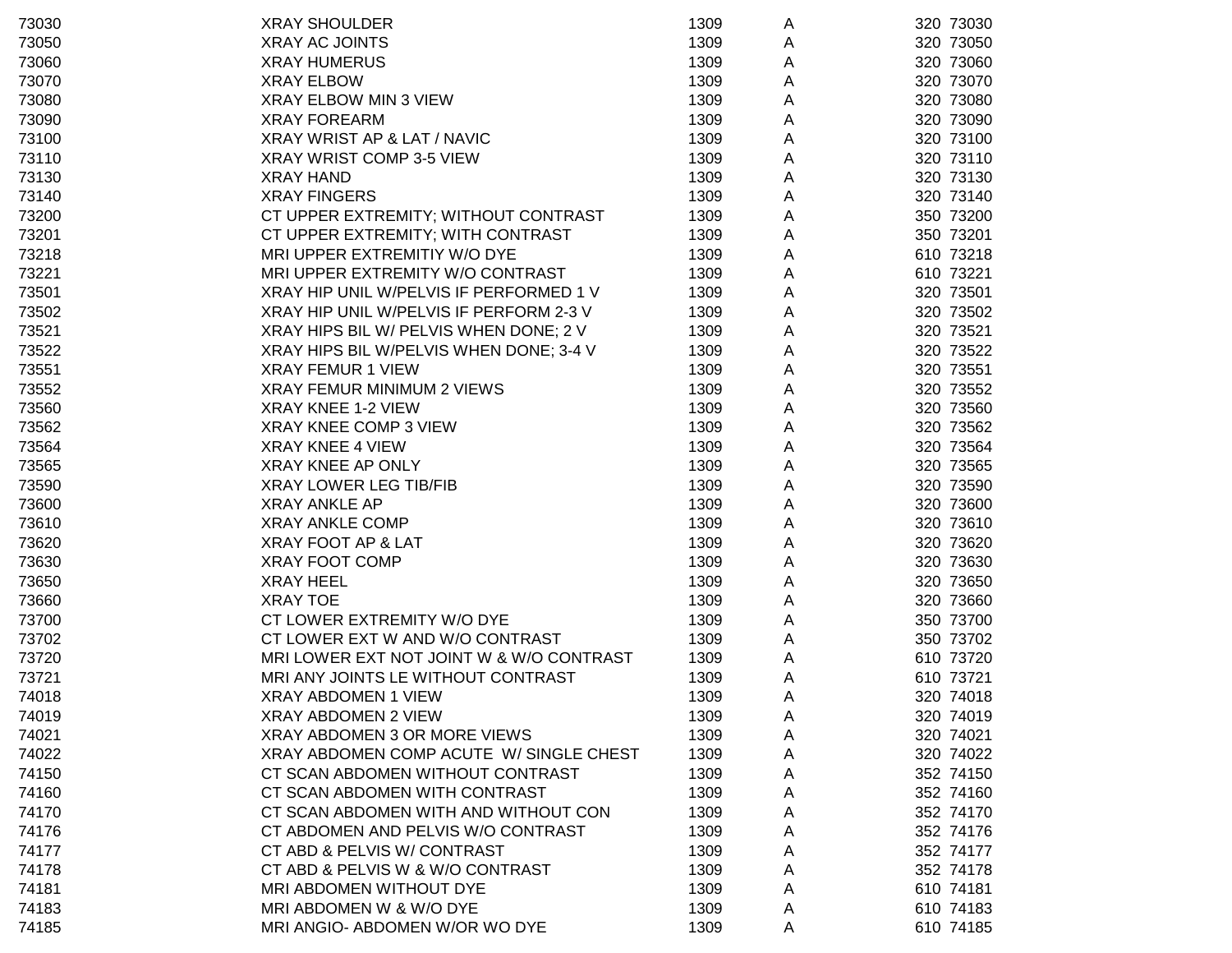| 74230                               | SWALLOW FUNCTION STUDY (NOT IN-HOUSE)    | 1309 | A                         | 320 74230    |
|-------------------------------------|------------------------------------------|------|---------------------------|--------------|
| 74246                               | <b>UGI AIR CONTRAST</b>                  | 1309 | A                         | 320 74246    |
| 76080                               | ABSCESSOGRAM XRAY W/CONTRAST ALTRU       | 1309 | A                         | 320 76080    |
| 76376                               | 3D RENDER WITHOUT POSTPROCESS            | 1309 | A                         | 350 76376    |
| 76380                               | CT FOLLOW UP STUDY OR LIMITED            | 1309 | A                         | 350 76380 59 |
| 76536                               | ULTRASOUND SOFT TISSUE HEAD AND NECK     | 1309 | A                         | 402 76536    |
| 76604                               | ULTRASOUND EXAM OF CHEST                 | 1309 | A                         | 402 76604    |
| 76700                               | ULTRASOUND ABDOMEN COMPLETE              | 1309 | A                         | 402 76700    |
| 76705                               | ULTRASOUND ABDOMEN LIMITED               | 1309 | $\mathsf A$               | 402 76705    |
| 76706                               | ULTRASOUND, ABDOMINAL AORTIC, SCREEN     | 1309 | $\mathsf A$               | 402 76706    |
| 76770                               | ULTRASOUND- RETROPERITONEAL- COMPLET     | 1309 | $\mathsf A$               | 402 76770    |
| 76801                               | ULTRASOUND OB < 14 WKS SINGLE FETUS      | 1309 | A                         | 402 76801    |
| 76805                               | ULTRASOUND EXAM- PREGNANCY/COMPLETE      | 1309 | $\mathsf A$               | 402 76805    |
| 76815                               | ULTRASOUND OB EXAM                       | 1309 | $\boldsymbol{\mathsf{A}}$ | 320 76815    |
| 76817                               | US PREGNANT TRANSVAGINAL                 | 1309 | A                         | 402 76817    |
| 76830                               | ULTRASOUND- NON OB- TRANSVAGINAL         | 1309 | A                         | 402 76830    |
| 76856                               | ULTRASOUND PELVIC COMPLETE               | 1309 | A                         | 402 76856    |
| 76857                               | US PELVIC NON-OB LIMITED                 | 1309 | $\mathsf{A}$              | 402 76857    |
| 76870                               | ULTRASOUND; SCROTUM AND CONTENTS         | 1309 | A                         | 320 76870    |
| 76872                               | ULTRASOUND TRANSRECTAL                   | 1309 | A                         | 402 76872    |
| 76881                               | ULTRASOUND COMPLETE JOINT                | 1309 | A                         | 402 76881    |
| 76882                               | US LIMITED JOINT/EXT STRUCTURES          | 1309 | A                         | 402 76882    |
| 76999                               | US UNLISTED PROCEDURE                    | 1309 | A                         | 402 76999    |
| 77065                               | MAMMOGRAM DIAGNOSTIC UNILATERAL          | 1309 | A                         | 401 77065    |
| 77066                               | MAMMOGRAM DIAGNOSTIC BILATERAL           | 1309 | A                         | 401 77066    |
| 77067                               | MAMMOGRAM SCREENING BILATERAL            | 1309 | A                         | 403 77067    |
| 77080                               | DEXA BONE DENSITY; AXIAL SKELETAL        | 1309 | $\mathsf A$               | 320 77080    |
| 93306                               | ECHO DOPPLER COLOR                       | 1309 | A                         | 483 93306    |
| 93880                               | DUPLEX SCAN EXTRACRANIAL- COMP. BIL      | 1309 | A                         | 921 93880    |
| 93923                               | <b>EXTREMITY STUDY</b>                   | 1309 | A                         | 920 93923    |
| 93925                               | U/S LOWER EXTREMITY STUDY                | 1309 | A                         | 320 93925    |
| 93970                               | DUPLEX SCAN EXT VEIN- COMP. BIL          | 1309 | $\mathsf{A}$              | 921 93970    |
| 93971                               | DUPLEX SCAN EXT VEINS; UNIL OR LIMTD     | 1309 | $\mathsf{A}$              | 921 93971    |
| 93976                               | <b>VASCULAR STUDY</b>                    | 1309 | $\mathsf{A}$              | 402 93976    |
| 94726                               | PULMONARY FUNCTION TEST                  | 1309 | A                         | 320 94726    |
| A9579                               | CONTRAST MRI MAGNEVIST BILLED PER ML     | 1309 | A                         | 255 A9579    |
| A9585                               | CONTRAST MRI GADAVIST BILLED PER 0.1 ML  | 1309 | A                         | 255 A9585    |
| G0297                               | CT CHEST SCREENING LUNG CANCER           | 1309 | A                         | 352 G0297    |
| G0389                               | ULTRASOUND EXAM AAA SCREEN               | 1309 | A                         | 402 G0389    |
| Q9965                               | CONTRAST LOW OSM 100-199 MG/ML IC PER ML | 1309 | A                         | 255 Q9965    |
| Q9966                               | CONTRAST, LO 300-399 MG/ML BILLED PER ML | 1309 | A                         | 255 Q9966    |
| <b>Total Number of Charge Codes</b> |                                          | 154  |                           |              |
| 36410                               | INSURANCE BLOOD DRAW >3 YEARS OF AGE     | 1310 | A                         | 300 36415    |
| 36415                               | <b>VENOUS BLOOD DRAW</b>                 | 1310 | Α                         | 300 36415    |
| 36600                               | <b>ARTERIAL PUNCTURE</b>                 | 1310 | Α                         | 300 36600    |
| 39000                               | BLOOD PROCESSING PER UNIT LEUKO REDUCED  | 1310 | A                         | 390 P9016 90 |
| 80048                               | <b>BASIC METABOLIC PANEL</b>             | 1310 | Α                         | 300 80048    |
|                                     |                                          |      |                           |              |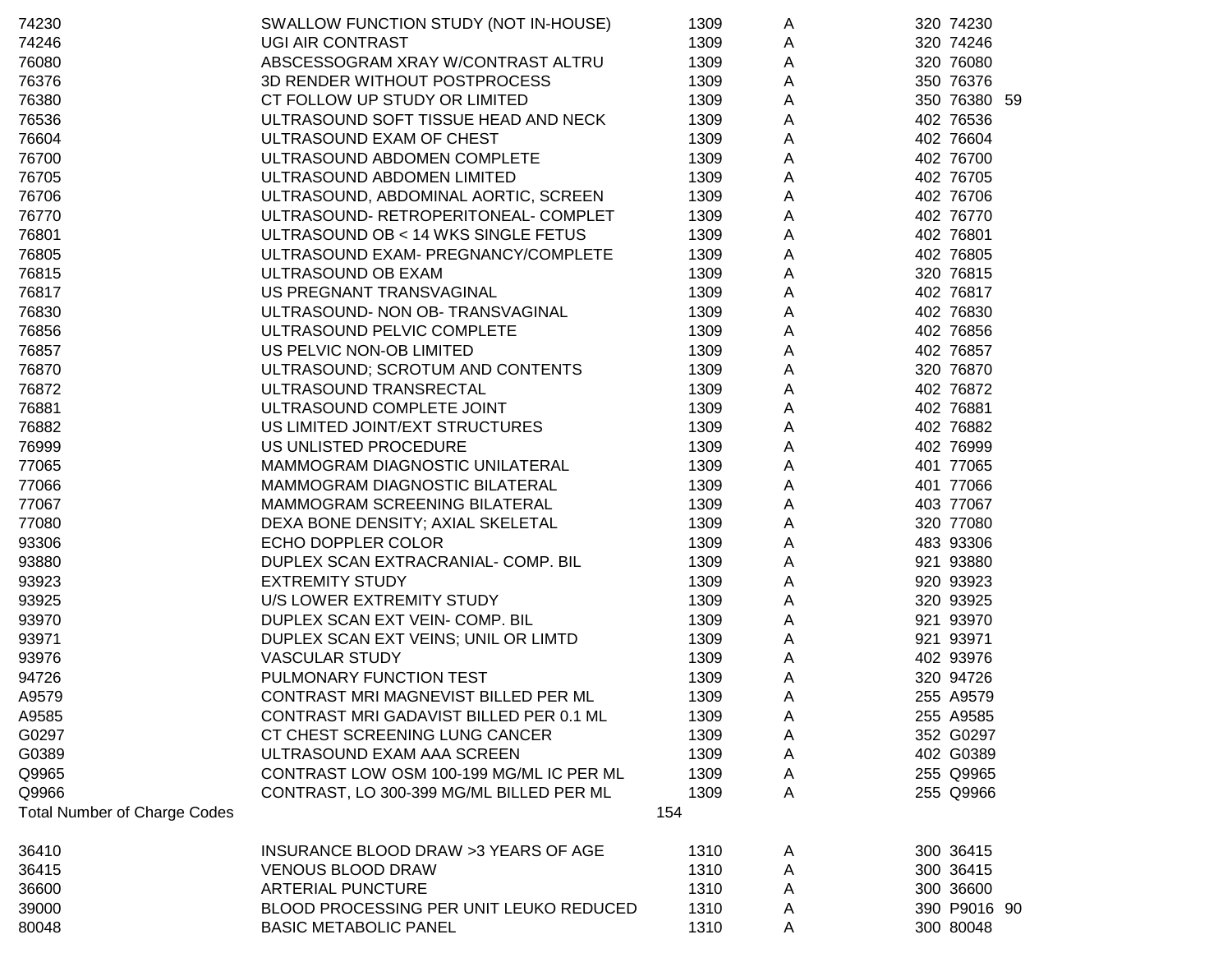| 80050   | HEALTH PANEL: CBC, CMP, TSH            | 1310 | A | 300 80050    |  |
|---------|----------------------------------------|------|---|--------------|--|
| 80051   | ELECTROLYTE PANEL                      | 1310 | A | 300 80051    |  |
| 80053   | COMPREHENSIVE METABOLIC PANEL          | 1310 | Α | 300 80053    |  |
| 80061   | <b>LIPID PANEL</b>                     | 1310 | Α | 300 80061    |  |
| 80069   | <b>RENAL FUNCTION PANEL</b>            | 1310 | Α | 300 80069 90 |  |
| 80074   | <b>ACUTE HEPATITIS PANEL</b>           | 1310 | Α | 300 80074 90 |  |
| 80076   | <b>HEPATIC PANEL</b>                   | 1310 | Α | 300 80076    |  |
| 8015590 | LAMOTRIGINE QUANTITATIVE LEVEL         | 1310 | Α | 300 80155 90 |  |
| 8015690 | TEGRETOL (CARBAMAZEPINE)               | 1310 | A | 300 80156 90 |  |
| 80158   | ASSAY OF CYCLOSPORINE                  | 1310 | A | 300 80158 90 |  |
| 80162   | <b>DIGOXIN TOTAL</b>                   | 1310 | Α | 300 80162    |  |
| 8016490 | <b>VALPROIC ACID TOTAL</b>             | 1310 | Α | 300 80164 90 |  |
| 8017090 | <b>GENTAMICIN LEVEL</b>                | 1310 | A | 300 80170 90 |  |
| 8017190 | <b>GABAPENTIN QUANTITATIVE TESTING</b> | 1310 | A | 300 80171 90 |  |
| 8017790 | LEVETIRACETAM QUANTITATIVE LEVEL       | 1310 | A | 300 80177 90 |  |
| 8017890 | <b>LITHIUM</b>                         | 1310 | A | 300 80178 90 |  |
| 8018090 | MYCOPHENOLIC ACID SERUM                | 1310 | A | 300 80180 90 |  |
| 8018390 | OXCARBAZEPINE QUANTITATIVE LEVEL       | 1310 | A | 300 80183 90 |  |
| 8018490 | PHENOBARBITAL ASSAY                    | 1310 | Α | 300 80184 90 |  |
| 8018590 | PHENYTOIN (DILANTIN)                   | 1310 | A | 300 80185 90 |  |
| 8018690 | PHENYTOIN; FREE                        | 1310 | A | 300 80186 90 |  |
| 8019790 | <b>TACROLIMAS ASSAY</b>                | 1310 | Α | 300 80197 90 |  |
| 8019890 | THEOPHYLLINE ASSAY                     | 1310 | Α | 300 80198 90 |  |
| 8020090 | <b>TOBRAMYCIN LEVEL</b>                | 1310 | A | 300 80200 90 |  |
| 8020290 | VANCOMYCIN QUANTITATIVE LEVEL          | 1310 | A | 300 80202 90 |  |
| 8020390 | ZONISAMIDE QUANTITATIVE LEVEL          | 1310 | A | 300 80203    |  |
| 8029990 | <b>QUANTITATION DRUG NES</b>           | 1310 | Α | 300 80299 90 |  |
| 8030490 | DRUG SCREEN, PRESCRIPTION/OTC, SERUM   | 1310 | Α | 300 80304 90 |  |
| 80307   | DRUG TEST PRESUMP ANY NUMBER PER DATE  | 1310 | A | 300 80307    |  |
| 8030790 | DRUG TEST PRESUMP ANY NUMBER PER DATE  | 1310 | A | 300 80307 90 |  |
| 8032090 | ALCOHOL LEVEL                          | 1310 | A | 300 80320 90 |  |
| 8032390 | NICOTINE OR OTHER ALKALOIDS            | 1310 | A | 300 80323 90 |  |
| 8033590 | DRUG TESTING ANTIDEPRESSANTS 1 OR 2    | 1310 | A | 300 80335 90 |  |
| 8034990 | CANNABINOIDS SINGLE DRUG TESTING       | 1310 | A | 300 80349 90 |  |
| 81001   | <b>UA WITH MICROSCOPY</b>              | 1310 | Α | 300 81001    |  |
| 81003   | UA WITHOUT MICROSCOPY                  | 1310 | A | 300 81003    |  |
| 8100390 | <b>MYOGLOBIN SCREEN</b>                | 1310 | A | 300 81003 90 |  |
| 81025   | <b>URINE HCG</b>                       | 1310 | A | 300 81025    |  |
| 81050   | URINALYSIS; VOLUME MEASUREMENT         | 1310 | A | 300 81050    |  |
| 8124090 | <b>F2 GENE ANALYSIS</b>                | 1310 | A | 300 81240 90 |  |
| 8124190 | F5 gene analysis, Leiden variant       | 1310 | Α | 300 81241 90 |  |
| 8129190 | <b>MTHFR</b>                           | 1310 | Α | 300 81291 90 |  |
| 8137690 | HLA CLASS II TYPING, ONE LOCUS EACH    | 1310 | Α | 300 81376 90 |  |
| 82024   | <b>ACTH</b>                            | 1310 | A | 300 82024 90 |  |
| 82040   | <b>ALBUMIN</b>                         | 1310 | A | 300 82040    |  |
| 82043   | MICROALBUMIN- URINE- QUANTITATIVE      | 1310 | Α | 300 82043    |  |
| 82085   | ALDOLASE ASSAY                         | 1310 | A | 300 82085 90 |  |
| 8208890 | <b>ALDOSTERONE</b>                     | 1310 | A | 300 82088 90 |  |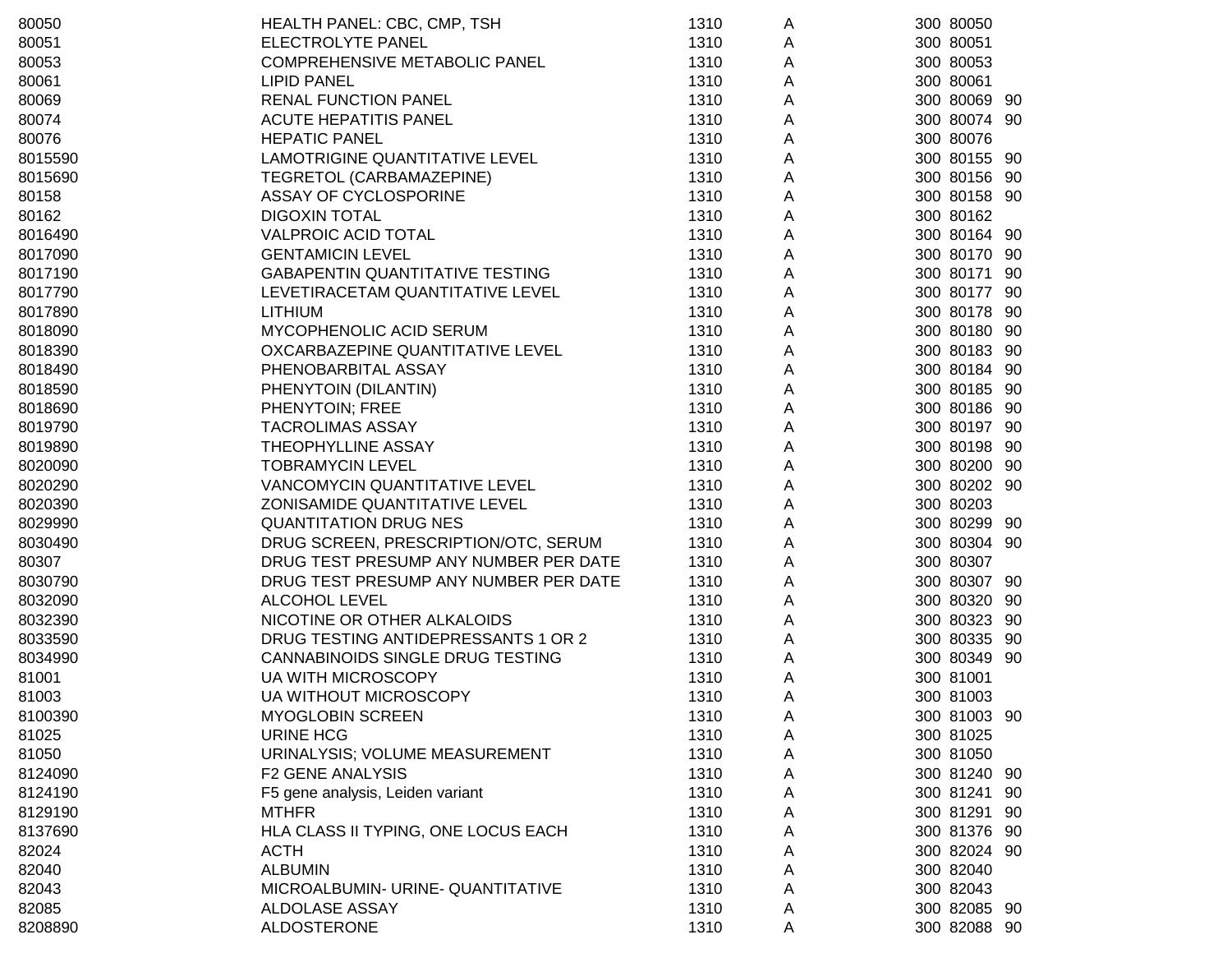| 8210390 | ALPHA-1-ANTITRYPSIN; TOTAL               | 1310 | A | 300 82103 90 |  |
|---------|------------------------------------------|------|---|--------------|--|
| 8210590 | ALPHA-FETOPROTEIN- SERUM                 | 1310 | A | 300 82105 90 |  |
| 8214090 | <b>AMMONIA LEVEL</b>                     | 1310 | A | 300 82140 90 |  |
| 82150   | <b>AMYLASE</b>                           | 1310 | A | 300 82150    |  |
| 82175   | Arsenic                                  | 1310 | A | 300 82175 90 |  |
| 8218090 | VITAMIN C (ASCORBIC ACID) ASSAY          | 1310 | Α | 300 82180 90 |  |
| 8223290 | <b>BETA-2 PROTEIN ASSAY</b>              | 1310 | Α | 300 82232 90 |  |
| 8223990 | <b>BILE ACIDS, TOTAL</b>                 | 1310 | A | 300 82239 90 |  |
| 82247   | <b>BILIRUBIN- TOTAL</b>                  | 1310 | Α | 300 82247    |  |
| 82248   | <b>BILIRUBIN- DIRECT</b>                 | 1310 | Α | 300 82248    |  |
| 82274QW | OCCULT BLOOD DIAGNOSTIC IFOB complete    | 1310 | Α | 300 82274    |  |
| 82300   | Cadmium                                  | 1310 | Α | 300 82300 90 |  |
| 8230690 | <b>VITAMIN D ASSAY</b>                   | 1310 | Α | 300 82306 90 |  |
| 82310   | <b>CALCIUM- TOTAL</b>                    | 1310 | Α | 300 82310    |  |
| 8233090 | <b>CALCIUM IONIZED</b>                   | 1310 | Α | 300 82330 90 |  |
| 8234090 | CALCIUM URINE QUANTITATIVE               | 1310 | Α | 300 82340 90 |  |
| 8235590 | KIDNEY STONE/CALCULUS ANALYSIS           | 1310 | Α | 300 82355 90 |  |
| 82374   | <b>CARBON DIOXIDE (CO2)</b>              | 1310 | Α | 300 82374    |  |
| 8237590 | CARBON MONOXIDE; QUANTITATIVE            | 1310 | Α | 300 82375 90 |  |
| 8237890 | <b>CEA</b>                               | 1310 | A | 300 82378 90 |  |
| 8238490 | THREE CATECHOLAMINES ASSAY               | 1310 | A | 300 82384 90 |  |
| 82390   | <b>CERULOPLASMIN ASSAY</b>               | 1310 | Α | 300 82390 90 |  |
| 82435   | CHLORIDE; BLOOD                          | 1310 | Α | 300 82435    |  |
| 8243690 | <b>CHLORIDE; URINE</b>                   | 1310 | A | 300 82436 90 |  |
| 82465   | <b>CHOLESTEROL</b>                       | 1310 | Α | 300 82465    |  |
| 8250790 | <b>CITRATE ASSAY</b>                     | 1310 | Α | 300 82507 90 |  |
| 82525   | <b>COPPER ASSAY</b>                      | 1310 | Α | 300 82525 90 |  |
| 8253390 | <b>CORTISOL TOTAL</b>                    | 1310 | A | 300 82533 90 |  |
| 8254290 | AMPHETAMINE CONFIRMATION SERUM           | 1310 | Α | 300 82542 90 |  |
| 82550   | CREATININE KINASE (CK) (CPK)             | 1310 | Α | 300 82550    |  |
| 82553   | <b>CKMB</b>                              | 1310 | Α | 300 82553    |  |
| 8255390 | <b>CKMB SEND OUT</b>                     | 1310 | A | 300 82553 90 |  |
| 82565   | <b>CREATININE</b>                        | 1310 | A | 300 82565    |  |
| 8257090 | CREATININE; OTHER SOURCE (URINE)         | 1310 | A | 300 82570 90 |  |
| 8257590 | <b>CREATININE CLEARANCE</b>              | 1310 | A | 300 82575 90 |  |
| 8260790 | <b>VITAMIN B12</b>                       | 1310 | A | 300 82607 90 |  |
| 8261590 | CYSTINE AND HOMOCYSTINE- URINE (LDH)     | 1310 | Α | 300 82615 90 |  |
| 8262690 | <b>DHEA</b>                              | 1310 | A | 300 82626 90 |  |
| 8262790 | DHEA-S                                   | 1310 | A | 300 82627 90 |  |
| 8265290 | DIHYDROXYVITAMIN D                       | 1310 | A | 300 82652 90 |  |
| 8265690 | ELASTASE, PANCREATIC, FECAL, QUALITATIVE | 1310 | A | 300 82656 90 |  |
| 8267090 | <b>ESTRADIOL</b>                         | 1310 | A | 300 82670 90 |  |
| 8267790 | <b>ESTRIOL</b>                           | 1310 | A | 300 82677 90 |  |
| 8267990 | <b>ESTRONE</b>                           | 1310 | A | 300 82679 90 |  |
| 8271090 | FATS/LIPIDS- FECES- QUANTITATIVE         | 1310 | A | 300 82710 90 |  |
| 8272890 | <b>FERRITIN</b>                          | 1310 | A | 300 82728 90 |  |
| 8274690 | FOLIC ACID (FOLATE)                      | 1310 | A | 300 82746 90 |  |
| 8274790 | FOLIC ACID; RBC                          | 1310 | Α | 300 82747 90 |  |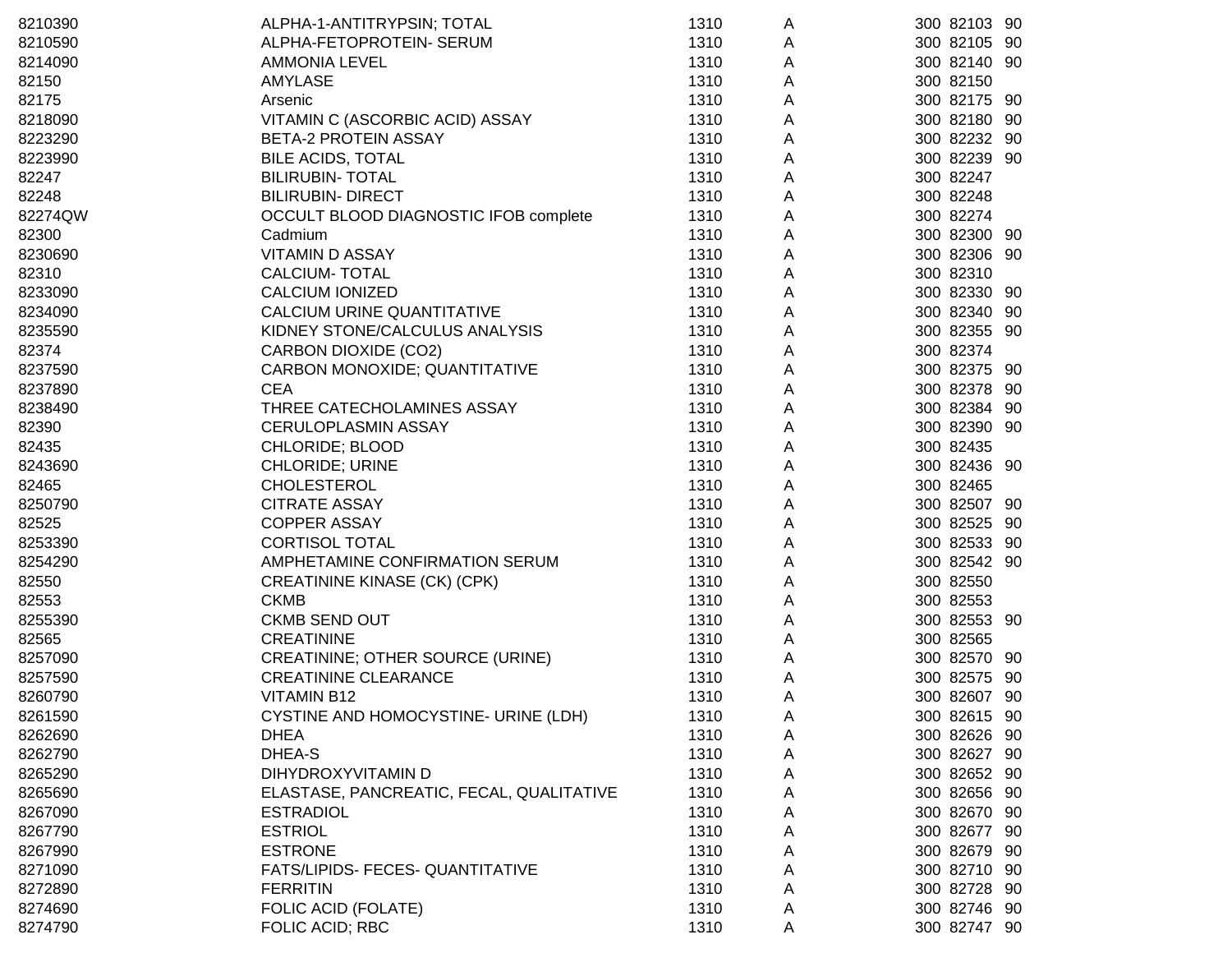| 8278490 | GAMMAGLOBULIN; IGA-IGD-IGG-IGM EACH       | 1310 | A | 300 82784 90 |     |
|---------|-------------------------------------------|------|---|--------------|-----|
| 8278590 | <b>GAMMAGLOBULIN IGE</b>                  | 1310 | A | 300 82785 90 |     |
| 82787   | IGG 1, 2, 3 OR 4, EACH                    | 1310 | A | 300 82787 90 |     |
| 82800   | BLOOD PH (VENOUS)                         | 1310 | A | 300 82800 90 |     |
| 8280390 | ARTERIAL BLOOD GAS                        | 1310 | Α | 300 82803    | -90 |
| 8294590 | <b>GLUCOSE; BODY FLUID</b>                | 1310 | A | 300 82945 90 |     |
| 82947   | <b>GLUCOSE</b>                            | 1310 | A | 300 82947    |     |
| 82950   | <b>GLUCOSE POST DOSE</b>                  | 1310 | Α | 300 82950    |     |
| 82951   | <b>GLUCOSE TOLERANCE TEST 3 SPECIMENS</b> | 1310 | Α | 300 82951    |     |
| 82952   | GTT EACH ADDITIONAL BEYOND 3 SPECIMENS    | 1310 | Α | 300 82952    |     |
| 82955   | G-6-PD ENZYME ASSAY, QUANT.               | 1310 | Α | 300 82955 90 |     |
| 82962   | <b>GLUCOSE FINGERSTICK DEVICE</b>         | 1310 | А | 300 82962    |     |
| 8297790 | <b>GGT</b>                                | 1310 | Α | 300 82977 90 |     |
| 8300190 | <b>FSH</b>                                | 1310 | Α | 300 83001    | -90 |
| 8300290 | <b>GONADOTROPIN (LH)</b>                  | 1310 | А | 300 83002 90 |     |
| 8301090 | HAPTOGLOBIN- QUANTITATIVE                 | 1310 | Α | 300 83010 90 |     |
| 8301390 | H-PYLORI BREATH (C-13)                    | 1310 | Α | 300 83013 90 |     |
| 8301490 | H-PYLORI DRUG ADMINISTRATION              | 1310 | Α | 300 83014    |     |
| 8302090 | HEMOGLOBIN FRACTION AND QUANT; ELECTRO    | 1310 | Α | 300 83020 90 |     |
| 8302190 | HEMOGLOBIN FRACTION AND QUANT CHROMOTOGR  | 1310 | Α | 300 83021 90 |     |
| 83036   | <b>GLYCOSYLATED HGB A1C</b>               | 1310 | Α | 300 83036    |     |
| 8305190 | PLASMA HEMOGLOBIN                         | 1310 | Α | 300 83051 90 |     |
| 8307090 | HEMOSIDERIN ASSAY- QUALITATIVE            | 1310 | Α | 300 83070 90 |     |
| 8309090 | <b>HOMOCYSTINE</b>                        | 1310 | Α | 300 83090 90 |     |
| 8349890 | <b>HYDROXYPROGERSTERONE</b>               | 1310 | Α | 300 83498 90 |     |
| 8351690 | IMMUNOASSAY NON-ANTIBODY                  | 1310 | Α | 300 83516 90 |     |
| 83519   | Immunoassay for analyte                   | 1310 | А | 300 83519 90 |     |
| 8352090 | IMMUNOASSAY NOT OTHERWISE SPECIFIED       | 1310 | Α | 300 83520 90 |     |
| 8354090 | <b>IRON</b>                               | 1310 | Α | 300 83540 90 |     |
| 8355090 | <b>IRON BINDING CAPACITY</b>              | 1310 | Α | 300 83550 90 |     |
| 83605   | <b>LACTIC ACID</b>                        | 1310 | А | 300 83605    |     |
| 8360590 | <b>LACTIC ACID</b>                        | 1310 | Α | 300 83605 90 |     |
| 83615   | <b>LDH</b>                                | 1310 | Α | 300 83615    |     |
| 8361590 | LDH BODY FLUID                            | 1310 | A | 300 83615 90 |     |
| 8363090 | LACTOFERRIN, FECAL; QUALITATIVE           | 1310 | A | 300 83630 90 |     |
| 8365590 | <b>LEAD LEVEL</b>                         | 1310 | A | 300 83655 90 |     |
| 8369090 | LIPASE                                    | 1310 | A | 300 83690 90 |     |
| 83718   | HDL CHOLESTEROL                           | 1310 | A | 300 83718    |     |
| 8373590 | <b>MAGNESIUM</b>                          | 1310 | A | 300 83735 90 |     |
| 8378590 | <b>MANGANESE</b>                          | 1310 | A | 300 83785 90 |     |
| 83825   | Mercury                                   | 1310 | A | 300 83825 90 |     |
| 83835   | <b>ASSAY OF METANEPHRINES</b>             | 1310 | A | 300 83835 90 |     |
| 83874   | <b>MYOGLOBIN</b>                          | 1310 | A | 300 83874    |     |
| 8387490 | MYOGLOBIN ASSAY SEND OUT                  | 1310 | A | 300 83874 90 |     |
| 83876   | ASSAY OF MYELOPEROXIDASE                  | 1310 | Α | 300 83876    |     |
| 83880   | <b>BNP</b>                                | 1310 | Α | 300 83880    |     |
| 8388090 | BNP (NATRIURETIC PEPTIDE) SEND OUT        | 1310 | A | 300 83880 90 |     |
| 83883   | NEPHELOMETRY ASSAY                        | 1310 | A | 300 83883 90 |     |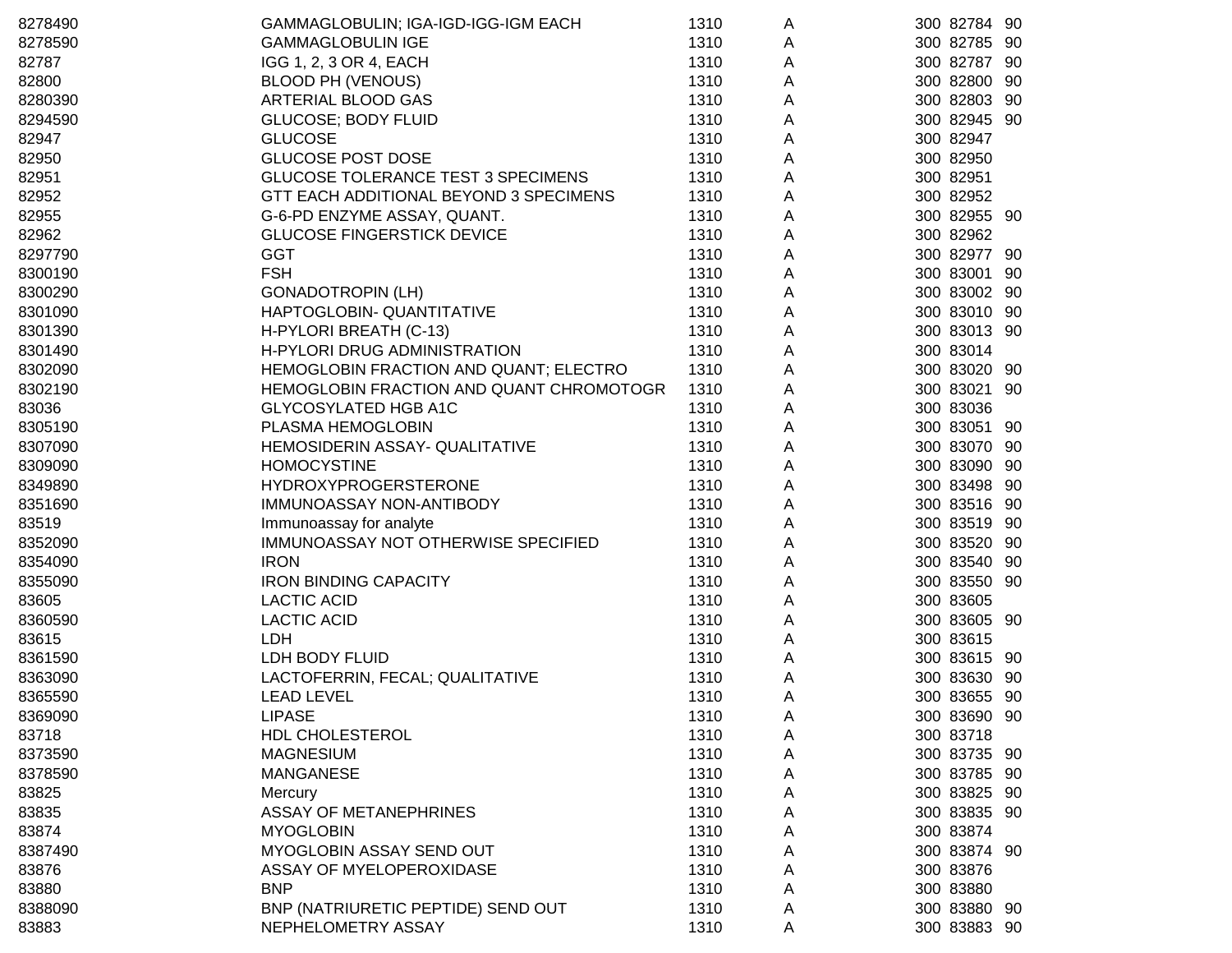| 8393090 | <b>BLOOD OSMOLALITY</b>             | 1310 | A | 300 83930 90 |
|---------|-------------------------------------|------|---|--------------|
| 8393590 | <b>OSMOLALITY; URINE</b>            | 1310 | A | 300 83935 90 |
| 8394590 | <b>OXALATE ASSAY</b>                | 1310 | A | 300 83945 90 |
| 8397090 | PARATHORMONE (PARATHYROID HORMONE)  | 1310 | A | 300 83970 90 |
| 8399390 | <b>CALPROTECTIN FECAL</b>           | 1310 | A | 300 83993 90 |
| 8403090 | PKU (NEWBORN)                       | 1310 | Α | 300 84030 90 |
| 84075   | ALKALINE PHOSPHATASE                | 1310 | Α | 300 84075    |
| 8408090 | ALKALINE PHOSPHATASES ASSAY         | 1310 | A | 300 84080 90 |
| 8410090 | <b>PHOSPHORUS</b>                   | 1310 | Α | 300 84100 90 |
| 8410590 | URINE PHOSPHORUS ASSAY              | 1310 | Α | 300 84105 90 |
| 84132   | <b>POTASSIUM</b>                    | 1310 | Α | 300 84132    |
| 8413390 | POTASIUM; URINE                     | 1310 | Α | 300 84133 90 |
| 8413490 | PREALBUMIN                          | 1310 | Α | 300 84134 90 |
| 8414090 | <b>PREGNENOLONE</b>                 | 1310 | Α | 300 84140 90 |
| 8414490 | <b>PROGESTERONE</b>                 | 1310 | A | 300 84144 90 |
| 8414590 | PROCALCITONIN (PCT)                 | 1310 | A | 300 84145 90 |
| 8414690 | <b>PROLACTIN</b>                    | 1310 | Α | 300 84146 90 |
| 84153   | <b>PSA</b>                          | 1310 | Α | 300 84153    |
| 8415390 | PSA (SEND OUT)                      | 1310 | Α | 300 84153 90 |
| 8415490 | <b>PSA FREE</b>                     | 1310 | A | 300 84154 90 |
| 8415590 | PROTEIN; TOTAL EXCEPT BY REFRCT     | 1310 | Α | 300 84155 90 |
| 8415690 | PROTEIN; TOTAL URINE                | 1310 | Α | 300 84156 90 |
| 8415790 | <b>TOTAL PROTEIN; BODY FLUID</b>    | 1310 | Α | 300 84157 90 |
| 8416590 | PROTEIN- ELECTRO FRACTION AND QUANT | 1310 | Α | 300 84165 90 |
| 84166   | PROTEIN E-PHORESIS/URINE/CSF        | 1310 | Α | 300 84166 90 |
| 8420790 | <b>VITAMIN B6 ASSAY</b>             | 1310 | Α | 300 84207 90 |
| 8424490 | <b>RENIN</b>                        | 1310 | Α | 300 84244 90 |
| 84252   | VITAMIN B2 ASSAY (RIBOFLAVIN)       | 1310 | A | 300 84252 90 |
| 8427090 | SEX HORMONE BINDING GLOBULIN (SHBG) | 1310 | Α | 300 84270 90 |
| 84295   | SODIUM                              | 1310 | Α | 300 84295    |
| 8430090 | SODIUM; URINE                       | 1310 | Α | 300 84300 90 |
| 8430590 | SOMATOMEDIN (IGF1I)                 | 1310 | A | 300 84305 90 |
| 84376   | SUGARS, SINGLE, QUALITATIVE         | 1310 | A | 300 84376 90 |
| 8440290 | <b>TESTOSTERONE FREE</b>            | 1310 | A | 300 84402 90 |
| 8440390 | TESTOSTERONE; TOTAL                 | 1310 | A | 300 84403 90 |
| 8441090 | TESTOSTERONE; BIOAVAILABLE          | 1310 | A | 300 84410 90 |
| 8442590 | VITAMIN B1 (THIAMINE)               | 1310 | Α | 300 84425 90 |
| 84432   | ASSAY OF THYROGLOBULIN              | 1310 | A | 300 84432 90 |
| 8443690 | <b>TOTAL THYROXINE</b>              | 1310 | A | 300 84436 90 |
| 8443990 | T4 FREE (THYROXINE)                 | 1310 | A | 300 84439 90 |
| 84443   | <b>TSH</b>                          | 1310 | Α | 300 84443    |
| 8444690 | <b>VITAMIN E ASSAY</b>              | 1310 | Α | 300 84446 90 |
| 84450   | AST/SGOT                            | 1310 | A | 300 84450    |
| 84460   | ALT/SGPT                            | 1310 | A | 300 84460    |
| 8446690 | <b>TRANSFERRIN ASSAY</b>            | 1310 | Α | 300 84466 90 |
| 84478   | <b>TRIGLYCERIDES</b>                | 1310 | Α | 300 84478    |
| 8447990 | THYROID HORMONE; T3 OR T4           | 1310 | A | 300 84479 90 |
| 8448090 | T3 Total                            | 1310 | A | 300 84480 90 |
|         |                                     |      |   |              |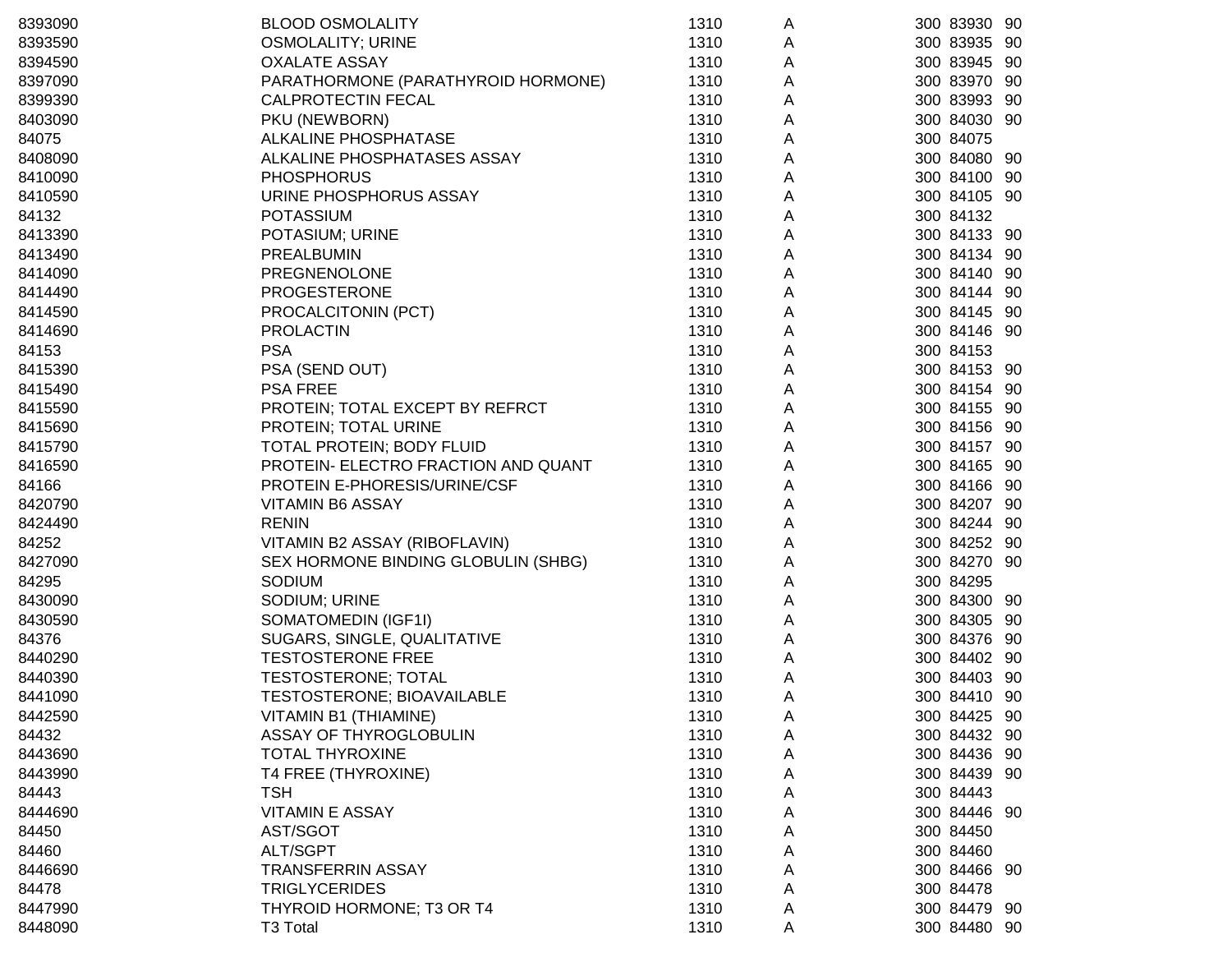| 8448190 | T3 Free                                | 1310 | A | 300 84481 90 |
|---------|----------------------------------------|------|---|--------------|
| 8448290 | <b>T3 REVERSE</b>                      | 1310 | A | 300 84482 90 |
| 84484   | <b>TROPONIN</b>                        | 1310 | A | 300 84484    |
| 84520   | <b>BUN</b>                             | 1310 | A | 300 84520    |
| 84540   | <b>UREA NITROGEN- URINE</b>            | 1310 | Α | 300 84540 90 |
| 84550   | <b>URIC ACID</b>                       | 1310 | A | 300 84550    |
| 8456090 | URIC ACID OTHER SOURCE THAN BLOOD      | 1310 | A | 300 84560 90 |
| 84590   | <b>VITAMIN A ASSAY</b>                 | 1310 | A | 300 84590 90 |
| 8459790 | <b>VITAMINK</b>                        | 1310 | A | 300 84597    |
| 8463090 | <b>ZINC ASSAY</b>                      | 1310 | A | 300 84630 90 |
| 8468190 | C-PEPTIDE                              | 1310 | A | 300 84681 90 |
| 8470290 | <b>HCG QUANTITATIVE</b>                | 1310 | Α | 300 84702 90 |
| 84703   | <b>HCG QUALITATIVE</b>                 | 1310 | Α | 300 84703 90 |
| 85002   | <b>BLEEDING TIME</b>                   | 1310 | А | 300 85002    |
| 85004   | AUTOMATED DIFF WBC COUNT               | 1310 | Α | 300 85004    |
| 85007   | DIFFERENTIAL-WBC-MANUAL                | 1310 | Α | 300 85007    |
| 8500790 | DIFFERENTIAL-WBC-MANUAL SEND OUT       | 1310 | A | 300 85007 90 |
| 85014   | <b>HEMATOCRIT</b>                      | 1310 | Α | 300 85014    |
| 85018   | <b>HEMOGLOBIN</b>                      | 1310 | A | 300 85018    |
| 85025   | CBC WITH AUTO DIFF                     | 1310 | A | 300 85025    |
| 85027   | <b>CBC</b>                             | 1310 | A | 300 85027    |
| 8504490 | RETICULOCYTE COUNT (MANUAL)            | 1310 | А | 300 85044 90 |
| 85048   | <b>WBC COUNT (AUTOMATED)</b>           | 1310 | A | 300 85048    |
| 85049   | PLATELET COUNT (AUTOMATED)             | 1310 | A | 300 85049    |
| 85220   | <b>BLOOD CLOT FACTOR V TEST</b>        | 1310 | A | 300 85220 90 |
| 8524590 | VON WILLEBRAND'S FACTOR VIII ASSAY     | 1310 | Α | 300 85245 90 |
| 85246   | BLOOD CLOT FACTOR VIII TEST            | 1310 | A | 300 85246 90 |
| 85300   | ANTITHROMBIN III TEST                  | 1310 | Α | 300 85300 90 |
| 8537890 | FIBRIN DEGRADATION (D-DIMER)           | 1310 | Α | 300 85378 90 |
| 85379   | <b>D-DIMER</b>                         | 1310 | А | 300 85379    |
| 8538490 | <b>FIBRINOGEN ASSAY</b>                | 1310 | Α | 300 85384 90 |
| 85549   | LYSOZYME (MURAMIDASE), PLASMA          | 1310 | Α | 300 85549 90 |
| 8557690 | <b>BLOOD PLATELET AGGREGATION</b>      | 1310 | Α | 300 85576 90 |
| 85610   | PROTHROMBIN TIME/INR                   | 1310 | Α | 300 85610    |
| 8561090 | PROTHROMBIN TIME/INR SEND OUT          | 1310 | A | 300 85610 90 |
| 85651   | SEDIMENTATION RATE- NONAUTOMATED       | 1310 | A | 300 85651    |
| 85652   | SED RATE (AUTOMATED)                   | 1310 | A | 300 85652    |
| 8566090 | SICKLING OF RBC (SCREENING), REDUCTION | 1310 | A | 300 85660 90 |
| 8567090 | THROMBIN TIME; PLASMA                  | 1310 | A | 300 85670 90 |
| 85730   | THROMBOPLASTIN TIME PARTIAL (PTT)      | 1310 | A | 300 85730 90 |
| 8600390 | ALLERGEN SPECIFIC IGE                  | 1310 | Α | 300 86003 90 |
| 8602290 | PLATELET ANTIBODIES                    | 1310 | A | 300 86022 90 |
| 8603890 | ANA (FANA) SCREEN                      | 1310 | A | 300 86038 90 |
| 8603990 | <b>ANA TITER</b>                       | 1310 | A | 300 86039 90 |
| 8606090 | <b>ASO TITER</b>                       | 1310 | A | 300 86060 90 |
| 8606390 | <b>ASO SCREEN</b>                      | 1310 | A | 300 86063 90 |
| 8614090 | <b>C-REACTIVE PROTEIN</b>              | 1310 | A | 300 86140 90 |
| 8614190 | C-REACTIVE PROTEIN; HIGH SENSITIVITY   | 1310 | A | 300 86141 90 |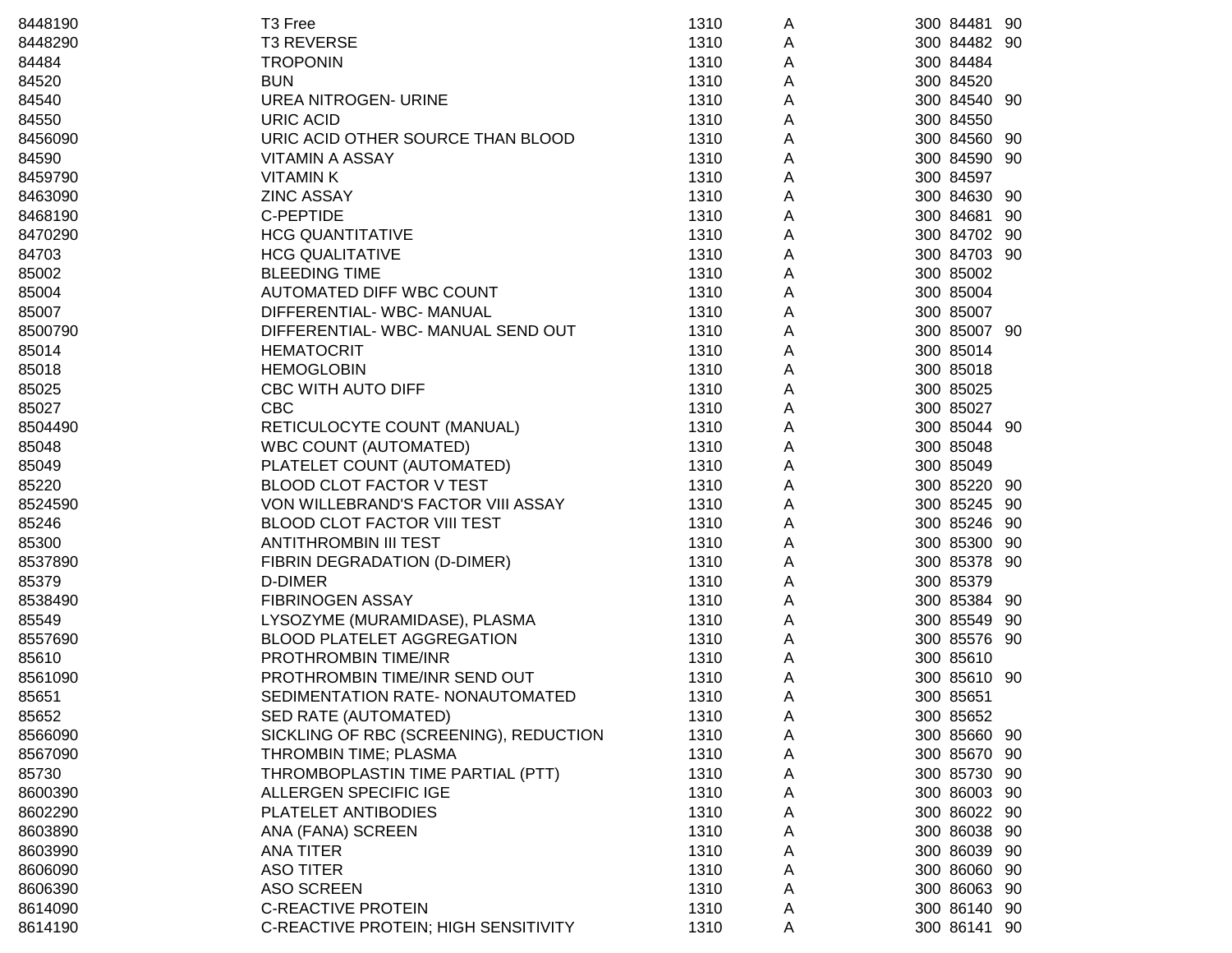| 86146   | <b>GLYCOPROTEIN ANTIBODY</b>             | 1310 | A | 300 86146 90     |
|---------|------------------------------------------|------|---|------------------|
| 86147   | <b>CARDIOLIPIN ANTIBODY</b>              | 1310 | A | 300 86147 90     |
| 8616090 | <b>COMPLEMENT- ANTIGEN</b>               | 1310 | Α | 300 86160<br>90  |
| 8616190 | COMPLEMENT/FUNCTION ACTIVITY             | 1310 | Α | 300 86161<br>90  |
| 8616290 | COMPLEMENT- TOTAL (CH50)                 | 1310 | Α | 300 86162<br>90  |
| 8620090 | <b>ANTI-Ccp</b>                          | 1310 | Α | 300 86200<br>90  |
| 8622590 | DNA ANTIBODY                             | 1310 | Α | 300 86225<br>90  |
| 8622690 | DNA ANTIBODY- SINGLE STRAND              | 1310 | Α | 300 86226<br>90  |
| 8623590 | NUCLEAR ANTIGEN ANTIBODY                 | 1310 | Α | 300 86235 90     |
| 8625590 | FLUORESCENT NONINFECTIOUS; SCREEN        | 1310 | Α | 300 86255<br>-90 |
| 8625690 | Fluorescent noninfect. agent titer; each | 1310 | Α | 300 86256 90     |
| 8630090 | IMMUNOASSAY-TUMOR-CA 15-3                | 1310 | Α | 300 86300<br>90  |
| 8630190 | CA 19-9                                  | 1310 | Α | 300 86301<br>90  |
| 8630490 | CA 125; IMMUNOASSAY TUMOR ANTIGEN        | 1310 | Α | 300 86304 90     |
| 86308   | <b>MONO TEST</b>                         | 1310 | Α | 300 86308        |
| 86317   | IMMUNOASSAY, INFECTIOUS AGENT            | 1310 | Α | 300 86317 90     |
| 86318   | H-PYLORI                                 | 1310 | A | 300 86318        |
| 8633490 | <b>IMMUNOFIXATION PROCEDURE</b>          | 1310 | Α | 300 86334 90     |
| 86335   | IMMUNFIX E-PHORESIS/URINE/CSF            | 1310 | Α | 300 86335 90     |
| 8633790 | <b>INSULIN ANTIBODIES</b>                | 1310 | Α | 300 86337        |
| 8634190 | GAD 65 ISLET CELL ANTIBODY               | 1310 | A | 300 86341<br>90  |
| 8637690 | MICROSOMAL ANTIBODY                      | 1310 | Α | 300 86376<br>-90 |
| 8643090 | RHEUMATOID FACTOR (QUALITATIVE)          | 1310 | Α | 300 86430<br>-90 |
| 8643190 | RHEUMATOID FACTOR; QUANTITATIVE          | 1310 | Α | 300 86431<br>90  |
| 8648090 | Tuberculosis test, cell mediated immunit | 1310 | Α | 300 86480 90     |
| 8659290 | SYPHILIS QUALITATIVE (RPR)               | 1310 | Α | 300 86592 90     |
| 86593   | SYPHILIS TEST NON-TREP QUANTITATIVE      | 1310 | Α | 300 86593 90     |
| 8660690 | ASPERGILLUS ANTIBODY                     | 1310 | Α | 300 86606 90     |
| 8660990 | <b>BACTERIUM ANTIBODY</b>                | 1310 | A | 300 86609 90     |
| 8661290 | <b>BLASTOMYCES ANTIBODY</b>              | 1310 | A | 300 86612 90     |
| 8661790 | LYME DISEASE CONFIRMATION                | 1310 | Α | 300 86617 90     |
| 8661890 | LYME DISEASE SEROLOGY                    | 1310 | Α | 300 86618 90     |
| 8663590 | <b>COXIS (COCCIDIOIDES ANTIBODY)</b>     | 1310 | Α | 300 86635 90     |
| 8664490 | CMV ANTIBODY IgG                         | 1310 | Α | 300 86644 90     |
| 8664590 | CMV ANTIBODY- IgM                        | 1310 | Α | 300 86645 90     |
| 8665190 | <b>ENCEPHALITIS ANTIBODY</b>             | 1310 | A | 300 86651 90     |
| 8665290 | ENCEPHALITIS ANTIBODY                    | 1310 | Α | 300 86652 90     |
| 8665390 | <b>ENCEPHALITIS ANTIBODY</b>             | 1310 | A | 300 86653<br>90  |
| 8665490 | <b>ENCEPHALITIS ANTIBODY</b>             | 1310 | A | 300 86654<br>-90 |
| 8666490 | EPSTEIN-BARR ANTIBODY                    | 1310 | A | 300 86664<br>-90 |
| 8666590 | EPSTEIN-BARR ABY; IGG AND IGM            | 1310 | Α | 300 86665 90     |
| 8667790 | <b>HELICOBACTER PYLORI</b>               | 1310 | A | 300 86677        |
| 8668990 | HTLV/HIV CONFIRMATORY TEST               | 1310 | Α | 300 86689<br>-90 |
| 8669490 | HERPES SIMPLEX TEST (NON-SPECIFIC)       | 1310 | Α | 300 86694 90     |
| 8669590 | <b>HERPES SIMPLEX TYPE 1</b>             | 1310 | A | 300 86695<br>90  |
| 8669690 | HERPES SIMPLEX TYPE II                   | 1310 | A | 300 86696 90     |
| 8669890 | HISTOPLASMA ANTIBODY                     | 1310 | A | 300 86698 90     |
| 8670190 | <b>HIV ANTIBODY</b>                      | 1310 | Α | 300 86701 90     |
|         |                                          |      |   |                  |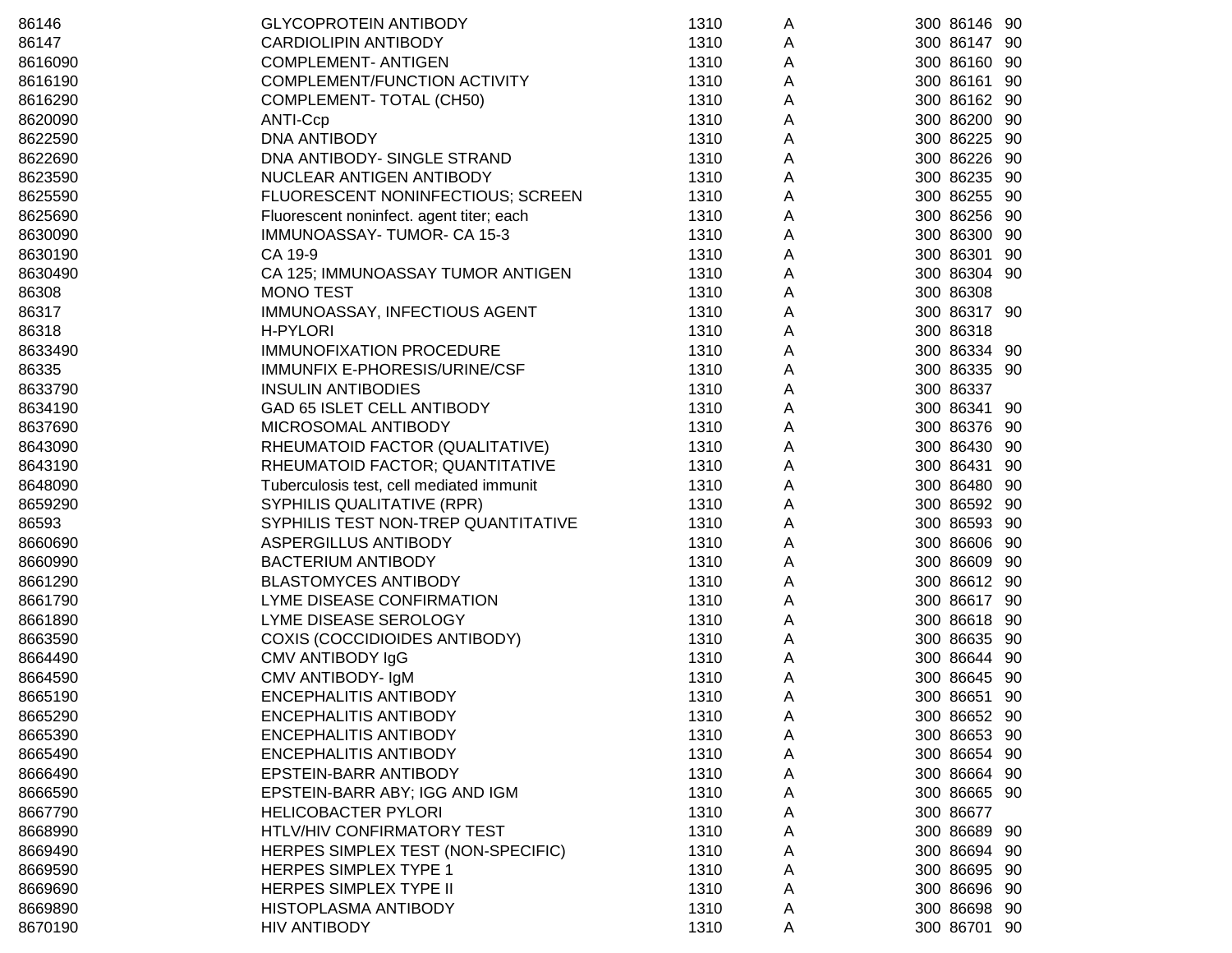| 8670290 | $HIV-2$                                    | 1310 | A | 300 86702 90     |
|---------|--------------------------------------------|------|---|------------------|
| 86703   | HIV-1/HIV-2, SINGLE ASSAY (RAPID)          | 1310 | A | 300 86703        |
| 8670390 | HIV1/HIV2 IgG ABY SERUM SINGLE RESULT      | 1310 | A | 300 86703 90     |
| 8670490 | <b>ANTI-HBC TOTAL</b>                      | 1310 | A | 300 86704 90     |
| 8670590 | ANTI-HBc- IgM                              | 1310 | A | 300 86705 90     |
| 8670690 | ANTI-HBs Ab (IMMUNITY)                     | 1310 | A | 300 86706 90     |
| 8670790 | <b>HEPATITIS Be ANTIBODY</b>               | 1310 | A | 300 86707 90     |
| 8670890 | HEPATITIS A ANTIBODY (HAAB) TOTAL          | 1310 | Α | 300 86708 90     |
| 8673590 | <b>MUMPS</b>                               | 1310 | Α | 300 86735 90     |
| 8673890 | MYCOPLASMA ANTIBODY                        | 1310 | Α | 300 86738 90     |
| 86747   | PARVOVIRUS ANTIBODY                        | 1310 | А | 300 86747 90     |
| 86753   | PROTOZOA ANTIBODY ASSAY                    | 1310 | Α | 300 86753 90     |
| 8676290 | RUBELLA ANTIBODY                           | 1310 | Α | 300 86762 90     |
| 8676590 | <b>RUBEOLA</b>                             | 1310 | Α | 300 86765 90     |
| 86777   | TOXOPLASMA ANTIBODY                        | 1310 | Α | 300 86777 90     |
| 86778   | TOXOPLASMA ANTIBODY, IGM                   | 1310 | Α | 300 86778<br>-90 |
| 8678790 | ANTIBODY; VARICELLA-ZOSTER                 | 1310 | A | 300 86787 90     |
| 8678890 | WEST NILE VIRUS IGM-MAYO                   | 1310 | Α | 300 86788<br>-90 |
| 8678990 | WEST NILE VIRUS IgG-MAYO                   | 1310 | Α | 300 86789 90     |
| 8679090 | WEST NILE ANTIBODY IgM- Sanford            | 1310 | А | 300 86790 90     |
| 8680090 | <b>AGGLUTININS- FEBRILE</b>                | 1310 | A | 300 86800 90     |
| 8680390 | ANTI-HCV (HEP C ANTIBODY)                  | 1310 | Α | 300 86803 90     |
| 8681290 | HLA TYPING A, B OR C                       | 1310 | Α | 300 86812 90     |
| 8684990 | <b>IMMUNOLOGY</b>                          | 1310 | A | 300 86849 90     |
| 8685090 | <b>ANTIBODY SCREEN</b>                     | 1310 | Α | 300 86850 90     |
| 8687090 | <b>RBC ANTIBODY ID</b>                     | 1310 | Α | 300 86870 90     |
| 86880   | <b>COOMBS- DIRECT</b>                      | 1310 | А | 300 86880 90     |
| 8690090 | ABO BLOOD TYPE                             | 1310 | Α | 300 86900 90     |
| 8690190 | Rh BLOOD TYPING                            | 1310 | A | 300 86901<br>-90 |
| 8690290 | BLOOD TYPING ANTIGEN TESTING DONOR EACH    | 1310 | Α | 300 86902 90     |
| 8690590 | <b>BLOOD TYPING- RBC ANTIGENS</b>          | 1310 | A | 300 86905<br>-90 |
| 8692090 | Compatibility each unit; immediate spin    | 1310 | A | 300 86920<br>-90 |
| 8692190 | COMPATIBILITY TESTING FOR BLOOD AB         | 1310 | A | 300 86921<br>90  |
| 8692290 | <b>CROSSMATCH</b>                          | 1310 | A | 300 86920<br>-90 |
| 8701590 | <b>CONCENTRATION FOR INFECTIOUS AGENTS</b> | 1310 | A | 300 87015<br>-90 |
| 8704090 | CULTURE- BLOOD (Aero/Anaerobic)            | 1310 | Α | 300 87040 90     |
| 8704590 | <b>CULTURE-STOOL</b>                       | 1310 | A | 300 87045 90     |
| 8704690 | STOOL CULTURE, BACTERIA                    | 1310 | A | 300 87046 90     |
| 8707090 | <b>CULTURE, BACTERIA, OTHER</b>            | 1310 | A | 300 87070 90     |
| 8707190 | AEROBIC ISOLATE ID                         | 1310 | Α | 300 87071 90     |
| 8707590 | <b>ANAEROBIC CULTURE</b>                   | 1310 | Α | 300 87075 90     |
| 87076   | ANAEROBE CULTURE ID                        | 1310 | Α | 300 87076 90     |
| 8707790 | <b>CULTURE AEROBIC- EACH ISOLATE</b>       | 1310 | Α | 300 87077 90     |
| 87081   | Culture, presumptive, pathogenic organis   | 1310 | Α | 300 87081        |
| 8708190 | Culture, presumptive, pathogenic organis   | 1310 | A | 300 87081 90     |
| 8708690 | URINE CULTURE                              | 1310 | A | 300 87086 90     |
| 8708890 | URINE PRESUMPTIVE ID                       | 1310 | A | 300 87088 90     |
| 8710190 | <b>CULTURE- SKIN FUNGUS</b>                | 1310 | A | 300 87101 90     |
|         |                                            |      |   |                  |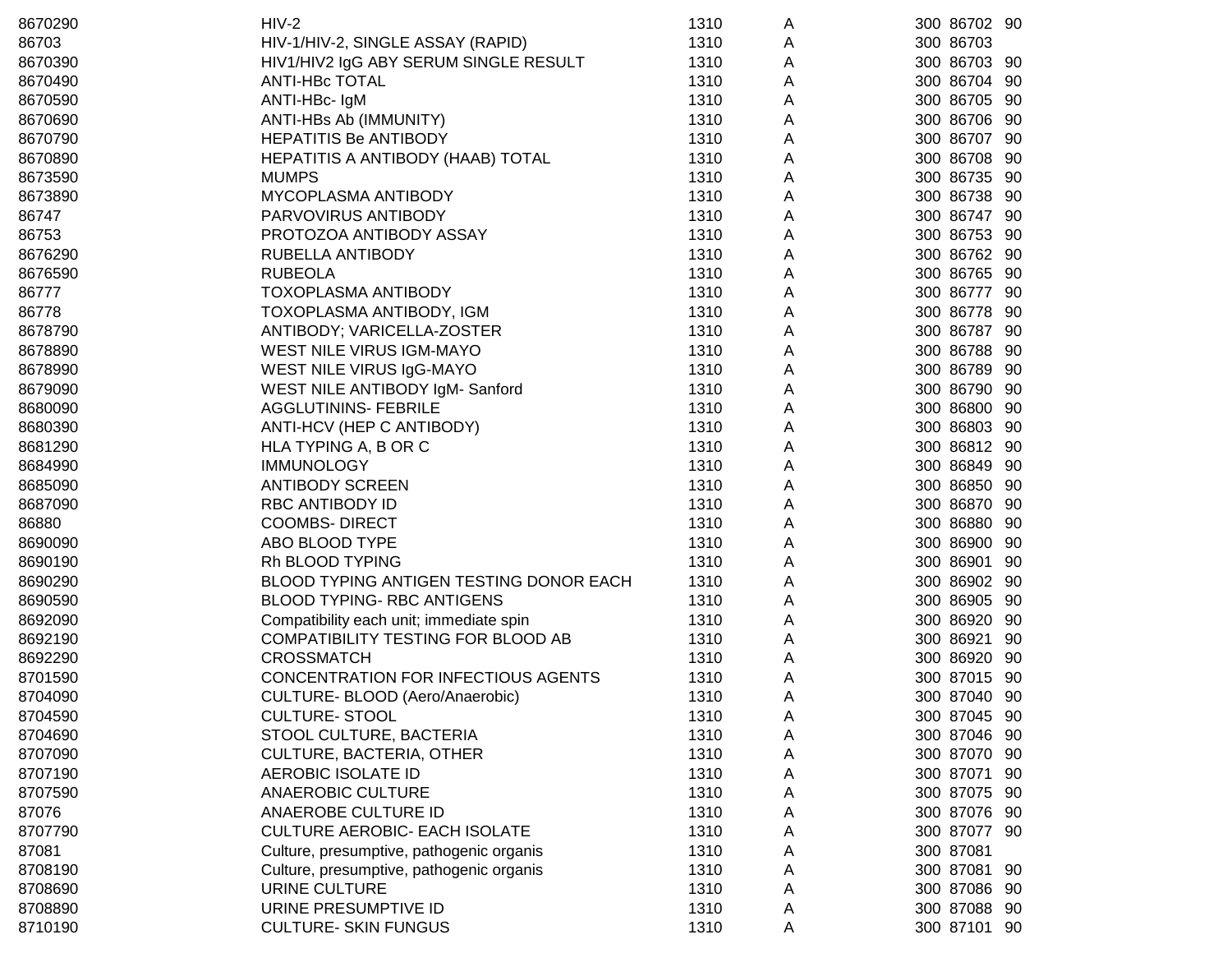| 8710290 | <b>CULTURE- FUNGUS NOT SKIN</b>               | 1310 | A | 300 87102 90      |
|---------|-----------------------------------------------|------|---|-------------------|
| 8710690 | YEAST ISOLATE ID                              | 1310 | A | 300 87106 90      |
| 8710790 | FUNGAL ISOLATE ID (Site other than SKIN)      | 1310 | A | 300 87107 90      |
| 8711690 | AFB (TB) CULTURE AND SMEAR                    | 1310 | A | 300 87116 90      |
| 8711890 | AFB CULTURE TO PUBLIC HEALTH                  | 1310 | A | 300 87118 90      |
| 8714790 | BACTERIAL TYPING (SALMONELLA/SHIGELLA)        | 1310 | A | 300 87147 90      |
| 8714990 | CULTURE ID BY DNA OR RNA EACH ORGANISM        | 1310 | A | 300 87149 90      |
| 8715890 | BETA LACTAMASA (MICRO SENS.)                  | 1310 | A | 300 87158 90      |
| 87168   | MACROSCOPIC EXAM ARTHROPOD                    | 1310 | A | 300 87168 90      |
| 87169   | MACROSCOPIC EXAM PARASITE                     | 1310 | A | 300 87169 90      |
| 87172   | PINWORM EXAM DIRECT SCOTCH TAPE PREP          | 1310 | A | 300 87172 90      |
| 8717790 | <b>OVA AND PARASITES</b>                      | 1310 | A | 300 87177 90      |
| 8718190 | MICROBE SUSCEPTIBLE, DIFFUSE                  | 1310 | Α | 300 87181 90      |
| 8718590 | ENZYME DETECTION- PER ENZYME                  | 1310 | Α | 300 87185 90      |
| 8718690 | MICROBE SUSCEPTIBLE, MIC                      | 1310 | A | 300 87186 90      |
| 8720590 | <b>GRAM STAIN</b>                             | 1310 | Α | 300 87205 90      |
| 8720690 | <b>AFB SMEAR</b>                              | 1310 | A | 300 87206 90      |
| 8720790 | SMEAR, INCLUSION BODIES/PARASITES             | 1310 | A | 300 87207 90      |
| 8720990 | TRICHROME STAIN O & P                         | 1310 | A | 300 87209 90      |
| 87210   | WET PREP; TRICH, YEAST AND CLUE CELLS         | 1310 | A | 300 87210         |
| 87220   | KOH DIRECT EXAM FOR FUNGI                     | 1310 | A | 300 87220 90      |
| 8725290 | <b>HERPES SIMPLEX CULTURE</b>                 | 1310 | A | 300 87252 90      |
| 8725490 | <b>VIRUS ISOLATION; CENTRIFUGE</b>            | 1310 | A | 300 87254 90      |
| 8727090 | CHLAMYDIA TRACHOMATIS ANTIGEN                 | 1310 | A | 300 87270 90      |
| 8732490 | C. DIFFICILE TOXIN ASSAY                      | 1310 | A | 300 87324 90      |
| 8732890 | <b>GIARDIA ANTIGEN ASSAY</b>                  | 1310 | A | 300 87328 90      |
| 87329   | GIARDIA AG, EIA                               | 1310 | A | 300 87329 90      |
| 87338   | H-PYLORI STOOL (NOT SEND OUT)                 | 1310 | A | 300 87338         |
| 8733890 | H-Pylori stool (send out)                     | 1310 | A | 300 87338 90      |
| 8734090 | <b>ANTI-HBs AG</b>                            | 1310 | Α | 300 87340<br>- 90 |
| 8734190 | <b>ANTI-HBs AG CONFIRM</b>                    | 1310 | A | 300 87341<br>-90  |
| 8735090 | <b>HEPATITIS Be ANTIGEN</b>                   | 1310 | A | 300 87350 90      |
| 87420   | <b>RSV ANTIGEN EIA</b>                        | 1310 | A | 300 87420         |
| 8742090 | RSV ANTIGEN- EIA                              | 1310 | A | 300 87420 90      |
| 8742590 | <b>ROTAVIRUS</b>                              | 1310 | A | 300 87425 90      |
| 8742790 | <b>SHIGA-LIKE TOXIN</b>                       | 1310 | A | 300 87427         |
| 8747690 | LYME DISEASE PCR (BORRELIA BURGDORFERI)       | 1310 | A | 300 87476 90      |
| 8748690 | CHLAMYDIA PNEUMONIAE                          | 1310 | Α | 300 87486 90      |
| 8749190 | CHLAMYDIA AMP ASSAY (GENITAL/URINE)           | 1310 | Α | 300 87491 90      |
| 87493   | C. DIFFICILE AMPLIFIED PROBE                  | 1310 | A | 300 87493 90      |
| 8749690 | Infect agent detection by nucleic acid        | 1310 | A | 300 87496 90      |
| 8750090 | DNA DETECTION; VANCOMYCIN RESISTANT           | 1310 | A | 300 87500 90      |
| 87502   | INFLUENZA MULTIPLEX AMP FIRST 2 TYPES         | 1310 | A | 300 87502         |
| 8750690 | <b>INFECTIOUS AGENT DNA GI PATHOGENS 6-11</b> | 1310 | A | 300 87506 90      |
| 8752290 | HEPATITIS C VIRAL LOAD, PCR                   | 1310 | A | 300 87522 90      |
| 8752990 | <b>HERPES PCR ASSAY</b>                       | 1310 | A | 300 87529 90      |
| 8755690 | MYCOBACTERIA TUBERCULOSIS                     | 1310 | A | 300 87556 90      |
| 8758190 | MYCOPLASMA PNEUMONIAE                         | 1310 | A | 300 87581 90      |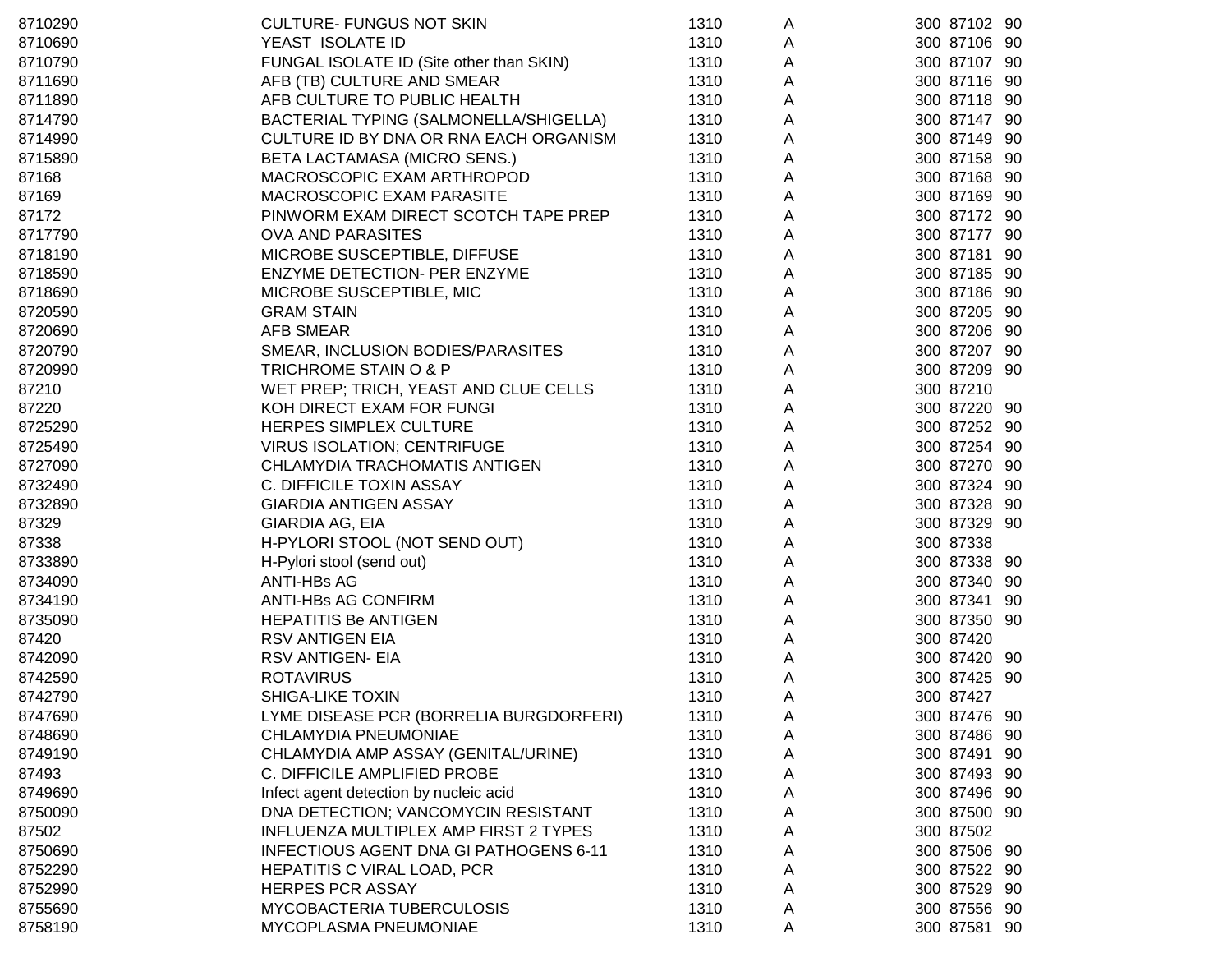| 8759190                             | GC NEISSERIA GON/AMP ASSAY (GEN/UR)      | 1310 | A | 300 87591 90     |
|-------------------------------------|------------------------------------------|------|---|------------------|
| 8762490                             | <b>HPV</b>                               | 1310 | A | 300 87624 90     |
| 87631                               | RSV AND INFLUENZA 3-5 TARGETS            | 1310 | A | 300 87631        |
| 8763390                             | <b>RESPIRATORY VIRUS 12-25 TARGETS</b>   | 1310 | A | 300 87633        |
| 87641                               | MR-STAPH, DNA, AMP PROBE                 | 1310 | A | 300 87641 90     |
| 8765190                             | STREP, GROUP A, AMPLIFIED PROBE(CONFIRM) | 1310 | A | 300 87651 90     |
| 87798                               | DETECT AGENT NOS, DNA AMP                | 1310 | A | 300 87798        |
| 8779890                             | DETECT AGENT NOS, DNA AMP                | 1310 | A | 300 87798 90     |
| 8779990                             | Infect agent detection by nucleic acid   | 1310 | A | 300 87799 90     |
| 87804                               | <b>INFLUENZA A&amp;B</b>                 | 1310 | Α | 300 87804 90     |
| 87880                               | <b>GROUP A STREP SCREEN THROAT</b>       | 1310 | Α | 300 87880        |
| 8789990                             | <b>INFECT. AGENT DIRECT OBS</b>          | 1310 | A | 300 87899 90     |
| 8790290                             | <b>HEP C GENOTYPE</b>                    | 1310 | A | 300 87902 90     |
| 8810890                             | <b>CYTOPATHOLOGY</b>                     | 1310 | Α | 300 88108 90     |
| 88112                               | CYTOPATHOLOGY, CELL ENHANCEMENT TECH.    | 1310 | Α | 300 88112 90     |
| 8817590                             | PAP (CYTOPATHOLOGY) CERVICAL OR VAGINAL  | 1310 | A | 319 88175 90     |
| 8830490                             | TISSUE EXAM BY PATHOLOGIST               | 1310 | A | 300 88304 90     |
| 8830590                             | PATHOLOGY- SURGICAL- GROSS & MICRO       | 1310 | A | 300 88305 90     |
| 8831290                             | <b>SPECIAL STAIN GROUP I</b>             | 1310 | A | 300 88312 90     |
| 8834290                             | <b>IMMUNOHISTOCHEMISTRY</b>              | 1310 | A | 300 88342 90     |
| 8905090                             | CELL COUNT BODY FLUID                    | 1310 | A | 300 89050 90     |
| 8905190                             | CELL COUNT WITH DIFF                     | 1310 | A | 300 89051<br>-90 |
| 8905590                             | LEUKOCYTE ASSESSMENT- FECAL              | 1310 | A | 300 89055 90     |
| 8906090                             | <b>CRYSTAL ANALYSIS</b>                  | 1310 | Α | 300 89060 90     |
| 89321                               | SEMEN ANALYSIS PRESENCE AND/OR MOTIL     | 1310 | A | 300 89321        |
| 99000                               | <b>HANDLING OF SPECIMEN</b>              | 1310 | Α | 300 99000        |
| 99001                               | HANDLING OF SPECIMEN                     | 1310 | A | 300 99001        |
| 99195                               | PHLEBOTOMY; THERAPEUTIC                  | 1310 | A | 300 99195        |
| G0103                               | PSA SCREENING                            | 1310 | A | 300 G0103        |
| G010390                             | PSA SCREENING (SEND OUT)                 | 1310 | A | 300 G0103 90     |
| G014590                             | PAP SCREENING                            | 1310 | A | 311 G0145 90     |
| G0328QW                             | OCCULT BLOOD SCREEN IFOB COMPLETE        | 1310 | A | 300 G0328        |
| G047690                             | HPV SCREENING PERFORMED WITH PAP         | 1310 | A | 300 G0476 90     |
| P904090                             | BLOOD PROCESSING PER UNIT IRR LEUKO REDU | 1310 | A | 390 P9040 90     |
| <b>Total Number of Charge Codes</b> |                                          | 423  |   |                  |
| 39001                               | <b>BLOOD ADMIN. OUTPATIENT 1 HOUR</b>    | 1311 | A | 391 36430        |
| 39002                               | BLOOD ADMIN. OUTPATIENT 2 HOURS          | 1311 | A | 391 36430        |
| 39003                               | <b>BLOOD ADMIN. OUTPATIENT 3 HOURS</b>   | 1311 | A | 391 36430        |
| 39004                               | <b>BLOOD ADMIN. OUTPATIENT 4 HOURS</b>   | 1311 | A | 391 36430        |
| 39005                               | BLOOD ADMIN. OUTPATIENT 5 HOURS          | 1311 | Α | 391 36430        |
| 39006                               | BLOOD ADMIN. OUTPATIENT 6 HOURS          | 1311 | A | 391 36430        |
| 39007                               | <b>BLOOD ADMIN. OUTPATIENT 7 HOURS</b>   | 1311 | A | 391 36430        |
| 39008                               | <b>BLOOD ADMIN. OUTPATIENT 8 HOURS</b>   | 1311 | A | 391 36430        |
| 39009                               | BLOOD ADMIN. OUTPATIENT 9 HOURS          | 1311 | A | 391 36430        |
| 39010                               | BLOOD ADMIN. OUTPATIENT 10 HOURS         | 1311 | A | 391 36430        |
| P9021                               | RED BLOOD CELLS, EACH UNIT               | 1311 | A | 390 P9021        |
| <b>Total Number of Charge Codes</b> |                                          | 11   |   |                  |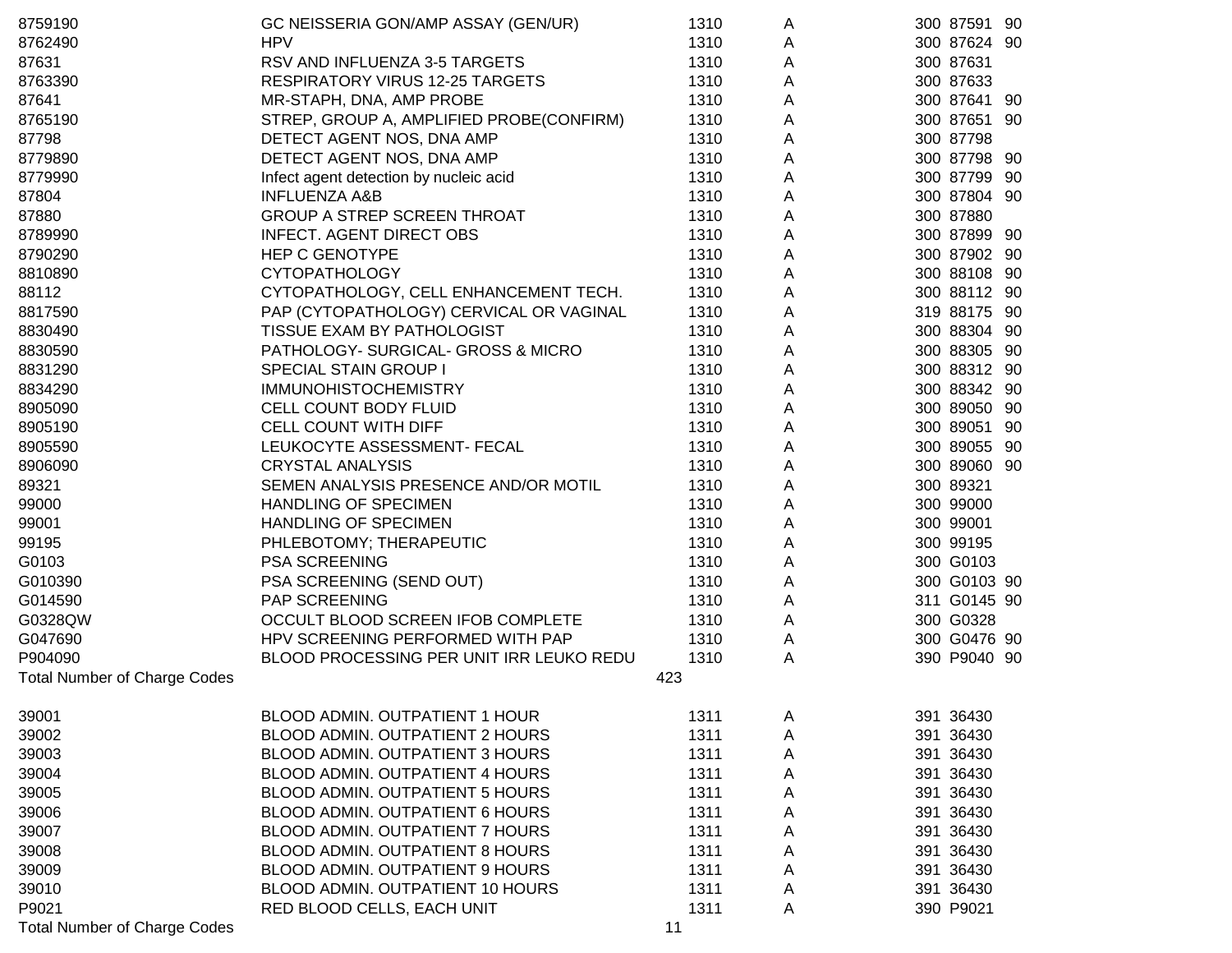| 42001   | COMMUNITY/WORK INTEGRATION PER 15MIN     | 1312 |   | 420 97537 GP |
|---------|------------------------------------------|------|---|--------------|
| 42002   | E-STIM ATTENDED PER 15 MIN.              | 1312 | A | 420 97032 GP |
|         | JOINT MOBILIZATION PER 15 MINUTES        | 1312 | A | 420 97140 GP |
| 42003   |                                          |      | A |              |
| 42004   | ORTHOTIC MGMT & TRAIN EA 15 MIN; INITIAL | 1312 | A | 420 97760 GP |
| 42007   | MYOFASCIAL RELEASE PER 15 MINUTES        | 1312 | A | 420 97140 GP |
| 42009   | MANUAL THERAPY PER 15 MINUTES            | 1312 | A | 420 97140 GP |
| 42010   | TRACTION-MECHANICAL PER SESSION          | 1312 | A | 420 97012 GP |
| 42011   | WHEELCHAIR MANAGEMENT PER 15 MIN.        | 1312 | A | 420 97542 GP |
| 42018   | ORTHOTIC REPAIR EACH                     | 1312 | Α | 274 L4210    |
| 42019   | <b>ORTHOTICS EACH</b>                    | 1312 | A | 274 L3030    |
| 42039   | <b>JOBST STOCKINGS</b>                   | 1312 | А | 273          |
| 42055   | DEBRIDEMENT SELECT 1ST 20 SQ CM          | 1312 | A | 420 97597 GP |
| 42056   | DEBRIDEMENT NON-SELECTIVE PER SESSIO     | 1312 | A | 420 97602 GP |
| 42433   | IONTOPHORESIS PER 15 MIN                 | 1312 | Α | 420 97033 GP |
| 42452   | <b>CONTRAST PACK PER 15 MIN</b>          | 1312 | A | 420 97034 GP |
| 42454   | ULTRASOUND P.T. PER 15 MIN               | 1312 | A | 420 97035 GP |
| 42455   | PT MASSAGE PER 15 MIN                    | 1312 | A | 420 97124 GP |
| 42457   | <b>JOBST PER SESSION</b>                 | 1312 | А | 420 97016 GP |
| 42458   | ELECTR. STIMULATION (UNATTEND)/SESS      | 1312 | A | 420 G0283 GP |
| 42459   | SELF CARE MANAGEMENT PER 15 MIN          | 1312 |   | 420 97535 GP |
|         | PT GAIT PER 15 MIN                       |      | Α |              |
| 42460   |                                          | 1312 | A | 420 97116 GP |
| 42463   | THERAPEUTIC ACTIVITIES PER 15 MIN        | 1312 | A | 420 97530 GP |
| 42464   | <b>SPLINT</b>                            | 1312 | A | 420          |
| 42465   | <b>EXERCISE PER 15 MIN</b>               | 1312 | Α | 420 97110 GP |
| 42466   | DEBRIDEMENT SELECT EACH ADD'L 20 SQ CM   | 1312 | A | 420 97598 GP |
| 42467   | EQUIPMENT INSTRUCTION/SESSION            | 1312 | Α | 420 97139 GP |
| 42470   | <b>TRANSFER TRAINING PER 15 MIN</b>      | 1312 | A | 420 97535 GP |
| 42471   | WHIRLPOOL/SESSION                        | 1312 | A | 420 97022 GP |
| 42473   | PT BALANCE/COORDINATION PER 15 MIN       | 1312 | A | 420 97112 GP |
| 42492   | <b>PARAFFIN PER SESSION</b>              | 1312 | A | 420 97018 GP |
| 42494   | DEVELOP. TESTING EXTENDED/SESSION        | 1312 | A | 424 96111 GP |
| 42495   | DEVELOPMENTAL SCREENING/SESSION          | 1312 | A | 424 96110 GP |
| 42496   | PT WORKABILITY ASSESSMENT/15 MIN         | 1312 | A | 424 97750 GP |
| 42497   | PT WORK HARDENING/COND INITIAL 2 HRS.    | 1312 | Α | 420 97545 GP |
| 42498   | PT WORK HARDENING/COND. EACH ADD'L HR    | 1312 | Α | 420 97546 GP |
| 97161   | PT EVAL LOW COMPLEX 20 MIN               | 1312 | Α | 424 97161 GP |
| 97162   | PT EVAL MOD COMPLEX 30 MIN               | 1312 | Α | 424 97162 GP |
| 97163   | PT EVAL HIGH COMPLEX 45 MIN              | 1312 | A | 424 97163 GP |
| 97164   | PT RE-EVAL EST PLAN CARE                 | 1312 | A | 424 97164 GP |
| 97533PT | SENSORY INTEGRATION PER 15 MIN           | 1312 |   | 420 97533 GP |
|         | PROSTH TRAIN UE/LE EA 15 MIN; INITIAL    | 1312 | A | 420 97761 GP |
| 97761PT |                                          |      | Α |              |
| 97763PT | ORTH/PROSTH TRAIN PER 15; SUBSEQUENT     | 1312 | Α | 420 97763 GP |
| G8978PT | <b>MOBILITY CURRENT STATUS</b>           | 1312 | Α | 420 G8978 GP |
| G8979PT | <b>MOBILITY GOAL STATUS</b>              | 1312 | A | 420 G8979 GP |
| G8980PT | <b>MOBILITY DC STATUS</b>                | 1312 | Α | 420 G8980 GP |
| G8981PT | <b>BODY POS CURRENT STATUS</b>           | 1312 | A | 420 G8981 GP |
| G8982PT | <b>BODY POS GOAL STATUS</b>              | 1312 | A | 420 G8982 GP |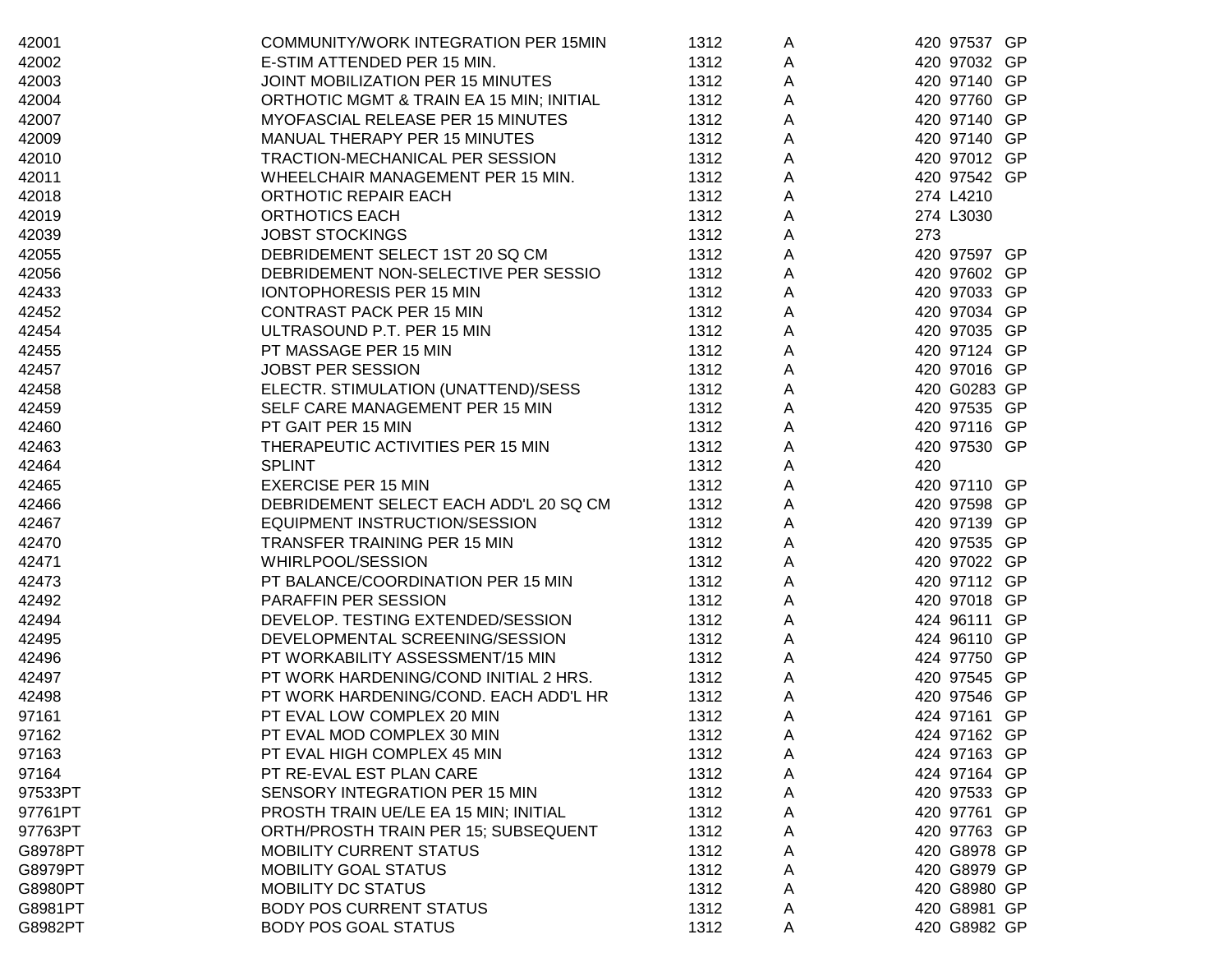| G8983PT                             | <b>BODY POS DC STATUS</b>                   | 1312           | A | 420 G8983 GP |
|-------------------------------------|---------------------------------------------|----------------|---|--------------|
| G8984PT                             | <b>CARRY CURRENT STATUS</b>                 | 1312           | A | 420 G8984 GP |
| G8985PT                             | <b>CARRY GOAL STATUS</b>                    | 1312           | Α | 420 G8985 GP |
| G8986PT                             | <b>CARRY DC STATUS</b>                      | 1312           | A | 420 G8986 GP |
| G8987PT                             | SELF CARE CURRENT STATUS                    | 1312           | A | 420 G8987 GP |
| G8988PT                             | SELF CARE GOAL STATUS                       | 1312           | A | 420 G8988 GP |
| G8989PT                             | SELF CARE DC STATUS                         | 1312           | A | 420 G8989 GP |
| G8990PT                             | OTHER PT/OT CURRENT STATUS                  | 1312           | Α | 420 G8990 GP |
| G8991PT                             | OTHER PT/OT GOAL STATUS                     | 1312           | Α | 420 G8991 GP |
| G8992PT                             | OTHER PT/OT DC STATUS                       | 1312           | Α | 420 G8992 GP |
| G8993PT                             | <b>SUB PT/OT CURRENT STATUS</b>             | 1312           | Α | 420 G8993 GP |
| G8994PT                             | SUB PT/OT GOAL STATUS                       | 1312           | Α | 420 G8994 GP |
| G8995PT                             | SUB PT/OT DC STATUS                         | 1312           | Α | 420 G8995 GP |
| <b>Total Number of Charge Codes</b> |                                             | 60             |   |              |
|                                     |                                             |                |   |              |
| 270001                              | BONE STIMULATOR APPLICATION                 | 1313           | A | 272          |
| 270031                              | OXYGEN SERVICES INPATIENT PER DAY           | 1313           | А | 272          |
| 270073                              | WOUND V.A.C. PER DAY                        | 1313           | Α | 272          |
| 273111                              | TAKE HOME SUPPLY                            | 1313           | Α | 273          |
| 27410                               | <b>NORMAL SALINE</b>                        | 1313           | Α | 272          |
| 27510                               | <b>TED HOSE</b>                             | 1313           | Α | 273          |
| 27902                               | MATTRESS - POWERED PRESSURE REDUCING        | 1313           | A | 291 E0277    |
| 27998                               | <b>OXYGEN SERVICES OUTPATIENT</b>           | 1313           | Α | 272          |
| 32974                               | PICC LINE INSERTION                         | 1313           | Α | 272          |
| 45000                               | TELEHEALTH FACILITY FEE                     | 1313           | Α | 780 Q3014    |
| ADC3                                | ADULT DAYCARE 1/2 DAY (4 HRS OR LESS)       | 1313           | Α | 120          |
| ADC4                                | ADULT DAYCARE FULL DAY (OVER 4 HOURS)       | 1313           | Α | 120          |
| <b>ADCBATH</b>                      | ADULT DAYCARE BATHING SERVICES              | 1313           | Α | 120          |
| <b>Total Number of Charge Codes</b> |                                             | 13             |   |              |
|                                     |                                             |                |   |              |
| 26110                               | IV SOLUTION 250 CC                          | 1314           | A | 258 J7050    |
| 26111                               | IV SOLUTION 500/1000 CC                     | 1314           | A | 258 J7040    |
| <b>Total Number of Charge Codes</b> |                                             | 2              |   |              |
|                                     |                                             |                |   |              |
| 0296T                               | ZIO ARRYTHMIA MONITOR HOOK UP ONLY          | 1317           | A | 731 0296T    |
| 93005                               | EKG TRACING ONLY WITHOUT INTERPRET.         | 1317           | A | 730 93005    |
| 93005N                              | EKG TRACING W/O INTERP DONE BY NURSING      | 1317           | Α | 730 93005    |
| 93041                               | EKG (INSURANCE) RHYTHM STRIP                | 1317           | A | 730 93041    |
| 93225                               | HOLTER MONITOR HOOKUP- RECORD- DISCO        | 1317           | A | 731 93225    |
| 93270                               | EVENT RECORDER - CARDIAC                    | 1317           | A | 739 93270    |
| G0404                               | EKG WELCOME TO MEDICARE TRACING ONLY        | 1317           | A | 730 G0404    |
| <b>Total Number of Charge Codes</b> |                                             | $\overline{7}$ |   |              |
|                                     |                                             |                |   |              |
| 43001                               | <b>COMMUNITY WORK INTEGRATION PER 15 MI</b> | 1318           | A | 430 97537 GO |
| 43004                               | OCCU. THERAPY EXERCISE PER 15 MIN           | 1318           | A | 430 97110 GO |
| 43007                               | ADL TRAINING PER 15 MIN                     | 1318           | Α | 430 97535 GO |
| 43008                               | COORD/NEUROMUSCULAR RE-EDUCA PER 15 MIN     | 1318           | A | 430 97112 GO |
| 43009                               | SENSORY INTEGRATION PER 15 MIN              | 1318           | A | 430 97533 GO |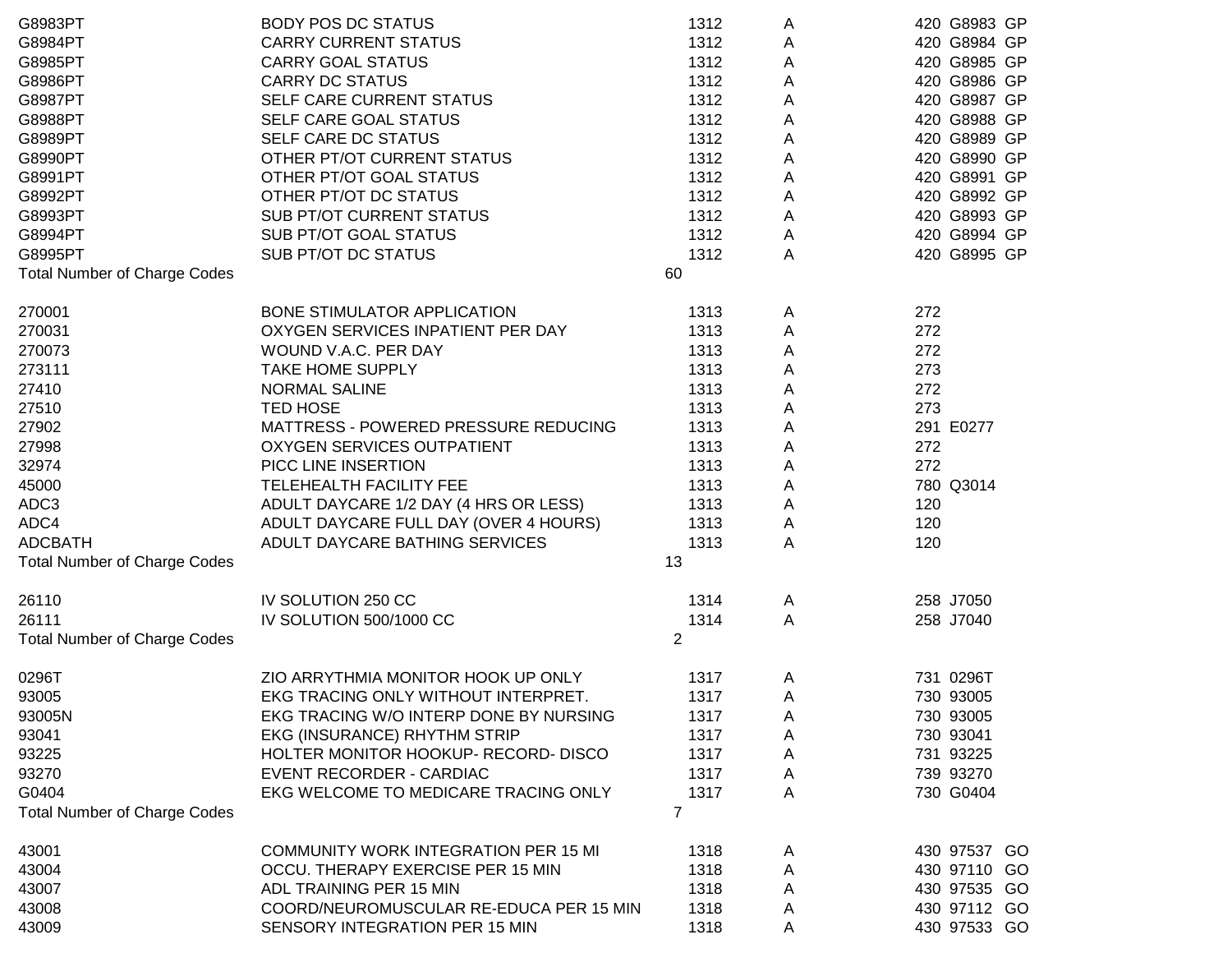| 43010   | SPLINTING PER 15 MIN; INITIAL          | 1318 | A |     | 430 97760 GO |    |
|---------|----------------------------------------|------|---|-----|--------------|----|
| 43012   | THERAPUTIC ACTIVITIES PER 15 MIN       | 1318 | A |     | 430 97530 GO |    |
| 43013   | SCAR MOBILIZATION PER 15 MINUTES       | 1318 | A |     | 430 97140 GO |    |
| 43019   | OCCU. THERAPY HOME INSTRUCTION/SESS    | 1318 | A |     | 430 97799 GO |    |
| 43020   | ORAL/SWALLOW EVALUATION/SESSION        | 1318 | A |     | 434 92610 GO |    |
| 43021   | SWALLOW/FEEDING FACILITATION/SESSION   | 1318 | A |     | 430 92526 GO |    |
| 43023   | OT MYOFACIAL RELEASE PER 15 MIN        | 1318 | A |     | 430 97140 GO |    |
| 43024   | JOINT MOBILIZATION PER 15 MIN          | 1318 | Α |     | 430 97140 GO |    |
| 43026   | WHIRLPOOL PER SESSION                  | 1318 | Α |     | 430 97022 GO |    |
| 43028   | OT ULTRASOUND PER 15 MIN               | 1318 | Α |     | 430 97035 GO |    |
| 43029   | OT WHEELCHAIR MANAGEMENT PER 15 MIN    | 1318 | Α |     | 430 97542 GO |    |
| 43040   | DEBRIDEMENT SELECT 1ST 20 SQ CM        | 1318 | A |     | 430 97597 GO |    |
| 43041   | DEBRIDEMENT NON-SELECTIVE PER SESSIO   | 1318 | Α |     | 430 97602 GO |    |
| 43067   | DEVELOPMENTAL SCREENING PER SESSION    | 1318 | Α |     | 434 96110 GO |    |
| 43068   | DEVELOP. TESTING EXTENDED PER SESSIO   | 1318 | Α |     | 434 96111    | GO |
| 43069   | OT COGNITIVE PERFORMANCE TEST/HOUR     | 1318 | Α |     | 434 96125 GO |    |
| 43070   | MANUAL LYMPHATIC DRAINAGE/15 MIN       | 1318 | Α |     | 430 97140 GO |    |
| 43071   | DEBRIDEMENT SELECT EACH ADD'L 20 SQ CM | 1318 | Α |     | 430 97598 GO |    |
| 43072   | <b>IONTOPHORESIS PER 15 MIN</b>        | 1318 | Α |     | 430 97033 GO |    |
| 43465   | <b>SPLINT</b>                          | 1318 | Α | 430 |              |    |
| 43466   | MANUAL THERAPY PER 15 MIN              | 1318 | Α |     | 430 97140 GO |    |
| 97018OT | PARAFFIN PER SESSION                   | 1318 | A |     | 430 97018 GO |    |
| 97032OT | E-STIM ATTENDED PER 15 MIN             | 1318 | A |     | 430 97032 GO |    |
| 97127OT | COG SKILLS DEV PER DAY (NON-MEDICARE)  | 1318 | A |     | 430 97127 GO |    |
| 97165   | OT EVAL LOW COMPLEX 30 MIN             | 1318 | Α |     | 434 97165 GO |    |
| 97166   | OT EVAL MOD COMPLEX 45 MIN             | 1318 | Α |     | 434 97166 GO |    |
| 97167   | OT EVAL HIGH COMPLEX 60 MIN            | 1318 | Α |     | 434 97167 GO |    |
| 97168   | OT RE-EVAL EST PLAN CARE               | 1318 | A |     | 434 97168 GO |    |
| 97763OT | ORTH/PROSTH TRAIN PER 15; SUBSEQUENT   | 1318 | Α |     | 430 97763 GO |    |
| G0515OT | COG SKILLS DEV EACH 15 MIN             | 1318 | Α |     | 430 G0515 GO |    |
| G8978OT | <b>MOBILITY CURRENT STATUS</b>         | 1318 | Α |     | 430 G8978 GO |    |
| G8979OT | <b>MOBILITY GOAL STATUS</b>            | 1318 | Α |     | 430 G8979 GO |    |
| G8980OT | MOBILITY DC STATUS                     | 1318 | Α |     | 430 G8980 GO |    |
| G8981OT | <b>BODY POS CURRENT STATUS</b>         | 1318 | Α |     | 430 G8981 GO |    |
| G8982OT | <b>BODY POS GOAL STATUS</b>            | 1318 | A |     | 430 G8982 GO |    |
| G8983OT | <b>BODY POS DC STATUS</b>              | 1318 | A |     | 430 G8983 GO |    |
| G8984OT | <b>CARRY CURRENT STATUS</b>            | 1318 | A |     | 430 G8984 GO |    |
| G8985OT | <b>CARRY GOAL STATUS</b>               | 1318 | A |     | 430 G8985 GO |    |
| G8986OT | <b>CARRY DC STATUS</b>                 | 1318 | A |     | 430 G8986 GO |    |
| G8987OT | SELF CARE CURRENT STATUS               | 1318 | A |     | 430 G8987 GO |    |
| G8988OT | SELF CARE GOAL STATUS                  | 1318 | Α |     | 430 G8988 GO |    |
| G8989OT | SELF CARE DC STATUS                    | 1318 | Α |     | 430 G8989 GO |    |
| G8990OT | OTHER PT/OT CURRENT STATUS             | 1318 | Α |     | 430 G8990 GO |    |
| G8991OT | OTHER PT/OT GOAL STATUS                | 1318 | Α |     | 430 G8991 GO |    |
| G8992OT | OTHER PT/OT DC STATUS                  | 1318 | Α |     | 430 G8992 GO |    |
| G8993OT | <b>SUB PT/OT CURRENT STATUS</b>        | 1318 | A |     | 430 G8993 GO |    |
| G8994OT | <b>SUB PT/OT GOAL STATUS</b>           | 1318 | A |     | 430 G8994 GO |    |
| G8995OT | SUB PT/OT DC STATUS                    | 1318 | A |     | 430 G8995 GO |    |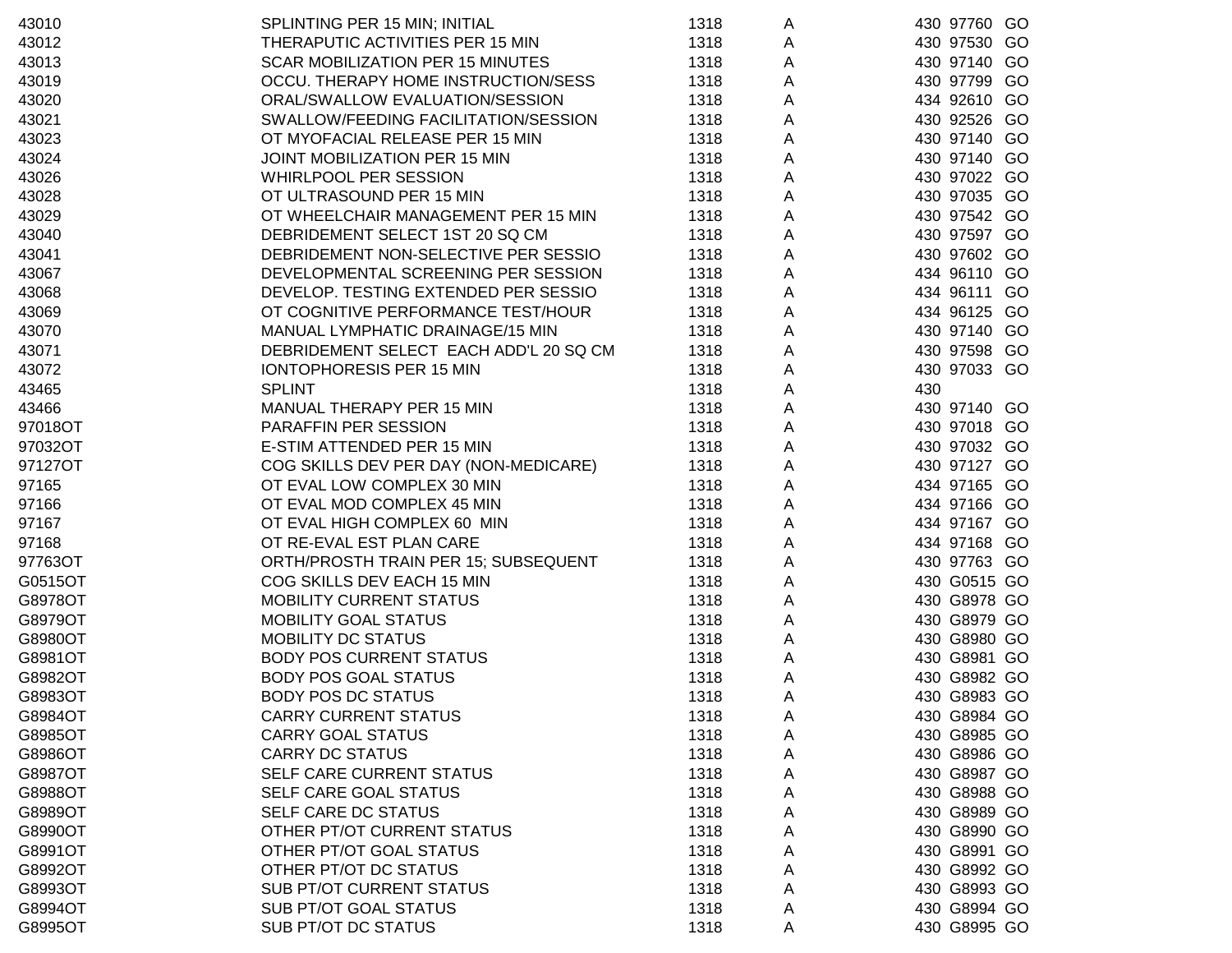| G8996OT                             | <b>SWALLOW CURRENT STATUS</b>            | 1318 | A | 430 G8996 GO |
|-------------------------------------|------------------------------------------|------|---|--------------|
| G8997OT                             | <b>SWALLOW GOAL STATUS</b>               | 1318 | A | 430 G8997 GO |
| G8998OT                             | <b>SWALLOW DC STATUS</b>                 | 1318 | A | 430 G8998 GO |
| G9165OT                             | <b>ATTEN CURRENT STATUS</b>              | 1318 | A | 430 G9165 GO |
| G9166OT                             | ATTEN GOAL STATUS                        | 1318 | A | 430 G9166 GO |
| G9167OT                             | <b>ATTEN DC STATUS</b>                   | 1318 | A | 430 G9167 GO |
| G9168OT                             | <b>MEMORY CURRENT STATUS</b>             | 1318 | Α | 430 G9168 GO |
| G9169OT                             | <b>MEMORY GOAL STATUS</b>                | 1318 | Α | 430 G9169 GO |
| G9170OT                             | <b>MEMORY DC STATUS</b>                  | 1318 | Α | 430 G9170 GO |
| L3670OT                             | ORTHOSIS SHOULDER OFF THE SHELF          | 1318 | Α | 430 L3670    |
| L3807OT                             | WHFO W/OUT JOINT MODIFIED PREFAB         | 1318 | Α | 430 L3807 GO |
| L3808OT                             | WHFO RIGID W/OUT JOINT CUSTOM            | 1318 | Α | 430 L3808 GO |
| L3908OT                             | WRIST HAND ORTHOSIS OFF THE SHELF        | 1318 | Α | 430 L3908 GO |
| L3913OT                             | HFO W/OUT JOINTS, CUST FAB, INCL FIT/ADJ | 1318 | Α | 430 L3913 GO |
| L3925OT                             | ORTHOSIS FINGER PIP/DIP OFF SHELF        | 1318 | Α | 430 L3925 GO |
| <b>Total Number of Charge Codes</b> |                                          | 68   |   |              |
|                                     |                                          |      |   |              |
| 43017                               | SPEECH/LANG. TREATMENT PER SESSION       | 1320 | A | 440 92507 GN |
| 43030                               | ORAL SWALLOWING EVAL/SESSION             | 1320 | Α | 444 92610 GN |
| 43031                               | SWALLOW TREATMENT/SESSION                | 1320 | Α | 440 92526 GN |
| 43033                               | SPEECH COGNITIVE EVAL PER HOUR           | 1320 | A | 440 96125 GN |
| 92521                               | EVALUATION OF SPEECH FLUENCY             | 1320 | Α | 444 92521 GN |
| 92522                               | EVALUATION OF SPEECH SOUND PRODUCTION    | 1320 | Α | 444 92522 GN |
| 92523                               | SPEECH EVAL (SOUND, LANG, EXPRESSION)    | 1320 | Α | 444 92523 GN |
| 92524                               | <b>ANALYSIS OF VOICE</b>                 | 1320 | Α | 444 92524 GN |
| 92611                               | MOTION FLUOROSCOPIC SWALLOWING VIDEO     | 1320 | Α | 440          |
| 96105                               | EVAL OF APHASIA W/ INTERP & RPT PER HOUR | 1320 | Α | 444 96105 GN |
| 96111ST                             | DEVELOP TESTING EXTENDED/SESSION         | 1320 | Α | 444 96111 GN |
| 97127ST                             | COG SKILLS DEV PER DAY (NON-MEDICARE)    | 1320 | Α | 440 97127 GN |
| G0515ST                             | COG SKILLS DEV EACH 15 MIN               | 1320 | Α | 440 G0515 GN |
| G8996ST                             | <b>SWALLOW CURRENT STATUS</b>            | 1320 | Α | 440 G8996 GN |
| G8997ST                             | <b>SWALLOW GOAL STATUS</b>               | 1320 | А | 440 G8997 GN |
| G8998ST                             | <b>SWALLOW DC STATUS</b>                 | 1320 | Α | 440 G8998 GN |
| G8999ST                             | <b>MOTOR SPEECH CURRENT STATUS</b>       | 1320 | A | 440 G8999 GN |
| G9158ST                             | <b>MOTOR SPEECH DC STATUS</b>            | 1320 | A | 440 G9158 GN |
| G9159ST                             | LANG COMP CURRENT STATUS                 | 1320 | Α | 440 G9159 GN |
| G9160ST                             | LANG COMP GOAL STATUS                    | 1320 | A | 440 G9160 GN |
| G9161ST                             | LANG COMP DC STATUS                      | 1320 | A | 440 G9161 GN |
| G9162ST                             | LANG EXPRESS CURRENT STATUS              | 1320 | A | 440 G9162 GN |
| G9163ST                             | LANG EXPRESS GOAL STATUS                 | 1320 | A | 440 G9163 GN |
| G9164ST                             | <b>LANG EXPRESS DC STATUS</b>            | 1320 | A | 440 G9164 GN |
| G9165ST                             | <b>ATTEN CURRENT STATUS</b>              | 1320 | Α | 440 G9165 GN |
| G9166ST                             | <b>ATTEN GOAL STATUS</b>                 | 1320 | Α | 440 G9166 GN |
| G9167ST                             | <b>ATTEN DC STATUS</b>                   | 1320 | A | 440 G9167 GN |
| G9168ST                             | <b>MEMORY CURRENT STATUS</b>             | 1320 | A | 440 G9168 GN |
| G9169ST                             | <b>MEMORY GOAL STATUS</b>                | 1320 | Α | 440 G9169 GN |
| G9170ST                             | <b>MEMORY DC STATUS</b>                  | 1320 | A | 440 G9170 GN |
| G9171ST                             | <b>VOICE CURRENT STATUS</b>              | 1320 | A | 440 G9171 GN |
|                                     |                                          |      |   |              |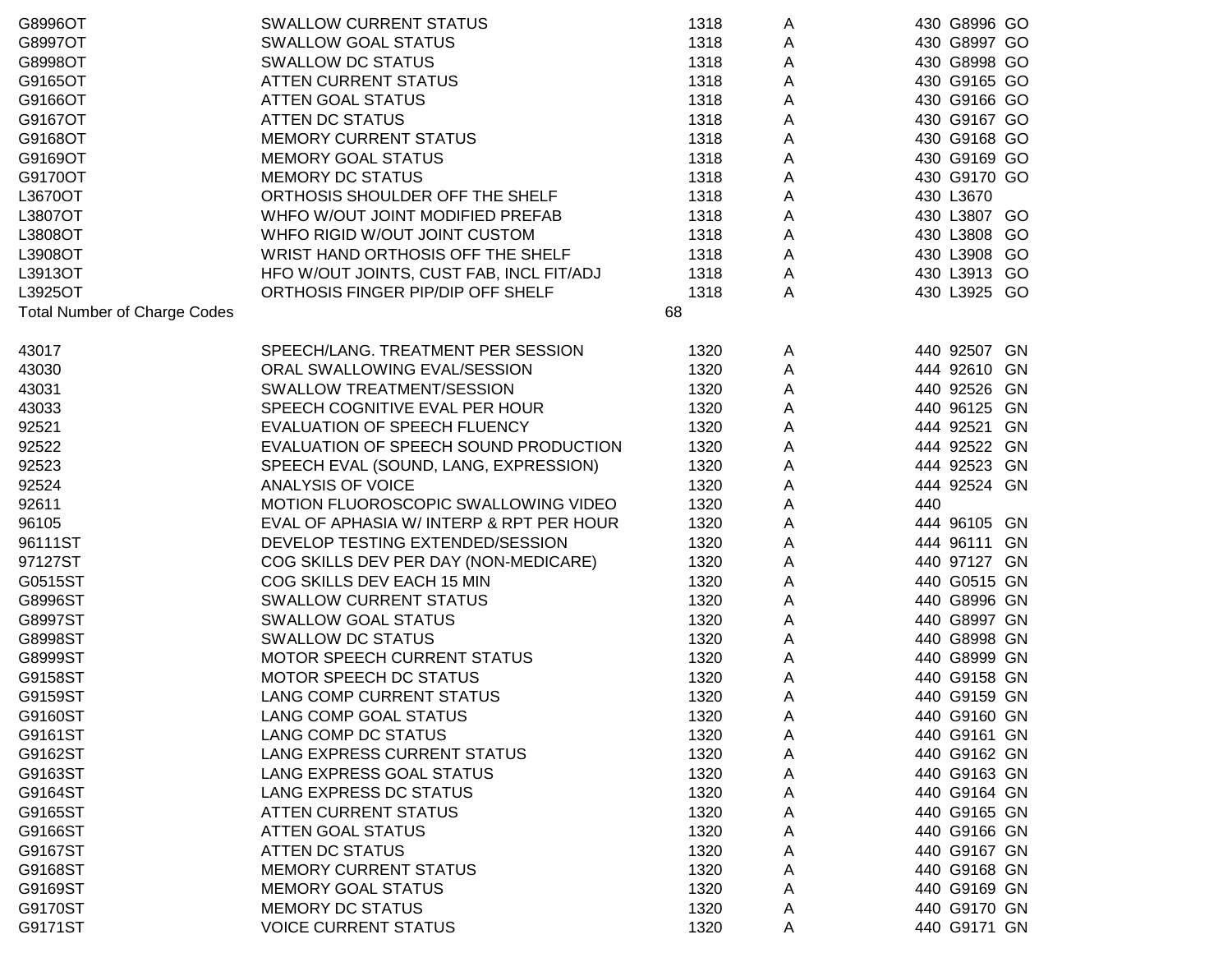| G9172ST                             | <b>VOICE GOAL STATUS</b>                 | 1320           | Α | 440 G9172 GN |
|-------------------------------------|------------------------------------------|----------------|---|--------------|
| G9173ST                             | <b>VOICE DC STATUS</b>                   | 1320           | Α | 440 G9173 GN |
| G9174ST                             | SPEECH LANG CURRENT STATUS               | 1320           | A | 440 G9174 GN |
| G9175ST                             | SPEECH LANG GOAL STATUS                  | 1320           | A | 440 G9175 GN |
| G9176ST                             | SPEECH LANG DC STATUS                    | 1320           | A | 440 G9176 GN |
| G9186ST                             | MOTOR SPEECH GOAL STATUS                 | 1320           | A | 440 G9186 GN |
| <b>Total Number of Charge Codes</b> |                                          | 37             |   |              |
|                                     |                                          |                |   |              |
| 10112                               | SWING BED ROOM RATE                      | 1325           | A | 120          |
| 10114                               | RESPITE CARE ROOM RATE                   | 1325           | A | 110          |
| <b>Total Number of Charge Codes</b> |                                          | $\overline{2}$ |   |              |
|                                     |                                          |                |   |              |
| 44001                               | CARDIAC REHAB EX. (C-EKG) PER SESSION    | 1346           | A | 943 93798    |
| 44002                               | CARDIAC REHAB WITHOUT EKG PER SESSION    | 1346           | Α | 943 93797    |
| 44003                               | PULMONARY REHAB, 1HR/SESS., UP TO 2/DAY  | 1346           | Α | 943 G0424    |
| 44004                               | THERAPY FOR RESP. MUSCLES; EACH 15 MIN.  | 1346           | Α | 943 G0237    |
| 44005                               | THERAPY TO IMPROVE RESP.; 2 OR MORE INDI | 1346           | A | 943 G0239    |
| 44006                               | THERAPY TO IMPROVE RESP. FUNCTION/15 MIN | 1346           | A | 943 G0238    |
| 44007                               | P.R. EDUCATION (3 PER LIFETIME)          | 1346           | A | 948 S9473    |
| <b>Total Number of Charge Codes</b> |                                          | $\overline{7}$ |   |              |
|                                     |                                          |                |   |              |
| 10349                               | <b>OBSERVATION CARE &lt; 6 HOURS</b>     | 1348           | A | 762 G0378    |
| 10350                               | <b>OBSERVATION CARE 6-36 HOURS</b>       | 1348           | A | 762 G0378    |
| 10351                               | OBSERVATION CARE 37-72 HOURS             | 1348           | A | 762 G0378    |
| 95810                               | POLYSOMNOGRAPHY FULL                     | 1348           | Α | 920 95810    |
| 95811                               | POLYSOMNOGRAPHY W/CPAP                   | 1348           | Α | 920 95811    |
| 96360OBS                            | IV HYDRATION; INITIAL UP TO 1 HR         | 1348           | Α | 260 96360    |
| 96361OBS                            | IV HYDRATION; EACH ADD'L HR              | 1348           | A | 260 96361    |
| 96365OBS                            | IV INFUSION, TDP INITIAL UP TO 1 HR      | 1348           | Α | 260 96365    |
| 96366OBS                            | IV INFUSION TDP EACH ADD'L HR            | 1348           | Α | 260 96366    |
| 96367OBS                            | IV INFUSION TDP 2ND DRUG SEQ. MAX 1 HR   | 1348           | Α | 260 96367    |
| 96368OBS                            | IV INFUSION TDP MULTIPLE DRUG SAME LINE  | 1348           | Α | 260 96368    |
| 96372OBS                            | <b>INJECTION, SUBCU OR IM</b>            | 1348           | A | 260 96372    |
| 96373OBS                            | INTRA-ARTERIAL INJECTION                 | 1348           | A | 260 96373    |
| 96374OBS                            | IV/INJ PUSH SINGLE OR INITIAL DRUG       | 1348           | Α | 260 96374    |
| 96375OBS                            | IV PUSH EACH NEW DRUG                    | 1348           | A | 260 96375    |
| 96376OBS                            | IV PUSH SAME MED GIVEN 30 MIN APART      | 1348           | Α | 260 96376    |
| <b>Total Number of Charge Codes</b> |                                          | 16             |   |              |
|                                     |                                          |                |   |              |
| 27438                               | MEDI ALERT INSTALLATION (LOCAL           | 1350           | A | 270          |
| 27439                               | MEDI ALERT INSTALL (LONG DIST.           | 1350           | Α | 270          |
| 27461                               | MEDI ALERT MONTHLY RENTAL                | 1350           | A | 270          |
| 27462                               | <b>MEDI ALERT MISC</b>                   | 1350           | A | 270          |
| 27463                               | MEDI ALERT MONTHLY RENTAL CELLULAR       | 1350           | A | 270          |
| <b>Total Number of Charge Codes</b> |                                          | 5              |   |              |
| 54540                               | AMBULANCE -- BLS EMERGENT                | 1625           |   | 540 A0429 QN |
|                                     |                                          |                | A |              |
| 54550                               | <b>AMBULANCE MILEAGE</b>                 | 1625           | A | 540 A0425 QN |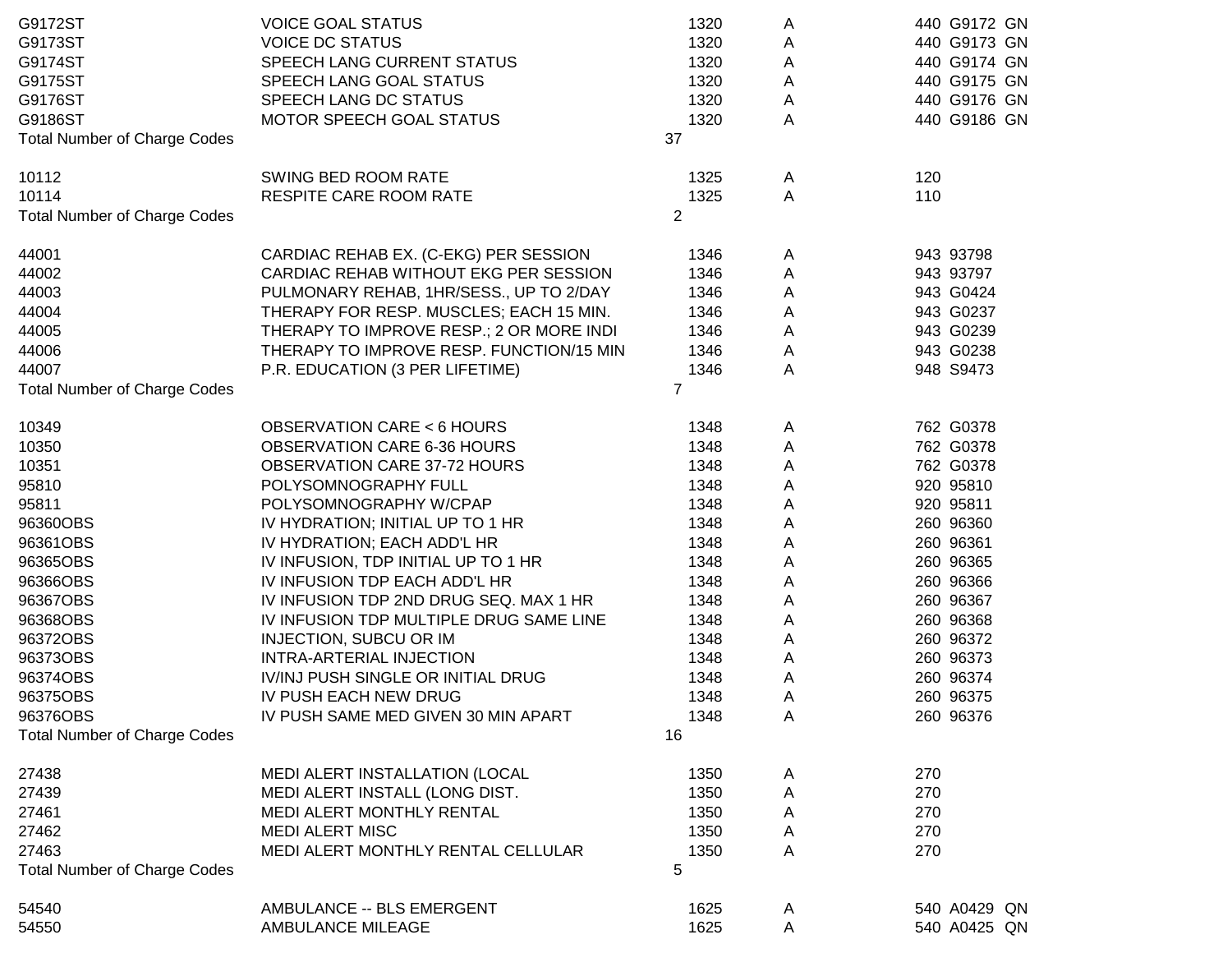| 54551                               | AMBULANCE INTERCEPT                      | 1625 | A                       | 540          |
|-------------------------------------|------------------------------------------|------|-------------------------|--------------|
| 54560                               | <b>AMBULANCE -- ALS</b>                  | 1625 | A                       | 540 A0427 QN |
| 54570                               | AMBULANCE--ALS W/SPECIAL CARE            | 1625 | A                       | 540 A0433 QN |
| 54580                               | AMBULANCE -- BLS - NON-EMERGENT          | 1625 | A                       | 540 A0428 QN |
| 54590                               | AMBULANCE TREAT/NO TRANSPORT--BLS        | 1625 | A                       | 540 A0998 QN |
| 54591                               | AMBULANCE TREAT/NO TRANSPORT--ALS        | 1625 | A                       | 540 A0998 QN |
| 54592                               | AMBULANCE TRANSPORT TO CORONER           | 1625 | $\overline{\mathsf{A}}$ | 540          |
| 54593                               | NONEMERGENCY TRANSPORT: WHEELCHAIR VAN   | 1625 | Α                       | 540 A0130    |
| <b>Total Number of Charge Codes</b> |                                          | 10   |                         |              |
| 17000                               | DEST PREMALIG LESION 1ST LESION          | 1638 | A                       | 361 17000    |
| 17003                               | <b>DEST PREMALIG LESION 2-14 EACH</b>    | 1638 | A                       | 361 17003    |
| 17004                               | DESTR PREMALIG LESION 15 OR MORE         | 1638 | A                       | 361 17004    |
| 20502                               | TRAUMA ACTIVATION LEVEL V                | 1638 | $\mathsf A$             | 689 G0390    |
| 20610                               | MAJOR JOINT/BURSA ARTH., ASP., OR INJ.   | 1638 | $\mathsf A$             | 361 20610    |
| 302123                              | BONE MARROW BIOPSY PROCEDURE             | 1638 | $\mathsf A$             | 361 38221    |
| 32551                               | <b>CHEST TUBE INSERTION</b>              | 1638 | $\mathsf A$             | 450 32551    |
| 360111                              | TRIGGER PT, SNG/MLP, 1 OR 2 MUSCLES      | 1638 | A                       | 361 20552    |
| 361110                              | REMOVAL SKIN TAGS UP TO 15 LESIONS       | 1638 | Α                       | 361 11200    |
| 36592                               | COLLECT BLOOD FROM VENOUS ACCESS DEVICE  | 1638 | $\mathsf A$             | 761 36592    |
| 45003                               | DRESSING CHANGE (NOT BURN RELATED)       | 1638 | Α                       | 761 99211    |
| 45005                               | PORTACATH IRRIGATION ONLY - NO LAB       | 1638 | Α                       | 761 96523    |
| 450099                              | <b>INSERTION INDWELLING CATH SIMPLE</b>  | 1638 | Α                       | 450 51702    |
| 45010                               | <b>LESIONS REMOVAL</b>                   | 1638 | Α                       | 361          |
| 45011                               | <b>BIOPSY SKIN LESION</b>                | 1638 | Α                       | 361 11100    |
| 450111                              | NEBULIZER INHALATION TREATMENT           | 1638 | Α                       | 410 94640    |
| 45012                               | HEMORRHOID PROCEDURE (BAND-1&D-ETC       | 1638 | Α                       | 361          |
| 45014                               | <b>NAIL REMOVAL</b>                      | 1638 | $\mathsf A$             | 361 11750    |
| 4502244                             | DISLOCATION SHOULDER W MAN W ANESTH      | 1638 | $\mathsf A$             | 450 23655    |
| 45023                               | REMOVAL OF FOREIGN BODY- ANYWHERE        | 1638 | A                       | 450          |
| 45024                               | CERUMAN IMPACTION/REMOVAL UNILATERAL     | 1638 | $\mathsf A$             | 450 69210    |
| 45025                               | <b>CPR</b>                               | 1638 | $\mathsf A$             | 450 92950    |
| 45026                               | DEFIBRILATION/ELECTROCARDIOVERSION/SHOCK | 1638 | $\mathsf A$             | 450 92960    |
| 45029                               | <b>JOINT INJECTION</b>                   | 1638 | A                       | 450 20610    |
| 45030                               | FRACTURE CARE WITH REDUCTION/MANIPULATIO | 1638 | Α                       | 450          |
| 45034                               | <b>INTUBATION (AIRWAY)</b>               | 1638 | Α                       | 450 31500    |
|                                     |                                          | 1638 | A                       | 450 31500    |
| 45036                               | SIMPLE CLOSURE                           | 1638 | A                       | 450 12001    |
| 45037                               | LAYER CLOSURE 30CM OR LESS               | 1638 | A                       | 450 12031    |
| 45038                               | LAYER CLOSURE >30CM                      | 1638 | A                       | 450 12037    |
| 45043                               | <b>CONTROL OF NASAL HEMORRHAGE</b>       | 1638 | A                       | 450 30901    |
| 45044                               | <b>REDUCTION DISLOCATION</b>             | 1638 | A                       | 450          |
| 45045                               | <b>THORACENTESIS</b>                     | 1638 | Α                       | 450 32554    |
| 45046                               | <b>COMPLEX CLOSURE</b>                   | 1638 | Α                       | 450 13131    |
| 45049                               | CASTING/SPLINTING                        | 1638 | Α                       | 361          |
| 450498                              | <b>NAILBED REPAIR</b>                    | 1638 | A                       | 450 11760    |
| 45051                               | <b>CONTROL NASAL HEMORRHAGE</b>          | 1638 | A                       | 761 30901    |
| 45052                               | DRESSING CHANGE BURN RELATED             | 1638 | A                       | 761 16020    |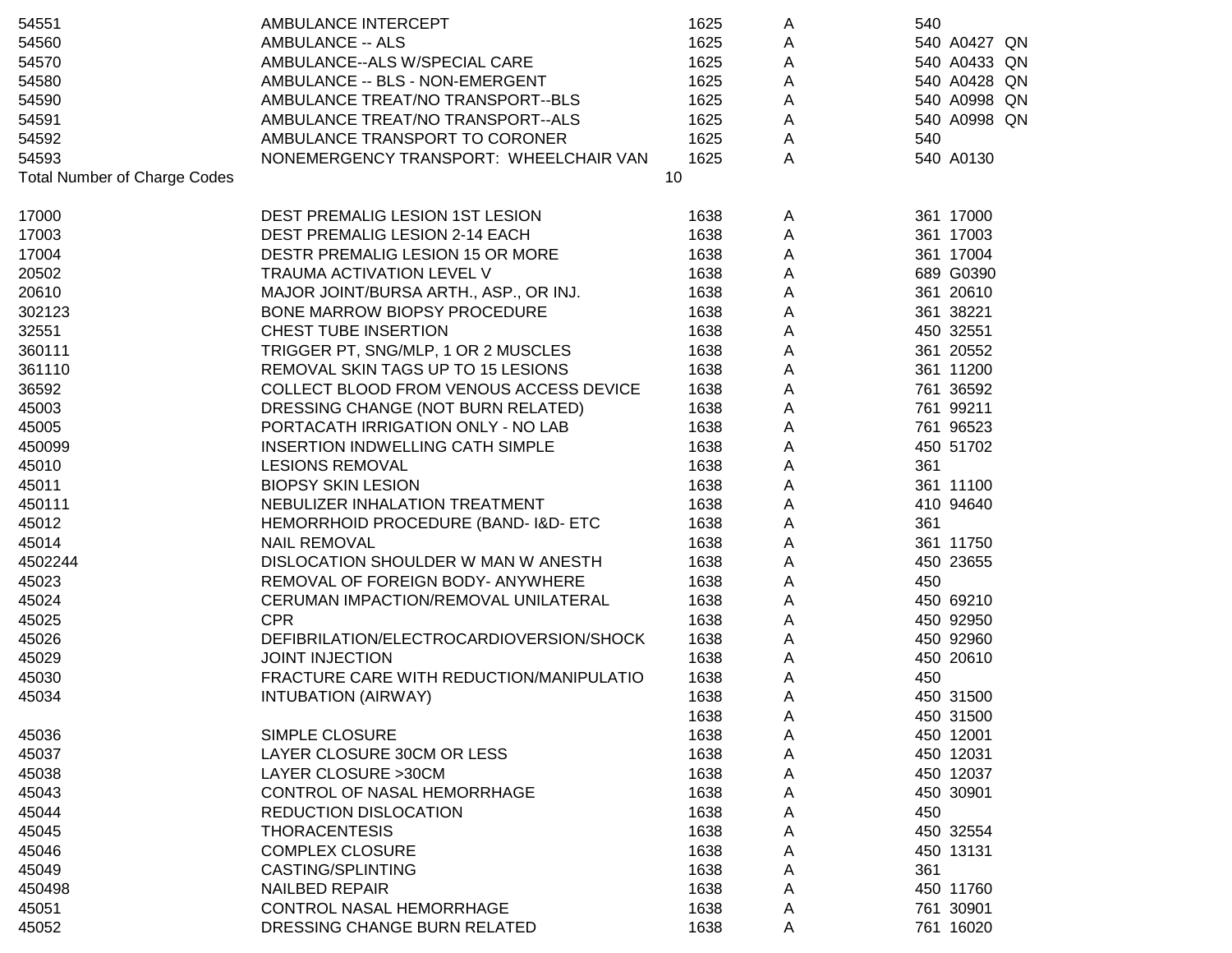| 45053                               | DEBRIDEMENT OF SKIN (SKIN & SUB.TIS)     | 1638 | A | 761 11042 |
|-------------------------------------|------------------------------------------|------|---|-----------|
| 450549                              | INSERTION NON-INDWELLING CATHETER        | 1638 | A | 450 51701 |
| 45055                               | CRYOTHERAPY/FREEZING LESION 1-14         | 1638 | A | 361 17110 |
| 45057                               | <b>ENDOMETRIAL BIOPSY</b>                | 1638 | A | 361 58100 |
| 45058                               | <b>PHLEBOTOMY</b>                        | 1638 | A | 761 99195 |
| 45060                               | OUTPATIENT TREATMENT ROOM                | 1638 | A | 761 99211 |
| 45062                               | I&D ABSCESS OR CYST (SINGLE OR MULT)     | 1638 | A | 361 10060 |
| 45065                               | <b>INCISION AND DRAINAGE</b>             | 1638 | A | 361       |
| 450741                              | REMOVAL FB PHARYNX (INC TONSILS)         | 1638 | A | 450 42809 |
| 450876                              | PARACENTESIS ER/OP                       | 1638 | Α | 361 49082 |
| 450987                              | BLADDER SCAN HAND HELD DOPPLER ER/OP     | 1638 | A | 402 51798 |
| 45450                               | <b>EMERGENCY ROOM CATEGORY 1</b>         | 1638 | A | 450 99281 |
| 45451                               | <b>EMERGENCY ROOM CATEGORY 2</b>         | 1638 | A | 450 99282 |
| 45452                               | <b>EMERGENCY ROOM CATEGORY 3</b>         | 1638 | A | 450 99283 |
| 45453                               | <b>EMERGENCY ROOM CATEGORY 4</b>         | 1638 | A | 450 99284 |
| 45454                               | <b>EMERGENCY ROOM CATEGORY 5</b>         | 1638 | A | 450 99285 |
| 45455                               | <b>BIOPSY TEMPORAL ARTERY</b>            | 1638 | A | 361 37609 |
| 45456                               | FRACTURE CARE W/OUT REDUCTION/MANIPULAT  | 1638 | Α | 450       |
| 45457                               | <b>BURN CARE PARTIAL THICKNESS</b>       | 1638 | A | 450 16020 |
| 45458                               | BURN CARE 1ST DEGREE INITIAL CARE        | 1638 | A | 450 16000 |
| 45459                               | EVACUATION OF SUBUNGUAL HEMATOMA         | 1638 | A | 450 11740 |
| 454788                              | <b>NG/OG PLACEMENT</b>                   | 1638 | A | 450 43754 |
| 46220                               | EXCISION SINGLE EXTERNAL ANAL TAG        | 1638 | A | 361 46220 |
| 90471                               | IMMUNIZATION ADMINISTRATION; ONE VACCINE | 1638 | A | 771 90471 |
| 96360                               | IV HYDRATION; INITIAL UP TO 1 HOUR       | 1638 | A | 269 96360 |
| 96361                               | IV HYDRATION; EACH ADDTL HOUR            | 1638 | A | 269 96361 |
| 96365                               | IV INFUSION, TDP INITIAL UP TO 1 HR      | 1638 | Α | 269 96365 |
| 96366                               | IV INFUSION TDP EACH ADDTL HOUR          | 1638 | Α | 269 96366 |
| 96367                               | IV INFUSION TDP 2ND DRUG SEQU. MAX 1 HR  | 1638 | A | 269 96367 |
| 96368                               | IV INFUSION TDP MULTIPLE DRUG SAME LINE  | 1638 | A | 269 96368 |
| 96372                               | INJECTION; SUBCU OR IM T/D/P             | 1638 | A | 269 96372 |
| 96373                               | INTRA-ARTERIAL INJECTION; T/D/P          | 1638 | A | 269 96373 |
| 96374                               | IV/INJ PUSH TDP; SINGLE OR INITIAL DRUG  | 1638 | A | 269 96374 |
| 96375                               | IV PUSH; TDP ADDTL SEQUENTIAL NEW DRUG   | 1638 | A | 269 96375 |
| 96376                               | IV PUSH; SAME MED GIVEN ON SAME DAY      | 1638 | A | 269 96376 |
| 96402                               | HORMON ANTI-NEO SUBCU/IM INJ. (LUPRON)   | 1638 | A | 269 96402 |
| 98908                               | OFFICE VISIT EST DET, DET, MOD           | 1638 | Α | 761 99214 |
| 99291                               | <b>CRITICAL CARE, FIRST HOUR</b>         | 1638 | A | 450 99291 |
| 99292                               | CRITICAL CARE, ADD'L 30 MINUTES          | 1638 | A | 450 99292 |
| G0008                               | INFLUENZA VACCINE ADMINISTRATION         | 1638 | A | 771 G0008 |
| G0009                               | PNEUMOVAX ADMINISTRATION                 | 1638 | A | 771 G0009 |
| <b>Total Number of Charge Codes</b> |                                          | 78   |   |           |
|                                     |                                          |      |   |           |
| 940000                              | DIABETIC ED. INDIVIDUAL 30 MIN.          | 1643 | A | 942 G0108 |
| 940002                              | MNT; INITIAL ASSESS IND. PER 15 MIN      | 1643 | A | 942 97802 |
| 940003                              | MNT; REASSESSMENT IND. PER 15 MIN        | 1643 | A | 942 97803 |
| 940005                              | MNT; SUB. INTERV. IND. PER 15 MIN        | 1643 | A | 942 G0270 |
| <b>Total Number of Charge Codes</b> |                                          | 4    |   |           |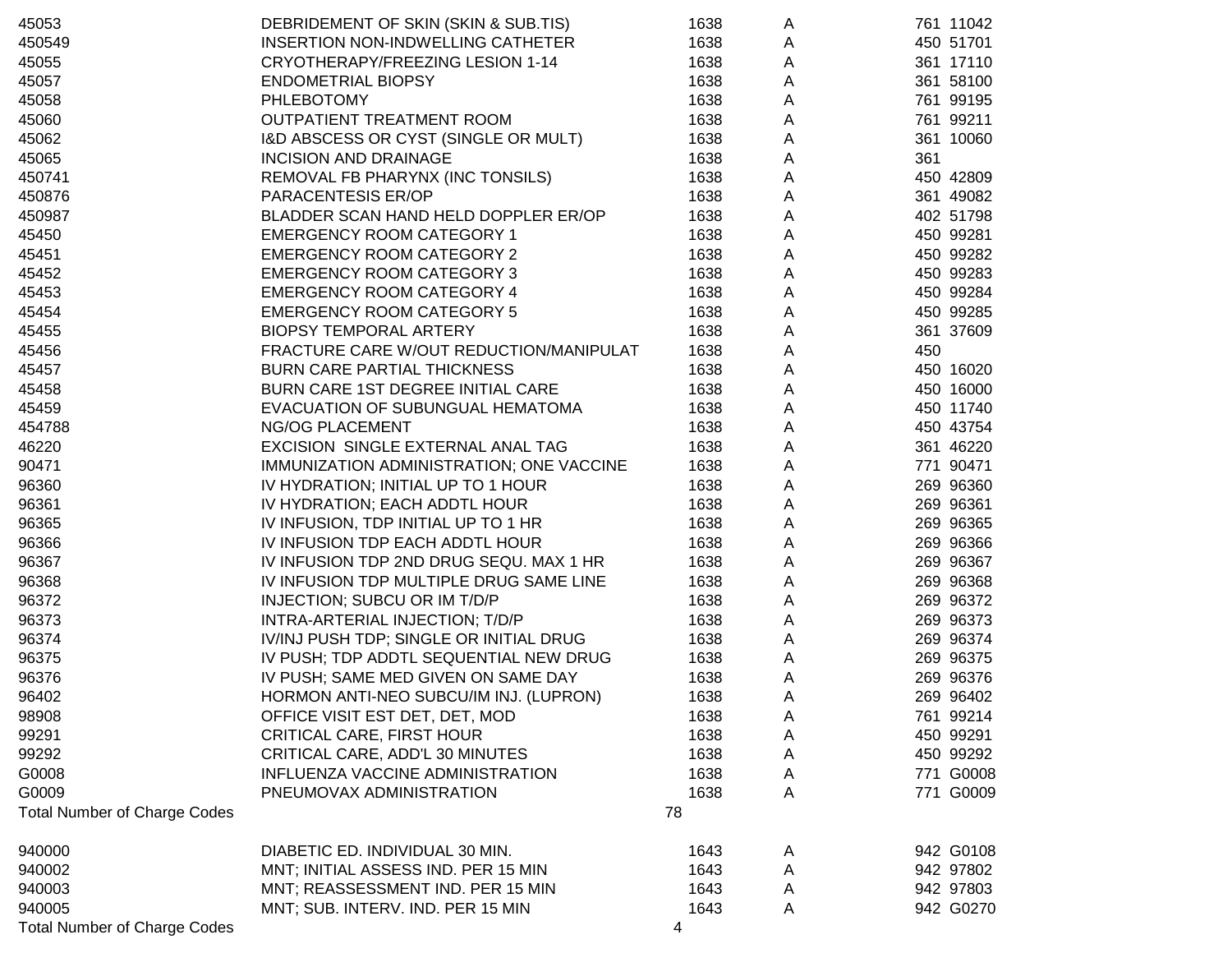| 11000  | DEBRIDEMENT SKIN PROF                        | 1670 | A | 982 11000 |
|--------|----------------------------------------------|------|---|-----------|
| 11042  | DEBRIDEMENT SUBCU FIRST 20 SQ CM OR LESS     | 1670 | A | 982 11042 |
| 11045  | DEBRIDEMENT SUBCU EACH ADD'L 20 SQ CM        | 1670 | A | 982 11045 |
| 11055  | PARING OR CUTTING CORN CALLUS, SINGLE        | 1670 | Α | 982 11055 |
| 11100  | BIOPSY SKIN LESION PROF 11100                | 1670 | A | 982 11100 |
| 11101  | BIOPSY SKIN EA ADD'L LESION PROF             | 1670 | A | 982 11101 |
| 11311  | SHAVING F, E, E, N, L 0.6-1.00 PROF 11311    | 1670 | A | 982 11311 |
| 11400  | EXC B9 LES T, A, L 0.5 CM OR LESS PROF       | 1670 | Α | 982 11400 |
| 11401  | EXC B/9 LES T, A, L, 0.6-1.0 CM PROF         | 1670 | Α | 982 11401 |
| 11402  | EXC B9 LESION T, A, L 1.1-2.0 CM PROF        | 1670 | Α | 982 11402 |
| 11403  | EXCISION B/9 LESION 2.1-3.0 CM PRO 11403     | 1670 | A | 982 11403 |
| 11404  | Excision, benign lesion PROF 11404           | 1670 | Α | 982 11404 |
| 11406  | EXC B9 LES T, A, L OVER 4.0 CM PROF          | 1670 | Α | 982 11406 |
| 11420  | EXC B9 LES S, N, H, F, G 0.5 CM OR LESS PROF | 1670 | Α | 982 11420 |
| 11422  | EXC B9 LESION 1.1 - 2.0 CM PROF 11422        | 1670 | Α | 982 11422 |
| 11423  | EXC B/9 LES T, A, L 2.1 TO 3.0 CM PROF       | 1670 | Α | 982 11423 |
| 11424  | EXC B9 LESION 3.1-4.0 CM S, N, H, F, G RPOF  | 1670 | A | 982 11424 |
| 11426  | EXC B/9 LESION S, N, H, F, G > 4.0 CM PROF   | 1670 | A | 982 11426 |
| 11441  | EXCISION B9 LES FACE 0.6-1 CM 11441 PROF     | 1670 | A | 982 11441 |
| 11442  | <b>EXCISION LESION PROF 11442</b>            | 1670 | A | 982 11442 |
| 11443  | EXCISION B9 LESION FACE 2.1 - 3 CM 11443     | 1670 | A | 982 11443 |
| 11444  | EXCISION B9 LESION FACE 3.1-4.0 CM           | 1670 | A | 982 11444 |
| 11601  | EXC. MAL. LESION TRUNK/EXT .6-1 CM PROF      | 1670 | A | 982 11601 |
| 11602  | EXC MAL LES TRK/EXT 1.1-2 CM PROF 11602      | 1670 | Α | 982 11602 |
| 11603  | EXC MAL LES 2.1-3.0 CM TR, ARM, LEG PROF     | 1670 | Α | 982 11603 |
| 11604  | EXC MAL LESION T, A, L 3.1-4.0 CM PROF       | 1670 | Α | 982 11604 |
| 11606  | EXC MALIG T, A, L OVER 4.0 CM PROF           | 1670 | A | 982 11606 |
| 11621  | EXC MAL LES S, N, H, F, G 0.6 - 1.0 CM       | 1670 | Α | 983 11621 |
| 11623  | EXC MAL LESION S, N, H, F, G 2.1-3.0 CM PROF | 1670 | Α | 982 11623 |
| 11624  | EXC MAL LESION S, N, H, F, G 3.1-4.0 CM PROF | 1670 | Α | 982 11624 |
| 11626  | <b>EXCISION MAL LESION PROF 11626</b>        | 1670 | Α | 982 11626 |
| 11640  | EXC MAL LES F, E, E, N, L .5 CM OR LESS PROF | 1670 | Α | 982 11640 |
| 11641  | EXC. MAL LESION .6-1.0 CM FACE PRO 11641     | 1670 | Α | 982 11641 |
| 11642  | EXC MAL LESION 11642 PROFESSIONAL            | 1670 | Α | 982 11642 |
| 11643  | EXCISION MAL LESION PROF 11643               | 1670 | A | 982 11643 |
| 11644  | <b>EXCISION MAL LESION PROF 11644</b>        | 1670 | Α | 982 11644 |
| 11646  | EXC MAL LESION F, E, E, N, L OVER 4 CM PROF  | 1670 | A | 982 11646 |
| 11760P | NAILBED REPAIR PROF 11760                    | 1670 | A | 981 11760 |
| 13133  | REPAIR CPX FACE EA ADDL 5 CM PROF 13133      | 1670 | A | 981 13133 |
| 13151  | REPAIR, COMPLEX, E, N, E, L 1.1 CM - 2.5 CM  | 1670 | A | 981 13151 |
| 13152  | REPAIR, COMPLEX, E,N,E,L 2.6 CM - 7.5 CM     | 1670 | A | 981 13152 |
| 13153  | REPAIR, CPLX EACH ADD'L 5 CM OR LESS         | 1670 | A | 981 13153 |
| 17110  | DESTRUCTION OF BENIGN LESION 1-14 PROF       | 1670 | A | 982 17110 |
| 20550  | Injection(s); single tendon sheath, liga     | 1670 | Α | 980 20550 |
| 20552  | TRIGGER POINT INJ 1-2 MUSC PROF 20552        | 1670 | A | 982 20552 |
| 23650  | REDUCTION SHOULDER DISLTION PROF 23650       | 1670 | A | 981 23650 |
| 23655P | DISLOCATION SHOULDER W MAN W ANESTH PROF     | 1670 | A | 981 23655 |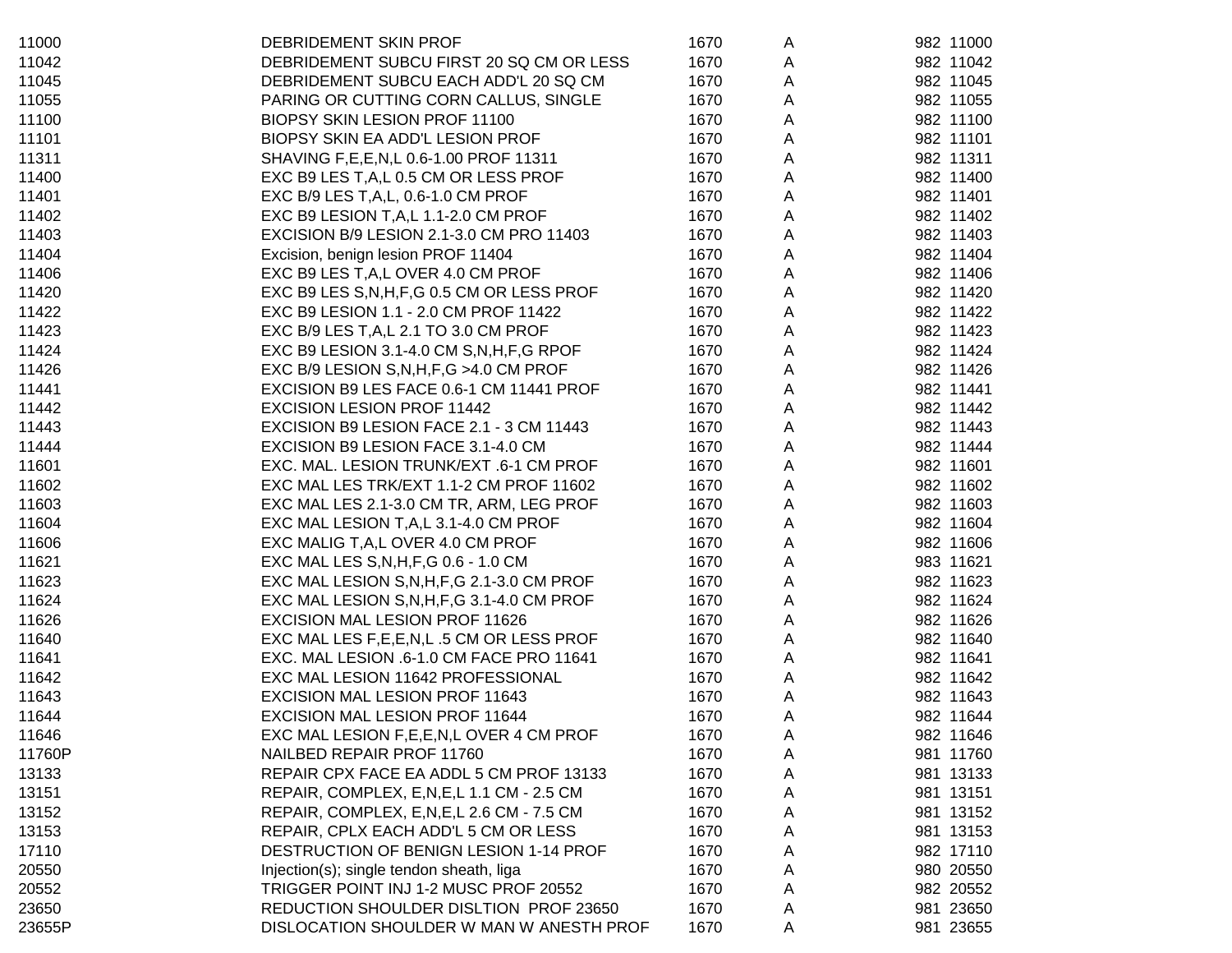| 24600  | DISLOCATION TREATMENT CLOSED ELBOW      | 1670 | A | 981 24600 |
|--------|-----------------------------------------|------|---|-----------|
| 25500P | FRACTURE CARE RADIAL W/O MAN PROF       | 1670 | A | 981 25500 |
| 25622  | FRACTURE CARE W/O MAN 25622 PROF        | 1670 | A | 981 25622 |
| 26770  | REDUCTION DISLOCATION                   | 1670 | A | 981 26770 |
| 27752  | REDUCTION FRACTURE TIB/FIB W MANIP PROF | 1670 | A | 981 27752 |
| 27818  | FRACTURE CARE TRIMALLEOLAR W/MANIP PROF | 1670 | A | 981 27818 |
| 29065  | APPLICATION LONG ARM CAST PROF 29065    | 1670 | A | 981 29065 |
| 29075  | APPLICATION SHORT ARM CAST PROF         | 1670 | A | 981 29075 |
| 30905  | CONTROL OF NASAL HEMORRHAGE PROF        | 1670 | A | 981 30905 |
| 42809P | REMOVAL FB PHARYNX (INC TONSILS), PROF  | 1670 | A | 981 42809 |
| 43235P | <b>EGD PROF</b>                         | 1670 | A | 975 43235 |
| 43236P | EGD WITH SUBMU INJ PROF                 | 1670 | A | 975 43236 |
| 43239P | EGD COLD BIOPSY PROF                    | 1670 | A | 975 43239 |
| 43247P | EGD WITH REMOVAL FB PROF                | 1670 | A | 975 43247 |
| 43250P | EGD HOT BIOPSY PROF                     | 1670 | A | 975 43250 |
| 43251P | <b>EGD WITH SNARE PROF</b>              | 1670 | A | 975 43251 |
| 43255P | EGD WITH CONTROL OF BLEEDING PROF       | 1670 | A | 975 43255 |
| 43270P | <b>EGD WITH ABLATION PROF</b>           | 1670 | A | 975 43270 |
| 45330P | FLEXIBLE SIGMOIDOSCOPY PROF             | 1670 | A | 975 45330 |
| 45378P | <b>COLONOSCOPY PROF</b>                 | 1670 | A | 975 45378 |
| 45379P | COLONOSCOPY WITH REMOVAL FB PROF        | 1670 | Α | 975 45379 |
| 45380P | COLONOSCOPY WITH COLD BIOPSY PROF       | 1670 | A | 975 45380 |
| 45381P | COLONOSCOPY WITH SUBMU INJ PROF         | 1670 | A | 975 45381 |
| 45382P | COLONOSCOPY WITH CONTROL BLEEDING PROF  | 1670 | A | 975 45382 |
| 45384P | COLONOSCOPY WITH HOT BIOPSY PROF        | 1670 | A | 975 45384 |
| 45385P | COLONOSCOPY WITH SNARE PROF             | 1670 | A | 975 45385 |
| 45388P | COLONOSCOPY WITH ABLATION PROF          | 1670 | A | 975 45388 |
| 45398P | COLONOSCOPY W BAND LIGATION PROF        | 1670 | Α | 975 45398 |
| 46221  | HEMORRHOID BANDING PROF 46221           | 1670 | А | 982 46221 |
| 51702  | INSERTION INDWELLING CATH SIMPLE PROF   | 1670 | Α | 981 51702 |
| 51705  | CATHETER CHANGE SUPRAPUBIC PROF         | 1670 | A | 980 51705 |
| 98000  | PARTIAL EXCISION NAIL PROF 11730        | 1670 | A | 981 11730 |
| 98001  | EVACUATON SUBUNGL HEMTOMA PROF 11740    | 1670 | A | 981 11740 |
| 98002  | EXCISION OF NAIL/MATRIX PROF 11750      | 1670 | A | 981 11750 |
| 98003  | WEDGE EXCISION SKIN NAIL PROF 11765     | 1670 | A | 981 11765 |
| 98004  | SUTURE 2.5 CM OR LESS PROF 12001        | 1670 | Α | 981 12001 |
| 98005  | SUTURE 2.6 CM TO 7.5 PROF 12002         | 1670 | A | 981 12002 |
| 98006  | SUTURE 7.6 CM - 12.5 CM PROF 12004      | 1670 | A | 981 12004 |
| 98007  | SUTURE 12.6 - 20 CM PROF 12005          | 1670 | A | 981 12005 |
| 98008  | SUTURE 20.1 - 30 CM PROF 12006          | 1670 | A | 981 12006 |
| 98009  | SUTURE OVER 30 CM PROF 12007            | 1670 | A | 981 12007 |
| 98010  | SUTURE 2.5 CM OR LESS PROF 12011        | 1670 | Α | 981 12011 |
| 98011  | SUTURE 2.6 CM TO 5 CM PROF 12013        | 1670 | Α | 981 12013 |
| 98012  | SUTURE 5.1 - 7.5 CM PROF 12014          | 1670 | A | 981 12014 |
| 98013  | SUTURE 7.6 - 12.5 CM PROF 12015         | 1670 | A | 981 12015 |
| 98014  | SUTURE 12.6 - 20 CM PROF 12016          | 1670 | A | 981 12016 |
| 98015  | SUTURE 20.1-30 CM PROF 12017            | 1670 | A | 981 12017 |
| 98016  | SUTURE OVER 30 CM PROF 12018            | 1670 | A | 981 12018 |
|        |                                         |      |   |           |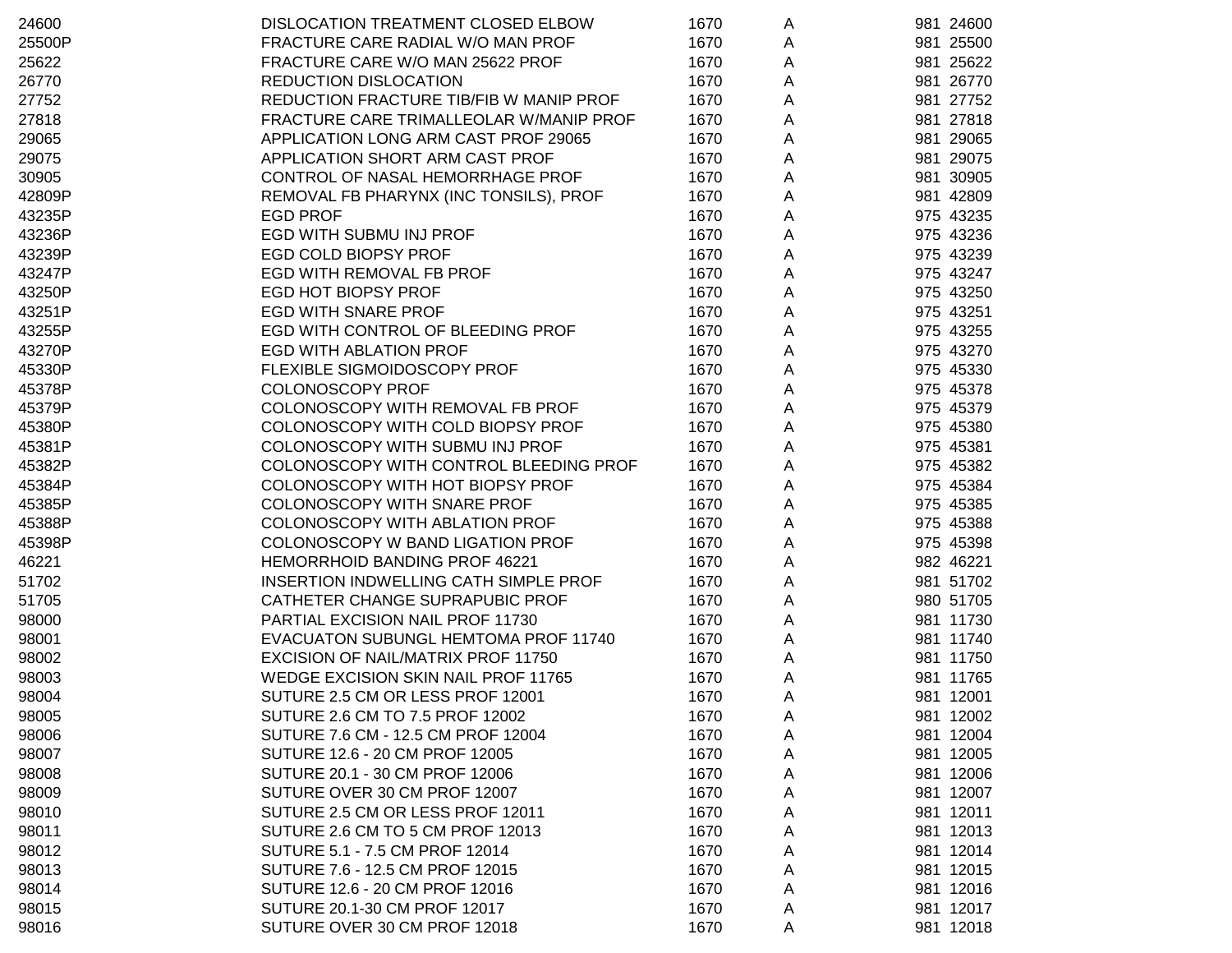| 98017 | SUTURE LAYER PROF 12031                  | 1670 | A | 981 12031 |
|-------|------------------------------------------|------|---|-----------|
| 98018 | SUTURE LAYER PROF 12032                  | 1670 | A | 981 12032 |
| 98019 | SUTURE LAYER PROF 12034                  | 1670 | A | 981 12034 |
| 98020 | SUTURE LAYER PROF 12035                  | 1670 | A | 981 12035 |
| 98021 | SUTURE LAYER PROF 12036                  | 1670 | A | 981 12036 |
| 98022 | SUTURE LAYER PROF 12037                  | 1670 | A | 981 12037 |
| 98023 | SUTURE LAYER PROF 12041                  | 1670 | A | 981 12041 |
| 98024 | SUTURE LAYER PROF 12042                  | 1670 | A | 981 12042 |
| 98025 | SUTURE LAYER PROF 12044                  | 1670 | A | 981 12044 |
| 98026 | SUTURE LAYER PROF 12045                  | 1670 | Α | 981 12045 |
| 98027 | SUTURE LAYER PROF 12046                  | 1670 | Α | 981 12046 |
| 98028 | SUTURE LAYER PROF 12047                  | 1670 | A | 981 12047 |
| 98029 | SUTURE LAYER 12051                       | 1670 |   | 981 12051 |
| 98030 | SUTURE LAYER PROF 12052                  | 1670 | A | 981 12052 |
|       |                                          |      | A |           |
| 98031 | SUTURE LAYER PROF 12053                  | 1670 | A | 981 12053 |
| 98032 | SUTURE LAYER PROF 12054                  | 1670 | A | 981 12054 |
| 98033 | SUTURE LAYER PROF 12055                  | 1670 | A | 981 12055 |
| 98034 | SUTURE LAYER PROF 12056                  | 1670 | A | 981 12056 |
| 98035 | SUTURE LAYER PROF 12057                  | 1670 | A | 981 12057 |
| 98036 | SUTURE COMPLEX PROF 13100                | 1670 | A | 981 13100 |
| 98037 | SUTURE COMPLEX PROF 13101                | 1670 | Α | 981 13101 |
| 98038 | SUTURE COMPLEX PROF 13120                | 1670 | A | 981 13120 |
| 98039 | SUTURE COMPLEX PROF 13121                | 1670 | A | 981 13121 |
| 98040 | SUTURE COMPLEX PROF 13131                | 1670 | A | 981 13131 |
| 98041 | SUTURE COMPLEX PROF 13132                | 1670 | A | 981 13132 |
| 98043 | SUTURE COMPLEX PROF 13151                | 1670 | Α | 981 13151 |
| 98044 | SUTURE COMPLEX PROF 13152                | 1670 | A | 981 13152 |
| 98046 | TREATMENT OF BURN PROF 16000             | 1670 | A | 981 16000 |
| 98047 | TREATMENT OF BURN PROF 16020             | 1670 | A | 981 16020 |
| 98048 | TREATMENT BURN PROF 16025                | 1670 | A | 981 16025 |
| 98049 | TREATMENT BURN PROF 16030                | 1670 | A | 981 16030 |
| 98050 | MAJOR JOINT INJECTION PROF 20610         | 1670 | A | 981 20610 |
| 98051 | CTRL NASL HEMORRHAGE PROF 30901          | 1670 | A | 981 30901 |
| 98052 | INTUBATION ENDOTRACH PROF 31500          | 1670 | A | 981 31500 |
| 98053 | THORACENTESIS FOR ASP PROF 32554         | 1670 | A | 981 32554 |
| 98055 | PESSARY CARE PROF 57160                  | 1670 | Α | 981 57160 |
| 98057 | REMOVAL FOREIGN BODY EYE PROF 65205      | 1670 | A | 981 65205 |
| 98058 | REMOVAL OF WAX IMPACTION PROF 69210 UNIL | 1670 | A | 981 69210 |
| 98059 | <b>BONE MARROW ASPIRATION PROF 38220</b> | 1670 | A | 981 38220 |
| 98060 | <b>CPR PROF 92950</b>                    | 1670 | A | 981 92950 |
| 98061 | DEFIBRILLATION PROF 92960                | 1670 | A | 981 92960 |
| 98062 | OBSERVATION PROF 99217                   | 1670 | A | 982 99217 |
| 98063 | OBSERVATION PROF 99218                   | 1670 | A | 982 99218 |
| 98064 | OBSERVATION PROF 99219                   | 1670 |   | 982 99219 |
| 98065 | OBSERVATION PROF 99220                   | 1670 | Α | 982 99220 |
| 98066 |                                          |      | A |           |
|       | INITIAL HOSPITAL CARE PROF 99221         | 1670 | A | 981 99221 |
| 98067 | <b>INITIAL HOSPITAL CARE PROF 99222</b>  | 1670 | A | 981 99222 |
| 98068 | INITIAL HOSPITAL CARE PROF 99223         | 1670 | A | 981 99223 |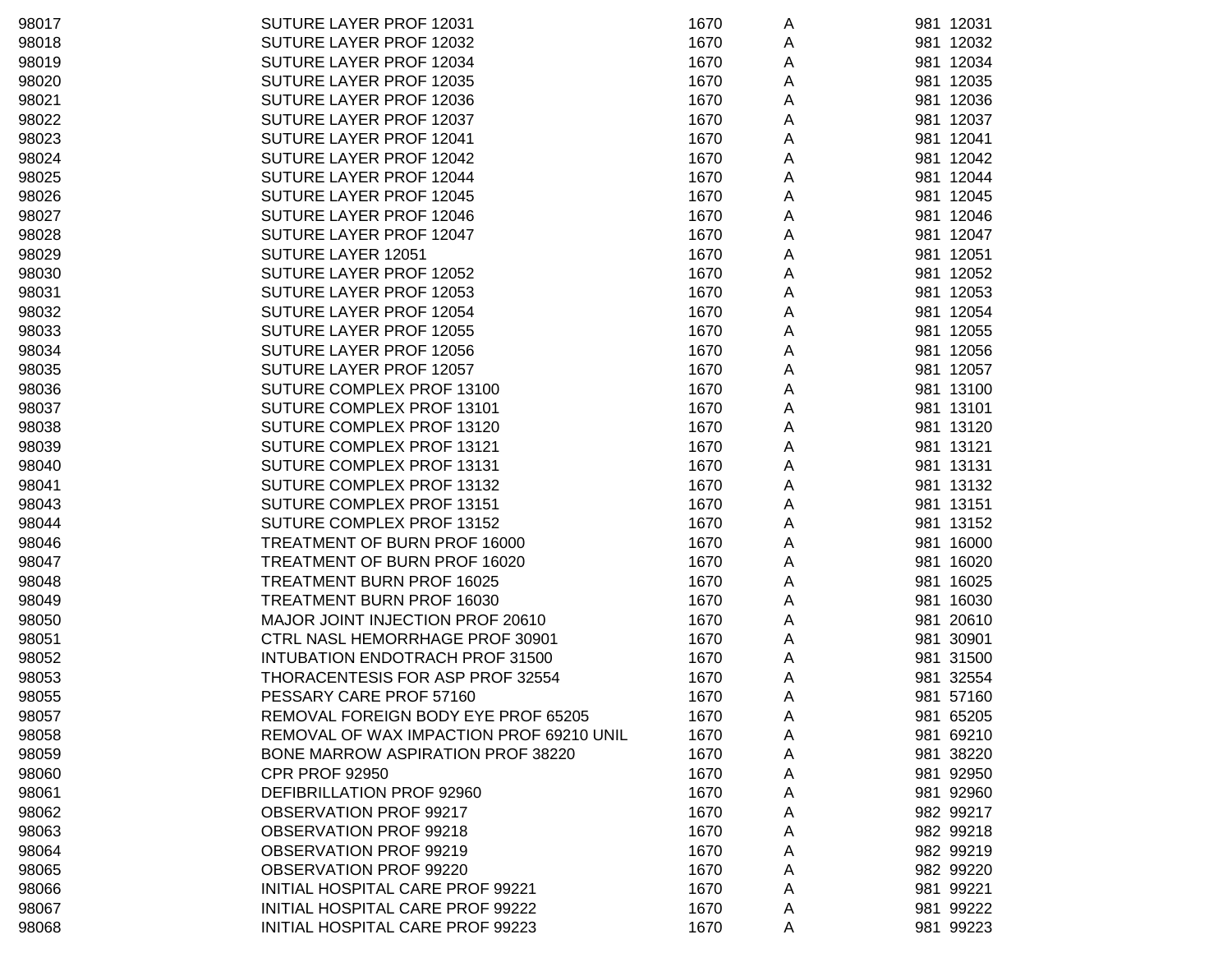| 98069 | <b>HOSPITAL CARE PROF 99231</b>      | 1670 | A | 981 99231 |
|-------|--------------------------------------|------|---|-----------|
| 98070 | HOSPITAL CARE PROF 99232             | 1670 | A | 981 99232 |
| 98071 | HOSPITAL CARE PROF 99233             | 1670 | A | 981 99233 |
| 98072 | OBS/INPT ADMIT/DC PROF 99234         | 1670 | A | 981 99234 |
| 98073 | OBS/INPT ADMIT/DC PROF 99235         | 1670 | A | 981 99235 |
| 98074 | OBS/INPT ADMIT/DC PROF 99236         | 1670 | A | 981 99236 |
| 98075 | HOSPITAL DC MGMT PROF 99238          | 1670 | A | 981 99238 |
| 98076 | HOSPITAL DC OVER 30 MIN PROF 99239   | 1670 | A | 981 99239 |
| 98077 | ER VISIT PROF 99281                  | 1670 | A | 981 99281 |
| 98078 | <b>ER PROF 99282</b>                 | 1670 | A | 981 99282 |
| 98079 | ER PROF 99283                        | 1670 | A | 981 99283 |
| 98080 | <b>ER PROF 99284</b>                 | 1670 | A | 981 99284 |
| 98081 | <b>ER PROF 99285</b>                 | 1670 | A | 981 99285 |
| 98082 | SKILLED NH PROF 99304                | 1670 | A | 981 99304 |
| 98083 | SKILLED NURSING FACILITY PROF 99305  | 1670 | A | 981 99305 |
| 98084 | SKILLED NURSING FACILITY PROF 99306  | 1670 | A | 981 99306 |
| 98085 | SKILLED NURSING FACILITY PROF 99307  | 1670 | A | 981 99307 |
| 98086 | SKILLED NURSING FACILITY PROF 99308  | 1670 | A | 981 99308 |
| 98087 | SKILLED NURSING FACILITY PROF 99309  | 1670 | A | 981 99309 |
| 98088 | REMOVAL F/B SKIN PROF 10120          | 1670 | A | 981 10120 |
| 98089 | REDUCTION OF DISLOCATION ELBOW PROF  | 1670 | A | 981 24640 |
| 98091 | <b>I&amp;D HEMATOMA PROF 10140</b>   | 1670 | A | 981 10140 |
| 98092 | SPLINT FOREARM PROF. 29125           | 1670 | A | 981 29125 |
| 98093 | CAST/SPLINT FINGER PROF 29130        | 1670 | A | 981 29130 |
| 98094 | I&D EXT. EAR PROF 69000              | 1670 | A | 981 69000 |
| 98095 | PARACENTESIS PROFESSIONAL 49082      | 1670 | A | 981 49082 |
| 98096 | SKILLED NURSING FACILITY DC 99315    | 1670 | A | 981 99315 |
| 98097 | INJECTION MEDIUM JOINT PROF 20605    | 1670 | A | 981 20605 |
| 98098 | REMOVAL FB EAR PROF. 69200           | 1670 | A | 981 69200 |
| 98099 | I&D ABSCESS SIMPLE PROF. 10060       | 1670 | A | 981 10060 |
| 98100 | HOME VISIT PROFESSIONAL 99348        | 1670 | A | 981 99348 |
| 98101 | REDUCT. DIST RAD W/MAN. PROF 25605   | 1670 | A | 981 25605 |
| 98102 | SUTURE PROF COMPL ADD'L 5 CM 13102   | 1670 | A | 981 13102 |
| 98103 | REDUCTION FX TOE PROF 28515          | 1670 | A | 981 28515 |
| 98104 | SUTURE ADD 5 CM PROFESSIONAL 13122   | 1670 | A | 981 13122 |
| 98106 | INCISION AND DRAINAGE PROF 46050     | 1670 | A | 981 46050 |
| 98107 | I&D FINGER PROFESSIONAL 26010        | 1670 | A | 981 26010 |
| 98108 | TRIGGER POINT INJ. PHYSICIAN 20552   | 1670 | A | 981 20552 |
| 98109 | SKILLED NURSING FACILITY PROF 99310  | 1670 | A | 981 99310 |
| 98110 | RED.FRACTURE W/MAN FINGER PROF 26725 | 1670 | A | 981 26725 |
| 98111 | CAST FOREARM PROF 29085              | 1670 | A | 981 29085 |
| 98112 | OFFICE/OUTPT EST. PT 99213 PROF      | 1670 | A | 981 99213 |
| 98113 | REMOVAL FB CORNEA; PROF 65220        | 1670 | A | 981 65220 |
| 98114 | REDUCT DISCLO FINGER PROF 26700      | 1670 | A | 981 26700 |
| 98115 | SMALL JOINT INJ PROF. 20600          | 1670 | A | 981 20600 |
| 98116 | SELECTIVE DEBRIDEMENT PROF. 97597    | 1670 | A | 981 97597 |
| 98117 | SHORT LEG SPLINT APPLY PROF 29515    | 1670 | A | 981 29515 |
| 98118 | I&D PILONIDAL CYST PROF 10080        | 1670 | A | 981 10080 |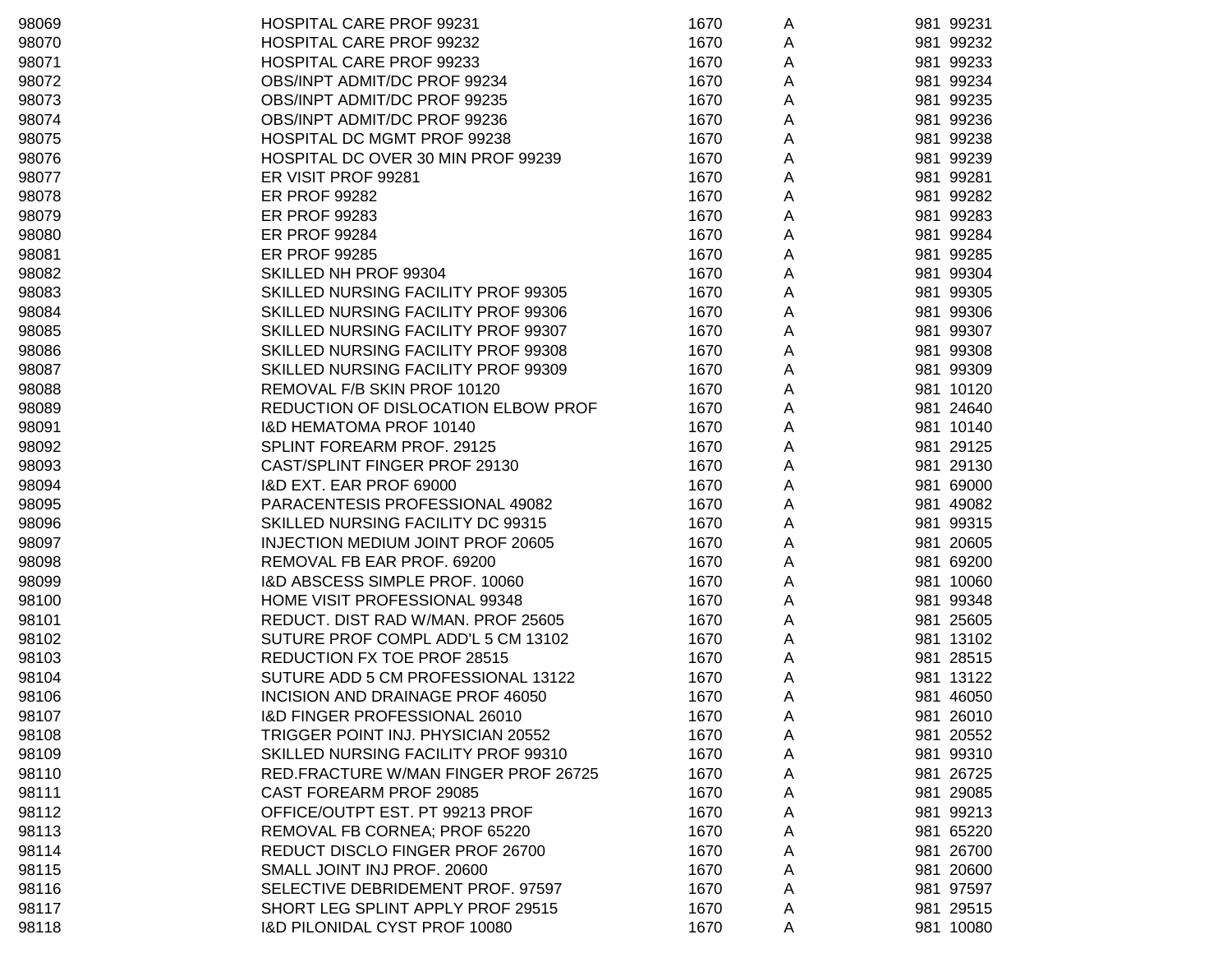| 98119 | APPLICATION SHORT LEG CAST PROF29405            | 1670 | A | 981 29405 |
|-------|-------------------------------------------------|------|---|-----------|
| 98120 | <b>CTRL NASAL HEMORRHAGE PROF 30903</b>         | 1670 | A | 981 30903 |
| 98122 | FRACTURE CLAVICLE CLOSED W/MANI23505            | 1670 | A | 981 23505 |
| 98123 | CLAVICLE FX W/OUT MANIP. 23500                  | 1670 | A | 981 23500 |
| 98124 | PUNCTURE ASP. ABSCESS PROF. 10160               | 1670 | A | 981 10160 |
| 98125 | FRACTURE CARE COLLES PROF 25600                 | 1670 | A | 981 25600 |
| 98126 | FRACTURE CARE DIST FIB PROF 27786               | 1670 | A | 981 27786 |
| 98127 | PHYSICIAN CHARGE FX FINGER- PHALYNX             | 1670 | Α | 981 26750 |
| 98128 | FRACTURE CARE PATELLA PROF 27520                | 1670 | Α | 981 27520 |
| 98129 | ANOSCOPY DIAGNOSTIC PROF. 46600                 | 1670 | А | 981 46600 |
| 98130 | FRACTURE CARE RADIUS PROF. 24650                | 1670 | А | 981 24650 |
| 98131 | <b>FRACTURE CARE ANKLE</b>                      | 1670 | Α | 981 27760 |
| 98132 | FRACTURE CARE TIBIA PROF 27824                  | 1670 | Α | 981 27824 |
| 98133 | Spinal Tap- Lumbar Professional 62270           | 1670 | Α | 981 62270 |
| 98135 | FRACTURE CARE BIMALLEOLAR PROF 27808            | 1670 | Α | 981 27808 |
| 98136 | SUTURE COMPLEX PROF. 13153                      | 1670 | Α | 981 13153 |
| 98137 | FRACTURE CARE RADIUS/ULNA 25560 PROF            | 1670 | A | 981 25560 |
| 98138 | FRACTURE RADIUS/ULNA W/ MANIP PROF 25565        | 1670 | A | 981 25565 |
| 98139 | FRACTURE CARE METATARSAL 28470 PROF             | 1670 | A | 981 28470 |
| 98140 | CRITICAL CARE 1st HR. PROF 99291                | 1670 | A | 981 99291 |
| 98141 | REMOVAL FOREIGN BODY NASAL                      | 1670 | A | 981 30300 |
| 98142 | HOME VISIT 99347                                | 1670 | A | 982 99347 |
| 98143 | FRACTURE CARE GR. TUB W/O MANIPULA 23620        | 1670 | Α | 981 23620 |
| 98144 | CRITICAL CARE ADD'L TIME PROF 99292             | 1670 | Α | 981 99292 |
| 98145 | FRACTURE CARE HUMERUS PROF 23600                | 1670 | Α | 981 23600 |
| 98146 | SPLINTING LONG ARM PROF 29105                   | 1670 | А | 981 29105 |
| 98147 | INCISION AND DRG COMPLEX PROF 10061             | 1670 | А | 981 10061 |
| 98148 | OBSERVATION SUBSEQUENT DAY 99224 PROF           | 1670 | Α | 982 99224 |
| 98149 | OBSERVATION SUBSEQUENT 99225 PROF               | 1670 | Α | 982 99225 |
| 98150 | OBSERVATION SUBSEQUENT 99226 PROF               | 1670 | Α | 982 99226 |
| 98151 | REDUCTION DISLOCATION THUMB                     | 1670 | Α | 981 26641 |
| 98152 | DEST ACT KERATOSIS 1ST LESION                   | 1670 | A | 982 17000 |
| 98153 | DEST ACT KER 2-14 LESIONS PROF EACH             | 1670 | A | 982 17003 |
| 98907 | <b>I&amp;D PERITONSILLAR ABSCESS PROF 42700</b> | 1670 | A | 981 42700 |
| 99211 | PHYSICIAN VISIT- OFFICE/OUTPT 99211             | 1670 | A | 981 99211 |
| 99212 | OFFICE OR OTHER OUTPT VISIT PROF 99212          | 1670 | Α | 982 99212 |
| 99214 | OFFICE VIST EST DET DET MOD PROF 99214          | 1670 | A | 982 99214 |
| 99316 | NURSING FAC DC > 30 MIN PROF 99316              | 1670 | A | 980 99316 |
| 99318 | NH ANNUAL EVAL PROFESSIONAL 99318               | 1670 | Α | 980 99318 |
| 99324 | ASSISTED LIVING NEW PT PROF 99324               | 1670 | Α | 980 99324 |
| 99325 | ASSISTED LIVING NEW PT. PROF. 99325             | 1670 | Α | 980 99325 |
| 99326 | ASSISTED LIVING NEW PT PROF 99326               | 1670 | Α | 980 99326 |
| 99327 | ASSISTED LIVING NEW PT PROF 99327               | 1670 | Α | 980 99327 |
| 99328 | ASSISTED LIVING NEW PT PROF 99328               | 1670 | Α | 980 99328 |
| 99334 | ASSISTED LIVING EST PT PROF 99334               | 1670 | Α | 980 99334 |
| 99335 | ASSISTED LIVING EST PT PROF 99335               | 1670 | A | 980 99335 |
| 99336 | ASSISTED LIVING EST PT PROF 99336               | 1670 | A | 980 99336 |
| 99337 | ASSISTED LIVING EST PT PROF 99337               | 1670 | A | 980 99337 |
|       |                                                 |      |   |           |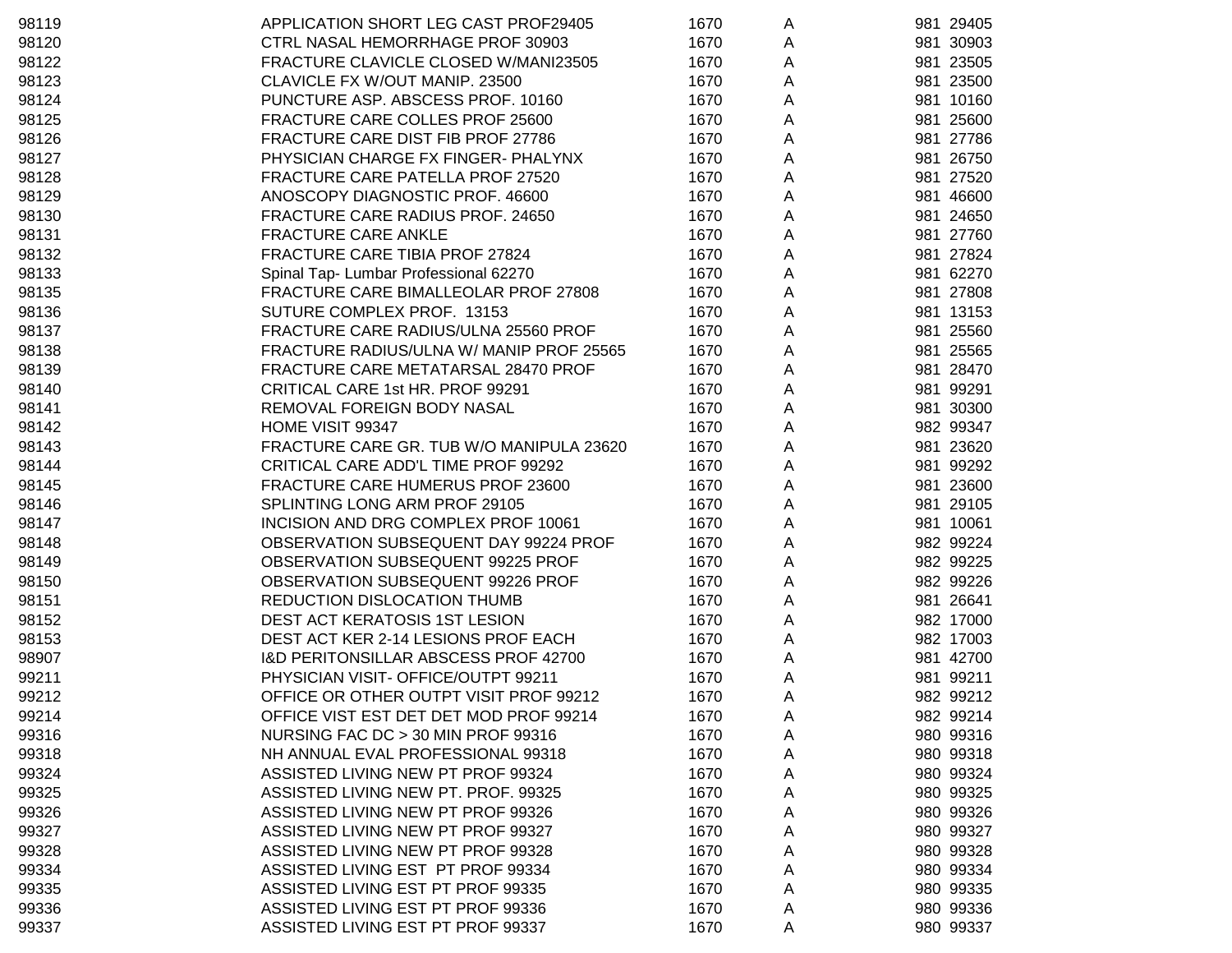| G0105P                              | COLONOSCOPY SCREEN MEDICARE HI RSK PROF  | 1670 | A | 975 G0105 |
|-------------------------------------|------------------------------------------|------|---|-----------|
| G0121P                              | COLONOSCOPY SCREEN MEDICARE PROF         | 1670 | A | 975 G0121 |
| <b>Total Number of Charge Codes</b> |                                          | 241  |   |           |
| 000000                              | No Charge                                | 1673 | Α | 390       |
| 2500001                             | FOSAMAX ORAL TAB GIVEN WEEKLY            | 1673 | Α | 250       |
| 2500002                             | DIOVAN ORAL                              | 1673 | А | 250       |
| 250001                              | <b>COLCRYS ORAL</b>                      | 1673 | А | 250       |
| 2500011                             | DOXYCYCLINE IV/INJ                       | 1673 | Α | 250       |
| 2500012                             | HEPARIN PREMIX IV 25,000 UNITS IN 500 CC | 1673 | Α | 259       |
| 2500014                             | <b>ZOLOFT ORAL</b>                       | 1673 | Α | 250       |
| 250002                              | NADOLOL ORAL                             | 1673 | Α | 250       |
| 2500024                             | <b>ADVAIR INHALER</b>                    | 1673 | Α | 250       |
| 250003                              | EUFLEXXA PER DOSE                        | 1673 | Α | 636 J7323 |
| 2500031                             | VALACYCLOVIR (VALTREX)                   | 1673 | A | 250       |
| 2500032                             | XALATAN 0.005% DROPS BOTTLE              | 1673 | Α | 250       |
| 2500035                             | PHENERGAN SUPP. TAKE HOME 6 PACK         | 1673 | Α | 253       |
| 2500037                             | UNIRETIC ORAL TAB                        | 1673 | Α | 250       |
| 2500040                             | OMEPRAZOLE (PRILOSEC) TAKE HOME 6 PACK   | 1673 | Α | 253       |
| 2500044                             | 3M FOOT CREAM (TUBE)                     | 1673 | Α | 250       |
| 250005                              | DESONIDE 0.05% 15 GR TUBE                | 1673 | Α | 250       |
| 2500050                             | <b>COMBIVENT INHALER</b>                 | 1673 | Α | 250       |
| 2500059                             | <b>ATIVAN ORAL</b>                       | 1673 | Α | 250       |
| 2500066                             | <b>ALTACE ORAL</b>                       | 1673 | А | 250       |
| 2500072                             | KENALOG PER 10 MG                        | 1673 | А | 636 J3301 |
| 2500073                             | NYSTATIN/TRIAMCINALONE CREAM 30 GR TUBE  | 1673 | Α | 250       |
| 2500074                             | PROCARDIA ORAL                           | 1673 | Α | 250       |
| 2500088                             | <b>NEXIUM ORAL</b>                       | 1673 | Α | 250       |
| 250009                              | TRIAMCINOLONE DENTAL PASTE 0.1% 5 GM     | 1673 | A | 250       |
| 2500092                             | ULTRAM/ 50MG TAB #6 TAKE HOME            | 1673 | A | 253       |
| 2500093                             | <b>COREG</b>                             | 1673 | A | 250       |
| 2500094                             | <b>CLONIDINE ORAL</b>                    | 1673 | Α | 250       |
| 2500095                             | <b>CLOTRIMAZOLE 1% CREAM TUBE</b>        | 1673 | Α | 250       |
| 2500096                             | PROLIA IV/INJ PER MG                     | 1673 | Α | 636 J0897 |
| 2500097                             | ZITHROMAX IV/INJ PER 500MG               | 1673 | Α | 636 J0456 |
| 2500098                             | <b>FLEXERIL ORAL</b>                     | 1673 | Α | 250       |
| 2500099                             | <b>COZAAR ORAL</b>                       | 1673 | A | 250       |
| 2500101                             | SILDENAFIL ORAL TAB                      | 1673 | Α | 250       |
| 250011                              | <b>DURICEF ORAL</b>                      | 1673 | A | 250       |
| 2500116                             | ATIVAN 0.5MG #6 TAKE HOME                | 1673 | A | 253       |
| 2500117                             | ULORIC (FEBUXOSTAT) ORAL                 | 1673 | Α | 250       |
| 2500118                             | CLOBETASOL PROPIONATE PER TUBE           | 1673 | Α | 250       |
| 250012                              | <b>KEPPRA ORAL LIQUID</b>                | 1673 | A | 250       |
| 2500123                             | <b>BICALUTAMIDE ORAL</b>                 | 1673 | A | 250       |
| 250013                              | <b>LAMICTAL ORAL</b>                     | 1673 | A | 250       |
| 250014                              | <b>ZONISAMIDE ORAL</b>                   | 1673 | Α | 250       |
| 250016                              | <b>AMITIZA ORAL</b>                      | 1673 | A | 250       |
| 250017                              | <b>DICLOFENAC ORAL</b>                   | 1673 | A | 250       |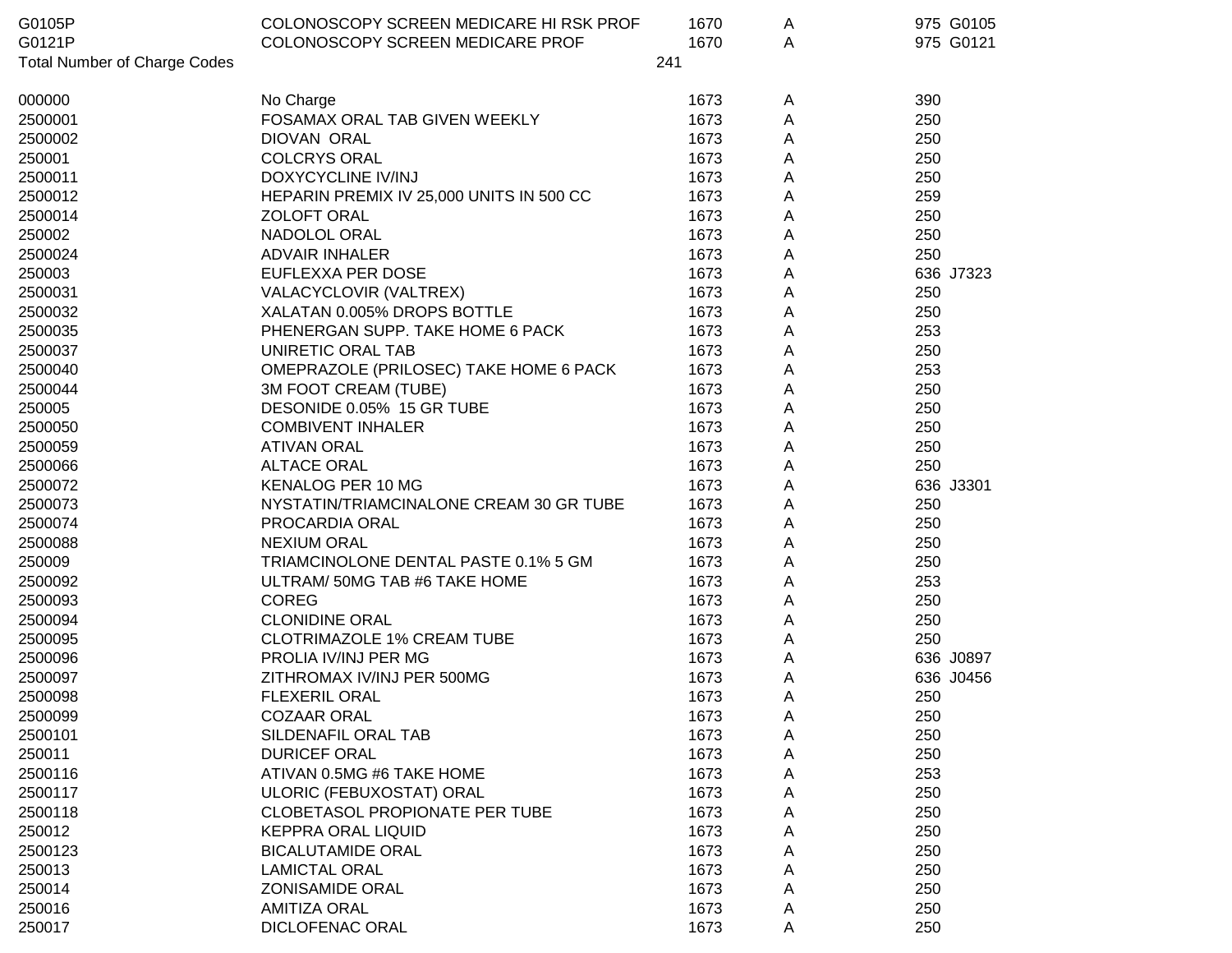| 250018  | SEVELAMER CARBONATE (RENVELA) ORAL       | 1673 | A | 250       |
|---------|------------------------------------------|------|---|-----------|
| 2500186 | PCA MEDICATION PER CASSETTE              | 1673 | A | 259       |
| 2500187 | AZACTAM (AZTREONAM) IV/INJ PER 500MG     | 1673 | A | 636 S0073 |
| 250019  | ADDERALL ORAL (AMPHETAMINE-DEXTROAMPH)   | 1673 | A | 250       |
| 2500197 | FLAGYL IV PER 500MG                      | 1673 | A | 636 S0030 |
| 2500215 | PULMACORT NEB                            | 1673 | Α | 250       |
| 2500216 | <b>FINASTERIDE 5MG TABLET</b>            | 1673 | Α | 250       |
| 2500217 | FLUDROCORTISONE (ACETATE) 0.1MG TABLET   | 1673 | Α | 250       |
| 2500218 | <b>CEFTIN ORAL</b>                       | 1673 | Α | 250       |
| 250022  | LACTULOSE PER BOTTLE                     | 1673 | Α | 250       |
| 2500220 | NEULASTA IV/INJ PER 6MG                  | 1673 | Α | 636 J2505 |
| 2500223 | LIDOCAINE- VISCOUS SWISH/SPIT BOTTLE     | 1673 | Α | 250       |
| 2500229 | <b>AMOXICILLIN ORAL</b>                  | 1673 | Α | 250       |
| 2500231 | MIRILAX LIQUID PER CAPFUL                | 1673 | Α | 250       |
| 2500232 | LEXAPRO ORAL TAB                         | 1673 | Α | 250       |
| 2500254 | <b>BENICAR ORAL TAB</b>                  | 1673 | A | 250       |
| 2500266 | AMBIEN 10MG ORAL #6TAB TAKE HOME         | 1673 | А | 253       |
| 2500273 | PHENERGAN W/CODEIN 20Z. BTTL TAKE HOME   | 1673 | А | 253       |
| 2500278 | SEROQUEL ORAL TAB                        | 1673 | Α | 250       |
| 2500280 | MEGESTEROL ORAL                          | 1673 | Α | 250       |
| 2500281 | LIOTHYRONINE ORAL                        | 1673 | А | 250       |
| 2500282 | MEROPENEM (MERREM), INJ/IV PER 100 MG    | 1673 | Α | 636 J2185 |
| 2500321 | DORZOLAMIDE HCL TRUSOPT 2% BOTTLE        | 1673 | Α | 250       |
| 250036  | <b>MS CONTIN ORAL TAB</b>                | 1673 | Α | 250       |
| 250052  | CARBIDOPA/LEVODPA ORAL TAB               | 1673 | Α | 250       |
| 2500562 | FERUMOXYTOL IV/INJ PER 1 MG NON DIALYSIS | 1673 | Α | 636 Q0138 |
| 2500563 | FERUMOXYTOL IV/INJ PER 1 MG ON DIALYSIS  | 1673 | Α | 636 Q0139 |
| 2500564 | SYNVISC INJ PER 1 MG                     | 1673 | Α | 636 J7325 |
| 250063  | ATENOLOL/CHLORTHALIDONE ORAL             | 1673 | Α | 250       |
| 250064  | LISINOPRIL/HCTZ ORAL (ZESTERETIC)        | 1673 | Α | 250       |
| 250065  | HYDROXYUREA ORAL                         | 1673 | Α | 250       |
| 250066  | PROPAFENONE ORAL                         | 1673 | Α | 250       |
| 25007   | ATENOLOL (TENORMIN) ORAL TAB             | 1673 | A | 250       |
| 250074  | <b>SUCRALFATE ORAL</b>                   | 1673 | A | 250       |
| 250075  | CARAFATE LIQUID PER DOSE                 | 1673 | A | 250       |
| 250077  | LEVAQUIN IV/INJ PER 250 MG               | 1673 | Α | 636 J1956 |
| 250080  | SULFA/TMP IV/INJ PER 30 ML VIAL          | 1673 | A | 259       |
| 250084  | NORCO ORAL TAB                           | 1673 | Α | 250       |
| 250085  | SPIRIVA INHALER                          | 1673 | Α | 250       |
| 250090  | <b>INDOMETHACIN ORAL TAB</b>             | 1673 | Α | 250       |
| 250099  | NASACORT INHALER (BOTTLE)                | 1673 | Α | 250       |
| 250103  | KEFLEX (CEPHALEXIN) ORAL                 | 1673 | Α | 250       |
| 250105  | BENICAR/HCTZ ORAL                        | 1673 | Α | 250       |
| 2501111 | ASMANEX TWISTHALER 220 MCG               | 1673 | Α | 250       |
| 2501112 | <b>VESICARE ORAL PER TAB</b>             | 1673 | Α | 250       |
| 2501113 | DALIRESP ORAL PER TAB                    | 1673 | Α | 250       |
| 2501122 | KETOROLAC 0.4% 5 MG BOTTLE               | 1673 | A | 250       |
| 250117  | FLONASE NASAL SPRAY BOTTLE               | 1673 | Α | 250       |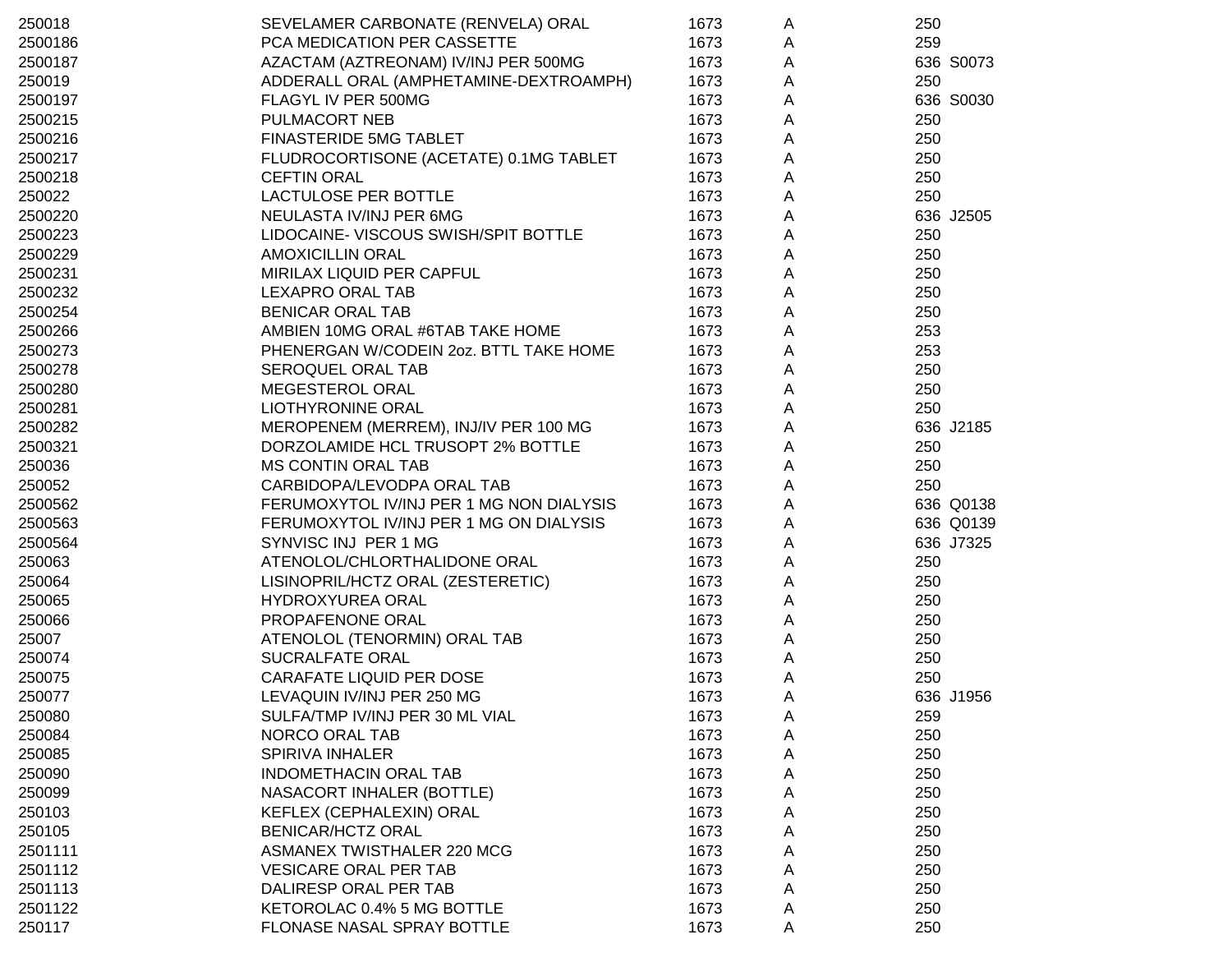| 25012   | NITRO DRIP IV PER 5 MICROGRAMS           | 1673 | A | 250       |
|---------|------------------------------------------|------|---|-----------|
| 2501212 | <b>VORICONAZOLE ORAL TAB</b>             | 1673 | Α | 250       |
| 2501213 | <b>PRANDIN ORAL</b>                      | 1673 | Α | 250       |
| 2501245 | FOLIC ACID IV PER VIAL                   | 1673 | A | 250       |
| 2501246 | ACETYLCYSTEINE PER VIAL                  | 1673 | Α | 250       |
| 2501278 | <b>INFUVITE IV PER DOSE</b>              | 1673 | Α | 250       |
| 250128  | FELODIPINE/PLENDIL ORAL                  | 1673 | Α | 250       |
| 250133  | TOBRAMYCIN IV/INJ PER 80 MG              | 1673 | Α | 636 J3260 |
| 2501432 | <b>SANCTURA ORAL</b>                     | 1673 | A | 250       |
| 250149  | <b>MACROBID ORAL TAB</b>                 | 1673 | A | 250       |
| 25015   | <b>IBUPROFEN TAB #6 TAKE HOME</b>        | 1673 | A | 253       |
| 250150  | <b>CRESTOR ORAL</b>                      | 1673 | Α | 250       |
| 250160  | OMNICEF 300 MG TAB #6 TAKE HOME          | 1673 | A | 253       |
| 250164  | <b>ACTONEL ORAL</b>                      | 1673 | A | 250       |
| 250177  | LABETALOL ORAL                           | 1673 | A | 250       |
| 250178  | <b>LEVAQUIN ORAL</b>                     | 1673 | A | 250       |
| 250184  | <b>TRICOR ORAL</b>                       | 1673 | A | 250       |
| 250189  | ERYTHROMYCIN ORAL TAB                    | 1673 | A | 250       |
| 250190  | INVANZ PER 500 MG IV/INJ                 | 1673 | A | 636 J1335 |
| 250191  | OMNICEF 125 mg/5ml 100 ML BOTTLE TAKE HM | 1673 | A | 253       |
| 250196  | <b>CYMBALTA ORAL</b>                     | 1673 | A | 250       |
| 250197  | <b>MIACALCIN BOTTLES</b>                 | 1673 | A | 259       |
| 250199  | <b>MIRTAZAPINE ORAL</b>                  | 1673 | A | 250       |
| 250209  | LASIX (FUROSEMIDE) ORAL                  | 1673 | A | 250       |
| 250210  | BYSTOLIC 10 MG TABLET                    | 1673 | A | 250       |
| 250221  | OMNICEF 250 MG/5CC 100ML BOTTLE TAKE HOM | 1673 | A | 253       |
| 250223  | <b>KEPPRA ORAL TAB</b>                   | 1673 | A | 250       |
| 250232  | <b>NYSTATIN CREAM</b>                    | 1673 | Α | 250       |
| 250235  | PREMARIN CREAM PER TUBE                  | 1673 | A | 250       |
| 250236  | ARICEPT 10MG TAB ORAL                    | 1673 | A | 250       |
| 250238  | BENADRYL #6 TAB TAKE HOME                | 1673 | A | 253       |
| 250239  | SILVADENE CREAM 50GM TUBE/TUB TAKE HOME  | 1673 | A | 253       |
| 2502424 | <b>RITALIN ORAL</b>                      | 1673 | A | 250       |
| 250247  | ALPHAGEN EYE DROPS BOTTLE                | 1673 | A | 250       |
| 250263  | ARANESP NON-ESRD IV/INJ PER 1MCG         | 1673 | Α | 636 J0881 |
| 250265  | CLOZARIL (CLOZAPINE) TAB                 | 1673 | A | 250       |
| 250270  | <b>DUONEB VIAL</b>                       | 1673 | A | 250       |
| 250287  | GEODON IM PER 10 MG                      | 1673 | A | 636 J3486 |
| 250288  | <b>TOBRADEX OINTMENT TUBE</b>            | 1673 | Α | 250       |
| 250294  | <b>ZETIA ORAL TAB</b>                    | 1673 | Α | 250       |
| 250295  | <b>VYTORIN ORAL TAB</b>                  | 1673 | Α | 250       |
| 250296  | TOBRADEX OPTHALMIC DROPS BOTTLE          | 1673 | Α | 250       |
| 250297  | NAFCILLIN PER 2 GRAM IV/INJ              | 1673 | Α | 636 S0032 |
| 250298  | COSOPT OPTHALMIC DROPS PER BOTTLE        | 1673 | Α | 250       |
| 250301  | <b>AVANDIA ORAL TAB</b>                  | 1673 | Α | 250       |
| 250302  | <b>FORADIL INHALER</b>                   | 1673 | A | 250       |
| 250313  | MARCAINE/SENSORCAINE IV/INJ PER 30ML     | 1673 | A | 636 S0020 |
| 250314  | PERIACTIN ORAL TAB                       | 1673 | Α | 250       |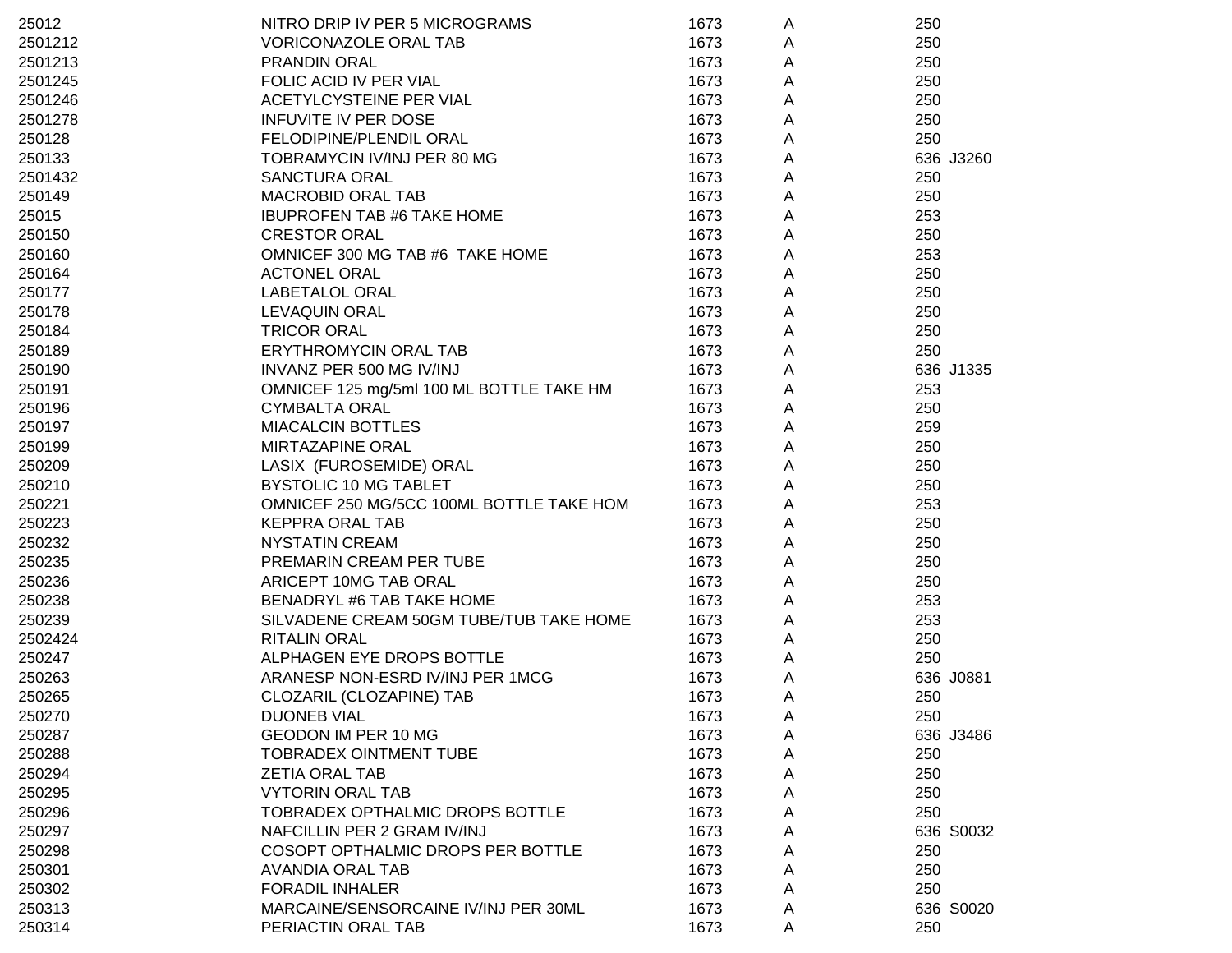| 250316  | MECLIZINE 25 MG ORAL TAB                 | 1673 | A | 250       |
|---------|------------------------------------------|------|---|-----------|
| 250319  | CALCIUM GLUCONATE IV/INJ PER 10ML        | 1673 | Α | 636 J0610 |
| 250322  | LUMIGAN OPTHALMIC DROPS PER BOTTLE       | 1673 | Α | 250       |
| 2503322 | CLOTRIMAZOLE BETAMETHOSONE 45G TUBE      | 1673 | A | 250       |
| 250338  | METHOTREXATE ORAL TAB                    | 1673 | A | 250       |
| 250344  | <b>MIRAPEX ORAL TAB</b>                  | 1673 | Α | 250       |
| 250347  | FLUOXETINE (PROZAC) ORAL TAB             | 1673 | Α | 250       |
| 250350  | LANTUS VIAL 1000 UNITS                   | 1673 | A | 259       |
| 250352  | <b>CLINDAMYCIN ORAL TAB</b>              | 1673 | A | 250       |
| 250353  | CLINDAMYCIN ORAL TAB TAKE HOME           | 1673 | Α | 253       |
| 250356  | <b>ESTRADIOL TAB</b>                     | 1673 | Α | 250       |
| 250359  | OMEPRAZOLE (PRILOSEC) ORAL TAB           | 1673 | A | 250       |
| 250363  | RHINOCORT SPRAY BOTTLE                   | 1673 | Α | 250       |
| 250365  | EPIPEN 2-PACK NOT TAKE HOME              | 1673 | Α | 250       |
| 250376  | LISINOPRIL TAKE HOME 6 PACK              | 1673 | Α | 253       |
| 250377  | NASONEX BOTTLE                           | 1673 | Α | 250       |
| 250379  | <b>OMNICEF ORAL TAB</b>                  | 1673 | A | 250       |
| 250380  | AGGRENOX ORAL TABA                       | 1673 | A | 250       |
| 250381  | BUMEX IV/INJ PER 0.25MG                  | 1673 | A | 250       |
| 250384  | PHOSPHANEUTRAL ORAL TAB                  | 1673 | Α | 250       |
| 250385  | <b>ENABLEX ORAL TAB</b>                  | 1673 | A | 250       |
| 25039   | NORVASC ORAL                             | 1673 | Α | 250       |
| 250392  | DIPYRIDAMOLE ORAL TAB                    | 1673 | Α | 250       |
| 250394  | VENOFER IV/INJ PER 1MG                   | 1673 | Α | 636 J1756 |
| 250395  | LEVOBUNOLOL (BETAGEN) OPTH. BOTTLE       | 1673 | A | 250       |
| 250397  | NEOMYCIN OPTH. BOTTLE                    | 1673 | Α | 250       |
| 250399  | ZITHROMAX 6 TAB PACK                     | 1673 | Α | 250       |
| 250401  | IMMODIUM 2MG TAB #6 TAKE HOME            | 1673 | A | 253       |
| 250402  | <b>CADUET ORAL TAB</b>                   | 1673 | Α | 250       |
| 250403  | VALIUM 5 MG TAB #6 TAKE HOME             | 1673 | Α | 253       |
| 250406  | HEPARIN PER 1000 UNITS                   | 1673 | Α | 636 J1644 |
| 250407  | <b>REQUIP ORAL TAB</b>                   | 1673 | Α | 250       |
| 250408  | LANSOPRAZOLE 5 ML ORAL                   | 1673 | A | 250       |
| 250410  | TYLENOL SUPPOSITORY TAKE HOME 6 PACK     | 1673 | A | 253       |
| 250411  | ZOSYN IV/INJ 1G/0.125MG(1.125G)          | 1673 | Α | 636 J2543 |
| 2504112 | <b>MYRBETRIQ ORAL</b>                    | 1673 | A | 250       |
| 250413  | ARANESP IV/INJ PER 1MCG ESRD ON DIALYSIS | 1673 | A | 636 J0882 |
| 250415  | <b>DOXEPIN ORAL TAB</b>                  | 1673 | A | 250       |
| 250416  | NEOMYCIN POLYMIXIN EYE DROPS BOTTLE      | 1673 | A | 250       |
| 250417  | <b>ZYRTEC ORAL TAB</b>                   | 1673 | A | 250       |
| 250418  | METHADONE ORAL TAB                       | 1673 | A | 250       |
| 25042   | AMOX/CLAV 400 MG/5 ML 100ML BOTTLE T/H   | 1673 | Α | 253       |
| 250420  | <b>BACTRIM ORAL TAB</b>                  | 1673 | A | 250       |
| 250422  | METOLAZONE (ZAROXOLYN) ORAL TAB          | 1673 | A | 250       |
| 250423  | LOTREL ORAL TAB                          | 1673 | A | 250       |
| 250426  | DEXAMETHASONE OPHTHALMIC/BOTTLE          | 1673 | A | 250       |
| 250427  | ATROPINE INJ/IV PER 0.01MG               | 1673 | A | 636 J0461 |
| 250428  | DEXTROSE PER AMPULE                      | 1673 | A | 259       |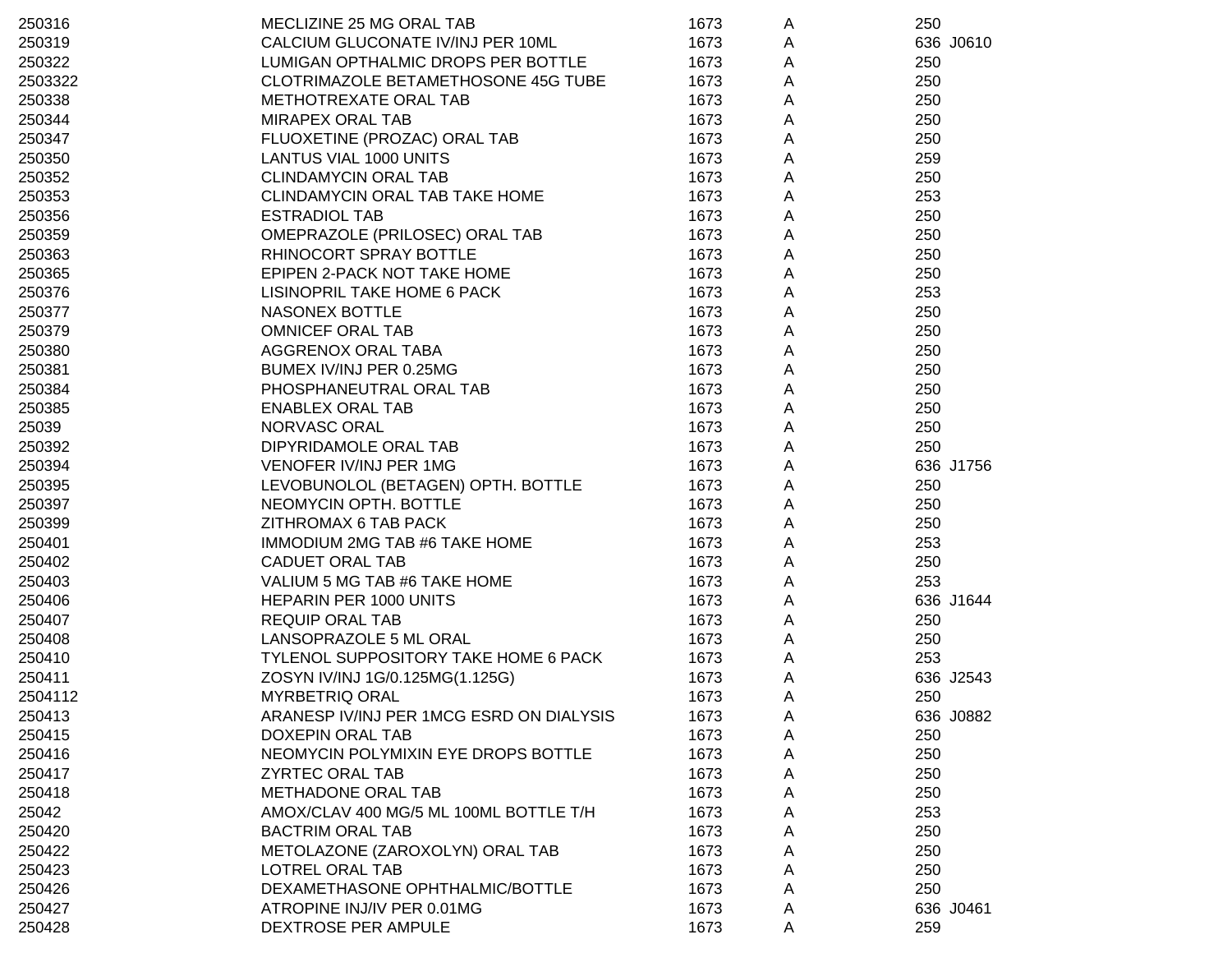| 250429  | TAMIFLU TAB #10 T/H (ADULT AND CHILD)   | 1673 | A |     | 253 A9270 GY |  |
|---------|-----------------------------------------|------|---|-----|--------------|--|
| 250430  | <b>CHANTIX ORAL TAB</b>                 | 1673 | Α | 250 |              |  |
| 250431  | PROBENECID ORAL TAB                     | 1673 | Α | 250 |              |  |
| 250432  | <b>COLCHICINE ORAL TAB</b>              | 1673 | A | 250 |              |  |
| 250433  | AMOXICILLIN TABLETS #6 TAKE HOME        | 1673 | A | 253 |              |  |
| 250434  | AMPICILLIN IV/INJ PER 500MG (0.5GR)     | 1673 | A |     | 636 J0290    |  |
| 250435  | NAMENDA ORAL TAB                        | 1673 | A | 250 |              |  |
| 250437  | DICYCLOMINE (BENTYL) 20MG #6 TAKE HOME  | 1673 | А | 253 |              |  |
| 250439  | XANAX (ALPRAZOLAM) ORAL TAB             | 1673 | A | 250 |              |  |
| 250440  | NEPHROCAPS ORAL TAB                     | 1673 | А | 250 |              |  |
| 250442  | <b>TENEX ORAL TAB</b>                   | 1673 | А | 250 |              |  |
| 250443  | FLUTICASONE (FLONASE) SPRAY             | 1673 | А | 250 |              |  |
| 250444  | SPIRONOLACTONE ORAL TAB                 | 1673 | A | 250 |              |  |
| 250445  | NYSTATIN PER BOTTLE SWISH AND SPIT      | 1673 | A | 250 |              |  |
| 250446  | NITROFURANTOIN                          | 1673 | A | 250 |              |  |
| 2504477 | PROPACIL ORAL                           | 1673 | A | 250 |              |  |
| 25045   | ATIVAN IV/INJ PER 2MG                   | 1673 | A |     | 636 J2060    |  |
| 250450  | BETAOPTIC OPTHALMIC DROPS BOTTLE        | 1673 | A | 250 |              |  |
| 250452  | CLINDAMYCIN IV/INJ PER 300MG            | 1673 | A |     | 636 S0077    |  |
| 250453  | PULMICORT INHALER                       | 1673 | A | 250 |              |  |
| 250455  | MINOCYCLINE ORAL TAB                    | 1673 | A | 250 |              |  |
| 250456  | PULMOZYME PER 1MG INH                   | 1673 | A | 250 |              |  |
| 250467  | ERYTHROMYCIN OINTMENT                   | 1673 | A | 250 |              |  |
| 250469  | FINASTERIDE (PROSCAR) ORAL TAB          | 1673 | A | 250 |              |  |
| 250470  | NEOMYCIN SULFATE ORAL TAB               | 1673 | A | 250 |              |  |
| 250471  | BETHANECOL ORAL TAB                     | 1673 | A | 250 |              |  |
| 250472  | <b>BUTRANS 5 MICROGRAM PATCH</b>        | 1673 | A | 250 |              |  |
| 250473  | MAGNESIUM SULFATE IV PER 500 mg         | 1673 | A |     | 636 J3475    |  |
| 250475  | THIAMINE IV/INJ PER 100MG               | 1673 | A |     | 636 J3411    |  |
| 250478  | <b>JANUVIA ORAL TAB</b>                 | 1673 | A | 250 |              |  |
| 250479  | DICLOXACILLINE ORAL TAB                 | 1673 | A | 250 |              |  |
| 250480  | ARIMIDEX ORAL TAB                       | 1673 | A | 250 |              |  |
| 250481  | BACTRIM SUSPENSION TAKE HOME            | 1673 | A | 253 |              |  |
| 250484  | <b>GENTAMICIN CREAM PER TUBE</b>        | 1673 | A | 250 |              |  |
| 250487  | <b>LIDOCAINE PATCHES</b>                | 1673 | A | 250 |              |  |
| 250489  | <b>TOPAMAX ORAL TAB</b>                 | 1673 | Α | 250 |              |  |
| 250491  | CEPHALEXIN 100ML 250/5 BOTTLE TAKE HOME | 1673 | A | 253 |              |  |
| 250492  | UROXATROL ORAL TAB                      | 1673 | A | 250 |              |  |
| 250494  | CHLORTHALIDONE ORAL TAB                 | 1673 | A | 250 |              |  |
| 250495  | CILOXAN OINTMENT PER TUBE               | 1673 | A | 250 |              |  |
| 250496  | PROVERA ORAL TAB                        | 1673 | A | 250 |              |  |
| 250497  | ALBUTEROL NEB TAKE HOME VIAL 6 PACK     | 1673 | A |     | 253 A9270 GY |  |
| 250498  | LEVAQUIN ORAL TAB TAKE HOME 6 PACK      | 1673 | Α | 253 |              |  |
| 2504987 | <b>ESTROPIPATE ORAL</b>                 | 1673 | A | 250 |              |  |
| 25050   | <b>LIPITOR TAB</b>                      | 1673 | A | 250 |              |  |
| 250500  | CEFPODOXIME ORAL TAB                    | 1673 | Α | 250 |              |  |
| 250501  | <b>DILAUDED ORAL TAB</b>                | 1673 | A | 250 |              |  |
| 250502  | EFFEXOR ORAL TAB                        | 1673 | A | 250 |              |  |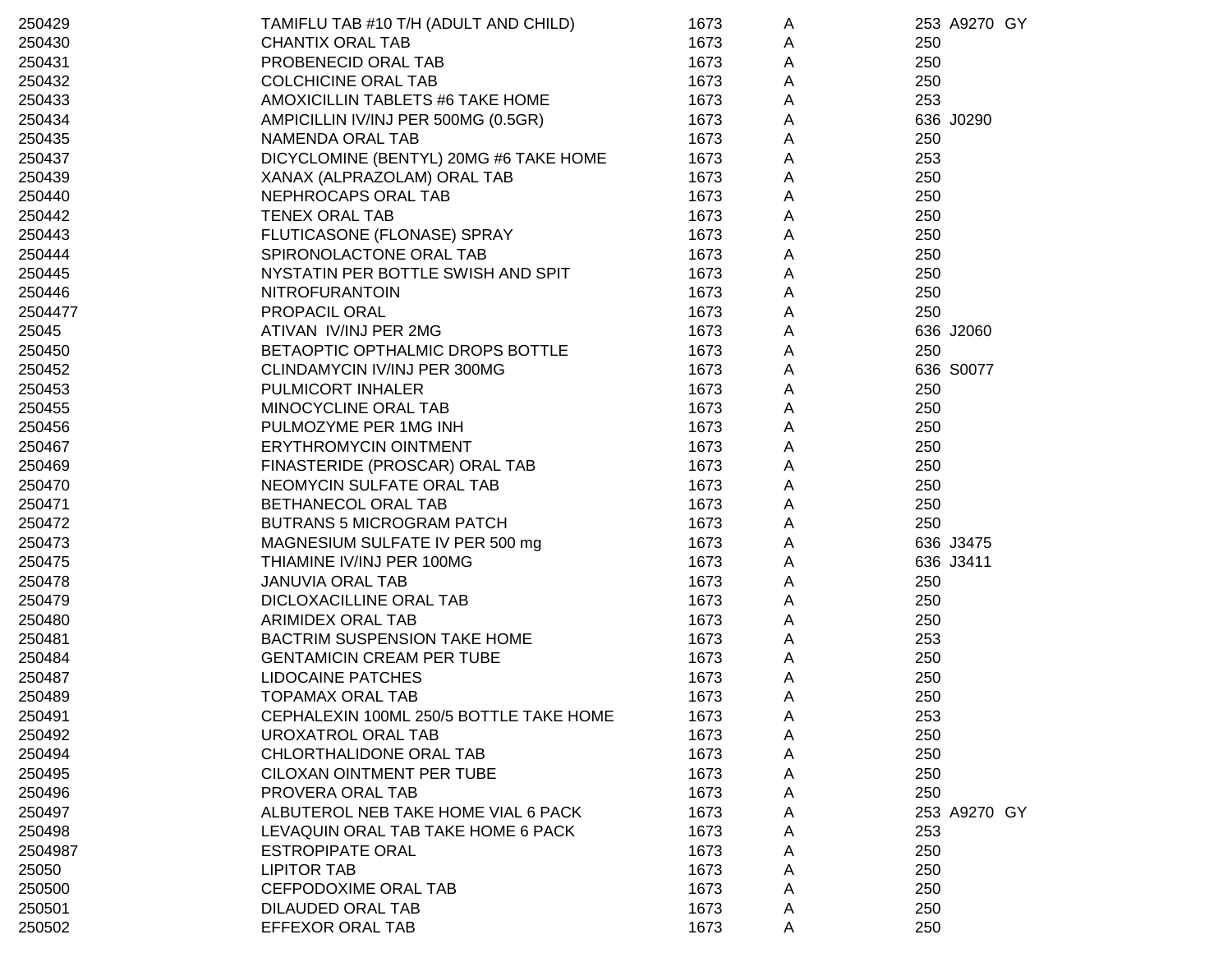| 250503 | NAPROXEN 500 MG ORAL TAB                 | 1673 | A | 250       |
|--------|------------------------------------------|------|---|-----------|
| 250504 | <b>SECTRAL ORAL TAB</b>                  | 1673 | A | 250       |
| 250505 | <b>LYRICA ORAL TAB</b>                   | 1673 | Α | 250       |
| 250506 | TRAVATAN PER BOTTLE                      | 1673 | Α | 250       |
| 250508 | <b>WELLBUTRIN ORAL TAB</b>               | 1673 | Α | 250       |
| 250509 | TYLENOL 325MG TAB #6 TAKE HOME           | 1673 | Α | 253       |
| 250510 | <b>MYLANTA BOTTLE</b>                    | 1673 | A | 250       |
| 250511 | FLUOCINONIDE CREAM PER TUBE              | 1673 | Α | 250       |
| 250512 | <b>MESTINON ORAL TAB</b>                 | 1673 | Α | 250       |
| 250513 | PROCRIT IV/INJ PER 100 U ESRD ON DIALYS  | 1673 | Α | 636 Q4081 |
| 250514 | <b>AVELOX ORAL TAB</b>                   | 1673 | Α | 250       |
| 250515 | MEDICATION PER CASSETTE                  | 1673 | Α | 259       |
| 250516 | RESTORIL (TEMAZEPAM) ORAL TAB            | 1673 | A | 250       |
| 250522 | <b>RENAGEL ORAL TAB</b>                  | 1673 | A | 250       |
| 250524 | PHENOBARBITAL ORAL TAB                   | 1673 | Α | 250       |
| 250525 | PHOSLO ORAL TAB                          | 1673 | A | 250       |
| 250526 | BENZONATATE (TESSALON PEARLS)            | 1673 | A | 250       |
| 250527 | <b>GLIMEPIRIDE ORAL TAB</b>              | 1673 | A | 250       |
| 250528 | ZYMAR OPTHALMIC DROPS/BOTTLE             | 1673 | Α | 250       |
| 250530 | PERFORMIST (NEBULIZER) PER TREATMENT     | 1673 | Α | 250       |
| 250531 | PRAVACHOL ORAL TAB                       | 1673 | Α | 250       |
| 250532 | <b>SEREVENT INHALER</b>                  | 1673 | Α | 250       |
| 250533 | <b>CATAPRES PATCH</b>                    | 1673 | Α | 250       |
| 250534 | DILAUDED ORAL TAB                        | 1673 | Α | 250       |
| 250536 | <b>MORPHINE GEL</b>                      | 1673 | Α | 250       |
| 25054  | DEXAMETHASONE IV/INJ PER 1MG             | 1673 | Α | 636 J1100 |
| 250545 | ACYCLOVIR 400 MG ORAL TAKE HOME PER TAB  | 1673 | A | 253       |
| 250546 | PRELONE SYRUP 2 OUNCES TAKE HOME         | 1673 | A | 253       |
| 250547 | PROSCAR (PHINESTERIDE) ORAL TAB          | 1673 | A | 250       |
| 250548 | <b>VIVELLE PATCH</b>                     | 1673 | A | 250       |
| 250549 | MIDODRINE ORAL TAB                       | 1673 | A | 250       |
| 250550 | <b>XIFASON ORAL TAB</b>                  | 1673 | Α | 250       |
| 250551 | POT CHL 1000 ML IN NACL 20 MEQ           | 1673 | Α | 259       |
| 250552 | EPI-PEN 2-PACK TAKE HOME (reg or junior) | 1673 | A | 253       |
| 250553 | RACEPINEPHRINE NEBULIZER PER VIAL        | 1673 | A | 250       |
| 250554 | PREMARIN ORAL TAB                        | 1673 | A | 250       |
| 250555 | BONIVA ORAL TAB                          | 1673 | A | 250       |
| 250556 | METHYLDOPA ORAL TAB                      | 1673 | A | 250       |
| 250559 | <b>GLUCAGON PER VIAL</b>                 | 1673 | A | 250       |
| 250560 | TP 5 FU CREAM PER TUBE                   | 1673 | A | 259       |
| 250561 | A/B OTIC SOLN 10ML BOTTLE TAKE HOME      | 1673 | Α | 253       |
| 250562 | SULFASALAZINE ORAL TAB                   | 1673 | Α | 250       |
| 250563 | TOBRAMYCIN SULFATE OPTHALMIC             | 1673 | A | 250       |
| 250564 | PERIDEX SWISH AND SPIT BOTTLE            | 1673 | A | 250       |
| 250565 | <b>LAMICTAL ORAL TAB</b>                 | 1673 | Α | 250       |
| 250566 | SMITH AND NEPHEW ANTIFUNGAL CREAM TUBE   | 1673 | A | 250       |
| 250568 | TRIAMCINOLONE 1% 15 GM CREAM TAKE HOME   | 1673 | A | 253       |
| 250569 | AVODART ORAL TAB                         | 1673 | A | 250       |
|        |                                          |      |   |           |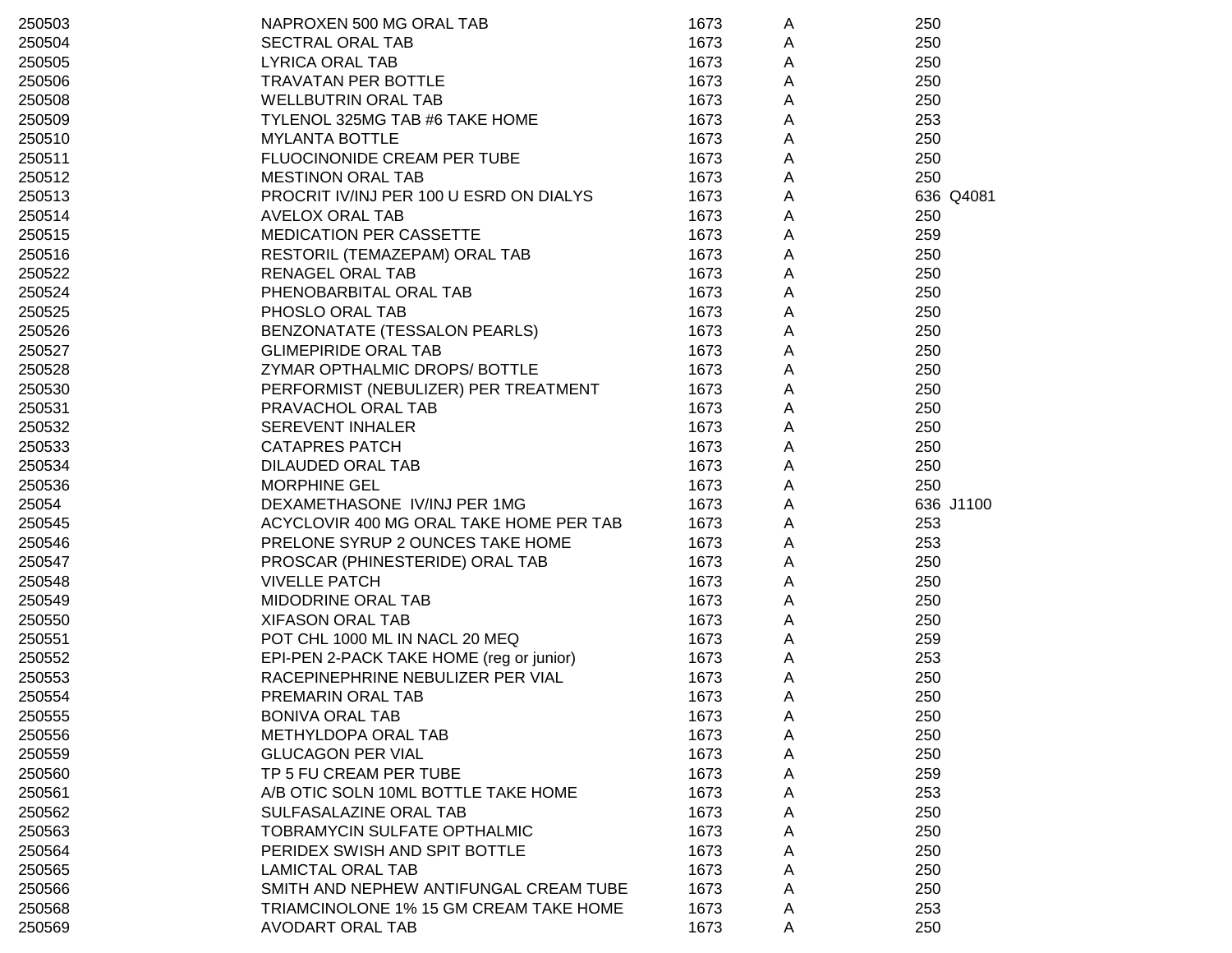| 250571  | NAPROXEN 6 PACK TAKE HOME                | 1673 | A           | 253       |
|---------|------------------------------------------|------|-------------|-----------|
| 250572  | <b>ZOFRAN ORAL TAB</b>                   | 1673 | Α           | 250       |
| 250573  | <b>COMPAZINE SUPPOSITORY</b>             | 1673 | A           | 250       |
| 250574  | <b>DILACOR ORAL TAB</b>                  | 1673 | Α           | 250       |
| 250580  | <b>QVAR 80 MICROGRAM INHALER</b>         | 1673 | Α           | 250       |
| 250581  | EFFER-K TAB ORAL                         | 1673 | A           | 250       |
| 250582  | <b>DEXILANT ORAL</b>                     | 1673 | A           | 250       |
| 250583  | TRANEXAMIC ACID 1000 MG IV/INJ           | 1673 | А           | 250       |
| 250584  | PILOCARPINE ORAL                         | 1673 | А           | 250       |
| 250586  | <b>CREON ORAL</b>                        | 1673 | Α           | 250       |
| 250587  | <b>TACROLIMUS ORAL</b>                   | 1673 | А           | 250       |
| 250588  | TRESIBA INSULIN PEN                      | 1673 | Α           | 250       |
| 250589  | <b>HUMALOG KWIK PEN</b>                  | 1673 | A           | 250       |
| 250590  | HUMULIN N PEN U-100                      | 1673 | $\mathsf A$ | 250       |
| 250591  | <b>LANTUS PEN</b>                        | 1673 | A           | 250       |
| 250592  | NOVOLOG PEN                              | 1673 | $\mathsf A$ | 250       |
| 250593  | <b>AZATHIOPRINE ORAL</b>                 | 1673 | $\mathsf A$ | 250       |
| 250594  | <b>FAMCICLOVIR ORAL</b>                  | 1673 | A           | 250       |
| 250595  | DICLOFENAC GEL 1% 100 GRAM TUBE          | 1673 | A           | 250       |
| 250596  | <b>MAXALT TAKE HOME 6 PACK</b>           | 1673 | A           | 253       |
| 250597  | NAMENDA ORAL EXTENDED RELEASE            | 1673 | A           | 250       |
| 250598  | VALIUM (DIAZEPAM) RECTAL GEL SYRINGE 2.5 | 1673 | A           | 250       |
| 250599  | <b>IRBESARTAN ORAL</b>                   | 1673 | A           | 250       |
| 2506    | HUMULIN R PER 5 UNITS                    | 1673 | A           | 636 J1815 |
| 250600  | MYCOPHENOLATE ORAL                       | 1673 | A           | 250       |
| 250601  | DIGOXIN 60 ML BOTTLE SINGLE USE          | 1673 | A           | 250       |
| 250602  | NEURONTIN (GABAPENTIN) 470 ML BOTTLE     | 1673 | A           | 250       |
| 250604  | SULFA/TMP PER 5 ML ORAL                  | 1673 | A           | 250       |
| 250618  | PENICILLIN VK ORAL TAB                   | 1673 | A           | 250       |
| 250619  | PENICILLIN G IM                          | 1673 | $\mathsf A$ | 250       |
| 25062   | TORADOL INJ/IV PER 15 MG                 | 1673 | A           | 636 J1885 |
| 250622  | PEPCID ORAL                              | 1673 | A           | 250       |
| 250626  | <b>DEMADEX ORAL</b>                      | 1673 | A           | 250       |
| 250632  | PHENERGAN INJ/IV PER 50 MG               | 1673 | A           | 636 J2550 |
| 250635  | PHENERGAN ORAL                           | 1673 | A           | 250       |
| 250636  | PHENERGAN SUPP.                          | 1673 | Α           | 250       |
| 250642  | PREDNISONE TAB ANY MG #6 TAKE HOME       | 1673 | A           | 253       |
| 250652  | POTASSIUM CHLORIDE IV/INJ PER 2 MEQ      | 1673 | A           | 636 J3480 |
| 250654  | POTASSIUM CHLORIDE (KCL) ORAL TAB        | 1673 | A           | 250       |
| 2506655 | FLUOROURACIL CREAM PER TUBE/JAR          | 1673 | A           | 250       |
| 250666  | POT CHL IN DEX & NACL .45% 20 MEQ 1000   | 1673 | A           | 250       |
| 250667  | POT CHL DEX&NACL .225% 20 MEQ 500/1000   | 1673 | A           | 259       |
| 250678  | <b>FLECAINIDE ORAL</b>                   | 1673 | A           | 250       |
| 250694  | PROPRANOLOL (INDERAL) ORAL TABLET        | 1673 | A           | 250       |
| 250695  | ZYVOX (linezolid) ORAL 600 MG            | 1673 | Α           | 250       |
| 250696  | LUPRON 7.50 MG INJ/IV                    | 1673 | A           | 636 J9217 |
| 2507    | HUMULIN N PER 5 UNITS                    | 1673 | A           | 636 J1815 |
| 250741  | <b>KETOROLAC ORAL TAB</b>                | 1673 | A           | 250       |
|         |                                          |      |             |           |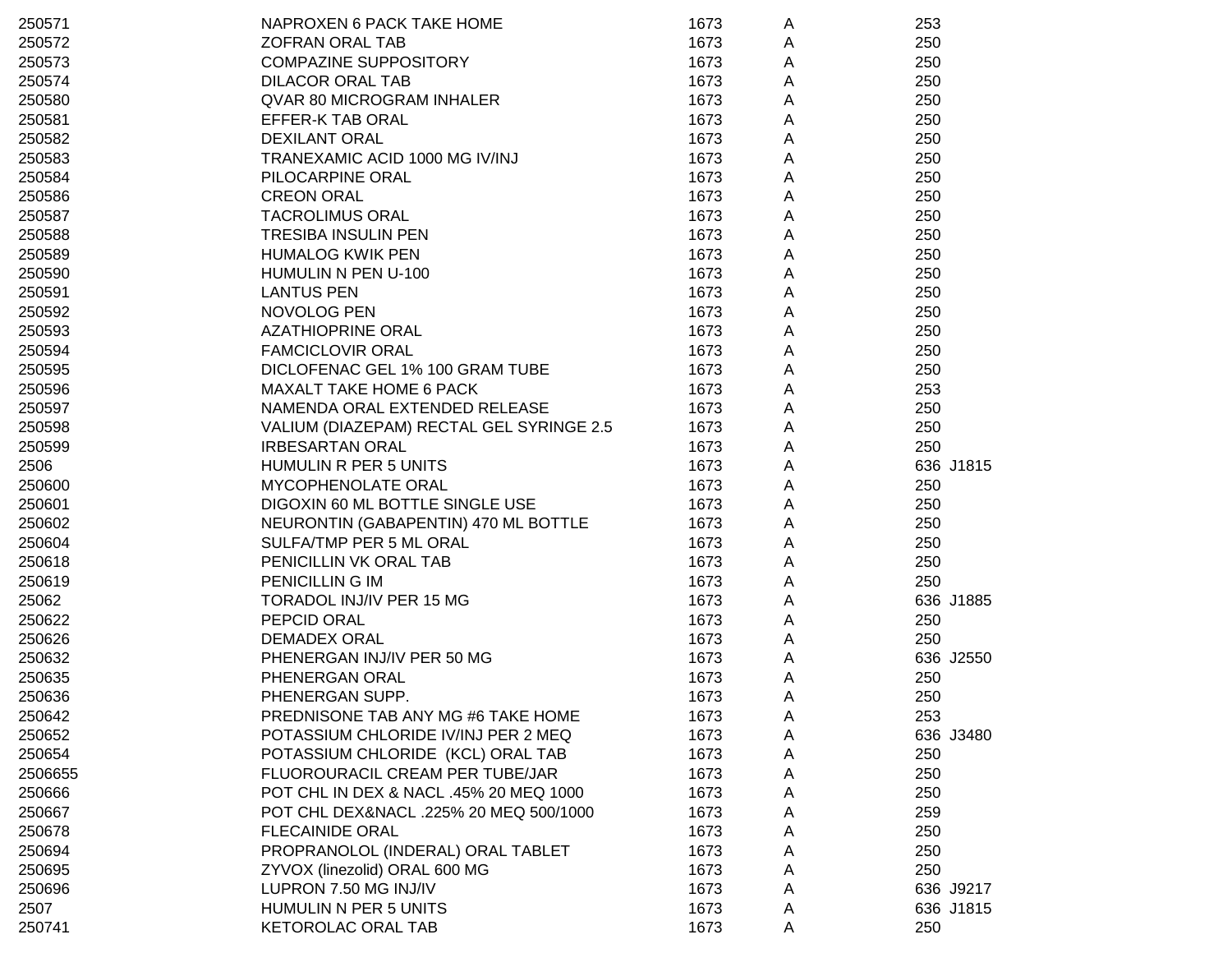| 250747  | NEBUPENT INHALATION 300 MG VIAL          | 1673 | A | 250       |
|---------|------------------------------------------|------|---|-----------|
| 25077   | ATROVENT INHALER                         | 1673 | A | 250       |
| 250771  | <b>HYDRALAZINE ORAL</b>                  | 1673 | Α | 250       |
| 250774  | CIPRO/HYDROCORTISONE EAR DROPS 10 ML BTL | 1673 | Α | 250       |
| 250777  | <b>LAMISIL ORAL</b>                      | 1673 | Α | 250       |
| 250789  | CARISOPRODOL (SOMA) ORAL                 | 1673 | Α | 250       |
| 2508    | <b>LANTUS PER 5 UNITS</b>                | 1673 | Α | 636 J1815 |
| 250804  | AMITRIPTYLINE (ELAVIL) ORAL              | 1673 | Α | 250       |
| 250805  | CYCLOCORT CREAM 0.1% PER TUBE            | 1673 | A | 250       |
| 25083   | ALBUTEROL NEB PER VIAL                   | 1673 | A | 250       |
| 250876  | HYDROXYCHLOROQUINE ORAL (PLAQUENIL)      | 1673 | A | 250       |
| 250877  | <b>ISONIAZID TABLET</b>                  | 1673 | Α | 250       |
| 250878  | KIONEX 15GM/60 ML BOTTLE                 | 1673 | Α | 250       |
| 250879  | PROTONIX IV/INJ PER 40 MG                | 1673 | A | 250       |
| 250887  | XIFAXAN 550 MG ORAL PER TAB              | 1673 | A | 250       |
| 250888  | <b>ELIQUIS ORAL TAB</b>                  | 1673 | A | 250       |
| 2508888 | PRADAXA ORAL                             | 1673 | A | 250       |
| 2509    | <b>HUMALOG PER 5 UNITS</b>               | 1673 | A | 636 J1815 |
| 250900  | ACTIDOSE AQUA 25 GM/120 ML BOTTLE        | 1673 | Α | 250       |
| 250901  | AMINOPHYLLINE VIAL                       | 1673 | Α | 250       |
| 250902  | <b>BUSPAR ORAL TAB</b>                   | 1673 | Α | 250       |
| 250903  | ATROPINE ORAL TAB                        | 1673 | Α | 250       |
| 250904  | PROCAINAMIDE IV/INJ PER 1 GRAM           | 1673 | A | 636 J2690 |
| 250905  | CARBAMAZEPINE (TEGRETOL) ORAL            | 1673 | Α | 250       |
| 250906  | TRIAMCINOLONE 0.1% CREAM 454 GRAM        | 1673 | A | 250       |
| 250907  | HYDROCODONE/ACETAMINOHEN PER 15 ML       | 1673 | A | 250       |
| 250910  | LANSOPRAZOLE 1X150 ML 3MG/ML BOTTLE      | 1673 | A | 250       |
| 250911  | RAPAFLO ORAL                             | 1673 | Α | 250       |
| 250912  | FIRST MOUTHWASH BOTTLE                   | 1673 | A | 250       |
| 250913  | <b>CLINDAMYCIN BOTTLE</b>                | 1673 | A | 250       |
| 250918  | ROCEPHIN INJ/IV PER 250 MG               | 1673 | A | 636 J0696 |
| 250919  | XARELTO (rivaroxaban) ORAL               | 1673 | A | 250       |
| 25097   | METRODONIDIAZOLE (FLAGYL) ORAL           | 1673 | A | 250       |
| 250978  | PRIMIDONE ORAL                           | 1673 | A | 250       |
| 2509789 | <b>GLYCOPYRROLATE ORAL</b>               | 1673 | Α | 250       |
| 250987  | TYGACIL IV/INJ PER MG                    | 1673 | A | 636 J3243 |
| 25099   | SINGULAIR ORAL (montelukast generic)     | 1673 | A | 250       |
| 2510    | HUMULIN 70/30 PER 5 UNITS                | 1673 | A | 636 J1815 |
| 251003  | ZITHROMAX ORAL                           | 1673 | A | 250       |
| 2511    | <b>NOVOLOG PER 5 UNITS</b>               | 1673 | A | 636 J1815 |
| 25110   | GENTAMICIN OPTH 3.50 GRAM TUBE TAKE HOME | 1673 | A | 253       |
| 25111   | HYALGAN INJECTION PER DOSE               | 1673 | Α | 636 J7321 |
| 25116   | PHENERGAN WITH CODEINE SYRUP             | 1673 | A | 250       |
| 25117   | HYDROCODONE TAB #6 TAKE HOME (LORCET)    | 1673 | A | 253       |
| 2512    | ALBUTEROL SULFATE SYRUP PER BOTTLE       | 1673 | A | 250       |
| 25125   | <b>ATACAND ORAL</b>                      | 1673 | Α | 250       |
| 2513    | AMIODARONE 3ML VIAL                      | 1673 | A | 250       |
| 25130   | <b>HYZAAR ORAL</b>                       | 1673 | Α | 250       |
|         |                                          |      |   |           |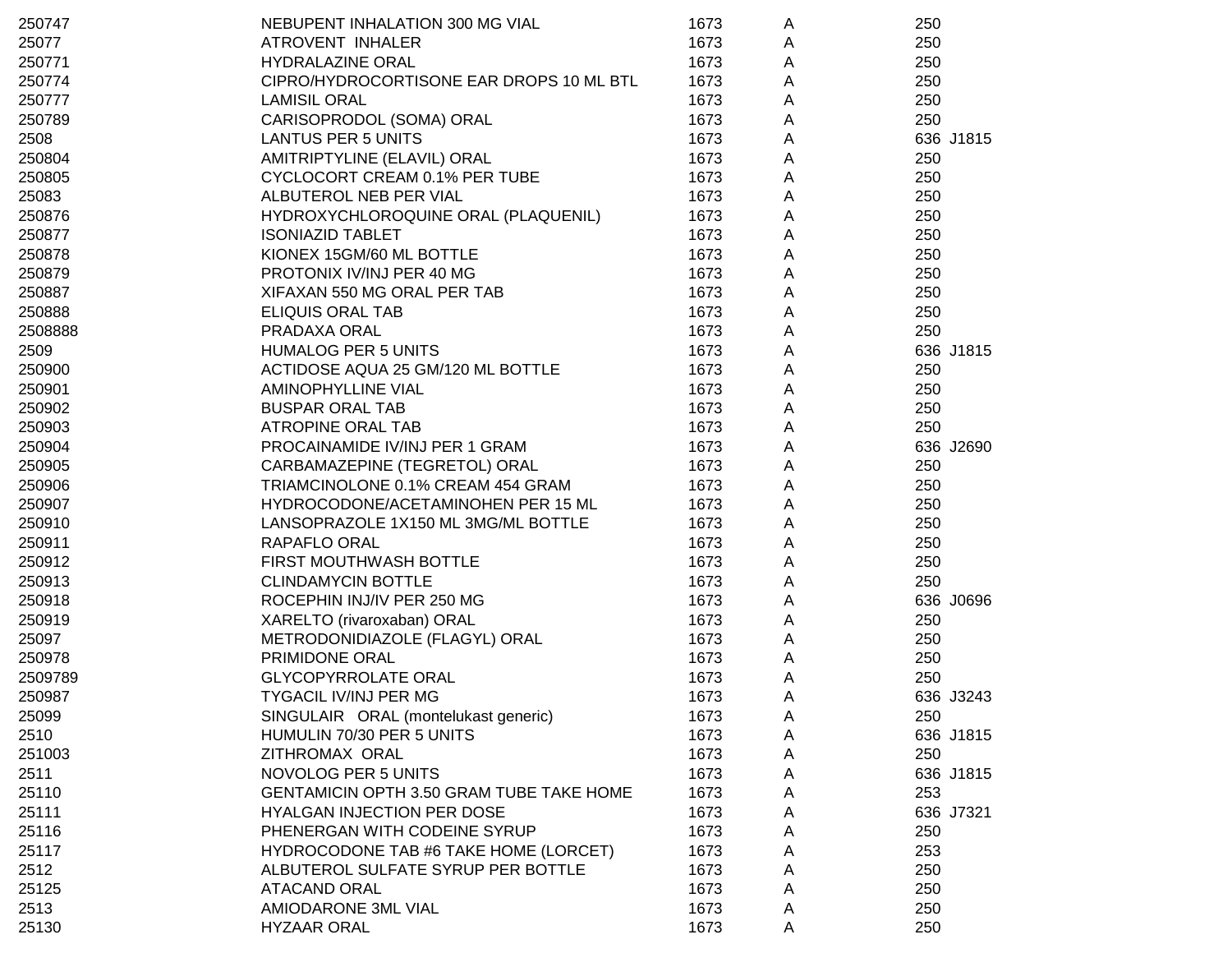| 25134  | <b>CELEXA ORAL</b>                     | 1673 | A | 250       |
|--------|----------------------------------------|------|---|-----------|
| 25135  | <b>ALLEGRA ORAL</b>                    | 1673 | A | 250       |
| 25136  | OXYCODONE ORAL                         | 1673 | A | 250       |
| 2514   | ATROPINE OPTH DROPS 5ML BOTTLE         | 1673 | A | 250       |
| 25140  | DEXAMETHASONE ORAL                     | 1673 | A | 250       |
| 2515   | AMANTADINE ORAL TAB                    | 1673 | A | 250       |
| 2516   | AMOXICILLIN SUSPENSION/BOTTLE          | 1673 | A | 250       |
| 25175  | LOVENOX IV/INJ PER 10 MG               | 1673 | A | 636 J1650 |
| 25176  | ENOXAPARIN (Lovenox) IV/INJ PER 10 MG  | 1673 | A | 636 J1650 |
| 2518   | ATROPINE SULFATE IV/INJ PER 0.01MG     | 1673 | A | 636 J0461 |
| 2519   | <b>ATROPINE SULFATE 2%</b>             | 1673 | A | 250       |
| 2520   | AUGMENTIN SUSPENSION PER 150ML BOTTLE  | 1673 | Α | 250       |
| 25201  | <b>IMDUR</b>                           | 1673 | A | 250       |
| 252010 | SILVADINE CREAM 1 OZ                   | 1673 | A | 250       |
| 252040 | PROCRIT IV/INJ PER 1000 UNITS NON-ESRD | 1673 | A | 636 J0885 |
| 252041 | STADOL IV/INJ PER 1 MG                 | 1673 | A | 636 J0595 |
| 252055 | PROMETHAZINE/PHEN W COD 2 oz TAKE HOME | 1673 | A | 253       |
| 2521   | <b>AZMACORT INHALER</b>                | 1673 | A | 250       |
| 25210  | BENADRYL INJ/IV PER 50MG               | 1673 | A | 636 J1200 |
| 252103 | METFORMIN ORAL TAB                     | 1673 | Α | 250       |
| 252112 | NEURONTIN ORAL (GABAPENTIN)            | 1673 | Α | 250       |
| 252120 | <b>KLONAPIN ORAL</b>                   | 1673 | A | 250       |
| 252142 | THEOPHYLLINE (THEOLAIR-THEODUR)ORAL    | 1673 | Α | 250       |
| 25217  | GLUCOSAMINE 500 MG ORAL TABLET         | 1673 | A | 250       |
| 252173 | <b>AMBIEN ORAL</b>                     | 1673 | Α | 250       |
| 252178 | <b>ZOCOR ORAL</b>                      | 1673 | A | 250       |
| 252185 | CIPRO 250MG ORAL #6 TAKE HOME          | 1673 | Α | 253       |
| 252187 | TYLENOL W/ CODEINE TAB                 | 1673 | Α | 250       |
| 252189 | TYLENOL & COD. #3 TAB #6 TAKE HOME     | 1673 | A | 253       |
| 252192 | TYLENOL ELIX.W/CODEINE T/HOME BOTTLE   | 1673 | A | 253       |
| 2522   | <b>BACITRACIN YMYXIN OINTMENT</b>      | 1673 | A | 250       |
| 25229  | CEPHALEXIN (KEFLEX) 6 PK TAKE HOME     | 1673 | A | 253       |
| 2523   | <b>BACLOFEN ORAL TAB</b>               | 1673 | A | 250       |
| 252300 | UNASYN INJ/IV PER 1.5 GRAM             | 1673 | A | 636 J0295 |
| 25239  | <b>BUMEX ORAL</b>                      | 1673 | Α | 250       |
| 2524   | BELLADONNA ALKALOIDS ORAL TAB          | 1673 | A | 250       |
| 252402 | VALIUM (DIAZEPAM) ORAL                 | 1673 | A | 250       |
| 252405 | VALIUM (DIAZEPAM) IV/INJ PER 5MG       | 1673 | A | 636 J3360 |
| 25242  | FENTANYL PATCH (DURAGESIC)             | 1673 | A | 250       |
| 252435 | VITAMIN B12 IM/SC PER 1000MCG          | 1673 | A | 636 J3420 |
| 25244  | <b>ACTOS ORAL TAB</b>                  | 1673 | Α | 250       |
| 252440 | VERAPAMIL (CALAN-COVERA) ORAL          | 1673 | Α | 250       |
| 25245  | SPIRACTONE ORAL                        | 1673 | Α | 250       |
| 2525   | BENZTROPINE MESYLATE ORAL TAB          | 1673 | Α | 250       |
| 252503 | <b>ATROVENT NEB</b>                    | 1673 | Α | 250       |
| 25252  | <b>CELEBREX ORAL</b>                   | 1673 | A | 250       |
| 25258  | <b>ZYPREXA ORAL</b>                    | 1673 | Α | 250       |
| 2526   | CALCIUM CHLORIDE 10% PER 100MG/ML      | 1673 | A | 250       |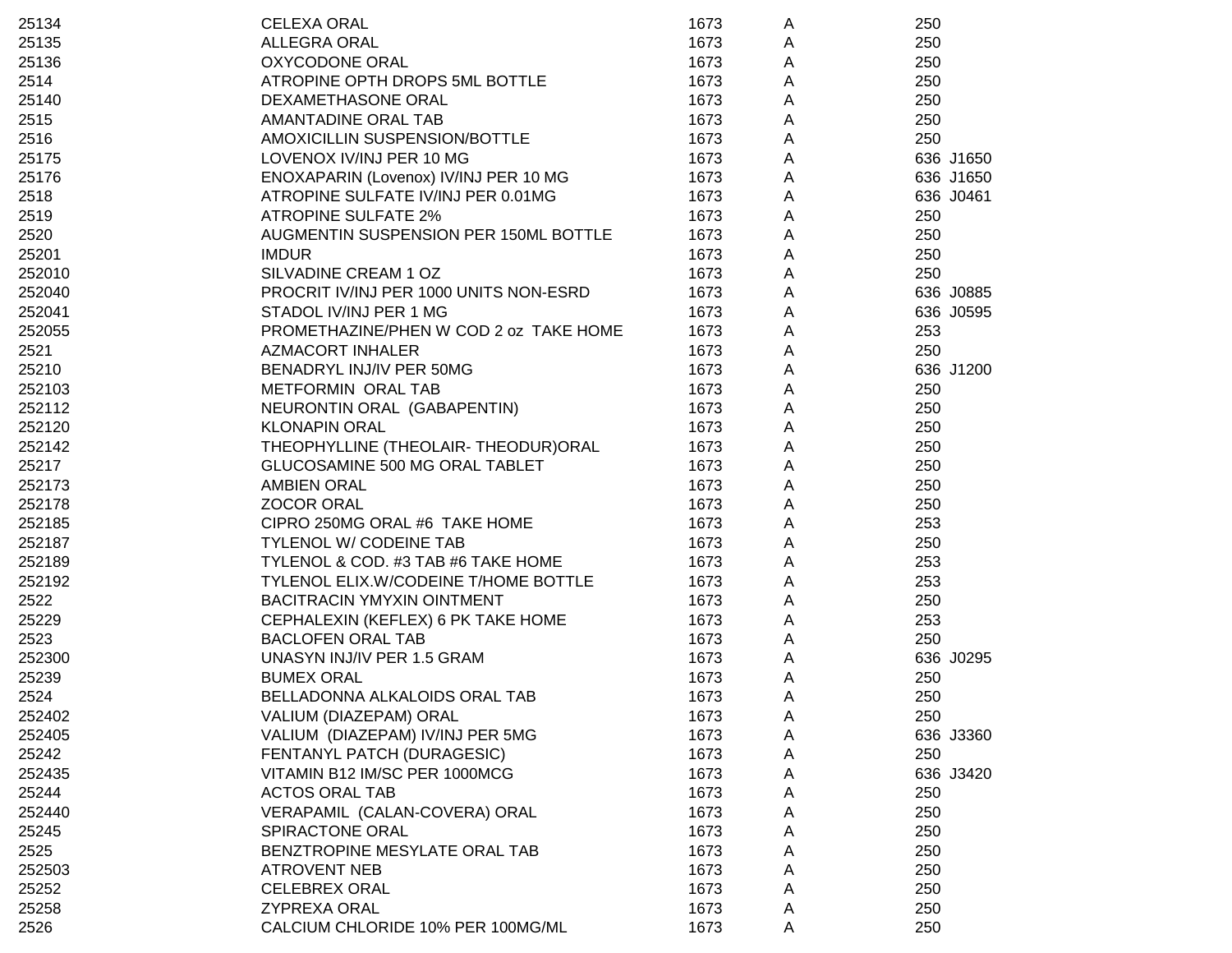| 25264   | <b>FLOMAX ORAL</b>                       | 1673 | A           | 250       |
|---------|------------------------------------------|------|-------------|-----------|
| 25265   | <b>DETROL</b>                            | 1673 | Α           | 250       |
| 25267   | OXYBUTYNIN CHLORIDE 5MG                  | 1673 | A           | 250       |
| 25268   | NEOMY/POLYMIX/HCT OTIC 10ML TAKEHOME     | 1673 | A           | 253       |
| 2527    | <b>CAPTOPRIL ORAL TAB</b>                | 1673 | A           | 250       |
| 252703  | <b>ALLOPURINOL ORAL</b>                  | 1673 | A           | 250       |
| 252709  | <b>ZANTAC ORAL</b>                       | 1673 | A           | 250       |
| 2528    | <b>CEFACLOR ORAL TAB</b>                 | 1673 | $\mathsf A$ | 250       |
| 252804  | LORAZEPAM TAB (ATIVAN) ORAL              | 1673 | A           | 250       |
| 252815  | HCTZ/ HYDRODURIL ORAL                    | 1673 | $\mathsf A$ | 250       |
| 252820  | <b>SENEKOT ORAL</b>                      | 1673 | $\mathsf A$ | 250       |
| 252823  | ROXANOL BOTTLE                           | 1673 | $\mathsf A$ | 250       |
| 252829  | <b>SINEMET ORAL</b>                      | 1673 | A           | 250       |
| 252844  | <b>LACTULOSE ORAL</b>                    | 1673 | A           | 250       |
| 252846  | CARDIZEM (DILTIAZEM) ER ORAL             | 1673 | A           | 250       |
| 252854  | K-DUR/K-LOR/KCL/K-TAB/POTASSIUM ORAL     | 1673 | $\mathsf A$ | 250       |
| 252861  | CEPHALEXIN (KEFLEX) ORAL                 | 1673 | A           | 250       |
| 252875  | <b>TYLENOL SUPPOSITORY</b>               | 1673 | $\mathsf A$ | 250       |
| 252885  | DILANTIN ER 100MG ORAL                   | 1673 | A           | 250       |
| 252894  | <b>REGLAN ORAL</b>                       | 1673 | A           | 250       |
| 2529    | CEFACLOR MONOHYDRATE PER 150ML BOTTLE    | 1673 | A           | 250       |
| 252900  | <b>NITRO PATCH/DUR</b>                   | 1673 | $\mathsf A$ | 250       |
| 252904  | PYRIDIUM 200MG TAB #6 TAKE HOME          | 1673 | A           | 253       |
| 252907  | FUROSEMIDE (LASIX) ORAL                  | 1673 | A           | 250       |
| 252916  | CIPRO ORAL CIPROFLOXACIN                 | 1673 | A           | 250       |
| 252917  | CIPROFLOXACIN 0.3% EYE DROPS 5 ML BOTTLE | 1673 | $\mathsf A$ | 250       |
| 252918  | IPRATROPIUM BROMIDE 0.02% 2.5 ML VILE    | 1673 | A           | 250       |
| 252926  | <b>GLUCATROL ORAL</b>                    | 1673 | A           | 250       |
| 252930  | LASIX 20MG IV/INJ                        | 1673 | A           | 636 J1940 |
| 252938  | PEPCID IV PER 20 MG                      | 1673 | $\mathsf A$ | 636 S0028 |
| 252944  | PRINIVIL (LISINOPRIL) ORAL               | 1673 | A           | 250       |
| 252945  | <b>HYTRIN ORAL</b>                       | 1673 | A           | 250       |
| 252948  | <b>AUGMENTIN ORAL</b>                    | 1673 | Α           | 250       |
| 252955  | NORTRIPTYLINE (PAMILOR)                  | 1673 | A           | 250       |
| 252957  | PERCOCET ORAL                            | 1673 | Α           | 250       |
| 252958  | <b>ZESTRIL ORAL</b>                      | 1673 | A           | 250       |
| 252963  | <b>ISOSORBIDE ORAL</b>                   | 1673 | A           | 250       |
| 252972  | HYDROXYZINE ORAL                         | 1673 | Α           | 250       |
| 252975  | VERSED INJ/IV PER 1MG                    | 1673 | A           | 636 J2250 |
| 252977  | HYDROXYZINE 25 OR 50 MG TAB #6 TAKE HM   | 1673 | A           | 253       |
| 252991  | DOXYCYCLINE ORAL TAB                     | 1673 | Α           | 250       |
| 2530    | CEFDINIR SUSP 250mg/5ml 100ML BOTTLE     | 1673 | Α           | 250       |
| 2530001 | <b>ACYCLOVIR TAKE HOME 6 PACK</b>        | 1673 | A           | 253       |
| 253002  | NASAL SPRAY (Afrin) TAKE HOME BOTTLE     | 1673 | A           | 253       |
| 253011  | PREVACID ORAL TAKE HOME 6 PACK           | 1673 | A           | 253       |
| 253012  | ROBITUSSIN ORAL DOSE                     | 1673 | A           | 250       |
| 2530123 | NYSTATIN POWDER BOTTLE TAKE HOME         | 1673 | A           | 253       |
| 253013  | SYNTHROID (LEVOTHYROXIN) ORAL            | 1673 | A           | 250       |
|         |                                          |      |             |           |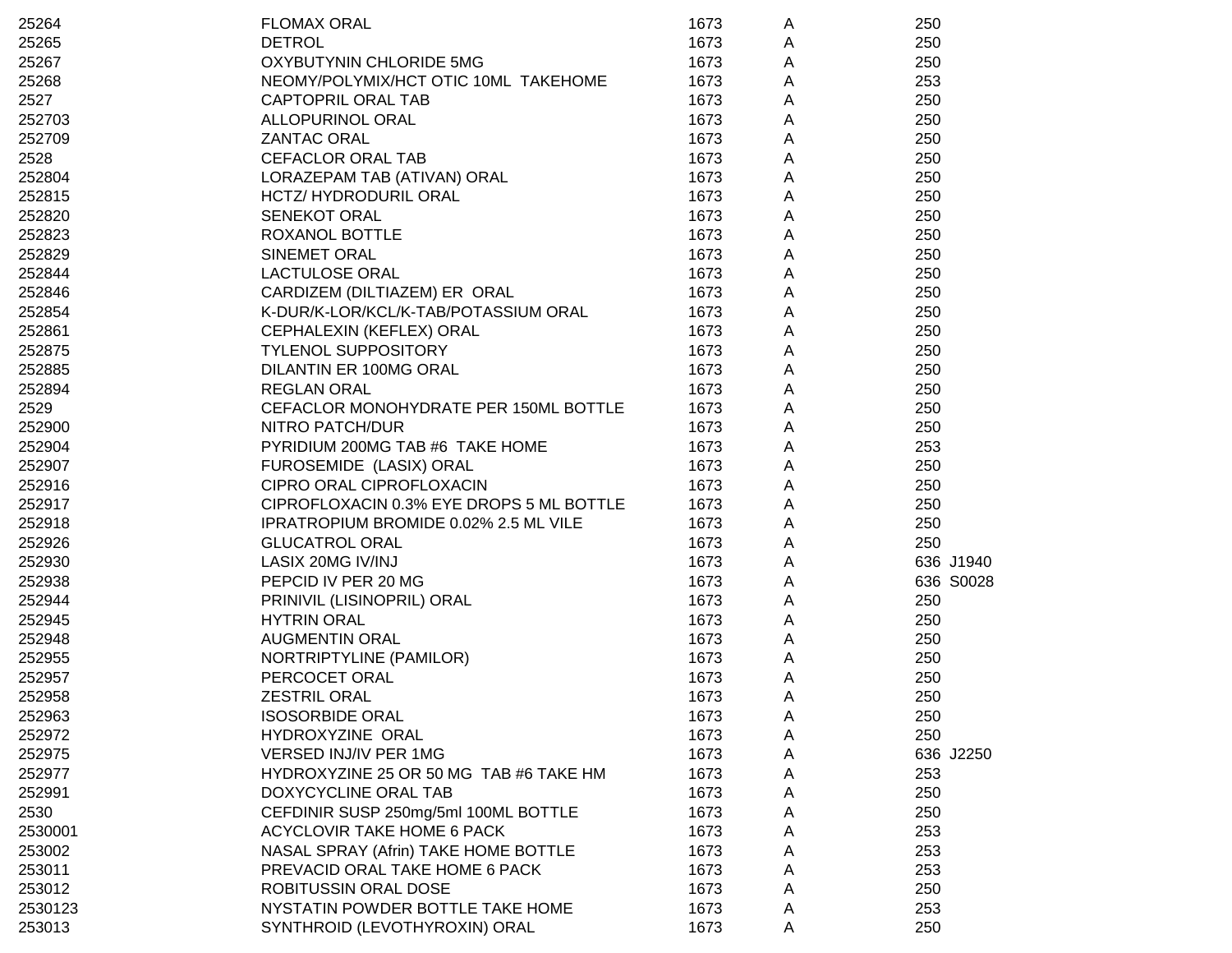| 253014  | <b>PLAVIX ORAL</b>                       | 1673 | A | 250       |
|---------|------------------------------------------|------|---|-----------|
| 253024  | HYDROCODONE/ACETAMINOPHEN TAKE HM 6 PACK | 1673 | A | 253       |
| 253026  | HYDROCORTISONE CREAM PER TUBE            | 1673 | A | 250       |
| 25303   | <b>TRAZADONE ORAL</b>                    | 1673 | A | 250       |
| 253038  | LOPID (GEMFIBROZIL) ORAL TAB             | 1673 | A | 250       |
| 253050  | TRIAMCINOLONE 1% 15GM(KENALOG)           | 1673 | Α | 250       |
| 253055  | PREVACID ORAL                            | 1673 | Α | 250       |
| 253071  | <b>DIFLUCAN ORAL</b>                     | 1673 | A | 250       |
| 253079  | LISINOPRIL (PRINIVIL) ORAL               | 1673 | A | 250       |
| 253082  | PRILOSEC ORAL                            | 1673 | A | 250       |
| 253087  | <b>GLYBURIDE (MICRONASE) ORAL</b>        | 1673 | A | 250       |
| 253089  | <b>CARDURA</b>                           | 1673 | A | 250       |
| 253093  | AUGMENTIN 875MG #6 TAKE HOME             | 1673 | A | 253       |
| 2531    | CHERATUSSIN SYRUP PER 16OZ BOTTLE        | 1673 | A | 250       |
| 253107  | <b>ALBUTEROL INHALER</b>                 | 1673 | A | 250       |
| 25311   | VANCOMYCIN IV/INJ PER 500 MG             | 1673 | A | 636 J3370 |
| 253110  | LORAZEPAM INTENSOL TAKE HOME 30 ML BOTTL | 1673 | A | 253       |
| 253111  | NORVASC TAKE HOME 6 PACK                 | 1673 | A | 253       |
| 253116  | <b>LOTENSIN ORAL</b>                     | 1673 | A | 250       |
| 253123  | TAMIFLU 6MG/ML 60 ML BOTTLE TAKE HOME    | 1673 | A | 253       |
| 253126  | <b>IMITREX PER 6 MG INJ.</b>             | 1673 | A | 636 J3030 |
| 253131  | PAXIL ORAL                               | 1673 | Α | 250       |
| 253132  | <b>VANTIN ORAL</b>                       | 1673 | Α | 250       |
| 253142  | LORCET ORAL TAB                          | 1673 | Α | 250       |
| 253144  | ZITHROMAX Z-PACK (5 DAY) TAKE HOME       | 1673 | A | 253       |
| 2531598 | TOPROL 6 PACK TAKE HOME                  | 1673 | Α | 253       |
| 253166  | METOPROLOL IV/INJ PER 1MG                | 1673 | A | 250       |
| 253182  | <b>DEPAKOTE ORAL</b>                     | 1673 | Α | 250       |
| 253189  | CIPRO EYE DROPS TAKE HOME                | 1673 | A | 253       |
| 253193  | <b>DURAGESIC PATCH (FENTANYL)</b>        | 1673 | A | 250       |
| 253194  | DIFLUCAN TAKE HOME 6 PACK                | 1673 | A | 253       |
| 253197  | TRIMETH/SULFA/BACTRIM DS TAB #6 TAKHOME  | 1673 | A | 253       |
| 2532    | CHLORDIAZEPOXIDE CAPSULE                 | 1673 | A | 250       |
| 253234  | IMITREX INJ 2 PACK (BILL PER PEN) TAKE/H | 1673 | A | 253 J3030 |
| 253269  | HYDROCHLOROTHIAZIDE TAKE HOME PACK       | 1673 | A | 253       |
| 2533    | CHLORPROMAZINE ORAL TAB                  | 1673 | A | 250       |
| 25337   | SOLU-MEDROL INJ/IV PER 125 MG            | 1673 | A | 636 J2930 |
| 2534    | CHLORPROMAZINE AMPULE                    | 1673 | A | 250       |
| 253445  | LEXAPRO 6 PACK TAKE HOME                 | 1673 | A | 253       |
| 253456  | CEFDINIR SUSP 250MG/5ML 100ML TAKE HOME  | 1673 | Α | 253       |
| 253488  | DEXAMETHASONE TAKE HOME 6 PACK           | 1673 | A | 253       |
| 2535    | CHLORTHALIDONE ORAL TAB                  | 1673 | A | 250       |
| 253544  | CEFDINIR SUSP 125MG/5ML 100 ML TAKE HOME | 1673 | A | 253       |
| 253547  | <b>COLCRYS 6 PACK TAKE HOME</b>          | 1673 | A | 253       |
| 253578  | DIOVAN (VALSARTAN) TAKE HOME PACK        | 1673 | A | 253       |
| 2536    | CLAFORAN IV/INJ PER 1 GRAM               | 1673 | A | 636 J0698 |
| 253612  | NYSTATIN SWISH AND SWALLOW TAKE HOME     | 1673 | A | 253       |
| 253654  | FLOMAX TAKE HOME PACK                    | 1673 | A | 253       |
|         |                                          |      |   |           |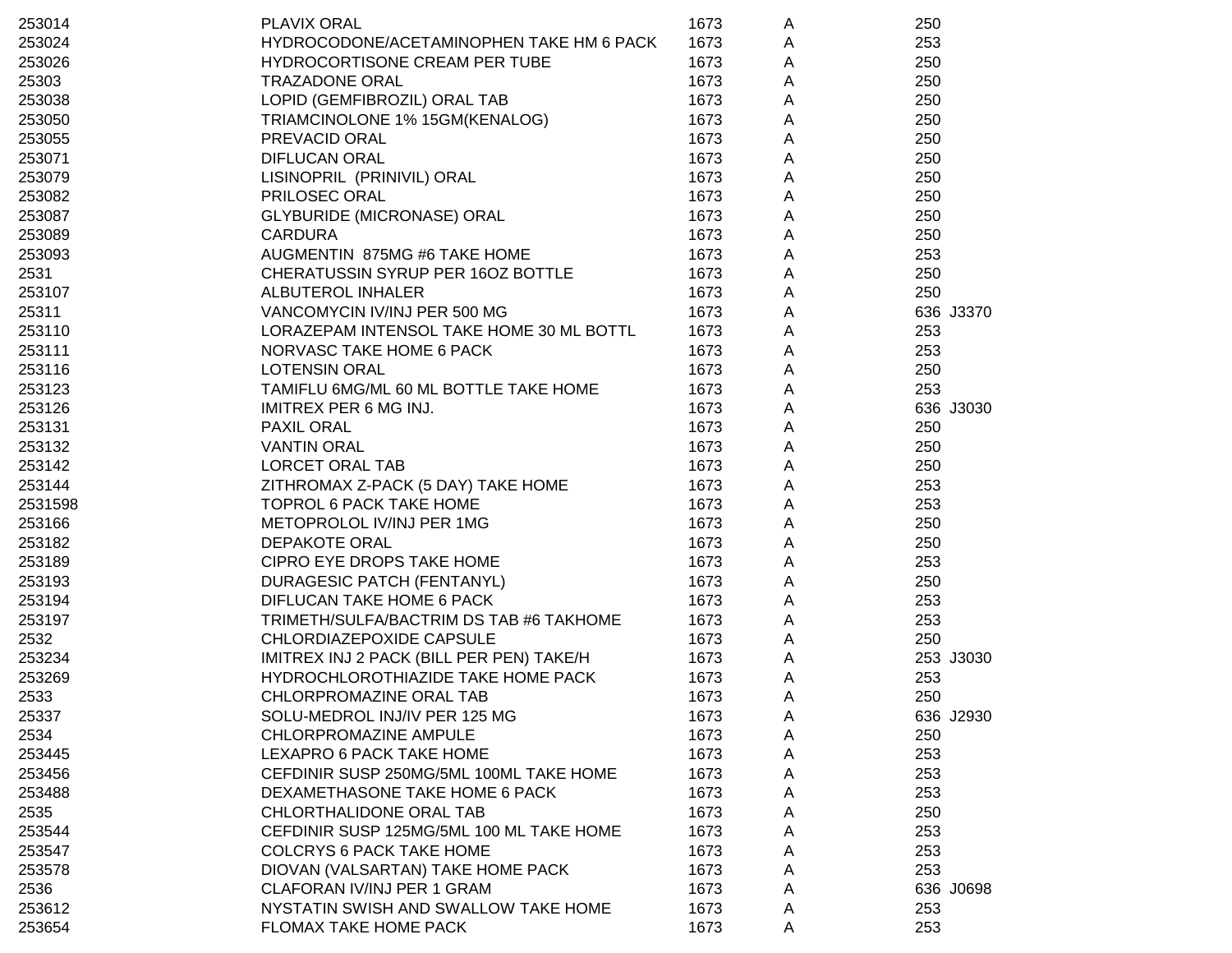| 2537    | <b>CLARITHROMYCIN ORAL TAB</b>               | 1673 | A | 250       |
|---------|----------------------------------------------|------|---|-----------|
| 25372   | <b>COLACE</b>                                | 1673 | A | 250       |
| 253741  | VENLAFAXINE (EFFEXOR) TAKE HOME 6 PACK       | 1673 | Α | 253       |
| 25377   | <b>COMPAZINE ORAL</b>                        | 1673 | Α | 250       |
| 253789  | <b>GENTAMICIN OPTHALMIC</b>                  | 1673 | А | 253       |
| 2538    | CLARITHROMYCIN 500MG TAB #6 TAKE HOME        | 1673 | А | 253       |
| 253847  | TOBRADEX OPTHALMIC DROP BOTTLE TAKE HOME     | 1673 | A | 253       |
| 253874  | PREDNISOLONE SYRUP TAKE HOME                 | 1673 | А | 253       |
| 253877  | CELEBREX ORAL TAKE HOME PER PILL             | 1673 | А | 253       |
| 253888  | DEPAKOTE ORAL TAKE HOME 6 PACK               | 1673 | A | 253       |
| 25389   | <b>COUMADIN</b>                              | 1673 | A | 250       |
| 2539    | <b>CLOTRIMAZOLE ORAL TAB</b>                 | 1673 | A | 250       |
| 253900  | <b>IBUPROFEN LIQUID PER BOTTLE TAKE HOME</b> | 1673 | A | 253       |
| 253901  | PROMETHAZINE SUPPOSITORY 6 PAC TAKE HOME     | 1673 | A | 253       |
| 25391   | CYCLOBENZAPRINE 10MG TAB #6 TAKE HOME        | 1673 | A | 253       |
| 253966  | BENZONATATE(TESSALON) 6 PACK TAKE HOME       | 1673 | A | 253       |
| 253987  | DOXYCYCLINE 6 PACK TAKE HOME                 | 1673 | A | 253       |
| 2539876 | KETOROLAC 6 PACK TAKE HOME                   | 1673 | A | 253       |
| 2539988 | VISCOUS LID/MAALOX MAGIC MOUTHWASH           | 1673 | A | 253       |
| 2540    | TETANUS-DIPTHERIA TOXOID                     | 1673 | A | 636 90714 |
| 25404   | <b>ACIPHEX ORAL</b>                          | 1673 | A | 250       |
| 2541    | DETROL LA ORAL TAB                           | 1673 | A | 250       |
| 2542    | IRON DEXTRAN (DEXFERRUM) IV/INJ PER 50MG     | 1673 | A | 636 J1750 |
| 2543    | DICYCLOMINE ORAL TAB                         | 1673 | A | 250       |
| 2544    | DIGOXIN 0.25MG TAB #6 TAKE HOME              | 1673 | A | 253       |
| 2545    | DIHHYDROERGOTAMINE MES. IV/INJ PER 1MG       | 1673 | A | 636 J1110 |
| 2546    | DEPHENHYDRAMINE-ZNC ACETATE CAPSULE          | 1673 | A | 250       |
| 2547    | DEPHENOXYLATE/ATROPINE ORAL TAB              | 1673 | A | 250       |
| 2548    | DOPAMINE HCL IV PER 40mg                     | 1673 | A | 636 J1265 |
| 2549    | EPINEPHRINE ADRENALINE 0.1 MG IV/INJ         | 1673 | A | 636 J0171 |
| 2550    | <b>EVISTA ORAL TAB</b>                       | 1673 | A | 250       |
| 25502   | DARVOCET N                                   | 1673 | A | 250       |
| 25503   | DEBROX EAR DROPS 15 ML                       | 1673 | A | 250       |
| 2551    | <b>EXELON ORAL CAPSULE</b>                   | 1673 | A | 250       |
| 2552    | FENTANYL CITRATE INJECTABLE PER 0.1 MG       | 1673 | A | 250       |
| 25526   | DEXTROSE INJ/IV PER 500ML                    | 1673 | A | 636 J7060 |
| 2553    | FLUOCINOLONE ACETONIDE CREAM/60GM TUBE       | 1673 | A | 250       |
| 25537   | DIGOXIN (LANOXIN)ORAL                        | 1673 | A | 250       |
| 2554    | FUROSEMIDE 20MG TAB #6 TAKE HOME             | 1673 | Α | 253       |
| 2555    | HYDROCORTISONE ACETATE 25MG                  | 1673 | Α | 250       |
| 25554   | VASOTEC ORAL                                 | 1673 | A | 250       |
| 25558   | PHENERGAN 25MG TAB #6 TAKE HOME              | 1673 | A | 253       |
| 2556    | HEASTARCH 6% NACL 500ML                      | 1673 | A | 259       |
| 25563   | TETRACAINE HCL DROPERETTES                   | 1673 | Α | 250       |
| 25568   | DUCOLAX SUPP. (DOCUSATE-BISACODYL)           | 1673 | Α | 250       |
| 2557    | HYDROCODONE-GUAIFENESIN 5ML SYRUP            | 1673 | A | 250       |
| 25570   | DYAZIDE (TRIAMTERENE HCTZ) ORAL              | 1673 | A | 250       |
| 25571   | DIGOXIN IV/INJ PER 0.5MG                     | 1673 | A | 636 J1160 |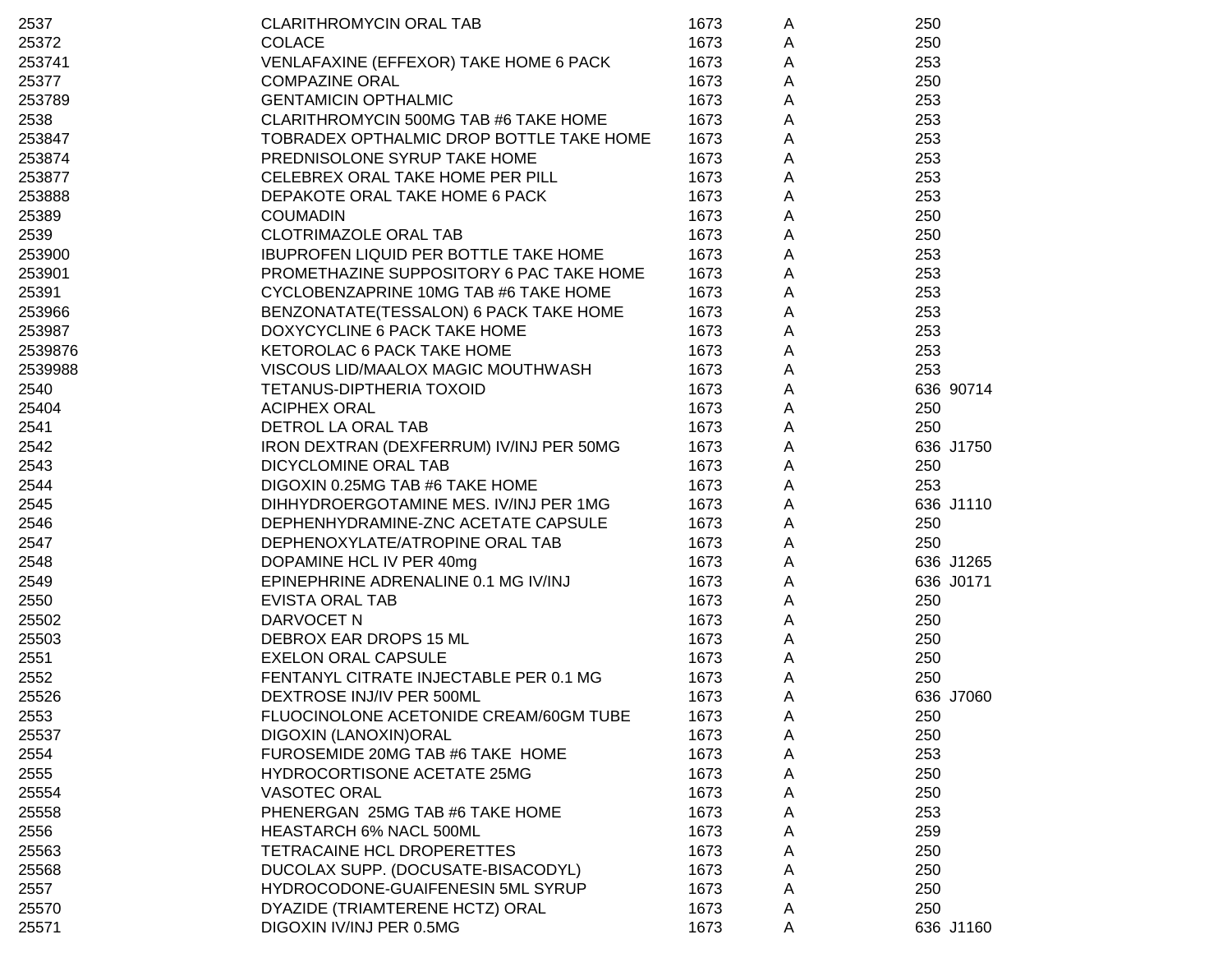| 25580  | <b>MORPHINE ORAL</b>                      | 1673 | A | 250       |
|--------|-------------------------------------------|------|---|-----------|
| 25599  | ULTRAM (TRAMADOL) ORAL                    | 1673 | A | 250       |
| 2561   | <b>IBUPROFEN 800MG ORAL TAB</b>           | 1673 | A | 259       |
| 25611  | ZOFRAN 1 MG IV/INJ                        | 1673 | A | 636 J2405 |
| 25615  | EPINEPHRINE INJ/IV PER 0.1MG              | 1673 | Α | 636 J0171 |
| 2562   | <b>IMITREX 100MG ORAL TAB</b>             | 1673 | A | 250       |
| 2563   | IMITREX 100MG TAB #3 TAKE HOME            | 1673 | A | 253       |
| 25635  | NYSTATIN POWDER PER BOTTLE                | 1673 | Α | 250       |
| 2564   | INDOMETHACIN 25MG TAB #6 TAKE HOME        | 1673 | Α | 253       |
| 2567   | TELITHROMYCIN (KETEK) 400MG ORAL TAB      | 1673 | Α | 250       |
| 2568   | SODIUM POLYSTYRENE SULFONATE PER 480 ML   | 1673 | Α | 250       |
| 2569   | MUPIROCIN (BACTROBAN) 2% OINTMENT         | 1673 | Α | 250       |
| 2570   | LABETALOL HCL PER 5MG IV/INJ              | 1673 | А | 250       |
| 25703  | FERROUS SULFATE (FEOSOL) IRON ORAL        | 1673 | Α | 250       |
| 25708  | FLAGYL (METRONIDAZOLE) ORAL               | 1673 | Α | 250       |
| 2571   | LIDOCAINE HCL IV PER 10MG                 | 1673 | Α | 636 J2001 |
| 25712  | <b>FOLIC ACID ORAL</b>                    | 1673 | А | 250       |
| 25713  | CEFAZOLIN INJ PER 500 MG (1/2 GRAM)       | 1673 | Α | 636 J0690 |
| 2572   | LIDOCAINE HCL IN D5W/500ML                | 1673 | A | 259       |
| 2573   | LOPERAMIDE HCL CAPSULE                    | 1673 | Α | 250       |
| 2574   | LORAZEPAM 30ML BOTTLE                     | 1673 | Α | 250       |
| 2575   | LOVASTATIN 40MG ORAL                      | 1673 | Α | 250       |
| 2576   | PIRBUTEROL ACETATE (MAXAIR) INHALER       | 1673 | Α | 250       |
| 2577   | CEFEPIME (MAXIPIME) 2000MG ORAL TAB       | 1673 | Α | 250       |
| 2578   | MECLIZINE 25MG TAB #6 TAKE HOME           | 1673 | Α | 253       |
| 2579   | MEGESTROL ACETATE PER 20MG ORAL           | 1673 | Α | 636 S0179 |
| 2580   | VITAMIN K/MEPHYTON 5MG ORAL TAB           | 1673 | Α | 250       |
| 25801  | LORCET TAB #6 TAKE HOME                   | 1673 | Α | 253       |
| 25802  | <b>REMERON ORAL</b>                       | 1673 | Α | 250       |
| 2581   | METHERGINE IV/INJ PER 0.2MG               | 1673 | Α | 636 J2210 |
| 25814  | <b>GLIPIZIDE ORAL</b>                     | 1673 | Α | 250       |
| 25815  | PROTONIX ORAL                             | 1673 | Α | 250       |
| 25816  | PROTONIX POWDER 40 MG PACKET              | 1673 | Α | 250       |
| 25817  | LEXAPRO (GENERIC) ESCITALOPRAM            | 1673 | Α | 250       |
| 2582   | METHYLPREDNISOLONE 4MG (21-TAB PACK)      | 1673 | Α | 250       |
| 2583   | METHYLPREDNISOLONE ACETATE IM PER 40MG    | 1673 | A | 636 J1030 |
| 2585   | METOCLOPRAMIDE HCL IV PER 10MG            | 1673 | A | 636 J2765 |
| 2586   | METRONIDAZOLE 500MG TAB #6 TAKE HOME      | 1673 | A | 253       |
| 2587   | MORPHINE SULFATE IV/INJ PER 10MG          | 1673 | A | 636 J2270 |
| 2588   | NEOMYCIN/POLYMYXIN/HYDROCO OTIC DROPS     | 1673 | Α | 250       |
| 258800 | NEOMYCIN-POLYMYXIN-DEXA EYE DROPS TAKEHO  | 1673 | A | 253       |
| 2589   | NITRO-BID 2% OINTMENT 30 GRAM TUBE        | 1673 | Α | 250       |
| 2590   | NITROGLYCERIN ER 6.5MG CAPSULE            | 1673 | Α | 250       |
| 25902  | HALDOL INJ/IV PER 5MG                     | 1673 | Α | 636 J1630 |
| 25905  | HEPARIN IV/INJ PER 10 UNITS               | 1673 | Α | 636 J1642 |
| 25907  | <b>HEPARIN FLUSH</b>                      | 1673 | Α | 250       |
| 2591   | NITROGLYCERIN PUMP SPRAY BOTTLE           | 1673 | A | 636 J3590 |
| 25911  | <b>GENTAMICIN OPTH. OINTMENT PER TUBE</b> | 1673 | A | 250       |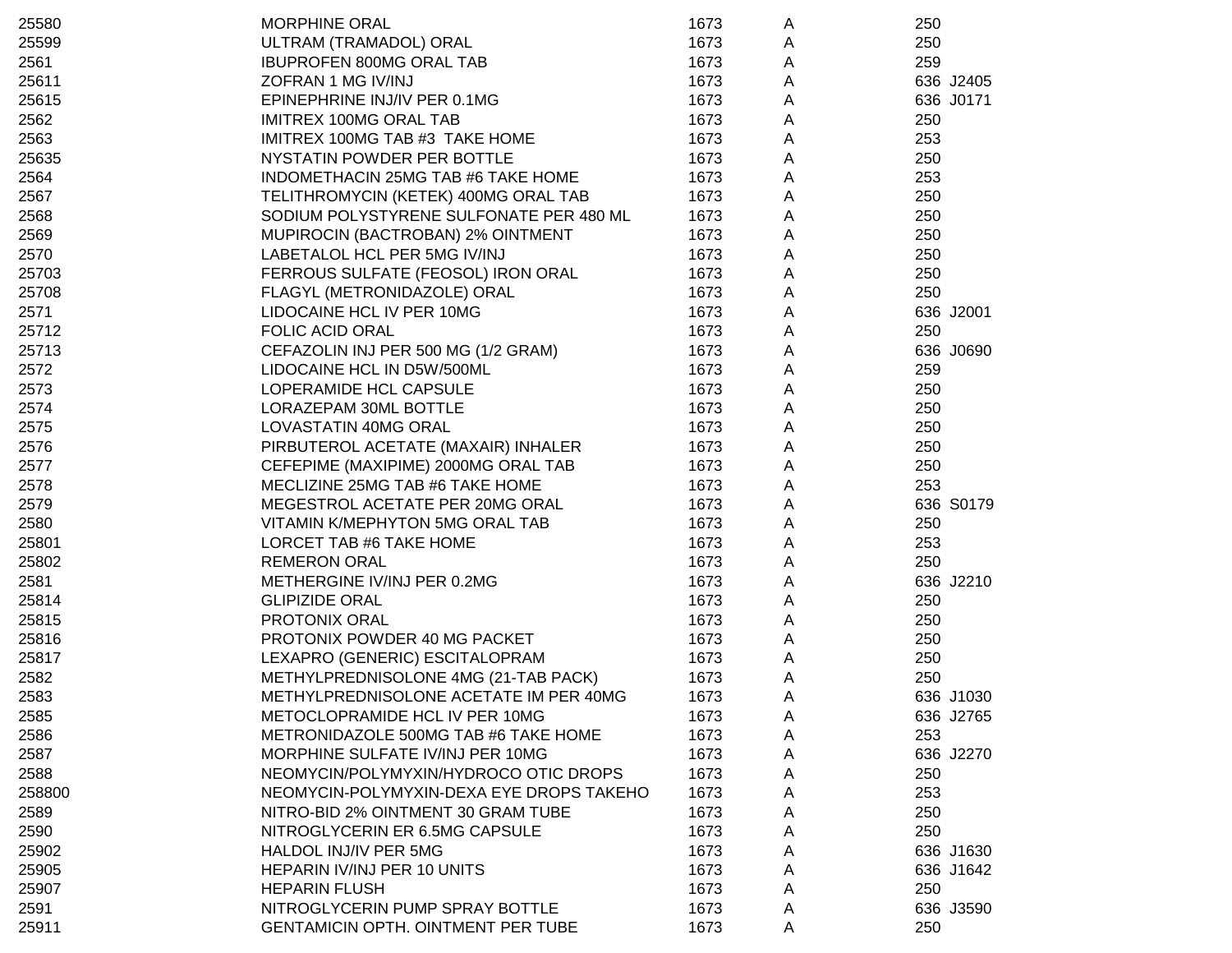| 2592   | NITROPRESS PER BOTTLE                    | 1673 | A | 250          |
|--------|------------------------------------------|------|---|--------------|
| 2593   | NITROQUICK 0.4MG ORAL TAB                | 1673 | A | 250          |
| 2594   | NYSTATIN 500-000 UNIT TABS               | 1673 | Α | 250          |
| 2595   | NYSTATIN SUSPENSION PER 480ML BOTTLE     | 1673 | A | 250          |
| 2596   | OXCARBAZEPINE ORAL TAB                   | 1673 | Α | 250          |
| 259646 | AMIODARONE ORAL                          | 1673 | Α | 250          |
| 259647 | ETODOLAC ORAL                            | 1673 | Α | 250          |
| 2597   | OXYCODONE-APAP 5/325MG TAB #6TAKE HOME   | 1673 | Α | 253          |
| 2598   | OXYTOCIN IV/INJ PER 10 UNITS             | 1673 | Α | 636 J2590    |
| 25983  | SILVADENE CREAM 50 GRAMS PER JAR         | 1673 | А | 250          |
| 25984  | <b>TOPROL ORAL</b>                       | 1673 | A | 250          |
| 25985  | RISPERDAL (RISPERIDONE) ORAL             | 1673 | Α | 250          |
| 2599   | PENICILLIN VK 500MG TAB #6 TAKE HOME     | 1673 | Α | 253 A9270 GY |
| 25991  | PREDNISONE ORAL                          | 1673 | А | 250          |
| 25993  | CIPRO IV PER 200 MG                      | 1673 | Α | 636 J0744    |
| 25996  | METOPROLOL (LOPRESSOR) ORAL              | 1673 | Α | 250          |
| 25999  | ACYCLOVIR 400MG ORAL                     | 1673 | Α | 250          |
| 2600   | PENICILLIN G IV/INJ PER 600,000 UNITS    | 1673 | A | 636 J2510    |
| 2602   | PHENAZOPYRIDINE ORAL TAB                 | 1673 | A | 250          |
| 2603   | PHENYTOIN 240ML SUSPENSION               | 1673 | A | 250          |
| 2604   | PHENYTOIN ER 100MG TAB #6 TAKE HOME      | 1673 | Α | 253          |
| 2606   | PLAN B 1.5MG TAB #1 TAKE HOME            | 1673 | Α | 253          |
| 2608   | PREDNISOLONE OPTH DROPS 1% PER BOTTLE    | 1673 | Α | 250          |
| 2609   | PREDNISOLONE SYRUP PER 240ML             | 1673 | Α | 250          |
| 2611   | PROTAMINE SULFATE IV/INJ PER 10MG        | 1673 | A | 636 J2720    |
| 2612   | RANITIDINE 150MG TAB #6 TAKE HOME        | 1673 | А | 253          |
| 2613   | RIFAMPIN 300MG CAP                       | 1673 | A | 250          |
| 2614   | ROBINUL PER 1MG INH                      | 1673 | Α | 636 J7643    |
| 2615   | SODIUM BICARBONATE 4.2% (INFANT)         | 1673 | Α | 250          |
| 2616   | SODIUM BICARBONATE 8.4% (CARDIAC)/50ML   | 1673 | А | 250          |
| 2618   | SOLU-MEDROL IV/INJ PER 40MG              | 1673 | А | 636 J2920    |
| 2619   | SUCCINYLCHOLINE CHLORIDE IV/INJ PER 20MG | 1673 | A | 636 J0330    |
| 2620   | SULFACETAMIDE SODIUM OPTH DROPS          | 1673 | A | 250          |
| 2621   | <b>TAMOXIFEN ORAL TAB</b>                | 1673 | A | 250          |
| 2623   | TERBUTALINE SULFATE 2.5MG ORAL TAB       | 1673 | Α | 250          |
| 2624   | TETRACYCLINE 250MG CAPSULE               | 1673 | Α | 250          |
| 2625   | TIMOLOL MALEATE OPHTH PER BOTTLE         | 1673 | A | 250          |
| 2626   | TENECTEPLASE IV PER 1MG                  | 1673 | A | 636 J3101    |
| 2627   | TRIAMCINOLONE CREAM 0.1% 80GM TUBE       | 1673 | A | 250          |
| 2629   | <b>VERAPAMIL HCL CR PER 2.5MG</b>        | 1673 | A | 250          |
| 2630   | VITAMIN D 50-000 UNITS                   | 1673 | A | 250          |
| 2631   | VITAMIN K PER 1MG                        | 1673 | A | 250          |
| 2632   | VITAMIN K INJ/IV PER 10MG                | 1673 | A | 259          |
| 2633   | XYLOCAINE 1% PER BOTTLE                  | 1673 | A | 259          |
| 2635   | ZEMURON PER 10MG                         | 1673 | Α | 250          |
| 2636   | ZOMETA IV PER 1MG                        | 1673 | Α | 636 J3489    |
| 2637   | ADACEL (TETANUS-DIPHTH) 7 YEARS OR OLDER | 1673 | Α | 636 90714    |
| 2639   | NEURONTIN ORAL TAB TAKE HOME PER PILL    | 1673 | A | 253          |
|        |                                          |      |   |              |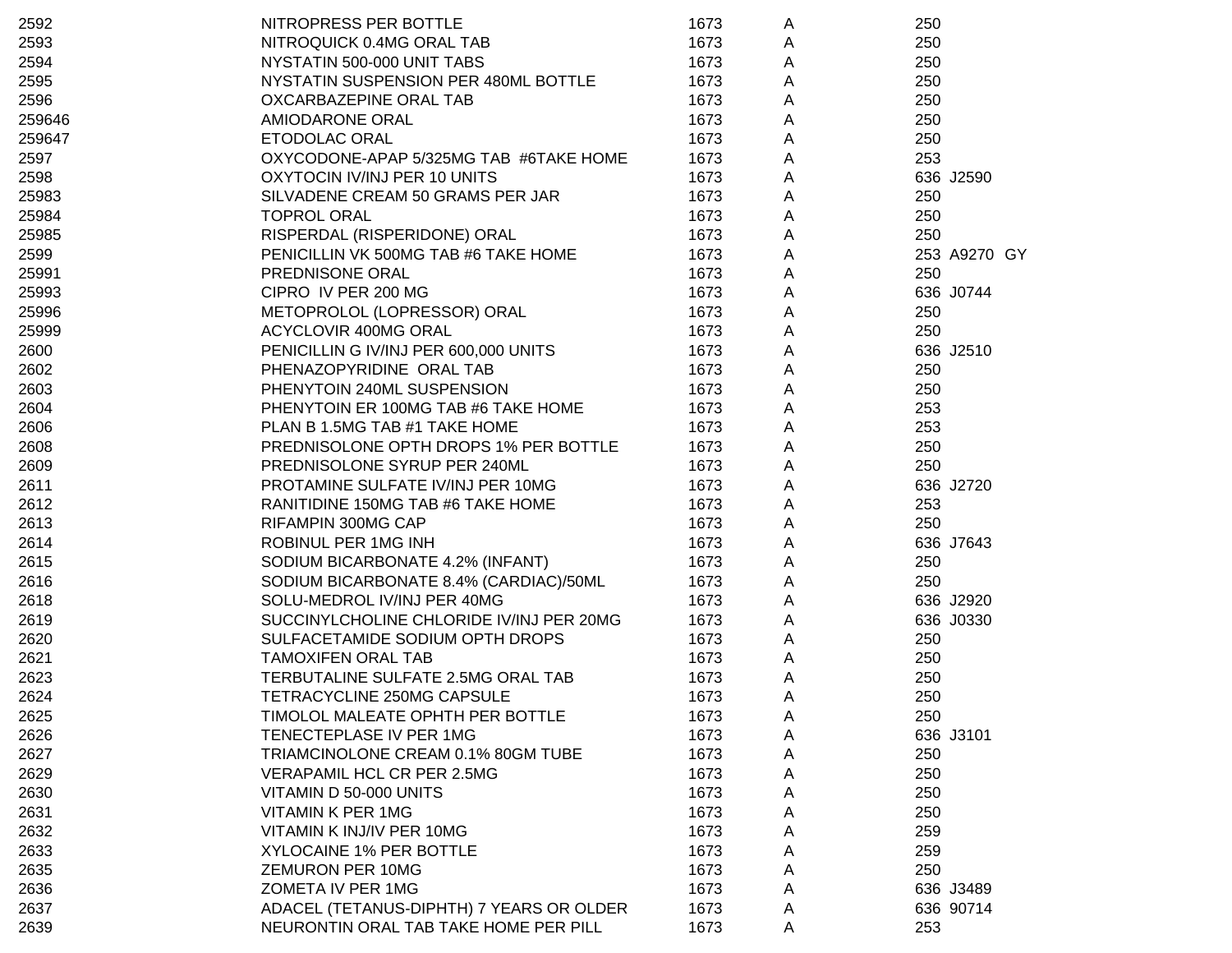| 2640   | FERROUS GLUCONATE ORAL TAB              | 1673 | A | 250       |
|--------|-----------------------------------------|------|---|-----------|
| 2641   | FLOVENT HFA 220MCG PER INHALER          | 1673 | A | 250       |
| 2642   | METHOCARBAMOL 500MG ORAL TAB            | 1673 | A | 250       |
| 2643   | AMANTADINE 100MG ORAL #6 TAB TAKE HOME  | 1673 | A | 253       |
| 2644   | NITROQUICK 0.4MG TAB BOTTLE TAKE HOME   | 1673 | Α | 253       |
| 2645   | ZITHROMAX IV/INJ PER 500MG              | 1673 | Α | 636 J0456 |
| 2656   | AZITHROMYCIN 250MG TAB 5 PACK TAKE HOME | 1673 | A | 253       |
| 2700   | FLUPHENAZINE 25MG/ML (5ML VIAL)         | 1673 | A | 636 J2680 |
| 270099 | METROGEL VAGINAL GEL                    | 1673 | Α | 250       |
| 270125 | CHOLESTYRAMINE (QUESTRAN) PER DOSE      | 1673 | Α | 250       |
| 270148 | MISC. MED SUPPLY CHARGE                 | 1673 | Α | 259       |
| 270149 | VITAMN C 25 GRAMS                       | 1673 | Α | 250       |
| 270150 | <b>MAGNESIUM CHLORIDE</b>               | 1673 | Α | 250       |
| 27078  | CASPOFUNGIN ACETATE (CANCIDAS) 5MG      | 1673 | Α | 636 J0637 |
| 2747   | RECOMBIVAX (HEP B) INJECTION            | 1673 | Α | 259       |
| 2748   | BELLADONNA SUPP 60MG                    | 1673 | Α | 250       |
| 2752   | AMOXICILLIN 100ML BOTTLE TH             | 1673 | А | 253       |
| 2753   | LIDOCAINE OINTMENT 5% TUBE (35.44G)     | 1673 | Α | 250       |
| 2757   | <b>GOLYTELY POWDER ONE GALLON</b>       | 1673 | Α | 250       |
| 2759   | <b>CYANIDE ANTIDOTE KIT</b>             | 1673 | Α | 250       |
| 2760   | HYDROXYZINE IM PER 25MG                 | 1673 | Α | 636 J3410 |
| 2761   | <b>ROXANOL</b>                          | 1673 | Α | 250       |
| 2762   | NALOXONE PER 1MG IV/INJ                 | 1673 | Α | 636 J2310 |
| 2767   | RABIES IMMUNE GLOBULIN                  | 1673 | Α | 259       |
| 2768   | <b>RABIES VACCINE</b>                   | 1673 | Α | 259       |
| 2769   | FOSINOPRIL 40MG ORAL TAB                | 1673 | Α | 250       |
| 2770   | VASOPRESSIN IV/INJ PER 1ML VIAL         | 1673 | Α | 250       |
| 2771   | FOSPHENYTOIN IV/INJ PER 50MG            | 1673 | Α | 636 Q2009 |
| 2772   | ETOMIDATE (AMIDATE) IV PER 2MG/ML       | 1673 | Α | 636 J3590 |
| 2774   | BETAMETHASONE DIPROPIONATE OINT 45GM    | 1673 | Α | 250       |
| 2775   | STALEVO 100MG ORAL TAB                  | 1673 | Α | 250       |
| 2776   | FIORINAL ORAL TAB                       | 1673 | Α | 250       |
| 2777   | LESCOL XL 80MG TAB                      | 1673 | Α | 250       |
| 2778   | SENSIPAR 30MG TAB                       | 1673 | Α | 250       |
| 2779   | SENSIPAR 60MG ORAL TAB                  | 1673 | A | 250       |
| 2780   | RECLAST PER 1MG IV                      | 1673 | Α | 636 J3489 |
| 2781   | ZYMAR 5ML BOTTLE                        | 1673 | A | 250       |
| 2782   | FOSRENOL 1000MG TAB                     | 1673 | A | 250       |
| 2784   | AMLODIPINE 5MG ORAL TAB (NORVASC)       | 1673 | Α | 250       |
| 2786   | AMBIEN CR 12.5MG ORAL TAB               | 1673 | A | 250       |
| 2787   | CEFAZOLIN/CASSETTE/ECLIPSE/BALL         | 1673 | A | 636       |
| 2788   | NABUMETONE 750MG ORAL TAB               | 1673 | A | 250       |
| 2789   | TRIAZOLAM 0.25MG ORAL TAB               | 1673 | A | 250       |
| 2790   | DESIPRAMINE 50MG ORAL TAB               | 1673 | A | 250       |
| 27914  | FLUMAZENIL 0.1MG/ML IV/INJ              | 1673 | A | 250       |
| 2792   | LEVEMIR FLEXPEN (INSULIN)               | 1673 | Α | 259       |
| 2793   | BYETTA INSULIN PEN 60 DAY DOSE          | 1673 | Α | 250       |
| 2794   | CIPRO 500MG ORAL #6 TAKE HOME           | 1673 | A | 253       |
|        |                                         |      |   |           |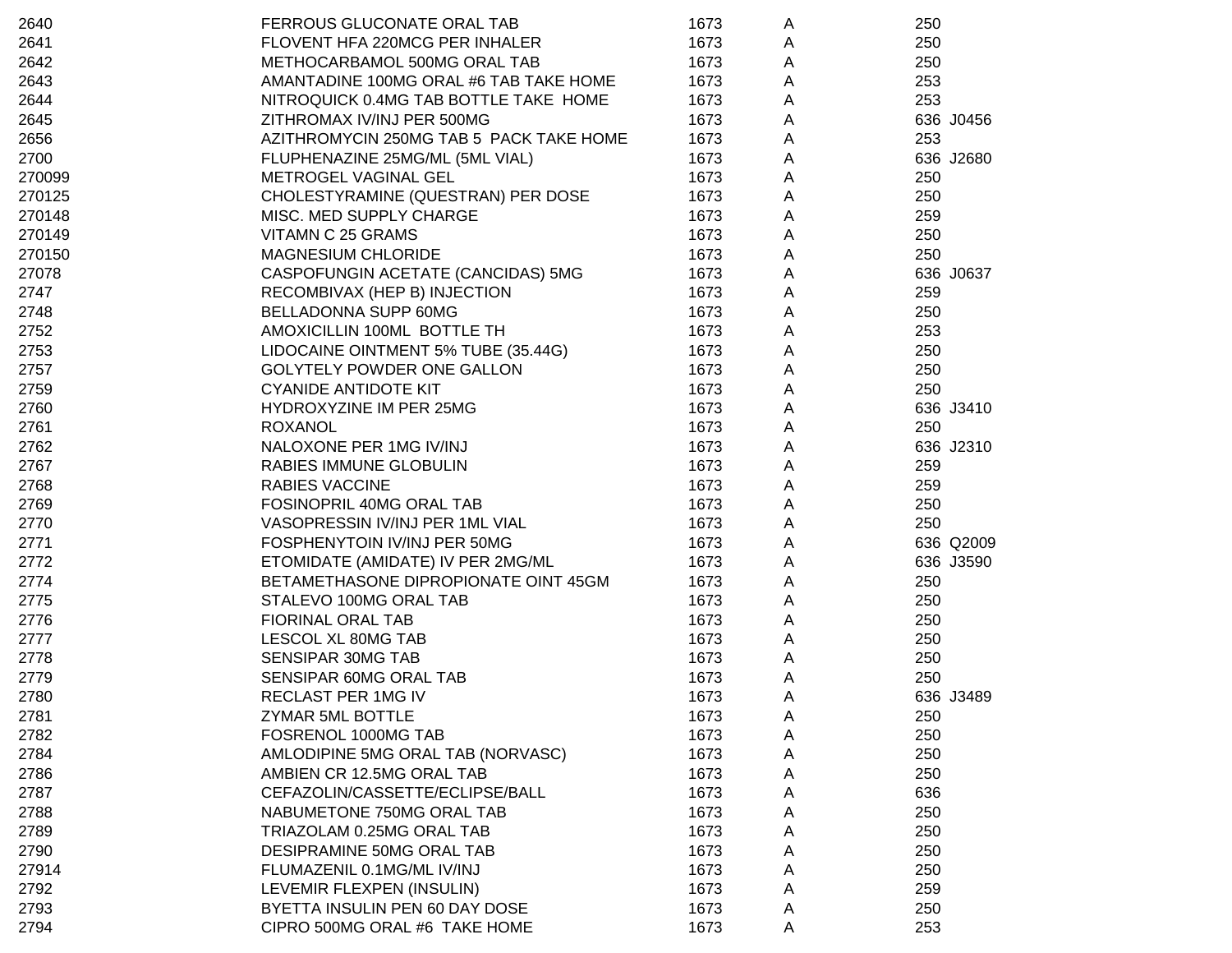| 2795 | PRAZOSIN HCL 2MG ORAL TAB                | 1673 | A           | 250       |
|------|------------------------------------------|------|-------------|-----------|
| 2796 | SYMBICORT INHALER 160MCG/4.5MCG          | 1673 | A           | 250       |
| 2797 | SORIATANE KIT                            | 1673 | A           | 259       |
| 2798 | ADENOCARD/ADENOSINE PER 1 MG             | 1673 | Α           | 636 J0153 |
| 2799 | DIASTAT ACUDIAL (DIAZEPAM RECTAL GEL)    | 1673 | A           | 250       |
| 2800 | MAXIPIME (CEFIPIME) PER 500MG IV         | 1673 | A           | 636 J0692 |
| 2801 | GENTAMICIN OPTHALMIC DROPS PER BOTTLE    | 1673 | Α           | 250       |
| 2802 | BACTRIM ORAL TAB 6 PACK TAKE HOME        | 1673 | A           | 253       |
| 2803 | QUINIDINE GLUCONATE ER 324MG TAB         | 1673 | A           | 250       |
| 2804 | OXYBUTYNIN ER 5MG TAB                    | 1673 | A           | 250       |
| 2805 | SANTYL COLLAGENASE CREAM 15 GRAM TUBE    | 1673 | $\mathsf A$ | 250       |
| 2806 | NYSTATIN SUSPENSION PER 5 MLS            | 1673 | $\mathsf A$ | 250       |
| 2807 | DEXTROSE 50% (25GM 10.5G/ML)             | 1673 | $\mathsf A$ | 250       |
| 2808 | METHYLPREDNISOLONE 4MG TAB #21 TAKE HOME | 1673 | $\mathsf A$ | 253       |
| 2809 | METOPROLOL 25MG ORAL TAB                 | 1673 | A           | 250       |
| 2810 | METOPROLOL 50MG ORAL TAB                 | 1673 | Α           | 250       |
| 2811 | METOPROLOL ER (TOPROL XL) 50MG ORAL TAB  | 1673 | Α           | 250       |
| 2812 | FUROSEMIDE 20MG ORAL TAB                 | 1673 | Α           | 250       |
| 2813 | FUROSEMIDE 40MG ORAL TAB                 | 1673 | Α           | 250       |
| 2814 | <b>COUMADIN 1MG ORAL TAB</b>             | 1673 | Α           | 250       |
| 2815 | <b>COUMADIN 2MG ORAL TAB</b>             | 1673 | A           | 250       |
| 2816 | <b>COUMADIN 2.5MG ORAL TAB</b>           | 1673 | A           | 250       |
| 2817 | <b>COUMADIN 3MG ORAL TAB</b>             | 1673 | Α           | 250       |
| 2818 | <b>COUMADIN 4MG ORAL TAB</b>             | 1673 | Α           | 250       |
| 2819 | <b>COUMADIN 5MG ORAL TAB</b>             | 1673 | A           | 250       |
| 2820 | <b>COUMADIN 6MG ORAL TAB</b>             | 1673 | A           | 250       |
| 2821 | <b>COUMADIN 7.5MG ORAL TAB</b>           | 1673 | A           | 250       |
| 2822 | CARBIDOPA/LEVODOPA 25/250MG ORAL TAB     | 1673 | $\mathsf A$ | 250       |
| 2823 | CARBIDOPA/LEVODOPA ER 50/200MG ORAL TAB  | 1673 | $\mathsf A$ | 250       |
| 2824 | CARBIDOPA/LEVODOPA 25/100MG ORAL TAB     | 1673 | A           | 250       |
| 2825 | FELBATOL 600MG ORAL TAB                  | 1673 | Α           | 250       |
| 2826 | PROAIR HFA INHALER                       | 1673 | Α           | 250       |
| 2828 | BROMOCRIPTINE MESYLATE 5MG (PARLODEL)    | 1673 | A           | 250       |
| 2829 | <b>ABILIFY ORAL TAB</b>                  | 1673 | A           | 250       |
| 2830 | HYDROCORTISONE ENEMA 60ML EACH           | 1673 | A           | 250       |
| 2831 | XOPENEX 1.25MG/3ML (NEBULIZER) PER VIAL  | 1673 | Α           | 250       |
| 2832 | SENNA S 50MG ORAL TAB                    | 1673 | A           | 250       |
| 2833 | MISOPROSTOL (ARTHROTEC) 100MCG ORAL TAB  | 1673 | A           | 250       |
| 2835 | NIFEDIPINE ER (ADALAT) 90MG ORAL TAB     | 1673 | A           | 250       |
| 2836 | VIGAMOX OPTH 0.5% 3ML BOTTLE             | 1673 | A           | 250       |
| 2837 | NICOTINE PATCH 14MCG                     | 1673 | A           | 250       |
| 2838 | KERALYT SALICYLIC NV 6% 40G BOTTLE       | 1673 | A           | 250       |
| 2839 | SENNA-GEN ORAL TAB                       | 1673 | A           | 250       |
| 2840 | <b>COLACE 100MG ORAL TAB</b>             | 1673 | A           | 250       |
| 2841 | PROMETHAZINE/CODEINE SYRUP PER 1 TSP     | 1673 | Α           | 250       |
| 2842 | <b>CUBICIN IV/INJ PER 1MG</b>            | 1673 | Α           | 636 J0878 |
| 2843 | PINDOLOL 5MG ORAL TAB                    | 1673 | A           | 250       |
| 2844 | KEPPRA XR 750MG ORAL TAB                 | 1673 | A           | 250       |
|      |                                          |      |             |           |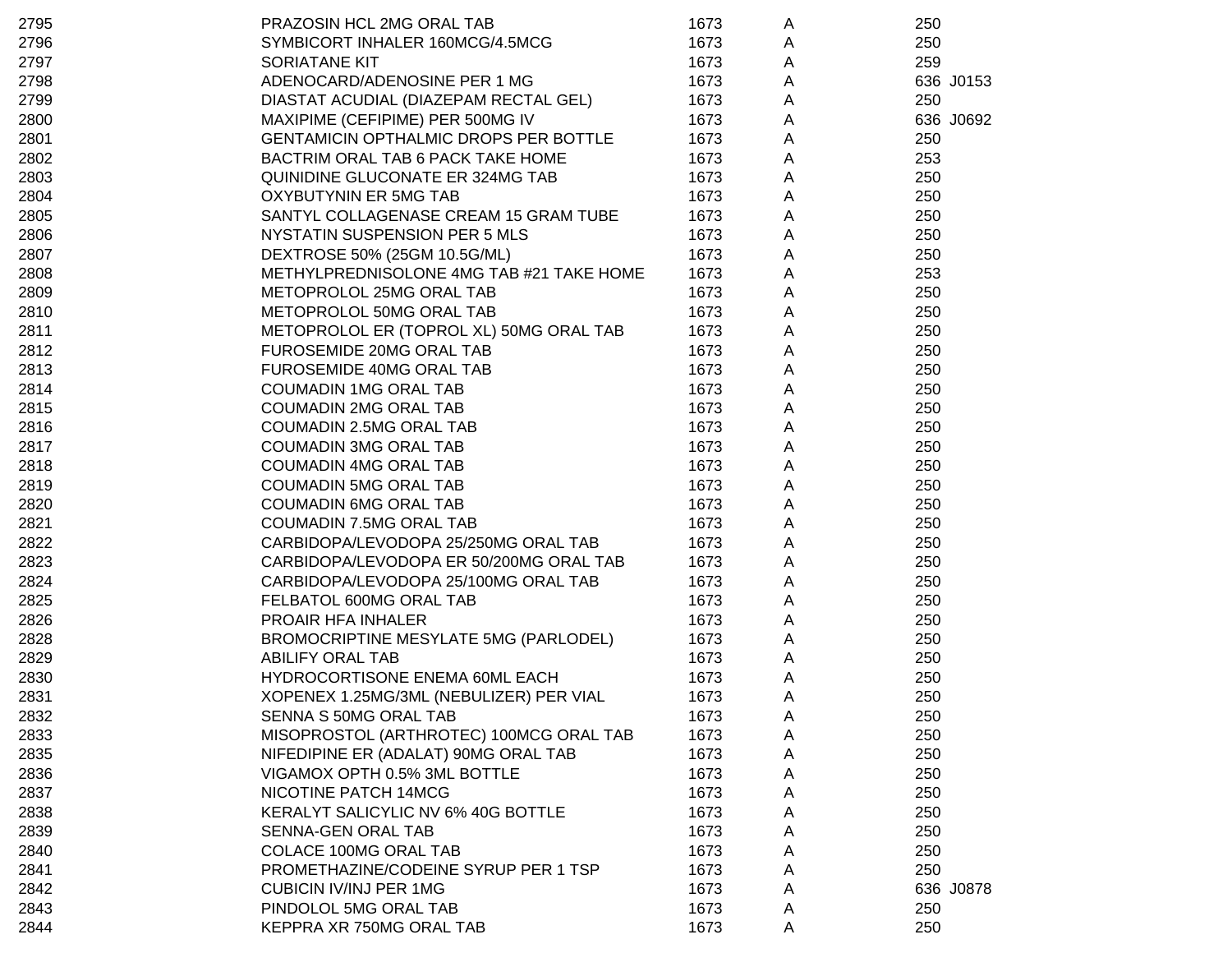| 2845  | SOLU-CORTEF 100MG/2ML (PER VIAL)        | 1673 | A | 636 J1720    |
|-------|-----------------------------------------|------|---|--------------|
| 2846  | DIALYVITE ORAL TAB                      | 1673 | Α | 250          |
| 2848  | <b>BUPROPION TAB</b>                    | 1673 | A | 250          |
| 2849  | DEPAKOTE SPRINKLES (CAPSULE) 125MG      | 1673 | Α | 250          |
| 2850  | NITROGLYCERIN 0.2MG TRANSDERMAL PATCH   | 1673 | Α | 250          |
| 2851  | METHYPREDNISOLONE 16MG ORAL TAB         | 1673 | Α | 250          |
| 2852  | FORTICAL NASAL SPRAY 3.7ML              | 1673 | A | 250          |
| 2853  | PRAMIPEXOLE 0.25MG ORAL TAB             | 1673 | A | 250          |
| 2854  | HUMULIN 10ML VIAL                       | 1673 | A | 259          |
| 2855  | AMOXICILLIN 150ML BOTTLE TAKE HOME      | 1673 | Α | 253          |
| 2857  | AMOXICILLIN 250MG/5ML (150ML BOTTLE)    | 1673 | Α | 250          |
| 2858  | AMOXICILLIN 400MG/5ML (100ML BOTTLE)    | 1673 | Α | 250          |
| 2859  | AUGMENTIN 250MG/5ML (150ML BOTTLE)      | 1673 | A | 250          |
| 2860  | CEFDINIR 125MG/5ML (100ML BOTTLE)       | 1673 | A | 250          |
| 2861  | AZITHROMYCIN 200MG/5ML (30ML BOTTLE)    | 1673 | A | 250          |
| 28611 | AZITHROMYCIN 30 ML BOTTLE TAKE HOME     | 1673 | A | 253 A9270 GY |
| 2862  | CEFDINIR 250MG/5ML (60ML BOTTLE)        | 1673 | A | 250          |
| 2863  | KLONOPIN (CLONAZEPAM) 2MG ORAL TAB      | 1673 | A | 250          |
| 2864  | CILOXAN OPTH. PER BOTTLE                | 1673 | A | 250          |
| 2865  | HUMALOG 75/25 PER 5 UNITS               | 1673 | A | 636 J1815    |
| 2866  | FLUTICASONE 0.00.5% OINTMENT 30 GRAM    | 1673 | A | 250          |
| 2867  | ROPINIROTE 0.5MG ORAL TAB               | 1673 | A | 250          |
| 2868  | ROPINIROTE 1MG ORAL TAB                 | 1673 | A | 250          |
| 2869  | MAXALT MLT 10                           | 1673 | A | 250          |
| 2870  | <b>TIZANIDINE 4MG ORAL TAB</b>          | 1673 | Α | 250          |
| 2871  | KEPPRA 500MG TAB ORAL TAKE HOME 6 PACK  | 1673 | Α | 253          |
| 2872  | CARDAMAZEPINE CR 200MG ORAL TAB         | 1673 | A | 250          |
| 2873  | SOTALOL 80MG ORAL TAB                   | 1673 | Α | 250          |
| 2874  | TRIFLURIDINE EYE DROP/BOTTLE            | 1673 | A | 250          |
| 2876  | <b>FOLBEE ORAL TABLET</b>               | 1673 | A | 250          |
| 2877  | NITROFURANTOIN 100MG TAB #6 TAKE HOME   | 1673 | A | 253          |
| 2878  | SULFACETAMIDE 10% 15ML BOTTLE TAKE HOME | 1673 | A | 253          |
| 2879  | <b>LESCOL</b>                           | 1673 | A | 250          |
| 2880  | LITHIUM 150MG ORAL TAB                  | 1673 | A | 250          |
| 2881  | LITHIUM 300MG ORAL TAB                  | 1673 | A | 250          |
| 2883  | DIFLUCAN IV/INJ PER 200MG               | 1673 | A | 636 J1450    |
| 2884  | OXYCODONE/ACETAMINOPHEN 10MG/325MG TAB  | 1673 | A | 250          |
| 2885  | AZELASTINE NASAL SPRAY                  | 1673 | A | 250          |
| 2886  | CILOSTAZOL 50MG ORAL TAB                | 1673 | A | 250          |
| 2887  | TAMIFLU 75MG ORAL CAPSULE               | 1673 | Α | 250          |
| 2888  | METHENAMINE 1 GRAM ORAL TAB             | 1673 | Α | 250          |
| 2889  | HALOPERIDOL 0.5MG ORAL TAB              | 1673 | Α | 250          |
| 2890  | TRAVATAN Z 5ML BOTTLE                   | 1673 | A | 250          |
| 2892  | DEPO-ESTRADIOL CYPIONATE IM/INJ PER 5MG | 1673 | Α | 636 J1000    |
| 2893  | PROAIR HFA INHALER TAKE HOME            | 1673 | A | 253          |
| 2894  | BROVANA 15MCG/2ML VIAL                  | 1673 | Α | 250          |
| 2896  | DIPHENHYDRAMINE 4 OZ BOTTLE TAKE HOME   | 1673 | A | 253          |
| 2897  | PHENYTOIN (DILANTIN) PER 50MG IV/INJ    | 1673 | A | 636 J1165    |
|       |                                         |      |   |              |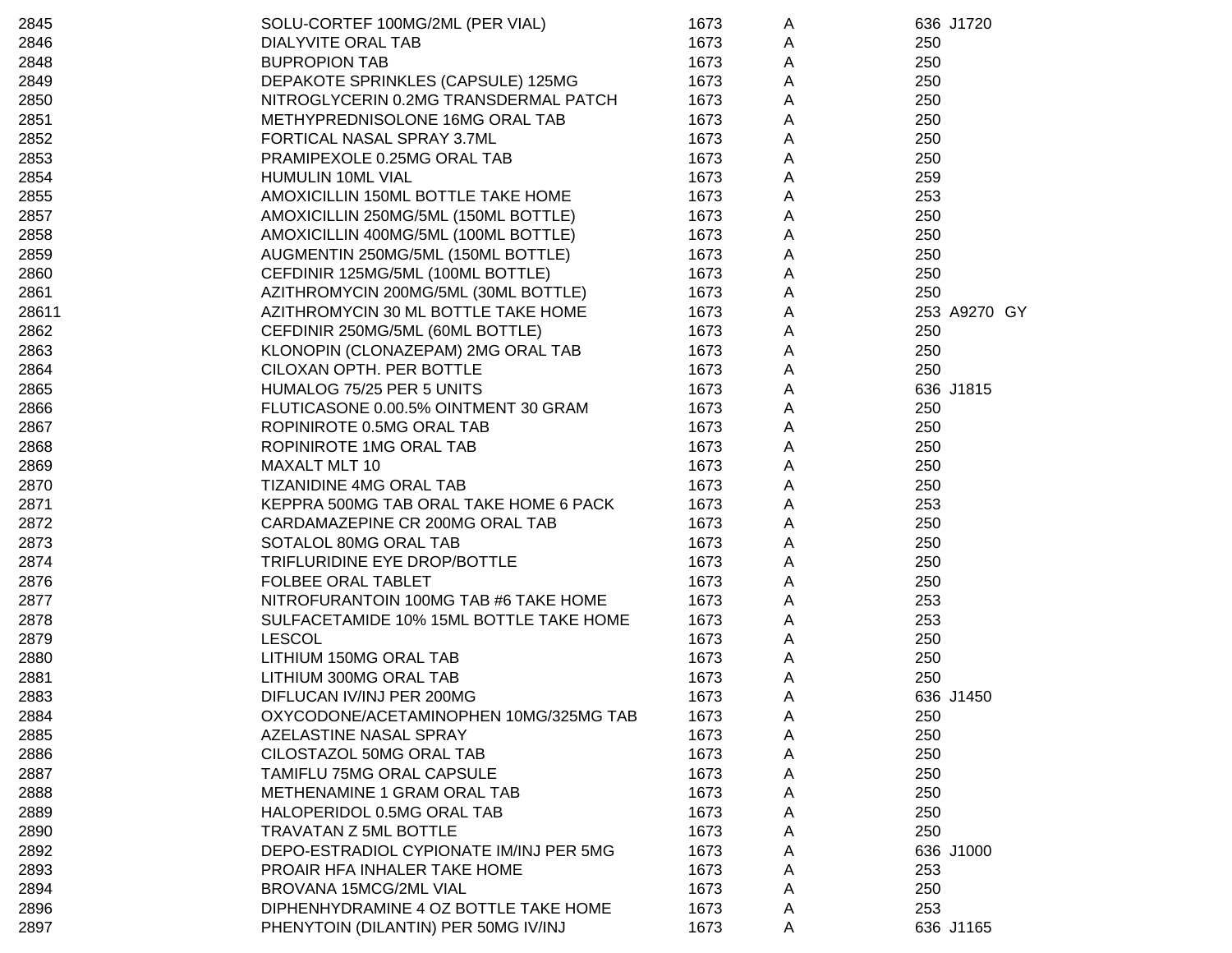| 2898    | SYMBICORT 80/4.5 INHALER                | 1673 | A | 250       |
|---------|-----------------------------------------|------|---|-----------|
| 2899    | DILTIAZEM IV/INJ PER 5MG/ML             | 1673 | Α | 250       |
| 2900    | MONSELS PER VIAL                        | 1673 | Α | 250       |
| 2902    | ZOFRAN 6 PACK TAKE HOME                 | 1673 | A | 253       |
| 2904    | DYRENIUM 100MG ORAL TAB                 | 1673 | Α | 250       |
| 2905    | MYCAMINE/MICAFUNGIN PER 1 MG IV/INJ     | 1673 | Α | 636 J2248 |
| 2906    | TESTOSTERONE ENATHATE PER MG            | 1673 | Α | 636 J3121 |
| 2907    | ERYTHROMYCIN OPTH 0.5% OINT. TAKE HOME  | 1673 | Α | 253       |
| 2908    | LORAZEPAM INTENSOL ORAL 30ML BOTTLE     | 1673 | Α | 250       |
| 2909    | <b>TOVIAZ 8MG ORAL TAB</b>              | 1673 | Α | 250       |
| 2910    | PANCRELIPASE ORAL TAB                   | 1673 | Α | 250       |
| 2911    | ESTAZOLAM 1MG ORAL TAB                  | 1673 | Α | 250       |
| 2912    | FENOFIBRATE ORAL TAB                    | 1673 | Α | 250       |
| 2913    | HUMALOG VIAL 1000 UNITS                 | 1673 | Α | 259       |
| 2914    | DEXTROSE 1000ML BAG (COST)              | 1673 | Α | 259       |
| 2915    | ZOSYN 3.375MG VIAL (COST)               | 1673 | A | 259       |
| 2916    | DOPAMINE 400MG/250ML D5W (COST)         | 1673 | A | 250       |
| 2917    | DAPTOMYCIN IV/INJ PER 1MG               | 1673 | Α | 636 J0878 |
| 2918    | <b>COLESTIPOL 1 GRAM ORAL TAB</b>       | 1673 | Α | 250       |
| 2921    | PATANOL OPHTHALMIC DROPS/5ML BOTTLE     | 1673 | A | 250       |
| 2923    | <b>GEODON 40MG ORAL TAB</b>             | 1673 | Α | 250       |
| 2924    | KETOCONAZOLE (TOPICAL) 30 GRAM TUBE     | 1673 | Α | 250       |
| 2925    | GLYCOLAX (MIRALAX) 527 GRAM BOTTLE      | 1673 | Α | 250       |
| 2926    | ZOLOFT (SERTRALINE) 100MG ORAL TAB      | 1673 | Α | 250       |
| 2927    | NOVOLOG 1000 UNIT BOTTLE                | 1673 | A | 259       |
| 2928    | <b>ZENPEP CAPSULES</b>                  | 1673 | Α | 250       |
| 2930    | ACETAMINOPHEN 118ML BOTTLE TAKE HOME    | 1673 | A | 253       |
| 2931    | TRANSDERM SCOPE 1.5MG PATCH             | 1673 | A | 250       |
| 2932    | DILAUDID IV (HYDROMORPHONE) UP TO 4 MG  | 1673 | Α | 636 J1170 |
| 302013  | GENTAMICIN INJ/IV UP TO 80 MG           | 1673 | Α | 636 J1580 |
| 37002   | LIDOCAINE 2% 100MG/5ML                  | 1673 | Α | 259       |
| 37006   | LIDOCAINE 2% WITH EPI                   | 1673 | A | 259       |
| 37009   | LIDOCAINE VISCUS 20ML                   | 1673 | A | 250       |
| 37011   | XYLOCAINE 2%-50CC VIAL CCU              | 1673 | Α | 259       |
| 37012   | XYLOCAINE 2%-EPIN. 1:200-000            | 1673 | Α | 250       |
| 37013   | XYLOCAINE 20 CC VIAL 1%                 | 1673 | A | 259       |
| 37017   | XYLOCAINE/EPI 1%                        | 1673 | A | 259       |
| 37019   | XYLOCAINE 2%                            | 1673 | A | 259       |
| 636112  | TOBRAMYCIN NEB UNIT DOSE 300 MG         | 1673 | A | 636 J7685 |
| 636113  | MICAFUNGIN IV/INJ PER 1 MG              | 1673 | A | 636 J2248 |
| 6361500 | KETAMINE IV/INJ 50MG/ML 10 ML VIAL      | 1673 | A | 250       |
| 6361501 | DIPRIVAN (PROPOFOL) IV/INJ PER 10 MG    | 1673 | A | 636 J2704 |
| 6361502 | BLOXIVERZ (NEOSTIG METH) IV/INJ 0.50 MG | 1673 | A | 636 J2710 |
| 6361596 | HALOPERIDOL DECANOATE PER 50 MG IV/INJ  | 1673 | A | 636 J1631 |
| 6361597 | DOBUTAMINE IV/INJ PER 250 MG            | 1673 | A | 636 J1250 |
| 6361598 | <b>INVEGA IV/INJ PER MG</b>             | 1673 | A | 636 J2426 |
| 6361599 | HYDRALAZINE IV/INJ PER 20 MG            | 1673 | A | 636 J0360 |
| 636444  | PREVNAR 13                              | 1673 | Α | 636 90670 |
|         |                                         |      |   |           |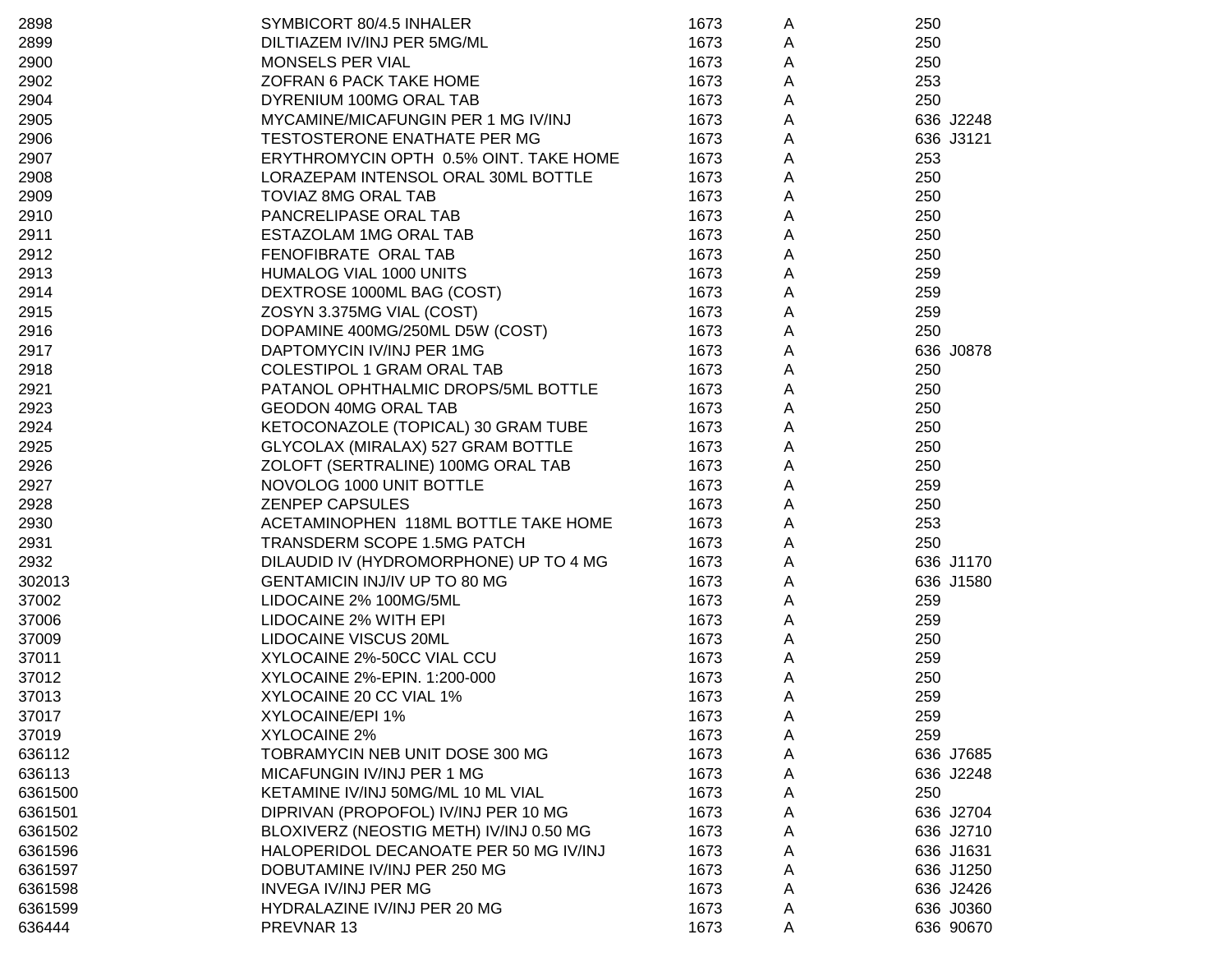| 636478                              | NATALIZUMAB IV/INJ PER MG               | 1673 | A | 636 J2323 |
|-------------------------------------|-----------------------------------------|------|---|-----------|
| 636512                              | <b>INJECTAFER IV/INJ PER MG</b>         | 1673 | A | 636 J1439 |
| 636874                              | <b>GRANIX IV/INJ PER MICROGRAM</b>      | 1673 | A | 636 J1447 |
| 636941                              | ZYVOX INV/INJ PER 200 MG                | 1673 | A | 636 J2020 |
| 636999                              | TEFLARO IV/INJ PER 10 MG                | 1673 | A | 636 J0712 |
| 90656                               | INFLUENZA VACCINE PRESERVATIVE FREE TRI | 1673 | Α | 636 90656 |
| 90658                               | <b>INFLUENZA VACCINE IM</b>             | 1673 | A | 636 90658 |
| 90714                               | Td VACCINE NO PRSRV >7 YRS- IM          | 1673 | Α | 259       |
| 90715                               | TDAP VACCINE, IM                        | 1673 | A | 636 90715 |
| 90732                               | PNEUMOCOCCAL PNEUMONIA VAC 23           | 1673 | A | 636 90732 |
| J1442                               | NEUPOGEN (FILGRASTIM) PER 1 MICROGRAM   | 1673 | Α | 636 J1442 |
| PHARM                               | PHARMACY MED A                          | 1673 | A | 259       |
| <b>Total Number of Charge Codes</b> |                                         | 872  |   |           |
| AAAM                                | AAA not class medicare                  | 2701 | A | 120       |
| AAAP                                | AAA not class private                   | 2701 | A | 120       |
| AAAS                                | AAA Not class semi private              | 2701 | A | 120       |
| AAAW                                | AAA Not class medicaid                  | 2701 | A | 120       |
| <b>BA11</b>                         | NH BEHAVIOR ONLY MEDICAID               | 2701 | A | 120       |
| <b>BA12</b>                         | NH BEHAVIOR ONLY SEMIPRIVATE            | 2701 | A | 120       |
| <b>BA13</b>                         | NH BEHAVIOR ONLY PRIVATE                | 2701 | A | 120       |
| BA1M                                | <b>BA1 Cognition medicare</b>           | 2701 | Α | 120       |
| BA1P                                | <b>BA1 Cognition private</b>            | 2701 | A | 120       |
| BA1S                                | BA1 Cognition semi private              | 2701 | A | 120       |
| BA1W                                | <b>BA1 Cognition medicaid</b>           | 2701 | A | 120       |
| <b>BA21</b>                         | NH BEHAVIOR ONLY MEDICAID               | 2701 | Α | 120       |
| <b>BA22</b>                         | NH BEHAVIOR ONLY SEMIPRIVATE            | 2701 | Α | 120       |
| <b>BA23</b>                         | NH BEHAVIOR ONLY PRIVATE                | 2701 | A | 120       |
| BA2M                                | <b>BA2 Cognition medicare</b>           | 2701 | A | 120       |
| BA2P                                | <b>BA2 Cognition private</b>            | 2701 | Α | 120       |
| BA2S                                | BA2 Cognition semi private              | 2701 | Α | 120       |
| BA2W                                | <b>BA2 Cognition medicaid</b>           | 2701 | A | 120       |
| <b>BB11</b>                         | NH BEHAVIOR ONLY MEDICAID               | 2701 | A | 120       |
| <b>BB12</b>                         | NH BEHAVIOR ONLY SEMIPRIVATE            | 2701 | A | 120       |
| <b>BB13</b>                         | NH BEHAVIOR ONLY PRIVATE                | 2701 | A | 120       |
| BB1M                                | <b>BB1 Cognition medicare</b>           | 2701 | A | 120       |
| BB1P                                | <b>BB1 Cognition private</b>            | 2701 | A | 120       |
| BB1S                                | BB1 Cognition semi private              | 2701 | A | 120       |
| BB1W                                | <b>BB1 Cognition medicaid</b>           | 2701 | Α | 120       |
| <b>BB21</b>                         | NH BEHAVIOR ONLY MEDICAID               | 2701 | Α | 120       |
| <b>BB22</b>                         | NH BEHAVIOR ONLY SEMIPRIVATE            | 2701 | Α | 120       |
| <b>BB23</b>                         | NH BEHAVIOR ONLY PRIVATE                | 2701 | Α | 120       |
| BB2M                                | <b>BB2 Cognition medicare</b>           | 2701 | Α | 120       |
| BB2P                                | <b>BB2 Cognition private</b>            | 2701 | Α | 120       |
| BB2S                                | BB2 Cognition semi private              | 2701 | Α | 120       |
| BB2W                                | <b>BB2 Cognition medicaid</b>           | 2701 | A | 120       |
| <b>BC11</b>                         | NH NOT CLASSIFIED MEDICAID              | 2701 | A | 120       |
| <b>BC12</b>                         | NH NOT CLASSIFIED SEMIPRIVATE           | 2701 | A | 120       |
|                                     |                                         |      |   |           |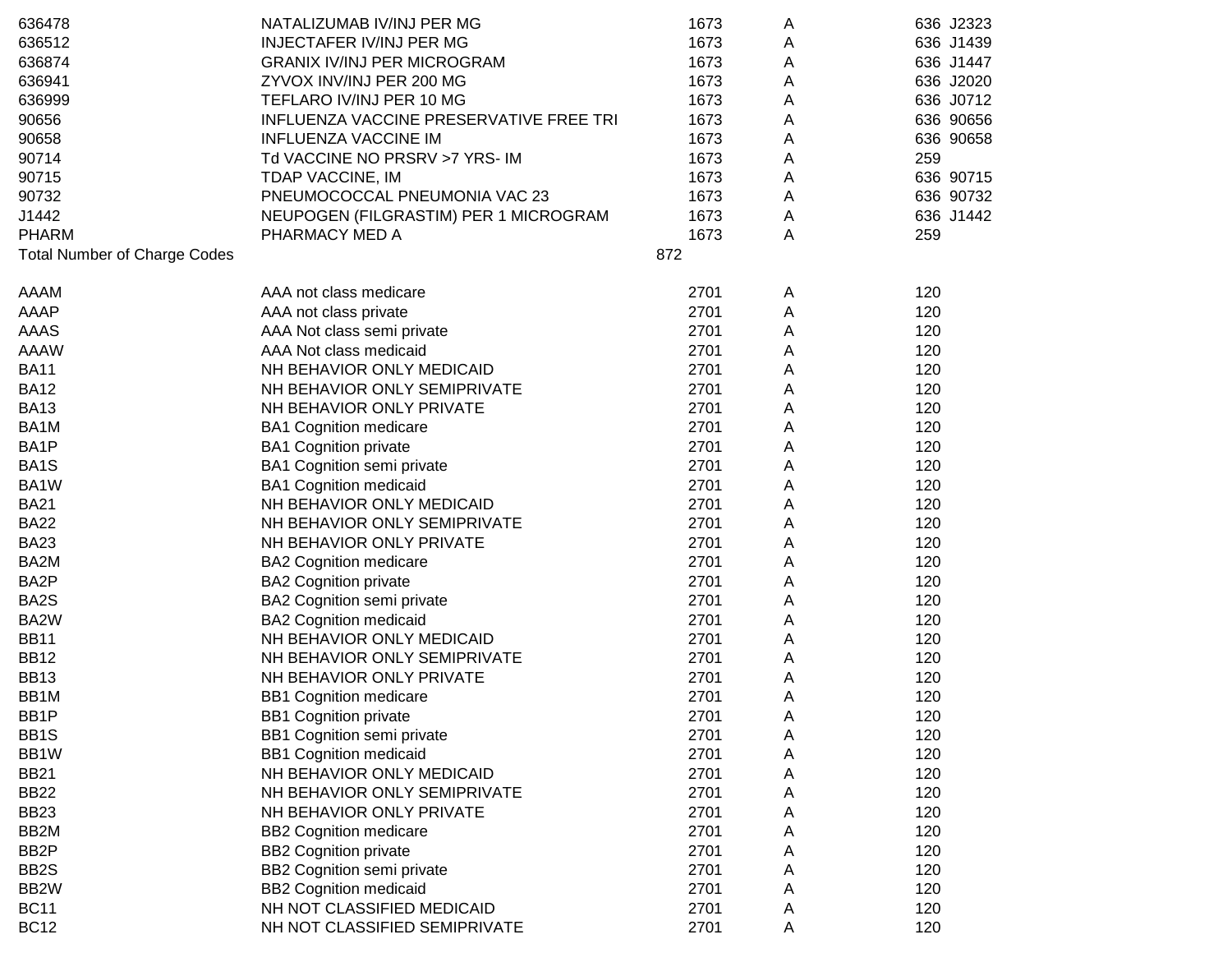| <b>BC13</b>       | NH NOT CLASSIFIED PRIVATE    | 2701 | Α | 120 |
|-------------------|------------------------------|------|---|-----|
| <b>CA11</b>       | NH CLIN. COMPLEX MEDICAID    | 2701 | Α | 120 |
| <b>CA12</b>       | NH CLIN. COMPLEX SEMIPRIVATE | 2701 | A | 120 |
| CA13              | NH CLIN. COMPLEX PRIVATE     | 2701 | A | 120 |
| CA1M              | CA1 Clin comp medicare       | 2701 | A | 120 |
| CA1P              | CA1 Clin comp private        | 2701 | A | 120 |
| CA <sub>1</sub> S | CA1 Clin comp semi private   | 2701 | Α | 120 |
| CA1W              | CA1 Clin comp medicaid       | 2701 | A | 120 |
| <b>CA21</b>       | NH CLIN. COMPLEX MEDICAID    | 2701 | A | 120 |
| <b>CA22</b>       | NH CLIN. COMPLEX SEMIPRIVATE | 2701 | A | 120 |
| CA23              | NH CLIN. COMPLEX PRIVATE     | 2701 | Α | 120 |
| CA <sub>2</sub> M | CA2 Clin comp medicare       | 2701 | Α | 120 |
| CA2P              | CA2 Clin comp private        | 2701 | Α | 120 |
| CA2S              | CA2 Clin comp semi private   | 2701 | A | 120 |
| CA2W              | CA2 Clin comp medicaid       | 2701 | A | 120 |
| <b>CB11</b>       | NH CLIN. COMPLEX MEDICAID    | 2701 | A | 120 |
| <b>CB12</b>       | NH CLIN. COMPLEX SEMIPRIVATE | 2701 | A | 120 |
| <b>CB13</b>       | NH CLIN. COMPLEX PRIVATE     | 2701 | A | 120 |
| CB1M              | CB1 Clin comp medicare       | 2701 | Α | 120 |
| CB <sub>1</sub> P | CB1 Clin comp private        | 2701 | A | 120 |
| CB <sub>1</sub> S | CB1 Clin comp semi private   | 2701 | A | 120 |
| CB1W              | CB1 Clin comp medicaid       | 2701 | A | 120 |
| <b>CB21</b>       | NH CLIN. COMPLEX MEDICAID    | 2701 | A | 120 |
| <b>CB22</b>       | NH CLIN. COMPLEX SEMIPRIVATE | 2701 | A | 120 |
| CB <sub>23</sub>  | NH CLIN. COMPLEX PRIVATE     | 2701 | A | 120 |
| CB <sub>2</sub> M | CB2 Clin comp medicare       | 2701 | A | 120 |
| CB <sub>2</sub> P | CB2 Clin comp private        | 2701 | А | 120 |
| CB <sub>2</sub> S | CB2 Clin comp semi private   | 2701 | Α | 120 |
| CB <sub>2</sub> W | CB2 Clin comp medicaid       | 2701 | А | 120 |
| <b>CC11</b>       | NH CLIN. COMPLEX MEDICAID    | 2701 | A | 120 |
| CC <sub>12</sub>  | NH CLIN. COMPLEX SEMIPRIVATE | 2701 | A | 120 |
| CC13              | NH CLIN. COMPLEX PRIVATE     | 2701 | A | 120 |
| CC <sub>1</sub> M | CC1 Clin comp medicare       | 2701 | A | 120 |
| CC <sub>1</sub> P | CC1 Clin comp private pay    | 2701 | A | 120 |
| CC <sub>1</sub> S | CC1 Clin comp semi private   | 2701 | Α | 120 |
| CC <sub>1</sub> W | CC1 Clin comp medicaid       | 2701 | Α | 120 |
| CC <sub>21</sub>  | NH CLIN. COMPLEX MEDICAID    | 2701 | A | 120 |
| CC <sub>22</sub>  | NH CLIN. COMPLEX SEMIPRIVATE | 2701 | Α | 120 |
| CC <sub>23</sub>  | NH CLIN. COMPLEX PRIVATE     | 2701 | A | 120 |
| CC <sub>2</sub> M | CC2 Clin comp medicare       | 2701 | Α | 120 |
| CC <sub>2</sub> P | CC2 Clin comp private        | 2701 | Α | 120 |
| CC <sub>2</sub> S | CC2 Clin comp semi private   | 2701 | A | 120 |
| CC <sub>2</sub> W | CC2 clin comp medicaid       | 2701 | Α | 120 |
| CD1M              | CD1 Clin comp medicare       | 2701 | Α | 120 |
| CD <sub>1</sub> P | CD1 Clin comp private        | 2701 | Α | 120 |
| CD <sub>1</sub> S | CD1 Clin comp semi private   | 2701 | A | 120 |
| CD <sub>1</sub> W | CD1 Clin comp medicaid       | 2701 | A | 120 |
| CD <sub>2</sub> M | CD2 Clin comp medicare       | 2701 | Α | 120 |
|                   |                              |      |   |     |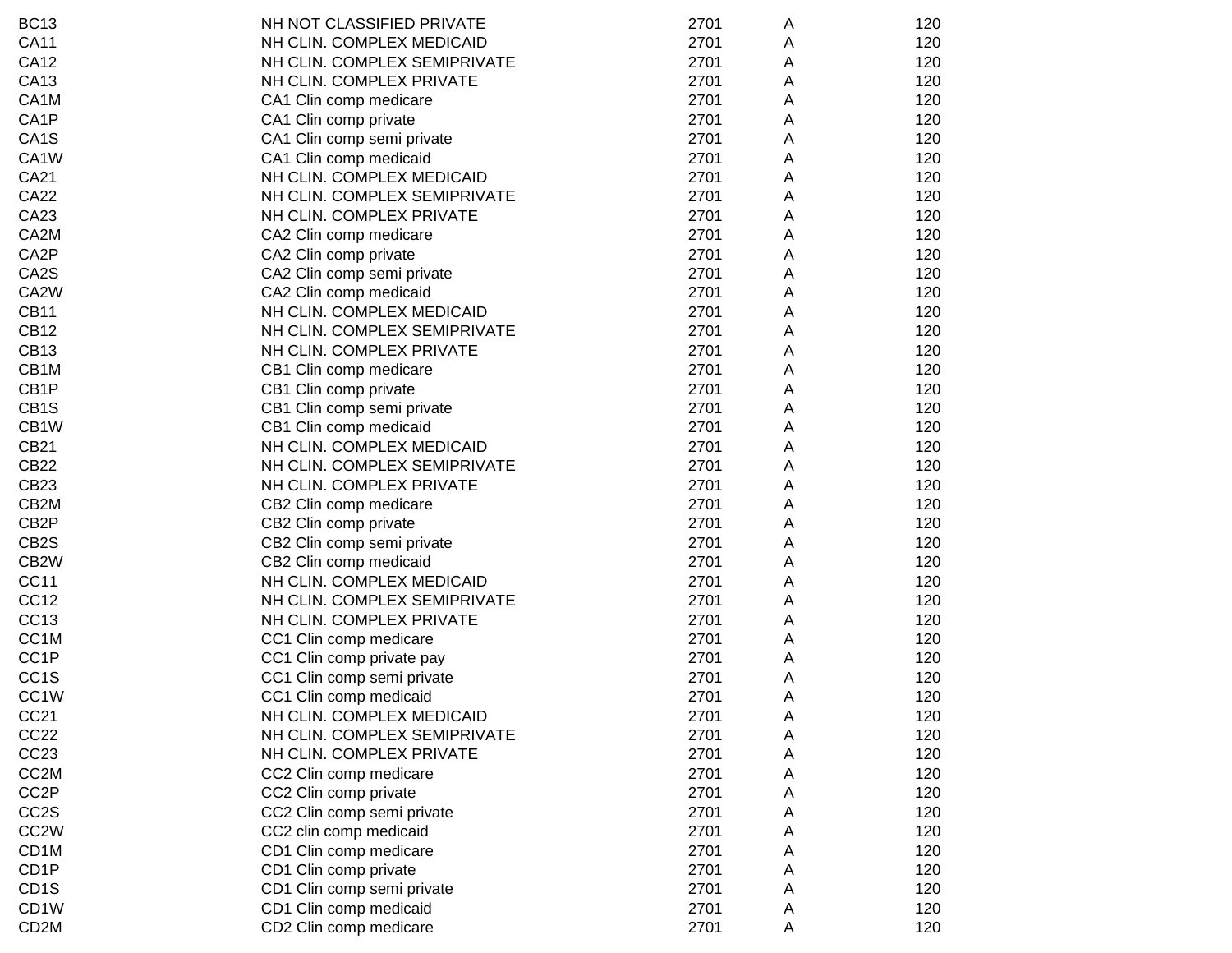| CD <sub>2</sub> P | CD2 clin comp private               | 2701 | A | 120 |
|-------------------|-------------------------------------|------|---|-----|
| CD <sub>2</sub> S | CD2 Clin complex semi private       | 2701 | A | 120 |
| CD <sub>2</sub> W | CD2 Clin complex medicaid           | 2701 | A | 120 |
| CE1M              | CE1 Clin comlex medicare            | 2701 | A | 120 |
| CE1P              | CE1 Clin comp private               | 2701 | Α | 120 |
| CE <sub>1</sub> S | CE1 Clin comp semi private          | 2701 | Α | 120 |
| CE1W              | CE1 Clin comp medicaid              | 2701 | Α | 120 |
| CE2M              | CE2 Clin comp medicare              | 2701 | Α | 120 |
| CE2P              | CE2 Clin comp private               | 2701 | Α | 120 |
| CE2S              | CE2 Clin comp semi private          | 2701 | Α | 120 |
| CE2W              | CE2 Clin comp medicaid              | 2701 | Α | 120 |
| ES <sub>1</sub> M | <b>ES1M Ext services 1 Medicare</b> | 2701 | Α | 120 |
| ES <sub>1</sub> P | ES1P Ext Services 1 private         | 2701 | Α | 120 |
| ES <sub>1</sub> S | ES1S Ext Services 1 Semi private    | 2701 | Α | 120 |
| ES1W              | ES1W Ext services 1 medicaid        | 2701 | A | 120 |
| ES2M              | <b>ES2M Ext services 2 Medicare</b> | 2701 | A | 120 |
| ES <sub>2</sub> P | ES2P Ext Services 2 private         | 2701 | A | 120 |
| ES2S              | ES2S Ext Services 2 semi private    | 2701 | Α | 120 |
| ES2W              | <b>ES2W Ext Services 2 Medicaid</b> | 2701 | A | 120 |
| ES3M              | <b>ES3M Ext Services 3 Medicare</b> | 2701 | А | 120 |
| ES3P              | <b>ES3P Ext Services 3 Private</b>  | 2701 | A | 120 |
| ES3S              | ES3S Ext Services 3 semi private    | 2701 | Α | 120 |
| ES3W              | <b>ES3W Ext Services 3 Medicaid</b> | 2701 | Α | 120 |
| HB1M              | HB1 Spec care medicare              | 2701 | Α | 120 |
| HB1P              | HB1 spec care private               | 2701 | Α | 120 |
| HB1S              | HB1 spec care semi private          | 2701 | Α | 120 |
| HB1W              | HB1 spec care medicaid              | 2701 | А | 120 |
| HB2M              | HB2 spec care medicare              | 2701 | А | 120 |
| HB <sub>2</sub> P | HB2 Spec care private               | 2701 | Α | 120 |
| HB <sub>2</sub> S | HB2 spec care semi private          | 2701 | Α | 120 |
| HB <sub>2</sub> W | HB2 Spec care medicaid              | 2701 | Α | 120 |
| HC <sub>1</sub> M | HC1 spec care medicare              | 2701 | Α | 120 |
| HC1P              | HC1 spec care private               | 2701 | Α | 120 |
| HC <sub>1</sub> S | HC1 spec care semi private          | 2701 | Α | 120 |
| HC <sub>1</sub> W | HC1 spec care medicaid              | 2701 | A | 120 |
| HC <sub>2</sub> M | HC2 Spec care medicare              | 2701 | Α | 120 |
| HC <sub>2</sub> P | HC2 spec care private               | 2701 | A | 120 |
| HC <sub>2</sub> S | HC2 spec care semi private          | 2701 | Α | 120 |
| HC <sub>2</sub> W | HC2 spec care medicaid              | 2701 | Α | 120 |
| HD1M              | HD1 Spec care medicare              | 2701 | А | 120 |
| HD1P              | HD1 spec care private               | 2701 | Α | 120 |
| HD1S              | HD1 Spec care semi private          | 2701 | Α | 120 |
| HD1W              | HD1 Spec care medicaid              | 2701 | Α | 120 |
| HD <sub>2</sub> M | HD2 Spec care medicare              | 2701 | Α | 120 |
| HD <sub>2</sub> P | HD2 spec care private               | 2701 | Α | 120 |
| HD <sub>2</sub> S | HD2 spec care semi private          | 2701 | Α | 120 |
| HD <sub>2</sub> W | HD2 spec care medicaid              | 2701 | Α | 120 |
| HE <sub>1</sub> M | HE1 Spec Care medicare              | 2701 | Α | 120 |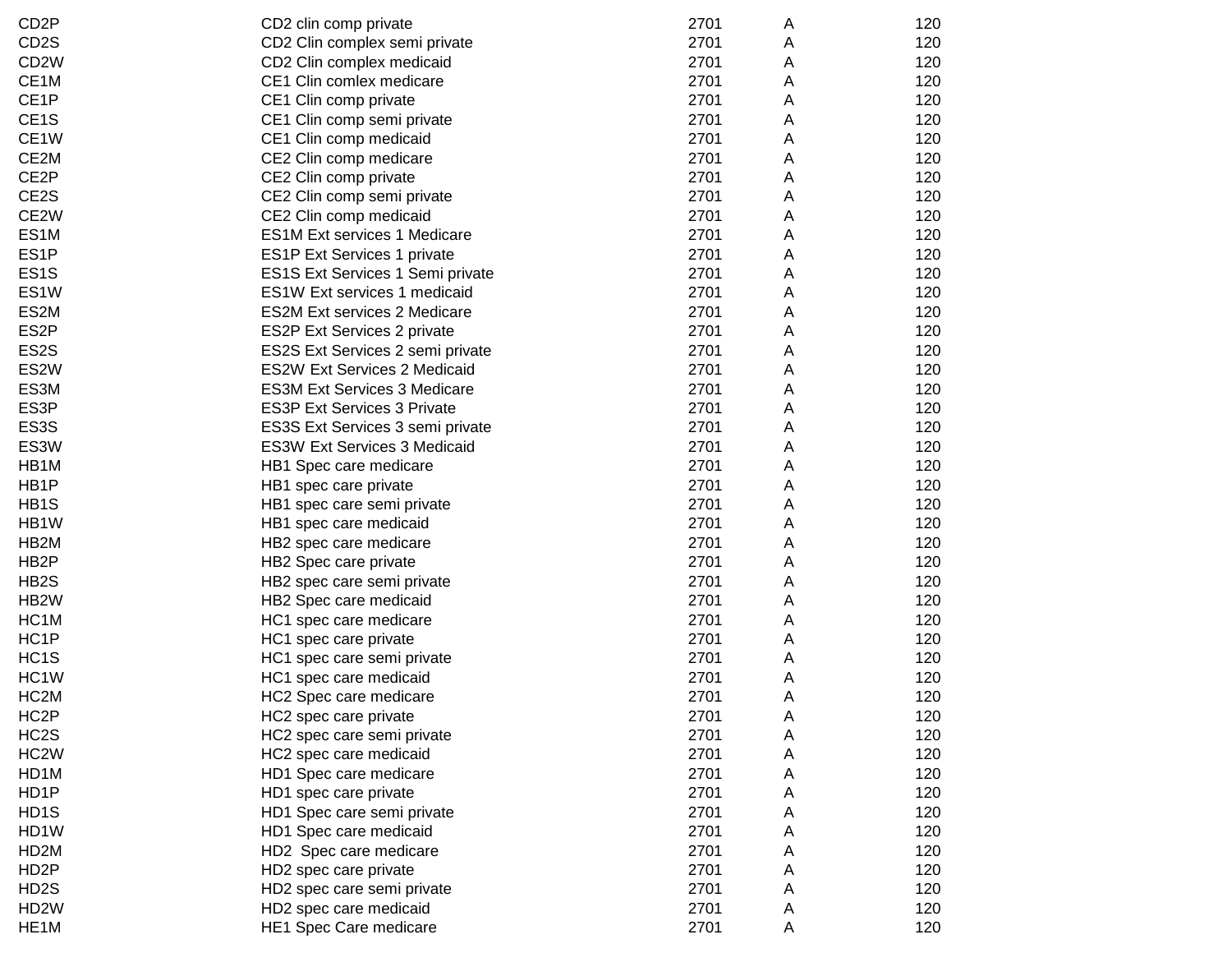| HE <sub>1</sub> P | HE1 Spec care private            | 2701 | A | 120 |
|-------------------|----------------------------------|------|---|-----|
| HE <sub>1</sub> S | HE1 Spec care semi private       | 2701 | A | 120 |
| HE <sub>1</sub> W | HE1W Spec care medicaid          | 2701 | A | 120 |
| HE2M              | HE2M Spec care medicare          | 2701 | Α | 120 |
| HE <sub>2</sub> P | HE2P Spec care private           | 2701 | Α | 120 |
| HE2S              | HE2S Spec care semi private      | 2701 | Α | 120 |
| HE <sub>2</sub> W | <b>HE2W Spec care Medicaid</b>   | 2701 | Α | 120 |
| HOSP/SK           | HOSPITAL LEAVE SKILLED           | 2701 | Α | 120 |
| <b>IA11</b>       | NH IMP. COG. MEDICAID            | 2701 | Α | 120 |
| <b>IA12</b>       | NH IMP. COG. SEMIPRIVATE         | 2701 | Α | 120 |
| <b>IA13</b>       | NH IMP. COG. PRIVATE             | 2701 | Α | 120 |
| <b>IA21</b>       | NH IMP. COG. MEDICAID            | 2701 | Α | 120 |
| <b>IA22</b>       | NH IMP. COG. SEMIPRIVATE         | 2701 | Α | 120 |
| <b>IA23</b>       | NH IMP. COG. PRIVATE             | 2701 | Α | 120 |
| <b>IB11</b>       | NH IMP. COG. MEDICAID            | 2701 | Α | 120 |
| <b>IB12</b>       | NH IMP. COG. SEMIPRIVATE         | 2701 | Α | 120 |
| <b>IB13</b>       | NH IMP. COG. PRIVATE             | 2701 | Α | 120 |
| <b>IB21</b>       | NH IMP. COG. MEDICAID            | 2701 | Α | 120 |
| <b>IB22</b>       | NH IMP. COG. SEMIPRIVATE         | 2701 | Α | 120 |
| <b>IB23</b>       | NH IMP. COG. PRIVATE             | 2701 | Α | 120 |
| LB1M              | LB1 Spec care Spec care medicare | 2701 | Α | 120 |
| LB <sub>1</sub> P | LB1 Spec care private            | 2701 | Α | 120 |
| LB <sub>1</sub> S | LB1 Spec care semi priv          | 2701 | Α | 120 |
| LB1W              | LB1 Spec care medicaid           | 2701 | Α | 120 |
| LB <sub>2</sub> M | LB2 Spec care medicare           | 2701 | Α | 120 |
| LB <sub>2</sub> P | LB2 Spec care private            | 2701 | Α | 120 |
| LB <sub>2</sub> S | LB2 Spec care semi private       | 2701 | Α | 120 |
| LB <sub>2</sub> W | LB2 Spec care medicaid           | 2701 | Α | 120 |
| LC1M              | LC1 Spec care medicare           | 2701 | Α | 120 |
| LC1P              | LC1 Spec care private            | 2701 | Α | 120 |
| LC1S              | LC1 Spec care semi private       | 2701 | Α | 120 |
| LC1W              | LC1 spec care medicaid           | 2701 | Α | 120 |
| LC <sub>2</sub> M | LC2 spec care medicare           | 2701 | A | 120 |
| LC <sub>2</sub> P | LC2 spec care private            | 2701 | A | 120 |
| LC <sub>2</sub> S | LC2 spec care semi private       | 2701 | A | 120 |
| LC <sub>2</sub> W | LC2 spec care medicaid           | 2701 | Α | 120 |
| LD1M              | LD1 spec care medicare           | 2701 | A | 120 |
| LD1P              | LD1 spec care private            | 2701 | Α | 120 |
| LD <sub>1</sub> S | LD1 spec care semi private       | 2701 | Α | 120 |
| LD1W              | LD1 spec care medicaid           | 2701 | Α | 120 |
| LD <sub>2</sub> M | LD2 spec care medicare           | 2701 | Α | 120 |
| LD <sub>2</sub> P | LD2 spec care private            | 2701 | Α | 120 |
| LD <sub>2</sub> S | LD2 spec care semi private       | 2701 | Α | 120 |
| LD <sub>2</sub> W | LD2 spec care medicaid           | 2701 | Α | 120 |
| LE <sub>1</sub> M | LE1 Spec care medicare           | 2701 | Α | 120 |
| LE <sub>1</sub> P | LE1 Spec care private            | 2701 | Α | 120 |
| LE <sub>1</sub> S | LE1 spec care semi private       | 2701 | A | 120 |
| LE <sub>1</sub> W | LE1 spec care medicaid           | 2701 | Α | 120 |
|                   |                                  |      |   |     |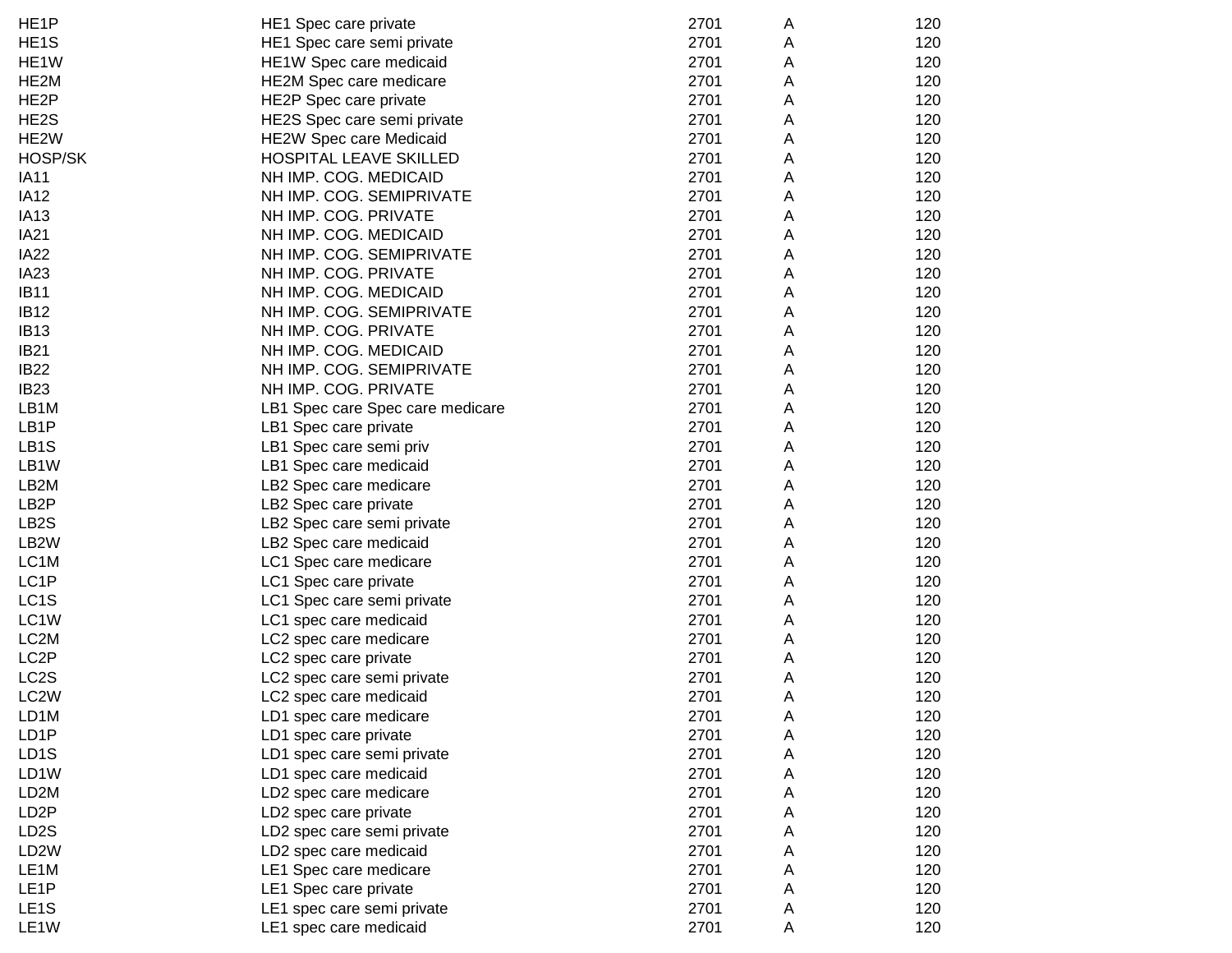| LE2M              | LE2 Spec care medicare            | 2701 | A | 120 |
|-------------------|-----------------------------------|------|---|-----|
| LE <sub>2</sub> P | LE2 Spec care private             | 2701 | Α | 120 |
| LE <sub>2</sub> S | LE2 spec care semi private        | 2701 | A | 120 |
| LE <sub>2</sub> W | LE2 Spec care medicaid            | 2701 | A | 120 |
| <b>PA11</b>       | NH RED. PHY. FUNCTION MEDICAID    | 2701 | Α | 120 |
| <b>PA12</b>       | NH RED. PHY. FUNCTION SEMIPRIVATE | 2701 | Α | 120 |
| <b>PA13</b>       | NH RED. PHY. FUNCTION PRIVATE     | 2701 | Α | 120 |
| PA1M              | PA1 Red func medicare             | 2701 | Α | 120 |
| PA <sub>1</sub> P | PA1 Red func private              | 2701 | Α | 120 |
| PA <sub>1</sub> S | PA1 Red func semi private         | 2701 | Α | 120 |
| PA1W              | PA1 Red func medicaid             | 2701 | Α | 120 |
| <b>PA21</b>       | NH RED. PHY. FUNCTION MEDICAID    | 2701 | Α | 120 |
| <b>PA22</b>       | NH RED. PHY. FUNCTION SEMIPRIVATE | 2701 | Α | 120 |
| <b>PA23</b>       | NH RED. PHY. FUNCTION PRIVATE     | 2701 | Α | 120 |
| PA2M              | PA2 Red func medicare             | 2701 | Α | 120 |
| PA <sub>2</sub> P | PA2 Red func private              | 2701 | A | 120 |
| PA <sub>2</sub> S | PA2 Red func semi private         | 2701 | A | 120 |
| PA <sub>2</sub> W | PA2 Red func medicaid             | 2701 | A | 120 |
| PAI BC            | PA1 BASIC CARE                    | 2701 | Α | 120 |
| PAI BC M          | <b>BASIC CARE MAY</b>             | 2701 | A | 120 |
| <b>PB11</b>       | NH RED. PHY. FUNCTION MEDICAID    | 2701 | Α | 120 |
| <b>PB12</b>       | NH RED. PHY. FUNCTION SEMIPRIVATE | 2701 | Α | 120 |
| <b>PB13</b>       | NH RED. PHY. FUNCTION PRIVATE     | 2701 | Α | 120 |
| PB1M              | PB1 Red func medicare             | 2701 | Α | 120 |
| PB <sub>1</sub> P | PB1 Red func private              | 2701 | Α | 120 |
| PB <sub>1</sub> S | PB1 Red func semi private         | 2701 | Α | 120 |
| PB1W              | PB1 Red func medicaid             | 2701 | Α | 120 |
| <b>PB21</b>       | NH RED. PHY. FUNCTION MEDICAID    | 2701 | Α | 120 |
| <b>PB22</b>       | NH RED. PHY. FUNCTION SEMIPRIVATE | 2701 | Α | 120 |
| <b>PB23</b>       | NH RED. PHY. FUNCTION PRIVATE     | 2701 | Α | 120 |
| PB <sub>2</sub> M | PB2 Red func medicare             | 2701 | Α | 120 |
| PB <sub>2</sub> P | PB2 Red func private              | 2701 | A | 120 |
| PB <sub>2</sub> S | PB2 Red func semi private         | 2701 | A | 120 |
| PB <sub>2</sub> W | PB2 Red func medicaid             | 2701 | A | 120 |
| <b>PC11</b>       | NH RED. PHY. FUNCTION MEDICAID    | 2701 | A | 120 |
| <b>PC12</b>       | NH RED. PHY. FUNCTION SEMIPRIVATE | 2701 | Α | 120 |
| PC13              | NH RED. PHY. FUNCTION PRIVATE     | 2701 | A | 120 |
| PC <sub>1</sub> M | PC1 Red func medicare             | 2701 | А | 120 |
| PC <sub>1P</sub>  | PC1 Red func private              | 2701 | Α | 120 |
| PC <sub>1</sub> S | PC1 Red func semi private         | 2701 | Α | 120 |
| PC <sub>1</sub> W | PC1 Red func medicaid             | 2701 | Α | 120 |
| <b>PC21</b>       | NH RED. PHY. FUNCTION MEDICAID    | 2701 | Α | 120 |
| <b>PC22</b>       | NH RED. PHY. FUNCTION SEMIPRIVATE | 2701 | Α | 120 |
| <b>PC23</b>       | NH RED. PHY. FUNCTION PRIVATE     | 2701 | Α | 120 |
| PC <sub>2</sub> M | PC2 Red func medicare             | 2701 | A | 120 |
| PC <sub>2</sub> P | PC2 Red func private              | 2701 | A | 120 |
| PC <sub>2</sub> S | PC2 Red func semi private         | 2701 | Α | 120 |
| PC <sub>2</sub> W | PC2 Red func medicaid             | 2701 | А | 120 |
|                   |                                   |      |   |     |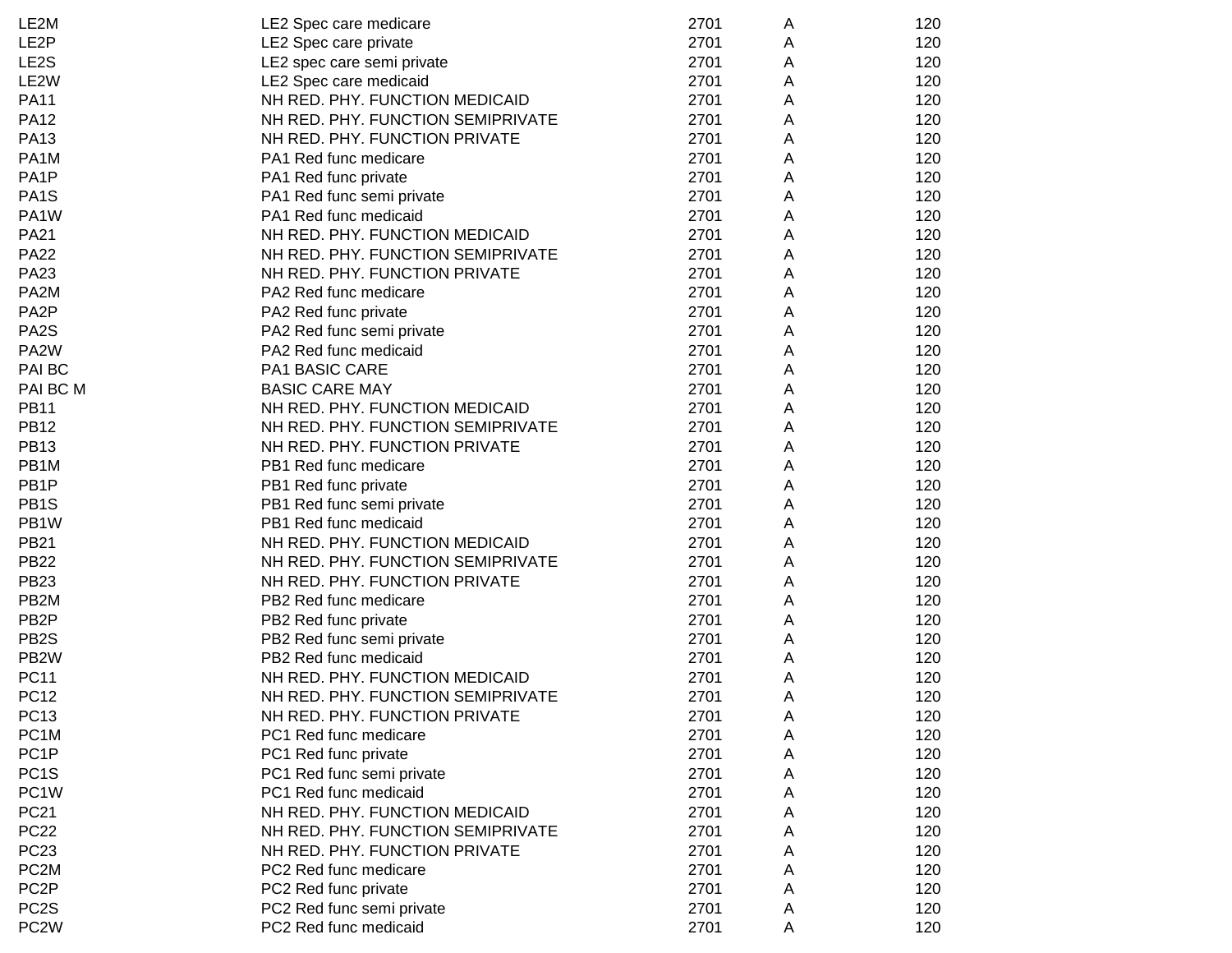| <b>PD11</b>       | NH RED. PHY. FUNCTION MEDICAID    | 2701 | A | 120 |
|-------------------|-----------------------------------|------|---|-----|
| <b>PD12</b>       | NH RED. PHY. FUNCTION SEMIPRIVATE | 2701 | Α | 120 |
| <b>PD13</b>       | NH RED. PHY. FUNCTION PRIVATE     | 2701 | Α | 120 |
| PD <sub>1</sub> M | PD1 Red func medicare             | 2701 | Α | 120 |
| PD <sub>1P</sub>  | PD1 Red func private              | 2701 | Α | 120 |
| PD <sub>1</sub> S | PD1 Red func semi private         | 2701 | Α | 120 |
| PD <sub>1</sub> W | PD1 Red func medicaid             | 2701 | Α | 120 |
| <b>PD21</b>       | NH RED. PHY. FUNCTION MEDICAID    | 2701 | Α | 120 |
| <b>PD22</b>       | NH RED. PHY. FUNCTION SEMIPRIVATE | 2701 | Α | 120 |
| PD <sub>23</sub>  | NH RED. PHY. FUNCTION PRIVATE     | 2701 | A | 120 |
| PD <sub>2</sub> M | PD2 Red func medicare             | 2701 | Α | 120 |
| PD <sub>2</sub> P | PD2 Red func private              | 2701 | A | 120 |
| PD <sub>2</sub> S | PD2 Red func semi private         | 2701 | А | 120 |
| PD <sub>2</sub> W | PD2 Red func medicaid             | 2701 | A | 120 |
| <b>PE11</b>       | NH RED. PHY. FUNCTION MEDICAID    | 2701 | A | 120 |
| <b>PE12</b>       | NH RED. PHY. FUNCTION SEMIPRIVATE | 2701 | A | 120 |
| <b>PE13</b>       | NH RED. PHY. FUNCTION PRIVATE     | 2701 | A | 120 |
| PE1M              | PE1 Red func medicare             | 2701 | A | 120 |
| PE <sub>1P</sub>  | PE1 red func private              | 2701 | Α | 120 |
| PE <sub>1</sub> S | PE1 Red func semi private         | 2701 | Α | 120 |
| PE <sub>1</sub> W | PE1 Red func medicaid             | 2701 | A | 120 |
| <b>PE21</b>       | NH RED. PHY. FUNCTION MEDICID     | 2701 | A | 120 |
| <b>PE22</b>       | NH RED. PHY. FUNCTION SEMIPRIVATE | 2701 | Α | 120 |
| <b>PE23</b>       | NH RED. PHY. FUNCTION PRIVATE     | 2701 | A | 120 |
| PE2M              | PE2 Red func medicare             | 2701 | A | 120 |
| PE <sub>2</sub> P | PE2 Red func private              | 2701 | Α | 120 |
| PE2S              | PE2 Red func semi private         | 2701 | Α | 120 |
| PE <sub>2</sub> W | PE2 Red func medicaid             | 2701 | Α | 120 |
| <b>POS</b>        | <b>POS</b>                        | 2701 | Α | 120 |
| RAA1              | NH REHAB MEDICAID                 | 2701 | Α | 120 |
| RAA <sub>2</sub>  | NH REHAB SEMIPRIVATE              | 2701 | Α | 120 |
| RAA3              | NH REHAB PRIVATE                  | 2701 | Α | 120 |
| <b>RAAM</b>       | RAA Rehab Medicare                | 2701 | A | 120 |
| <b>RAAP</b>       | <b>RAA Rehab Private</b>          | 2701 | A | 120 |
| <b>RAAS</b>       | RAAS Rehab semi private           | 2701 | Α | 120 |
| <b>RAAW</b>       | <b>RAA Rehab Medicaid</b>         | 2701 | Α | 120 |
| RAB1              | NH REHAB MEDICAID                 | 2701 | A | 120 |
| RAB <sub>2</sub>  | NH REHAB SEMIPRIVATE              | 2701 | Α | 120 |
| RAB3              | NH REHAB PRIVATE                  | 2701 | Α | 120 |
| <b>RABM</b>       | <b>RAB Rehab Medicare</b>         | 2701 | Α | 120 |
| <b>RABP</b>       | <b>RAB Rehab Private</b>          | 2701 | Α | 120 |
| <b>RABS</b>       | RAB Rehab semi private            | 2701 | Α | 120 |
| <b>RABW</b>       | <b>RAB Rehab Medicaid</b>         | 2701 | Α | 120 |
| RAC1              | NH REHAB MEDICAID                 | 2701 | Α | 120 |
| RAC <sub>2</sub>  | NH REHAB SEMIPRIVATE              | 2701 | Α | 120 |
| RAC3              | NH REHAB PRIVATE                  | 2701 | Α | 120 |
| <b>RACM</b>       | Rehab RAC Medicare                | 2701 | Α | 120 |
| <b>RACP</b>       | <b>Rehab RAC Private</b>          | 2701 | Α | 120 |
|                   |                                   |      |   |     |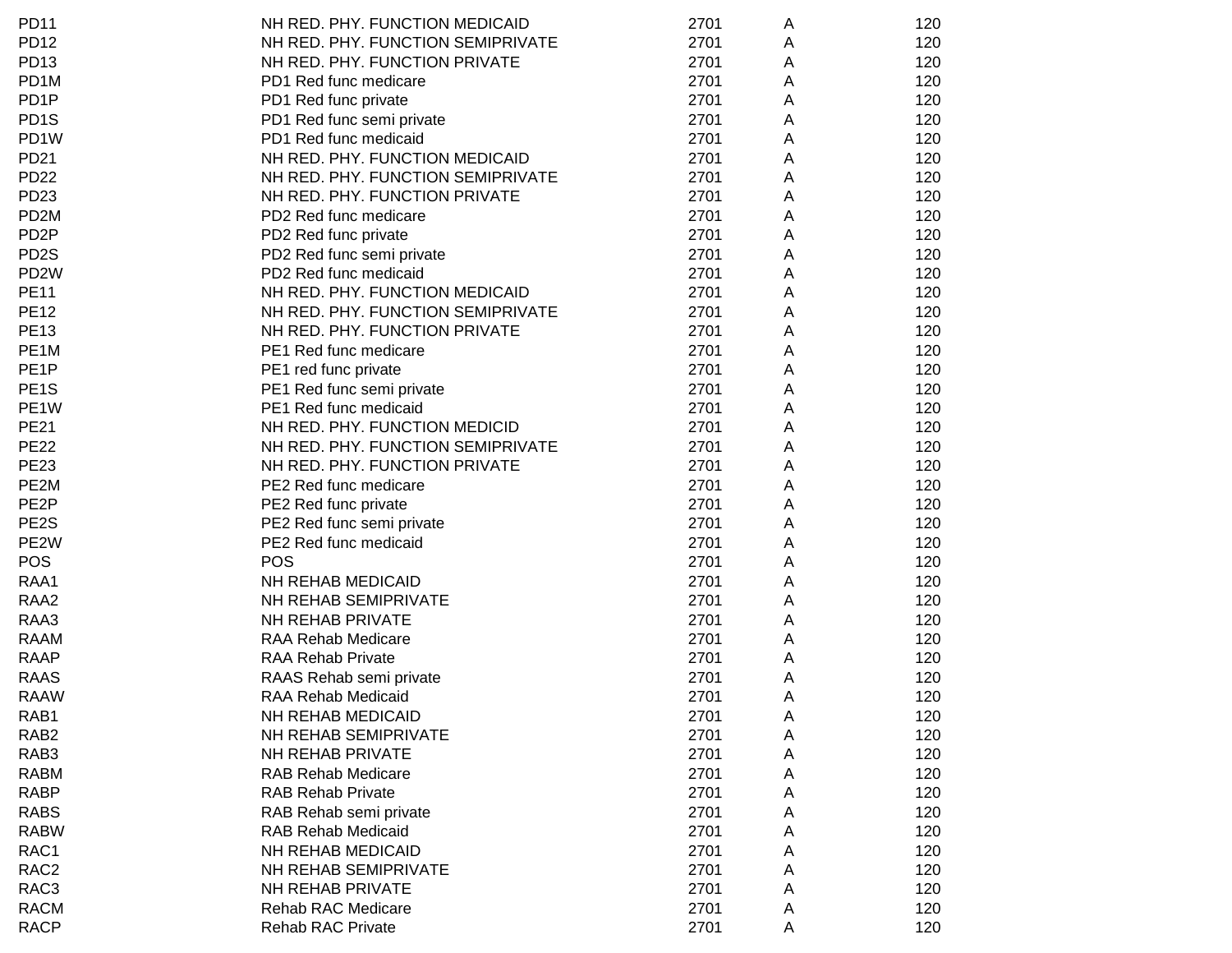| <b>RACS</b>                         | Rehab RAC Semi private      | 2701 | A | 120 |
|-------------------------------------|-----------------------------|------|---|-----|
| <b>RACW</b>                         | <b>Rehab RAC Medicaid</b>   | 2701 | A | 120 |
| RAD1                                | NH REHAB MEDICAID           | 2701 | A | 120 |
| RAD <sub>2</sub>                    | NH REHAB SEMIPRIVATE        | 2701 | A | 120 |
| RAD <sub>3</sub>                    | NH REHAB PRIVATE            | 2701 | A | 120 |
| <b>RADM</b>                         | <b>Rehab RAD Medicare</b>   | 2701 | Α | 120 |
| <b>RADP</b>                         | <b>Rehab RAD Private</b>    | 2701 | Α | 120 |
| <b>RADS</b>                         | Rehab RAD Semi private      | 2701 | Α | 120 |
| <b>RADW</b>                         | Rehab RAD Medicaid          | 2701 | Α | 120 |
| <b>RAEM</b>                         | <b>Rehab RAE Medicare</b>   | 2701 | Α | 120 |
| <b>RAEP</b>                         | <b>Rehab RAE Private</b>    | 2701 | Α | 120 |
| <b>RAES</b>                         | Rehab RAE semi-private      | 2701 | Α | 120 |
| <b>RAEW</b>                         | <b>Rehab RAE Medicaid</b>   | 2701 | Α | 120 |
| <b>SE11</b>                         | NH EXT. SERV. MEDICAID      | 2701 | Α | 120 |
| <b>SE12</b>                         | NH EXT. SERV. SEMIPRIVATE   | 2701 | Α | 120 |
| <b>SE13</b>                         | NH EXT. SERV. PRIVATE       | 2701 | Α | 120 |
| <b>SE21</b>                         | NH EXT. SERV. MEDICAID      | 2701 | Α | 120 |
| <b>SE22</b>                         | NH EXT. SERV. SEMIPRIVATE   | 2701 | Α | 120 |
| <b>SE23</b>                         | NH EXT. SERV. PRIVATE       | 2701 | Α | 120 |
| <b>SE31</b>                         | NH EXT. SERV. MEDICAID      | 2701 | Α | 120 |
| <b>SE32</b>                         | NH EXT. SERV. SEMIPRIVATE   | 2701 | Α | 120 |
| <b>SE33</b>                         | NH EXT. SERV. PRIVATE       | 2701 | Α | 120 |
| SSA1                                | NH SPECIAL CARE MEDICAID    | 2701 | Α | 120 |
| SSA <sub>2</sub>                    | NH SPECIAL CARE SEMIPRIVATE | 2701 | Α | 120 |
| SSA3                                | NH SPECIAL CARE PRIVATE     | 2701 | Α | 120 |
| SSB1                                | NH SPECIAL CARE MEDICAID    | 2701 | Α | 120 |
| SSB <sub>2</sub>                    | NH SPECIAL CARE SEMIPRIVATE | 2701 | Α | 120 |
| SSB <sub>3</sub>                    | NH SPECIAL CARE PRIVATE     | 2701 | Α | 120 |
| SSC <sub>1</sub>                    | NH SPECIAL CARE MEDICAID    | 2701 | Α | 120 |
| SSC <sub>2</sub>                    | NH SPECIAL CARE SEMIPRIVATE | 2701 | Α | 120 |
| SSC <sub>3</sub>                    | NH SPECIAL CARE PRIVATE     | 2701 | Α | 120 |
|                                     | <b>POS</b>                  | 2701 | A | 929 |
| ΖZ                                  |                             | 306  |   |     |
| <b>Total Number of Charge Codes</b> |                             |      |   |     |
| PT                                  | PHYSICAL THERAPY MED A      | 2702 | Α | 420 |
| <b>Total Number of Charge Codes</b> |                             | 1    |   |     |
|                                     |                             |      |   |     |
| <b>SUPP</b>                         | <b>MEDICAL SUPPLIES SNF</b> | 2703 | A | 270 |
| <b>Total Number of Charge Codes</b> |                             | 1    |   |     |
|                                     |                             |      |   |     |
| LAB                                 | LAB CHARGES MED A           | 2705 | A | 300 |
| <b>Total Number of Charge Codes</b> |                             | 1    |   |     |
|                                     |                             |      |   |     |
| <b>SUPPLIES</b>                     | NH SUPPLIES MED A           | 2706 | Α | 270 |
| <b>Total Number of Charge Codes</b> |                             | 1    |   |     |
|                                     |                             |      |   |     |
| <b>SP</b>                           | SPEECH THERAPY MED A        | 2709 | Α | 440 |
| <b>Total Number of Charge Codes</b> |                             | 1    |   |     |
|                                     |                             |      |   |     |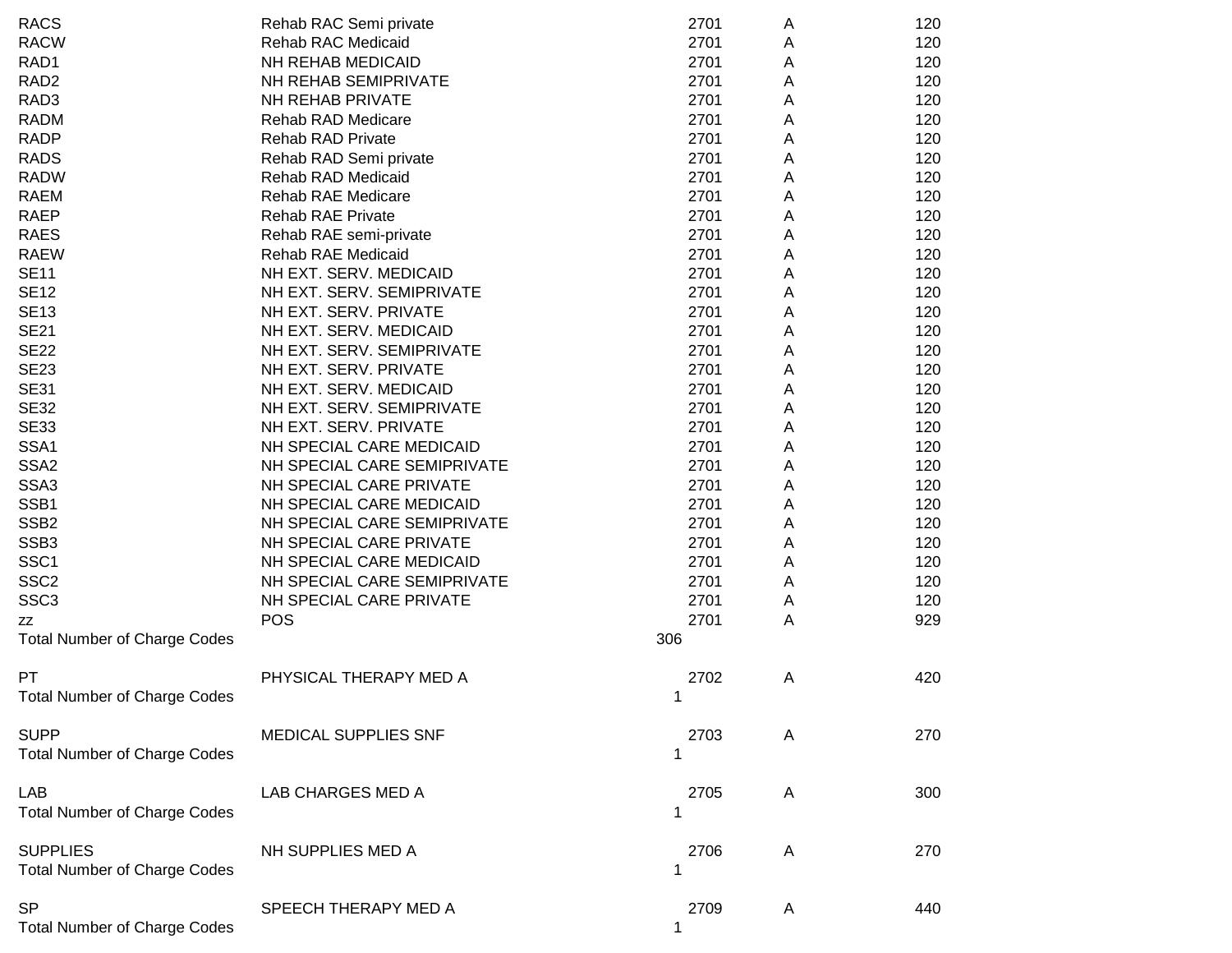| ОT<br><b>Total Number of Charge Codes</b> | OCCUPATIONAL THERAPY MED A            | 2710  | A | 430 |
|-------------------------------------------|---------------------------------------|-------|---|-----|
| Number of Charge Code Printed:            |                                       | 2,632 |   |     |
| Charge Code:                              | All Charge Codes                      |       |   |     |
| Departments:                              | All Departments                       |       |   |     |
| UB Revenue Codes:                         | All UB Revenue Codes                  |       |   |     |
| <b>Procedure Codes:</b>                   | All Procedure Codes                   |       |   |     |
| Service Codes:                            | All Service Codes                     |       |   |     |
| Inventory Item Numbers:                   | All Inventory Item Numbers            |       |   |     |
| <b>Statistic Account Numbers:</b>         | <b>All Statistics Account Numbers</b> |       |   |     |
| Taxable:                                  | All                                   |       |   |     |
| Active:                                   | Only Active                           |       |   |     |
| Report Order:                             | Department/ChargeCode                 |       |   |     |
| Price As Of:                              | 01/01/19                              |       |   |     |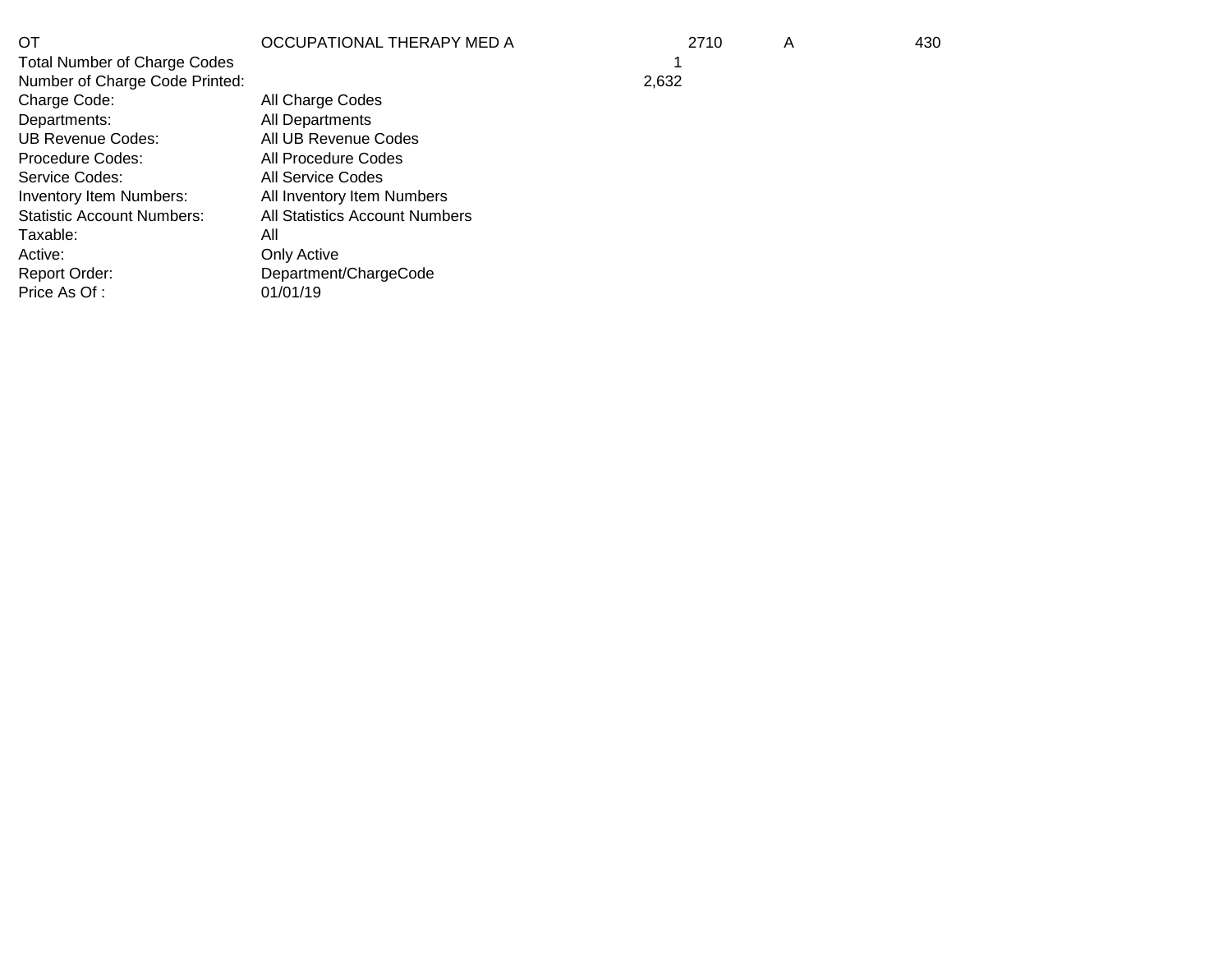1,600.00 N N 0.00 N N 0.01 N N 600.00 N N 1,500.00 N N 1,500.00 N N 1,500.00 N N 1,500.00 N N 2,500.00 N N 2,500.00 N N 2,500.00 N N 2,500.00 N N 1,500.00 N N 1,500.00 N N 1,800.00 N N 1,800.00 N N 1,800.00 N N 1,800.00 N N 1,800.00 N N 1,800.00 N N 1,800.00 N N 1,800.00 N N 1,500.00 N N 1,500.00 N N 275.00 N Y 275.00 N Y 440.00 N Y 363.00 N Y 308.00 N Y 138.00 N Y 286.00 N Y 121.00 N Y 176.00 N Y 253.00 N Y 83.00 N Y 215.00 N Y 44.00 N Y 253.00 N Y 286.00 N Y 374.00 N Y 297.00 N Y 413.00 N Y 325.00 N Y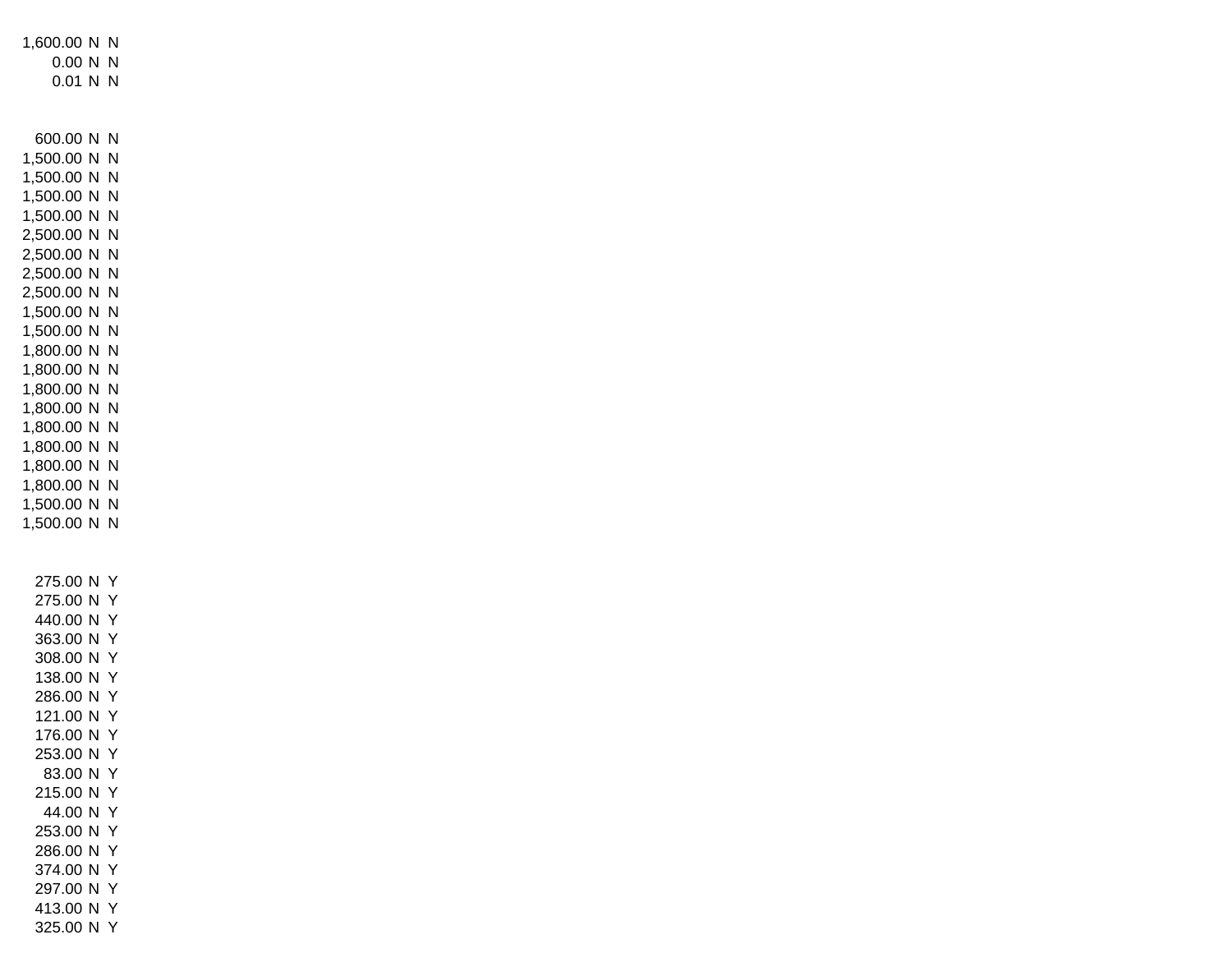385.00 N Y 429.00 N Y 440.00 N Y 300.00 N Y 385.00 N Y 407.00 N Y 407.00 N Y 429.00 N Y 550.00 N Y 501.00 N Y 523.00 N Y 748.00 N Y 1,045.00 N Y 523.00 N Y 700.00 N Y 242.00 N Y 132.00 N Y 512.00 N Y 402.00 N Y 138.00 N Y 231.00 N Y 275.00 N Y 325.00 N Y 400.00 N Y 275.00 N Y 297.00 N Y 424.00 N Y 605.00 N Y 787.00 N Y 171.00 N Y 204.00 N Y 187.00 N Y 17.00 N Y 385.00 N Y 275.00 N Y 319.00 N Y 206.00 N Y 451.00 N Y 479.00 N Y 534.00 N Y 526.00 N Y 600.00 N Y 138.00 N Y 143.00 N Y 132.00 N Y 154.00 N Y 121.00 N Y 160.00 N Y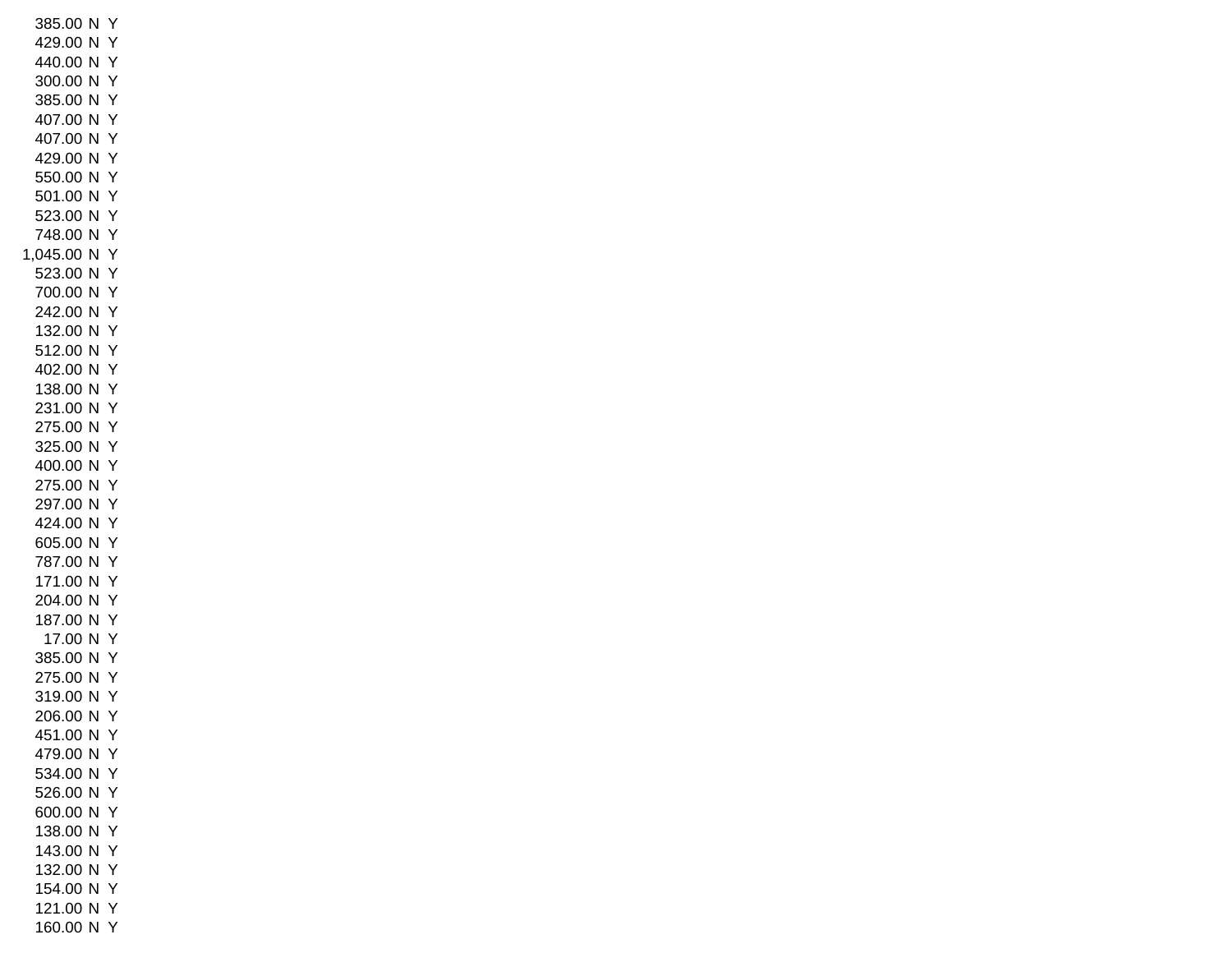160.00 N Y 149.00 N Y 250.00 N Y 688.00 N Y 743.00 N Y 715.00 N Y 468.00 N Y 450.00 N Y 1,300.00 N Y 715.00 N Y 750.00 N Y 578.00 N Y 220.00 N Y 248.00 N Y 231.00 N Y 171.00 N Y 110.00 N Y 215.00 N Y 193.00 N Y 193.00 N Y 132.00 N Y 248.00 N Y 578.00 N Y 700.00 N Y 715.00 N Y 462.00 N Y 594.00 N Y 138.00 N Y 171.00 N Y 83.00 N Y 369.00 N Y 187.00 N Y 314.00 N Y 281.00 N Y 1,100.00 N Y 1,925.00 N Y 138.00 N Y 175.00 N Y 143.00 N Y 259.00 N Y 127.00 N Y 20.00 N Y 22.00 N Y 20.00 N Y 55.00 N Y 0.00 N N 22.00 N Y 0.00 N N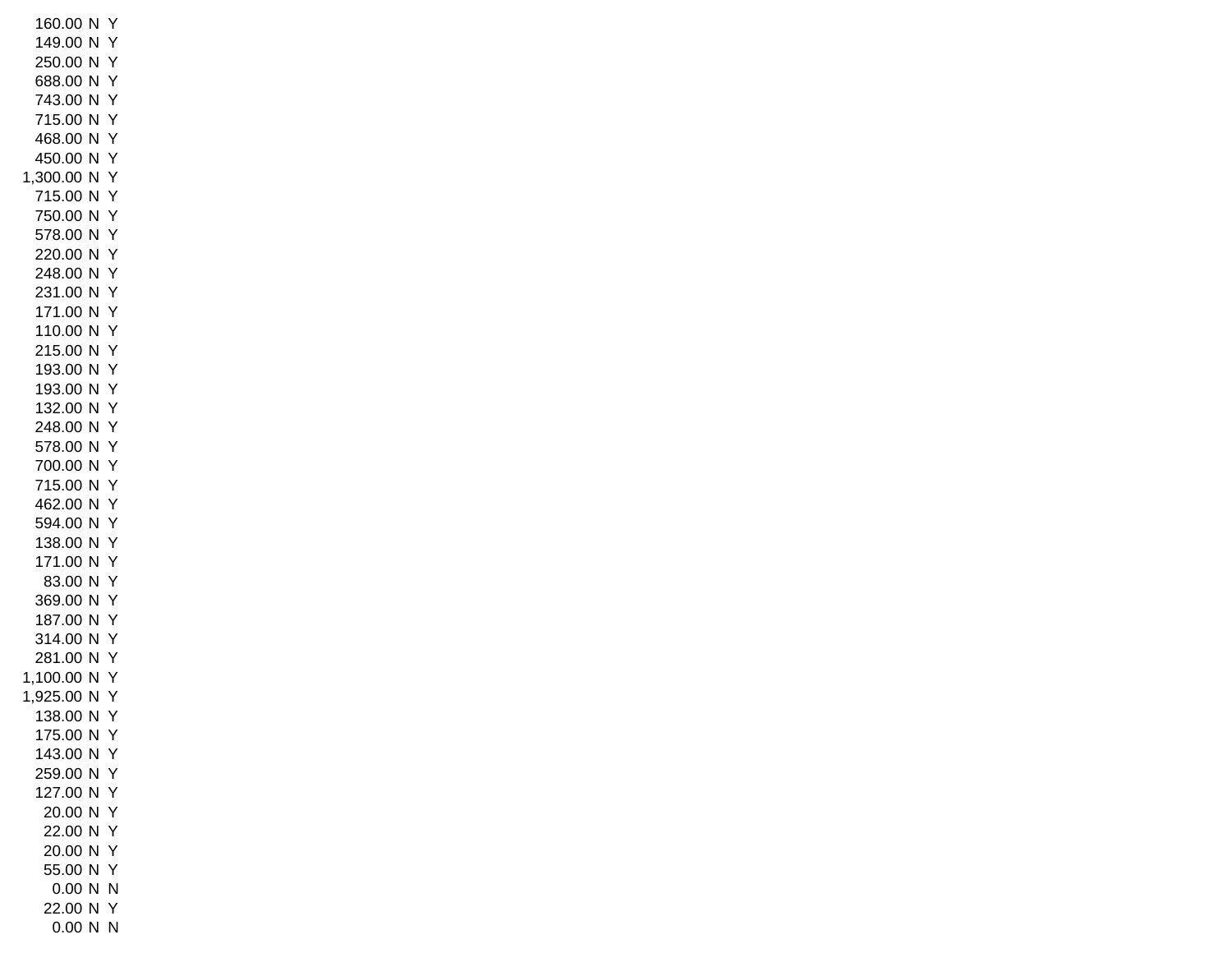55.00 N Y 0.00 N N 20.00 N Y 22.00 N Y 0.00 N N 20.00 N Y 44.00 N Y 0.00 N N 20.00 N Y 22.00 N Y 0.00 N N 20.00 N Y 200.00 N Y 0.00 N Y 50.00 N Y 0.00 N Y 39.00 N Y 0.00 N Y 292.00 N Y 0.00 N Y 55.00 N Y 330.00 N Y 0.00 N Y 50.00 N Y 0.00 N Y 451.00 N Y 127.00 N Y 0.00 N Y 176.00 N Y 30.00 N Y 0.00 N Y 45.00 N Y 0.00 N Y 30.00 N Y 0.00 N Y 77.00 N Y 88.00 N Y 0.00 N Y 149.00 N Y 0.00 N Y 39.00 N Y 0.00 N Y 103.00 N Y 0.00 N Y 303.00 N Y 0.00 N Y 50.00 N Y 0.00 N Y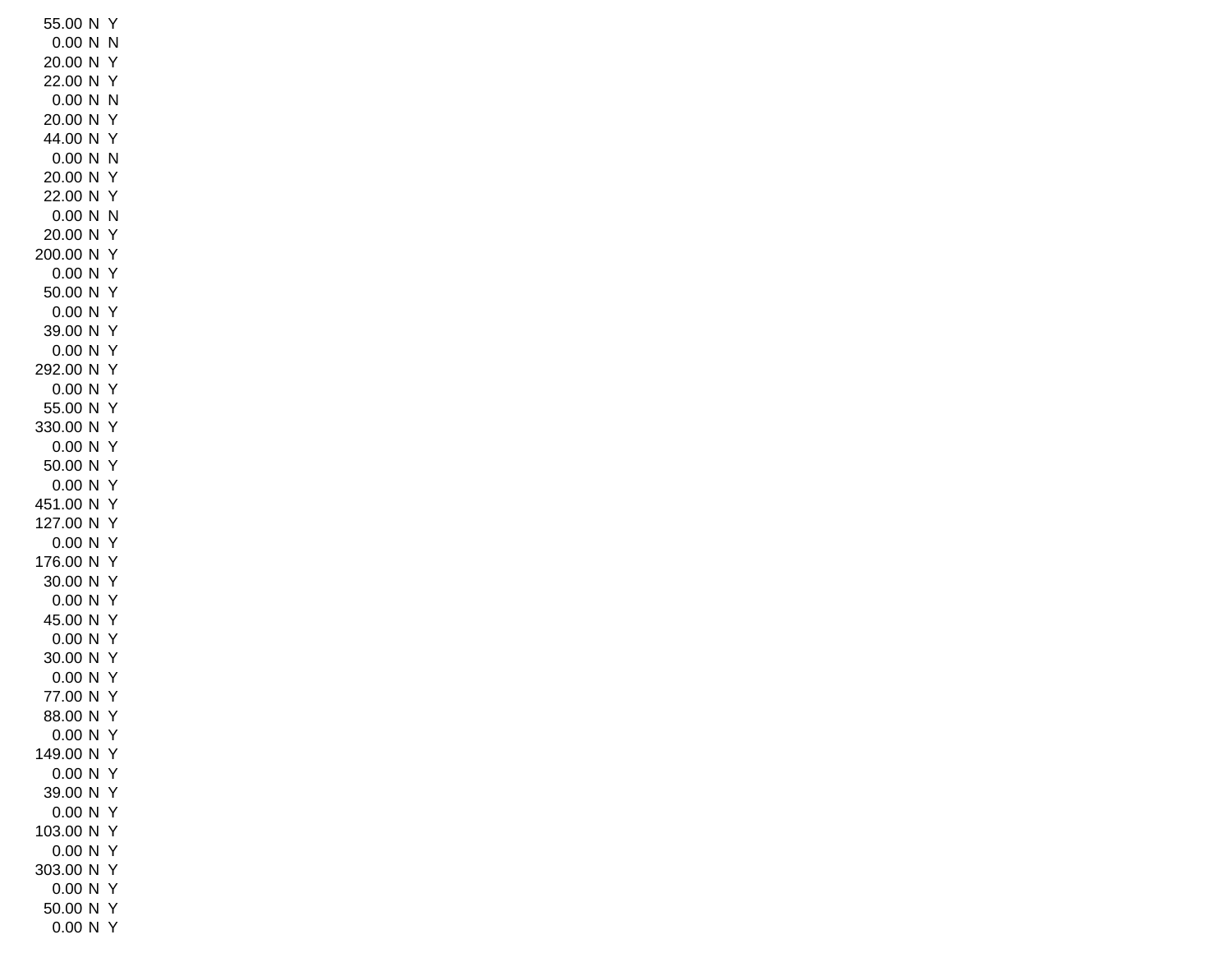40.00 N Y 0.00 N Y 62.00 N Y 0.00 N Y 174.00 N Y 0.00 N Y 132.00 N Y 0.00 N Y 165.00 N Y 0.00 N Y 204.00 N Y 0.00 N Y 319.00 N Y 39.00 N Y 0.00 N Y 97.00 N Y 0.00 N Y 200.00 N Y 39.00 N Y 39.00 N Y 770.00 N Y 165.00 N Y 50.00 N Y 44.00 N Y 22.00 N Y 33.00 N Y 28.00 N Y 66.00 N Y 149.00 N Y 50.00 N Y 380.00 N Y 0.00 N Y 11.00 N Y 110.00 N Y 193.00 N Y 275.00 N Y 385.00 N Y 468.00 N Y 50.00 N Y 110.00 N Y 50.00 N Y 187.00 N Y 150.00 N Y 275.00 N Y 374.00 N Y 251.00 N Y 355.00 N Y 449.00 N Y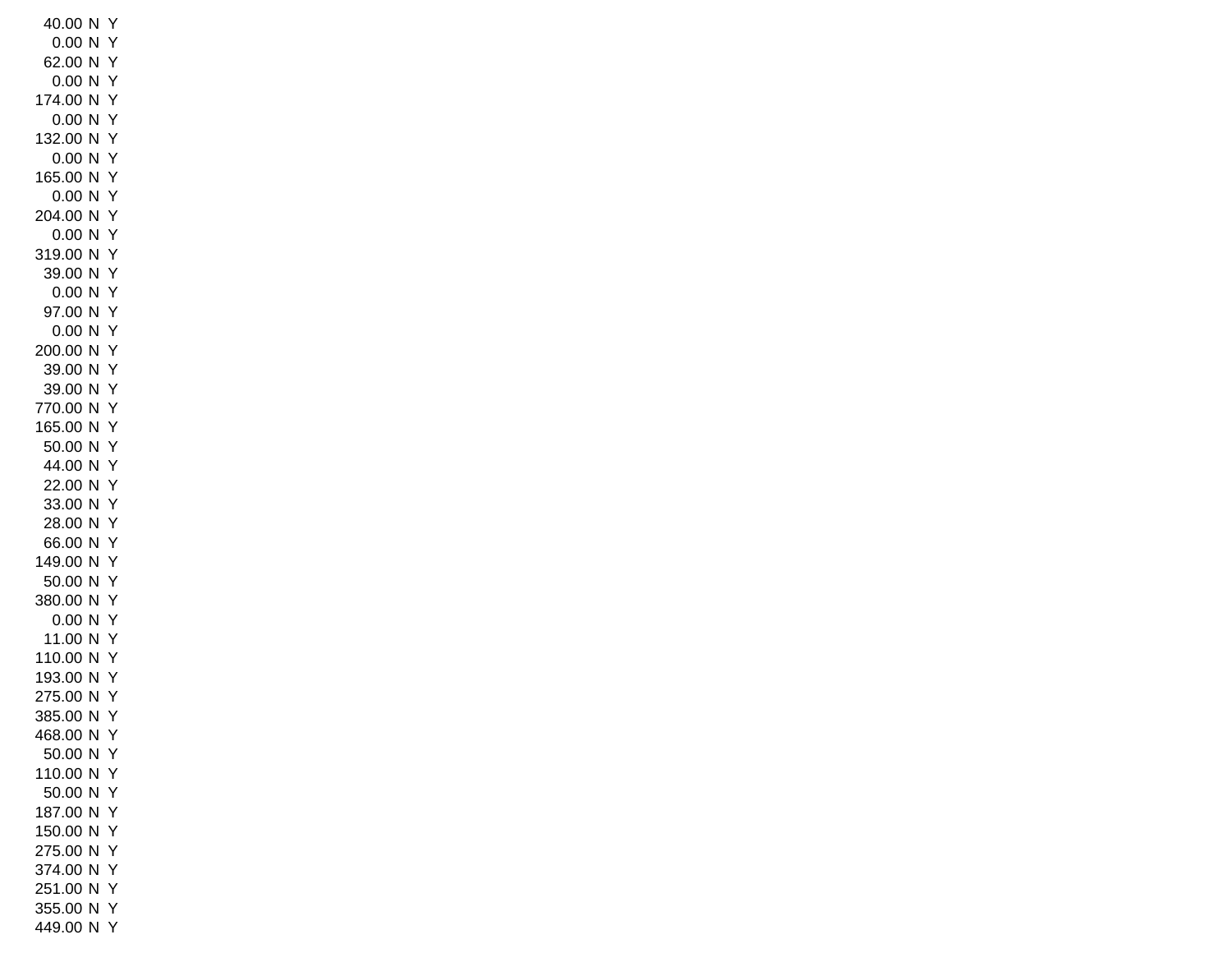119.00 N Y 185.00 N Y 243.00 N Y 361.00 N Y 196.00 N Y 281.00 N Y 256.00 N Y 220.00 N Y 330.00 N Y 275.00 N Y 264.00 N Y 281.00 N Y 314.00 N Y 303.00 N Y 352.00 N Y 374.00 N Y 231.00 N Y 248.00 N Y 253.00 N Y 264.00 N Y 275.00 N Y 286.00 N Y 308.00 N Y 39.00 N Y 66.00 N Y 90.00 N Y 180.00 N Y 55.00 N Y 0.00 N N 57.00 N Y 0.00 N N 55.00 N Y 99.00 N Y 50.00 N Y 66.00 N Y 385.00 N Y 385.00 N Y 275.00 N Y 44.00 N Y 9.00 N Y 17.00 N Y 12.00 N Y 5.00 N Y 44.00 N Y 0.67 N Y 0.05 N Y 39.00 N Y 0.65 N Y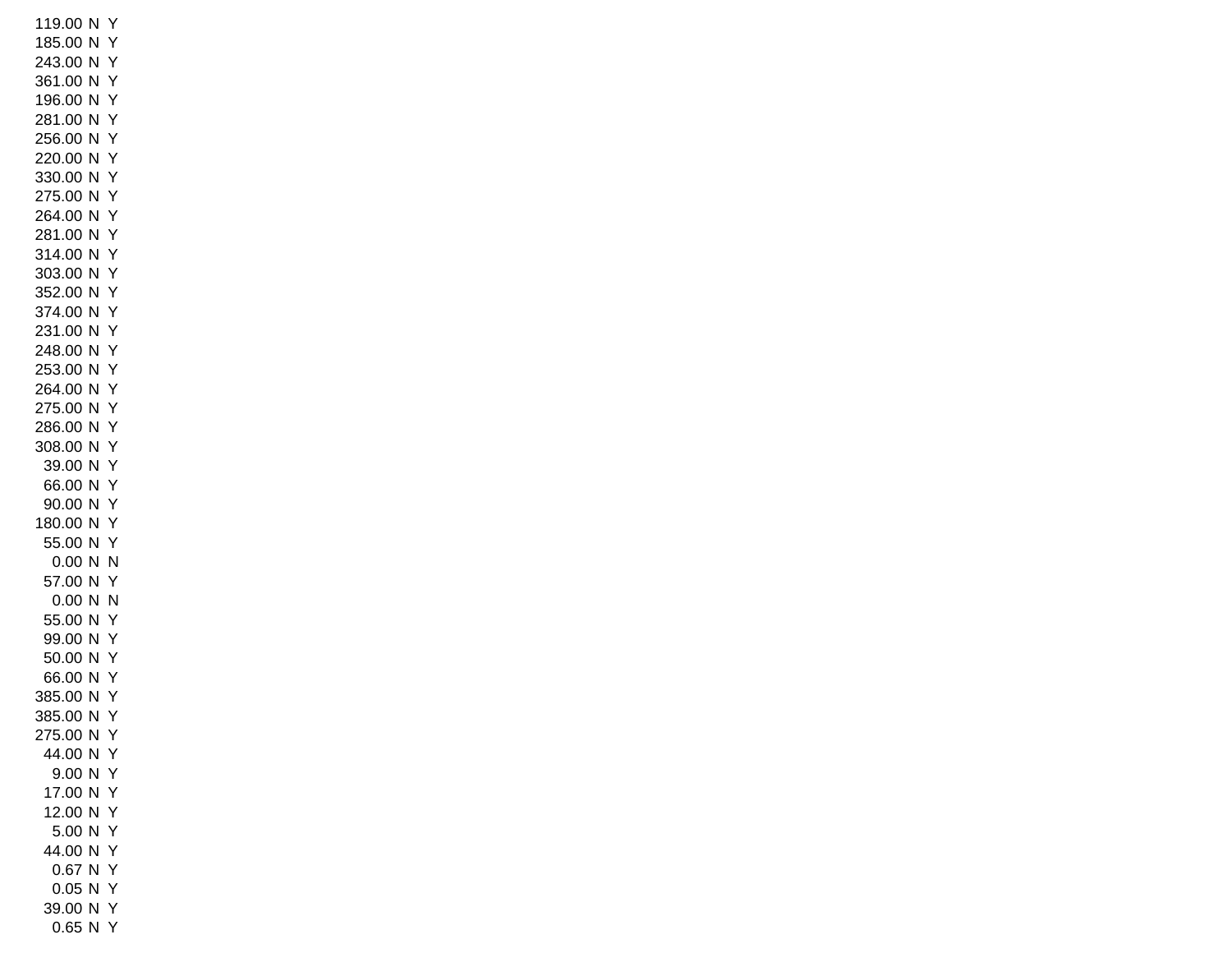4.00 N Y 2.00 N Y 9.00 N Y 8.00 N Y 6.00 N Y 11.00 N Y 5.00 N Y 11.00 N Y 6.00 N Y 9.00 N Y 165.00 N Y 21.00 N Y 121.00 N Y 10.00 N Y 55.00 N Y 9.00 N Y 11.00 N Y 7.00 N Y 33.00 N Y 0.00 N N 110.00 N Y 0.00 N N 0.00 N N 6.00 N N 6.00 N N 6.00 N N 6.00 N N 140.00 N N 148.00 N N 164.00 N N 139.00 N N 164.00 N N 122.00 N N 145.00 N N 164.00 N N 200.00 N N 115.00 N N 260.70 N N 725.00 N N 990.00 N N 1,600.00 N N 900.00 N N 1,000.00 N N 1,200.00 N N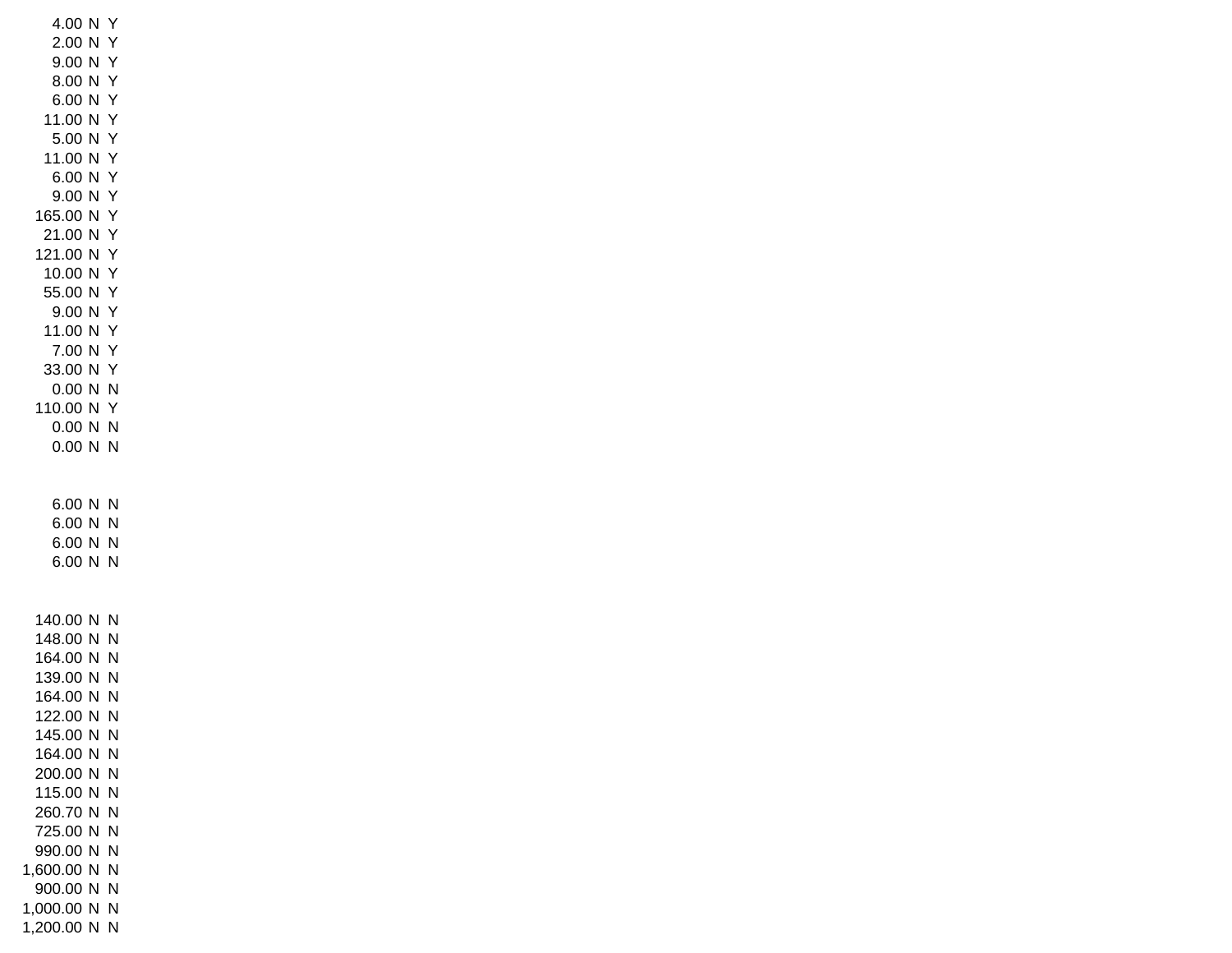1,000.00 N N 1,250.00 N N 1,500.00 N N 2,900.00 N N 2,500.00 N N 2,500.00 N N 3,800.00 N N 1,750.00 N N 2,300.00 N N 78.00 N N 99.00 N N 133.00 N N 139.00 N N 121.00 N N 145.00 N N 980.00 N N 1,260.00 N N 1,560.00 N N 1,500.00 N N 84.00 N N 129.00 N N 170.00 N N 223.00 N N 139.00 N N 121.00 N N 139.00 N N 194.00 N N 270.00 N N 990.00 N N 990.00 N N 990.00 N N 1,500.00 N N 1,500.00 N N 1,500.00 N N 2,250.00 N N 2,250.00 N N 2,250.00 N N 135.00 N N 880.00 N N 1,270.00 N N 1,500.00 N N 2,285.00 N N 2,970.00 N N 115.00 N N 115.00 N N 110.00 N N 120.00 N N 88.00 N N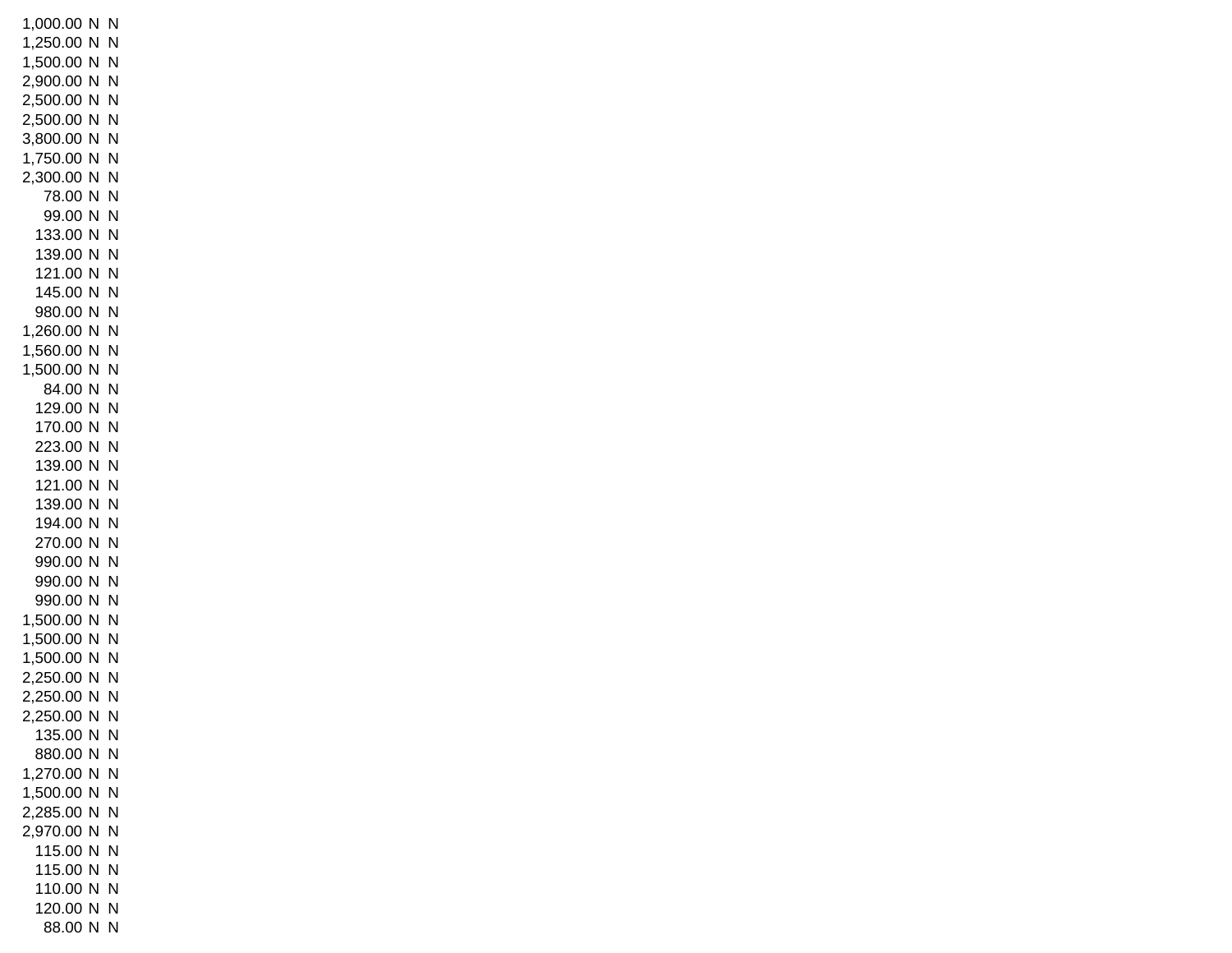114.00 N N 145.00 N N 120.00 N N 110.00 N N 130.00 N N 100.00 N N 120.00 N N 155.00 N N 129.00 N N 140.00 N N 975.00 N N 1,250.00 N N 2,250.00 N N 1,640.00 N N 150.00 N N 190.00 N N 185.00 N N 195.00 N N 114.00 N N 124.00 N N 133.00 N N 150.00 N N 165.00 N N 158.00 N N 118.00 N N 125.00 N N 130.00 N N 107.00 N N 120.00 N N 110.00 N N 125.00 N N 975.00 N N 1,600.00 N N 3,000.00 N N 1,680.00 N N 82.50 N N 139.00 N N 150.00 N N 166.00 N N 880.00 N N 1,260.00 N N 1,500.00 N N 850.00 N N 1,600.00 N N 1,900.00 N N 2,000.00 N N 3,000.00 N N 2,400.00 N N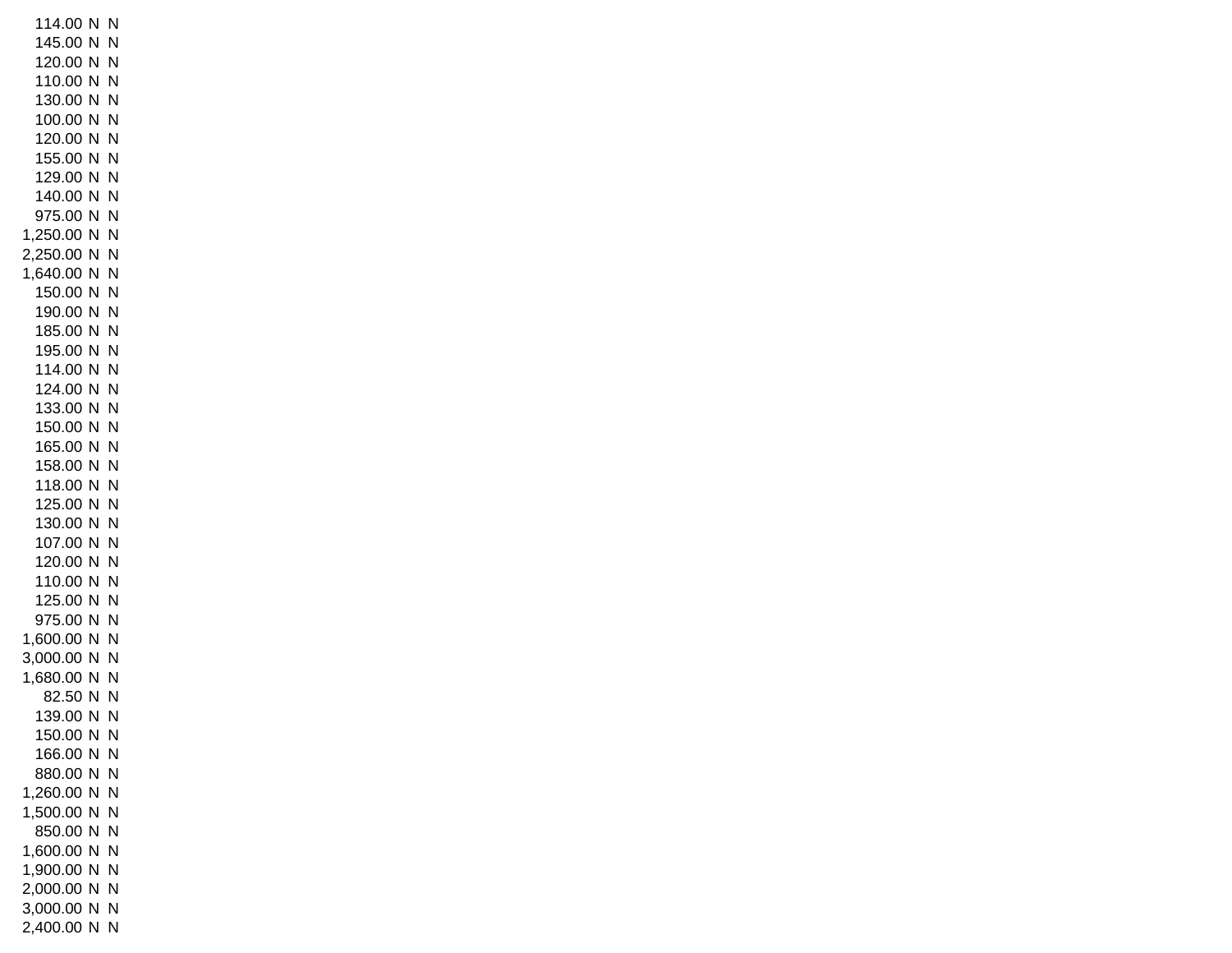615.00 N N 450.00 N N 955.00 N N 240.00 N N 735.00 N N 440.00 N N 300.00 N N 412.00 N N 317.00 N N 425.00 N N 403.00 N N 372.00 N N 422.00 N N 283.00 N N 293.00 N N 433.00 N N 370.00 N N 344.00 N N 370.00 N N 458.00 N N 410.00 N N 55.00 N N 165.00 N N 400.00 N N 550.00 N N 425.00 N N 300.00 N N 550.00 N N 795.00 N N 567.00 N N 970.00 N N 850.00 N N 586.00 N N 670.00 N N 250.00 N N 3.05 N Y 1.05 N Y 950.00 N N 425.00 N N 1.50 N Y 1.50 N Y 17.00 N Y 17.00 N Y 200.00 N Y 700.00 N N

69.00 N Y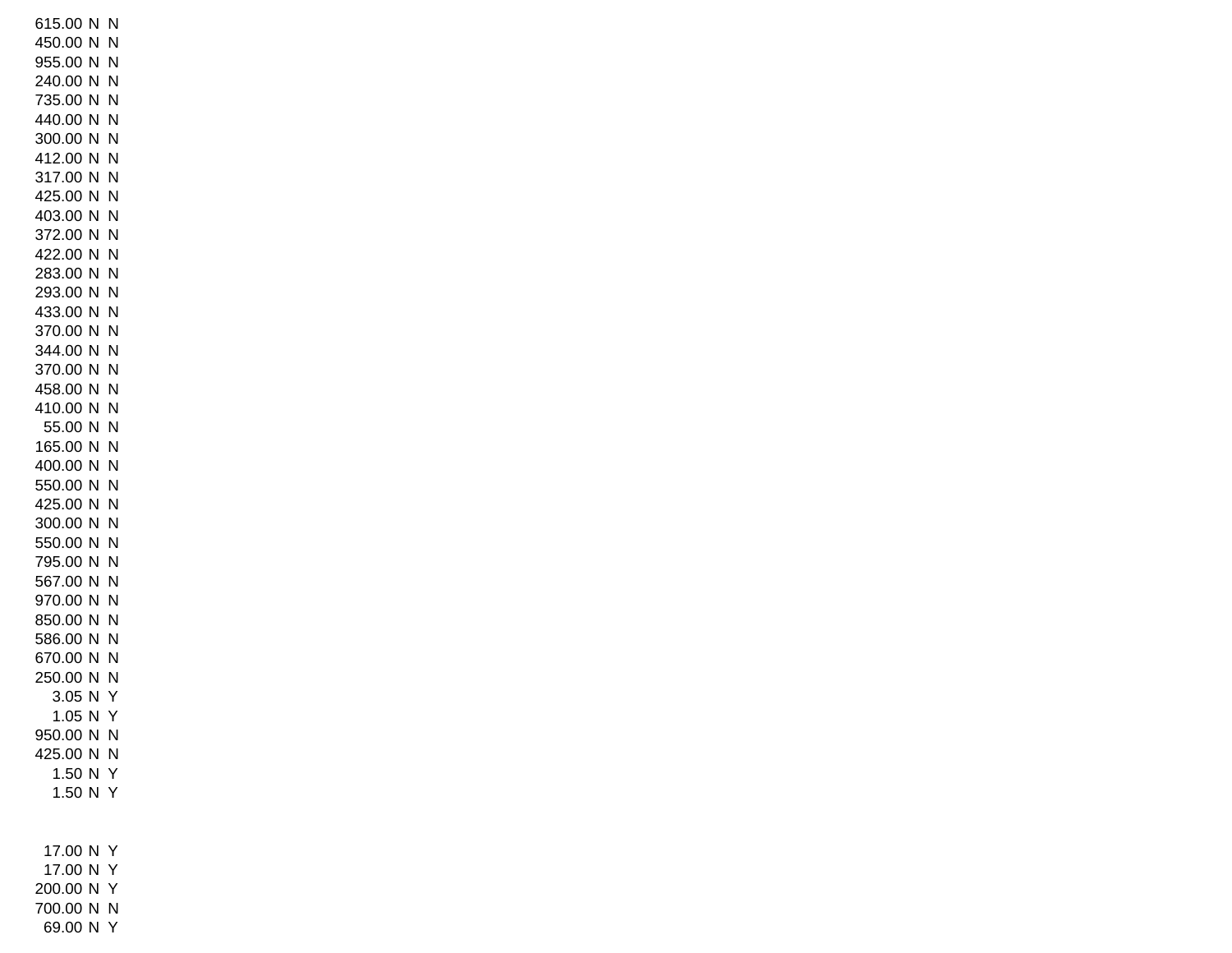264.00 N N 55.00 N Y 88.00 N Y 125.00 N Y 63.00 N N 332.00 N Y 65.00 N Y 133.00 N N 116.00 N Y 208.00 N N 96.00 N Y 107.00 N Y 129.00 N Y 133.00 N N 133.00 N N 52.00 N Y 168.00 N N 133.00 N N 90.00 N Y 105.00 N Y 109.00 N Y 109.00 N Y 112.00 N Y 127.00 N Y 107.00 N Y 133.00 N N 133.00 N Y 235.00 N N 430.00 N N 430.00 N N 85.00 N N 160.00 N N 137.00 N N 106.00 N N 25.00 N Y 20.00 N Y 15.00 N N 50.00 N Y 23.00 N Y 300.00 N N 370.00 N N 288.00 N N 175.00 N N 263.40 N N 39.00 N Y 46.00 N Y 68.00 N N 293.00 N Y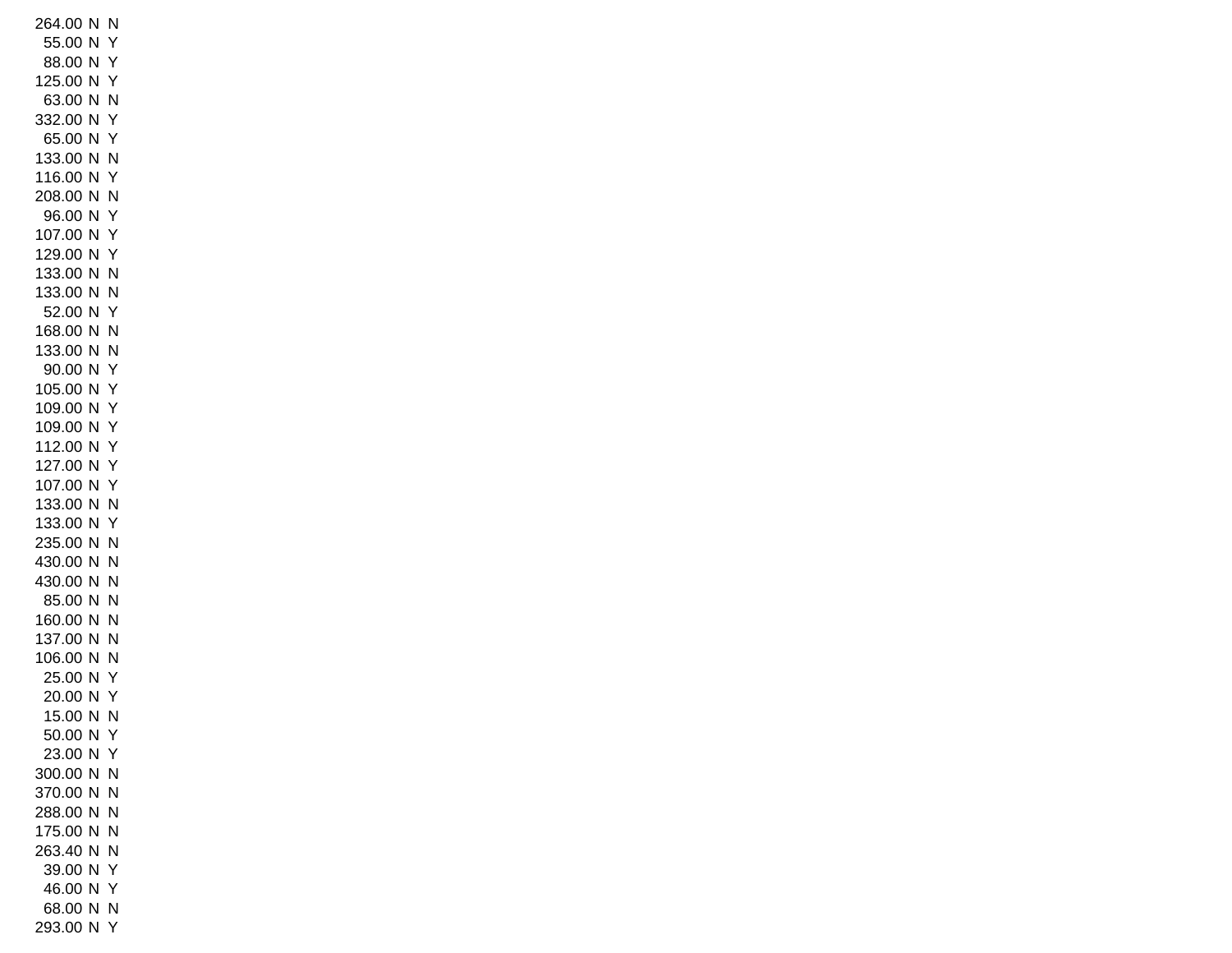106.00 N Y 121.00 N Y 116.00 N Y 51.00 N Y 138.00 N N 72.00 N Y 137.00 N Y 75.00 N N 40.00 N Y 40.00 N Y 113.00 N Y 158.00 N N 214.00 N Y 40.00 N Y 109.00 N Y 74.00 N Y 91.00 N Y 38.00 N Y 60.00 N Y 150.00 N Y 200.00 N Y 78.00 N N 36.00 N Y 39.00 N Y 35.00 N Y 202.00 N Y 100.00 N N 129.00 N Y 132.00 N N 51.00 N Y 91.00 N Y 91.00 N N 40.00 N Y 40.00 N Y 75.00 N Y 119.00 N Y 65.00 N Y 182.00 N Y 162.00 N Y 277.00 N Y 87.00 N N 201.00 N Y 174.00 N Y 157.00 N N 116.00 N Y 98.00 N Y 116.00 N Y 219.00 N Y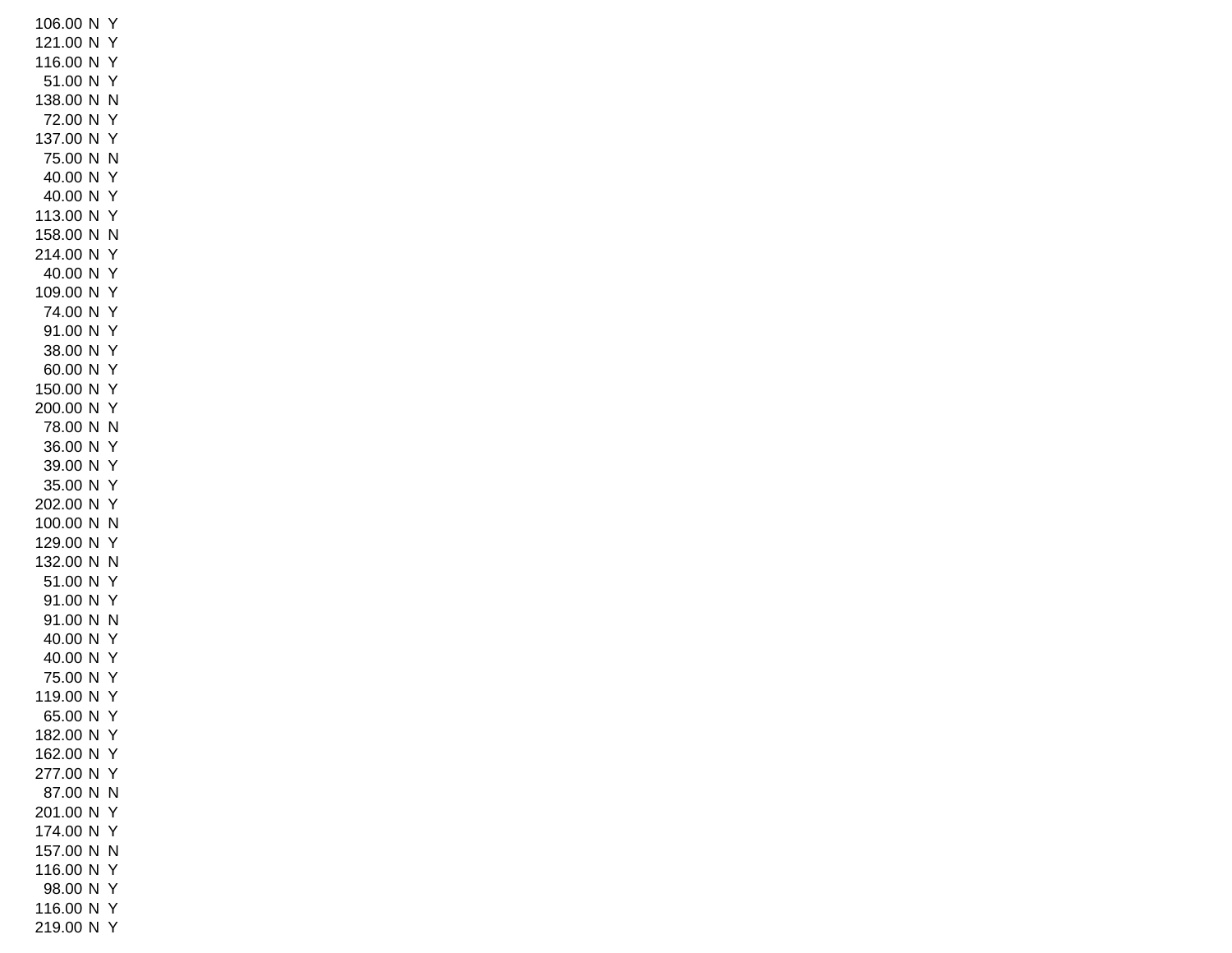74.00 N Y 131.00 N Y 33.00 N N 60.00 N Y 144.00 N Y 28.00 N Y 31.00 N Y 37.00 N Y 102.00 N Y 31.00 N Y 126.00 N N 14.00 N Y 57.00 N Y 148.00 N Y 147.00 N Y 99.00 N Y 350.00 N N 50.00 N N 40.00 N N 130.00 N N 76.00 N Y 53.00 N N 38.00 N Y 134.00 N Y 215.00 N Y 91.00 N Y 71.61 N N 124.00 N Y 51.00 N Y 69.00 N Y 93.75 N N 93.75 N N 47.00 N Y 47.00 N N 138.00 N N 88.00 N Y 82.00 N Y 55.00 N Y 53.00 N Y 150.00 N N 110.00 N N 163.00 N N 102.00 N N 102.00 N Y 231.00 N N 245.00 N N 245.00 N Y 116.00 N N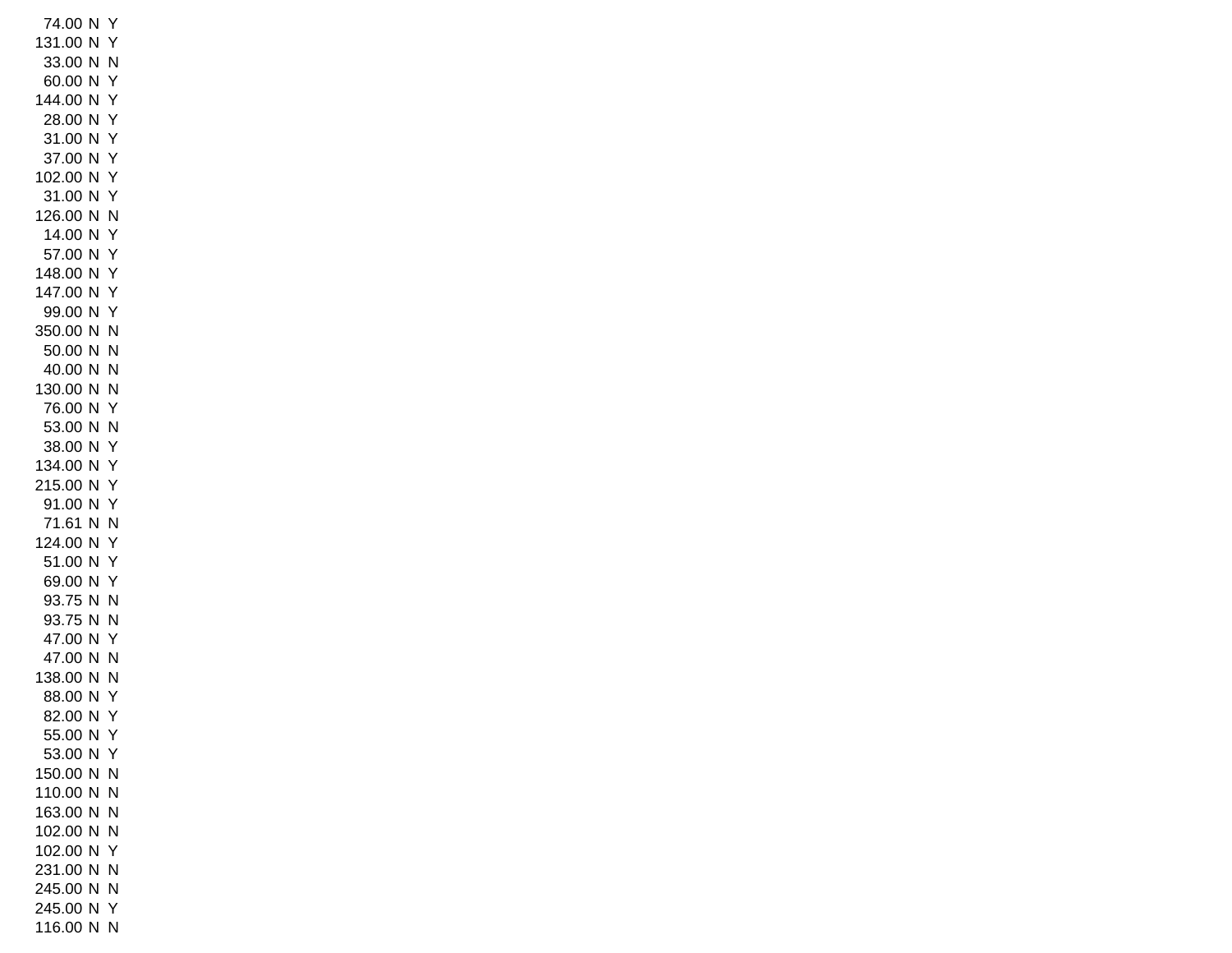52.00 N Y 54.00 N Y 102.00 N Y 298.00 N Y 250.00 N N 44.00 N Y 40.00 N Y 147.00 N Y 38.00 N Y 40.00 N Y 38.00 N Y 33.00 N Y 45.00 N Y 150.00 N N 165.00 N Y 215.00 N N 154.00 N Y 133.00 N Y 133.00 N N 133.00 N Y 29.00 N Y 29.00 N Y 29.00 N Y 85.00 N Y 110.00 N N 263.00 N Y 174.00 N Y 145.00 N N 140.00 N N 38.00 N Y 38.00 N Y 143.00 N N 40.00 N N 184.00 N Y 186.00 N Y 330.00 N N 167.00 N Y 116.00 N N 54.00 N Y 65.00 N Y 121.00 N Y 98.00 N Y 40.00 N Y 42.00 N Y 102.00 N Y 45.00 N Y 51.00 N Y 112.00 N Y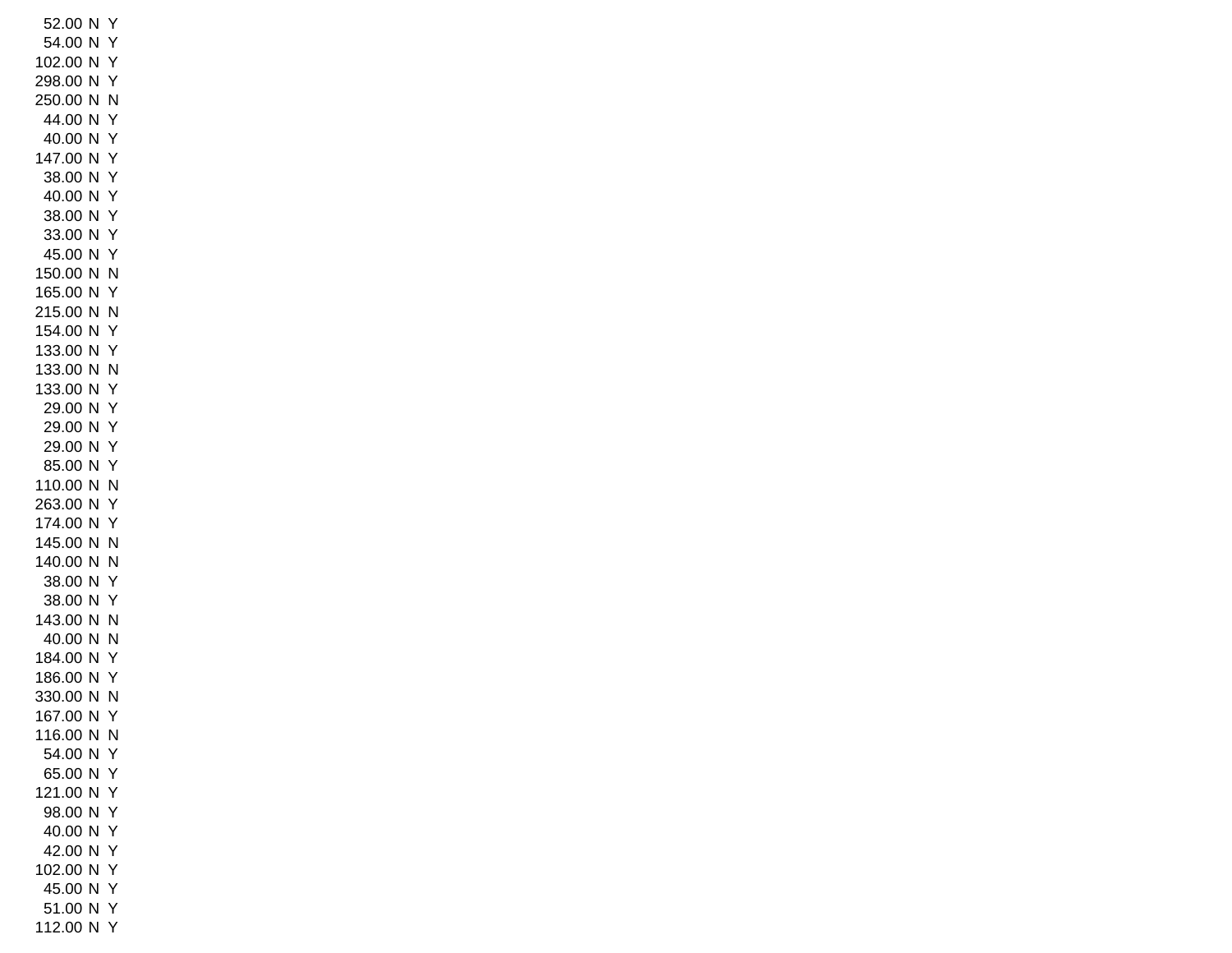134.00 N Y 125.00 N Y 54.00 N Y 31.00 N Y 38.00 N Y 36.00 N Y 38.00 N Y 84.00 N N 126.00 N N 121.00 N Y 150.00 N Y 109.00 N Y 59.00 N Y 36.00 N Y 51.00 N Y 27.00 N Y 27.00 N N 18.00 N Y 18.00 N Y 55.00 N Y 46.00 N Y 33.00 N Y 20.00 N Y 35.00 N Y 125.00 N N 181.00 N Y 167.00 N N 88.00 N N 57.00 N Y 51.00 N N 67.00 N Y 136.00 N N 150.00 N Y 31.00 N Y 31.00 N N 28.00 N Y 24.00 N Y 40.08 N N 46.00 N Y 47.00 N Y 40.00 N Y 146.00 N Y 96.00 N Y 89.00 N Y 58.00 N Y 46.00 N Y 37.00 N Y 103.00 N Y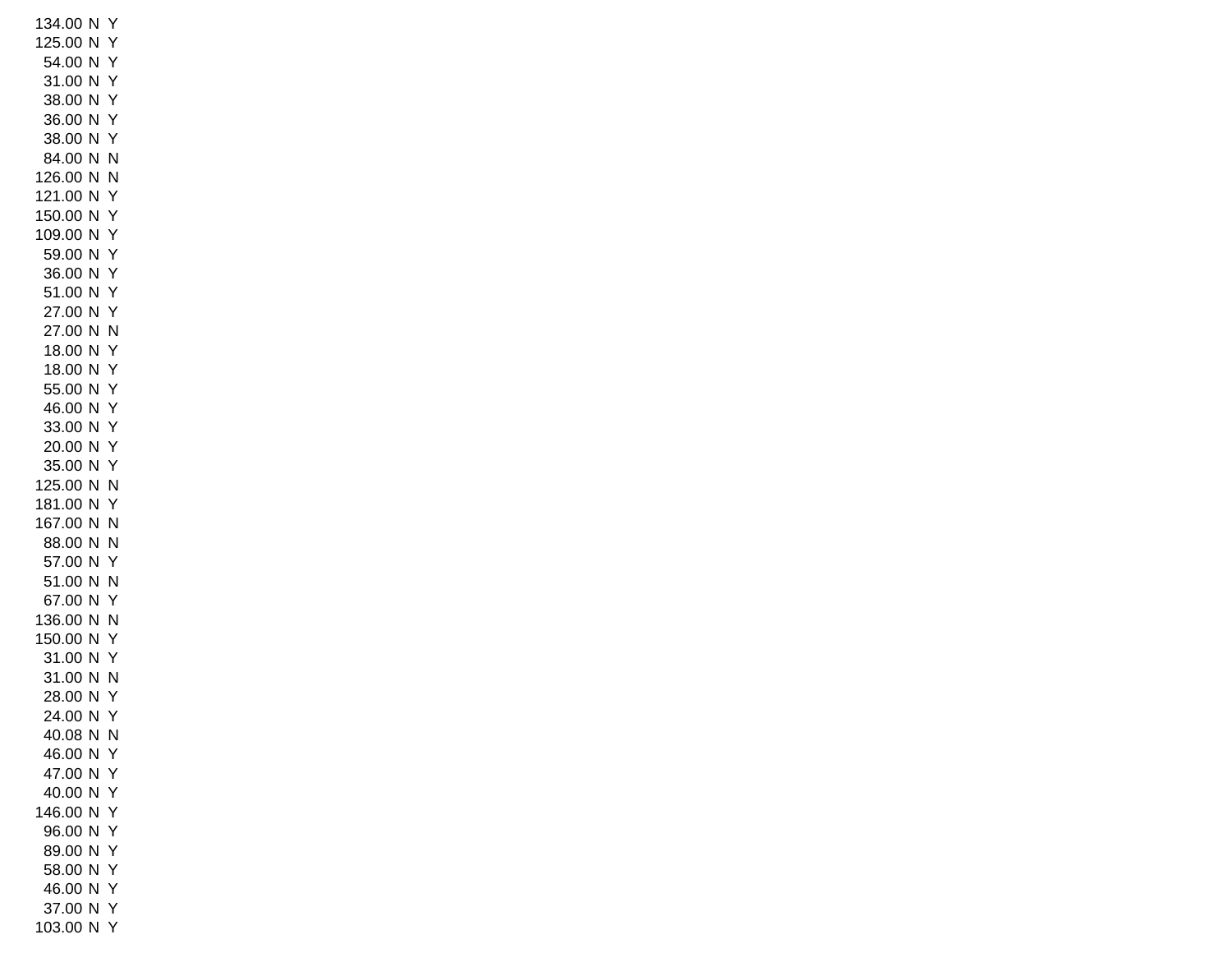151.00 N N 155.00 N N 95.00 N Y 95.00 N Y 161.00 N Y 144.00 N Y 109.00 N Y 96.00 N Y 142.00 N Y 116.00 N Y 88.00 N Y 165.00 N Y 163.00 N N 165.00 N Y 40.00 N Y 144.00 N N 100.00 N Y 177.00 N Y 214.00 N N 250.00 N N 140.00 N N 98.00 N Y 45.00 N Y 45.00 N N 375.00 N N 33.00 N Y 37.00 N N 75.00 N N 125.00 N N 85.00 N N 110.00 N Y 135.00 N Y 105.00 N N 104.00 N Y 104.00 N Y 96.00 N Y 96.00 N Y 96.00 N Y 96.00 N Y 92.00 N Y 92.00 N Y 104.00 N Y 132.00 N Y 114.00 N Y 104.00 N Y 154.00 N Y 85.00 N N 61.00 N Y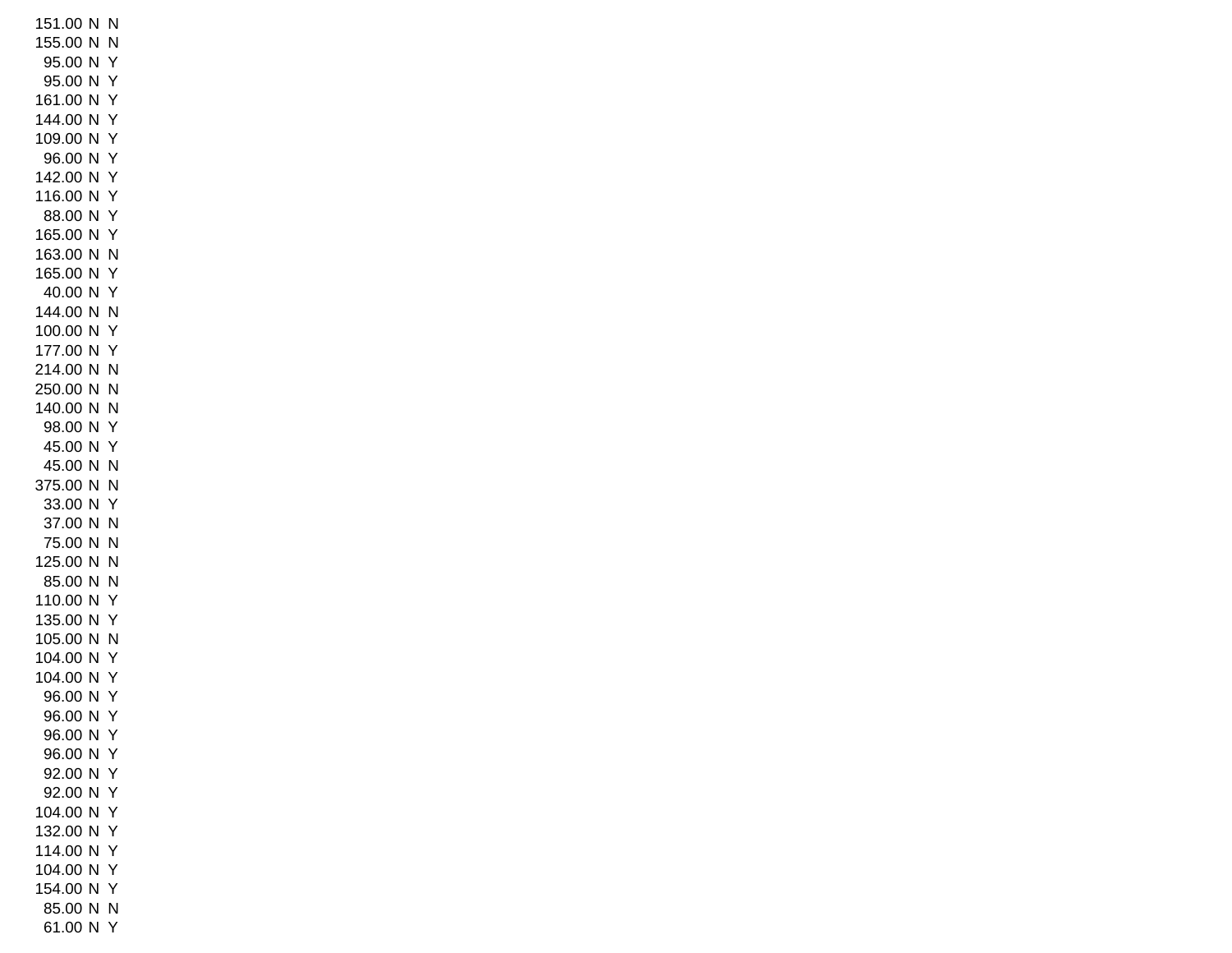79.00 N Y 79.00 N N 79.00 N Y 96.00 N Y 94.00 N Y 87.00 N Y 91.00 N Y 98.00 N Y 104.00 N Y 96.00 N N 102.00 N Y 147.00 N N 114.00 N Y 102.00 N Y 116.00 N N 137.00 N N 102.00 N Y 105.00 N Y 105.00 N Y 102.00 N Y 110.00 N Y 137.00 N Y 204.00 N Y 306.00 N Y 110.00 N Y 400.00 N Y 64.00 N Y 23.00 N Y 40.00 N Y 40.00 N N 28.00 N Y 190.00 N N 190.00 N Y 190.00 N Y 48.00 N N 83.00 N Y 75.00 N Y 75.00 N Y 68.00 N Y 75.00 N Y 75.00 N Y 58.00 N N 64.00 N Y 62.00 N N 62.00 N Y 64.00 N Y 64.00 N Y 61.00 N Y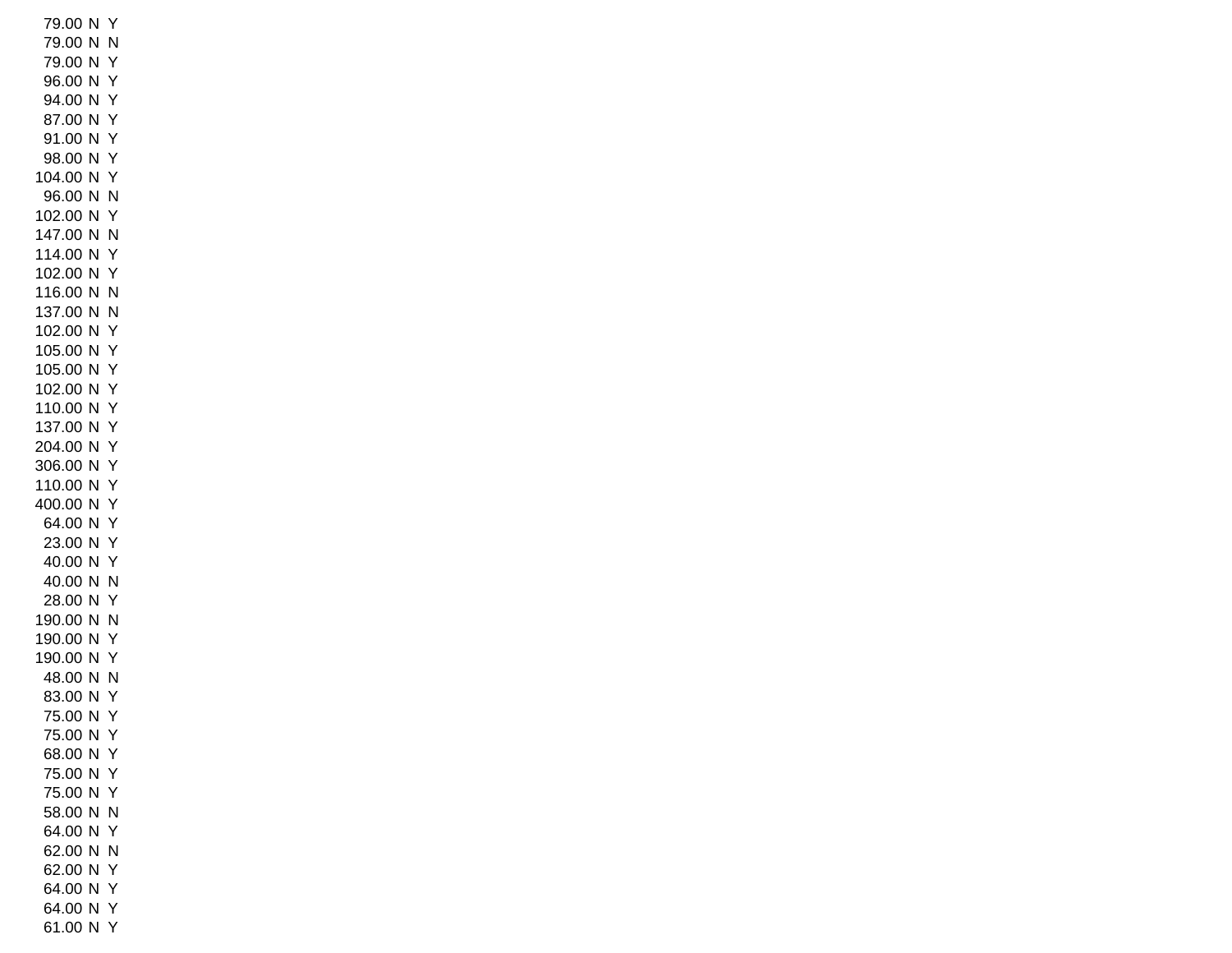67.00 N Y 65.00 N Y 82.00 N Y 30.00 N Y 75.00 N Y 40.00 N Y 145.00 N N 39.00 N Y 28.00 N N 28.00 N N 70.00 N Y 70.00 N Y 32.00 N Y 38.00 N Y 55.00 N Y 33.00 N Y 43.00 N Y 41.00 N N 142.00 N Y 33.00 N Y 33.00 N Y 175.00 N Y 140.00 N Y 95.00 N Y 95.00 N Y 95.00 N Y 95.00 N N 100.00 N N 100.00 N N 77.00 N Y 91.00 N Y 91.00 N Y 95.00 N N 95.00 N Y 95.00 N Y 95.00 N N 255.12 N N 200.00 N N 247.00 N Y 252.00 N N 239.00 N N 240.00 N Y 225.00 N N 370.00 N N 310.00 N Y 254.00 N Y 325.00 N N 200.00 N N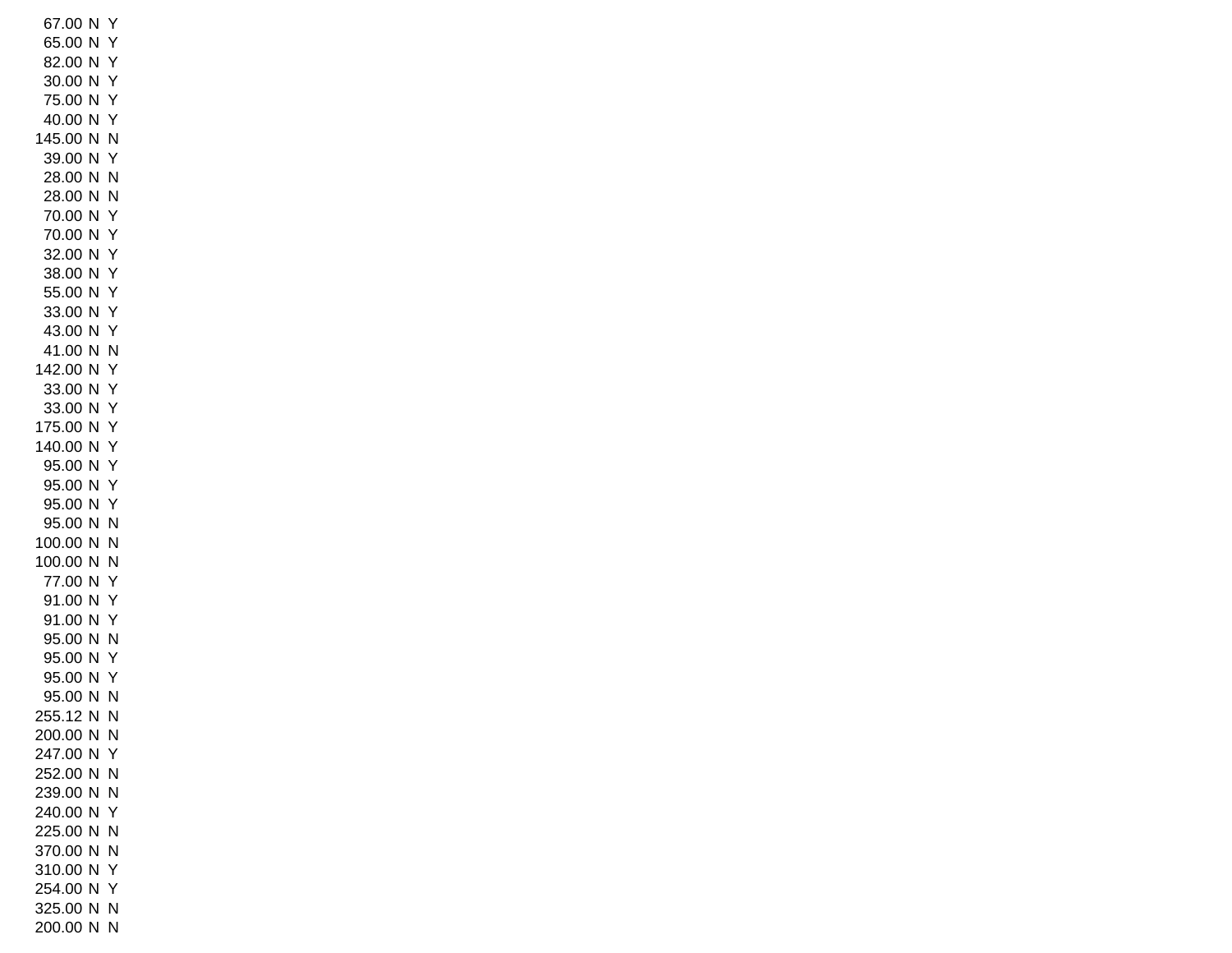247.00 N Y 247.00 N N 300.00 N N 600.00 N N 247.00 N N 200.00 N N 247.00 N N 247.00 N Y 292.00 N N 87.00 N Y 87.00 N Y 87.00 N Y 1,500.00 N N 157.00 N N 150.00 N N 160.00 N Y 208.00 N Y 175.00 N Y 246.00 N N 245.00 N Y 35.00 N Y 44.00 N Y 35.00 N Y 57.00 N Y 88.00 N Y 20.00 N N 20.00 N Y 340.00 N Y 133.00 N Y 133.00 N N 160.00 N Y 113.00 N Y 50.00 N N 977.00 N N 700.00 N N 700.00 N N 700.00 N N 700.00 N N 700.00 N N 700.00 N N 1,000.00 N N 1,000.00 N N 1,000.00 N N 1,000.00 N N 450.00 N N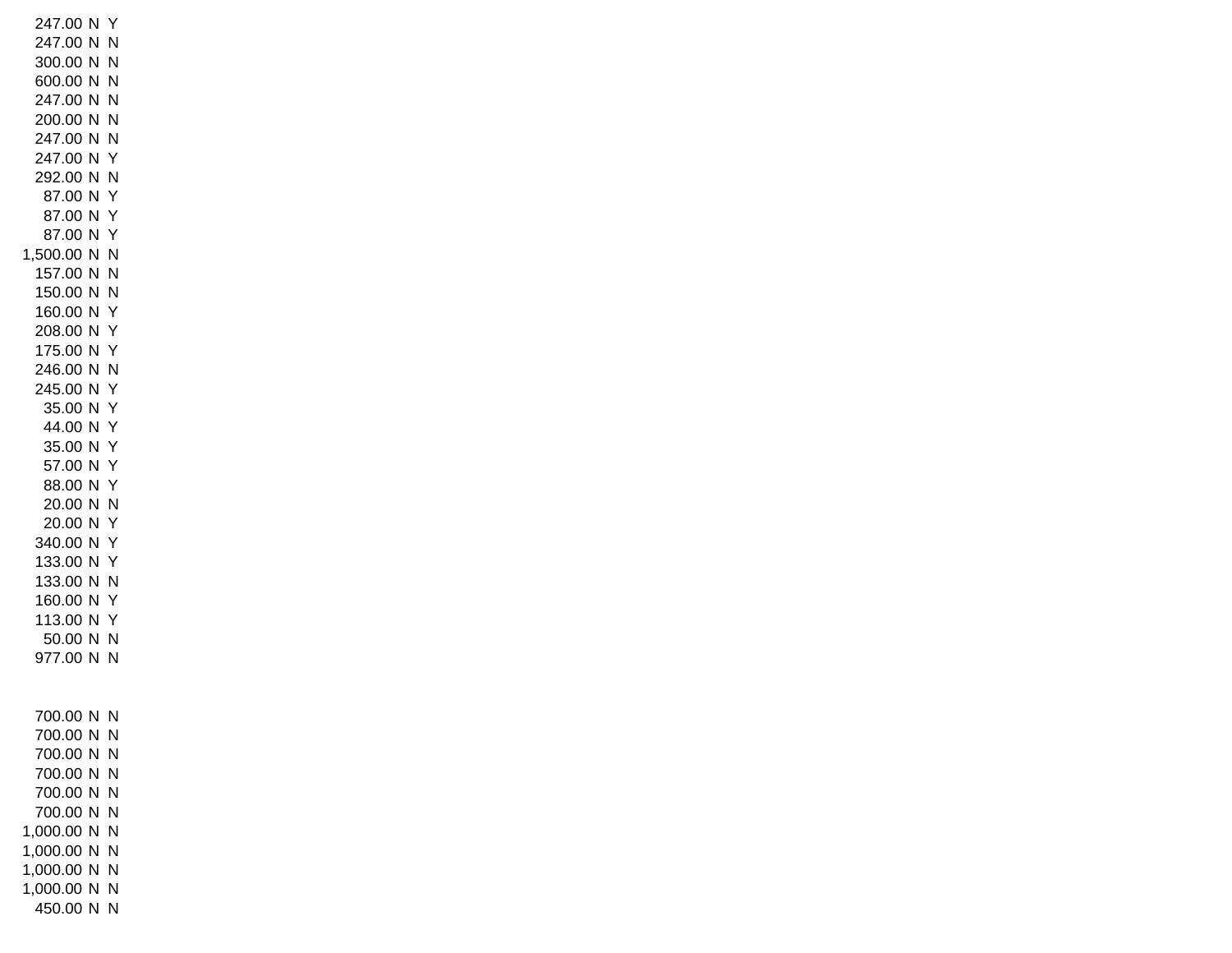102.00 N Y 62.00 N Y 96.00 N Y 155.00 N Y 96.00 N Y 96.00 N Y 50.00 N Y 105.00 N Y 85.00 N Y 225.00 N Y 0.00 N N 290.00 N Y 290.00 N Y 97.00 N Y 60.00 N Y 45.00 N Y 95.00 N Y 65.00 N Y 55.00 N Y 120.00 N Y 95.00 N Y 125.00 N Y 0.00 N Y 105.00 N Y 95.00 N Y 58.00 N Y 120.00 N Y 80.00 N Y 110.00 N Y 37.00 N Y 541.00 N N 38.00 N N 120.00 N N 320.00 N N 160.00 N N 295.00 N N 325.00 N N 350.00 N N 185.00 N N 105.00 N N 134.00 N N 180.00 N N 0.01 N N 0.01 N N 0.01 N N 0.01 N N 0.01 N N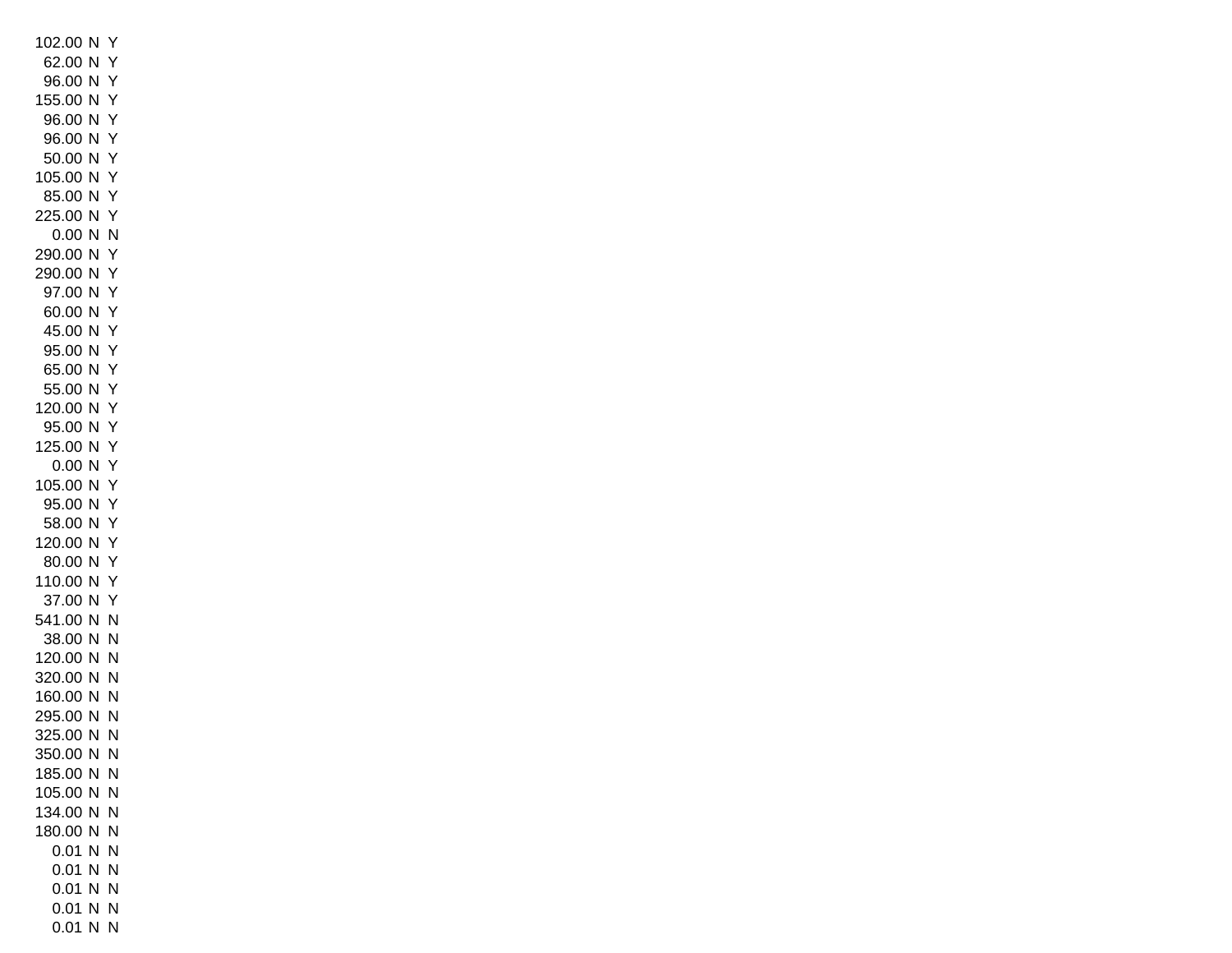0.01 N N 0.01 N N 0.01 N N 0.01 N N 0.01 N N 0.01 N N 0.01 N N 0.01 N N 0.01 N N 0.01 N N 0.01 N N 0.01 N N 0.01 N N 0.00 N N 100.00 N N 150.00 N N 0.00 N N 5.00 N N 15.00 N N 50.00 N N 75.00 N N 0.00 N N 60.00 N Y 35.00 N N 70.00 N N 30.00 N N 30.00 N N 40.00 N N 148.00 N N 71.50 N N 71.50 N N 33.00 N N 148.00 N N 58.00 N N 71.50 N N 102.00 N N 105.00 N Y 120.00 N Y 110.00 N Y

105.00 N Y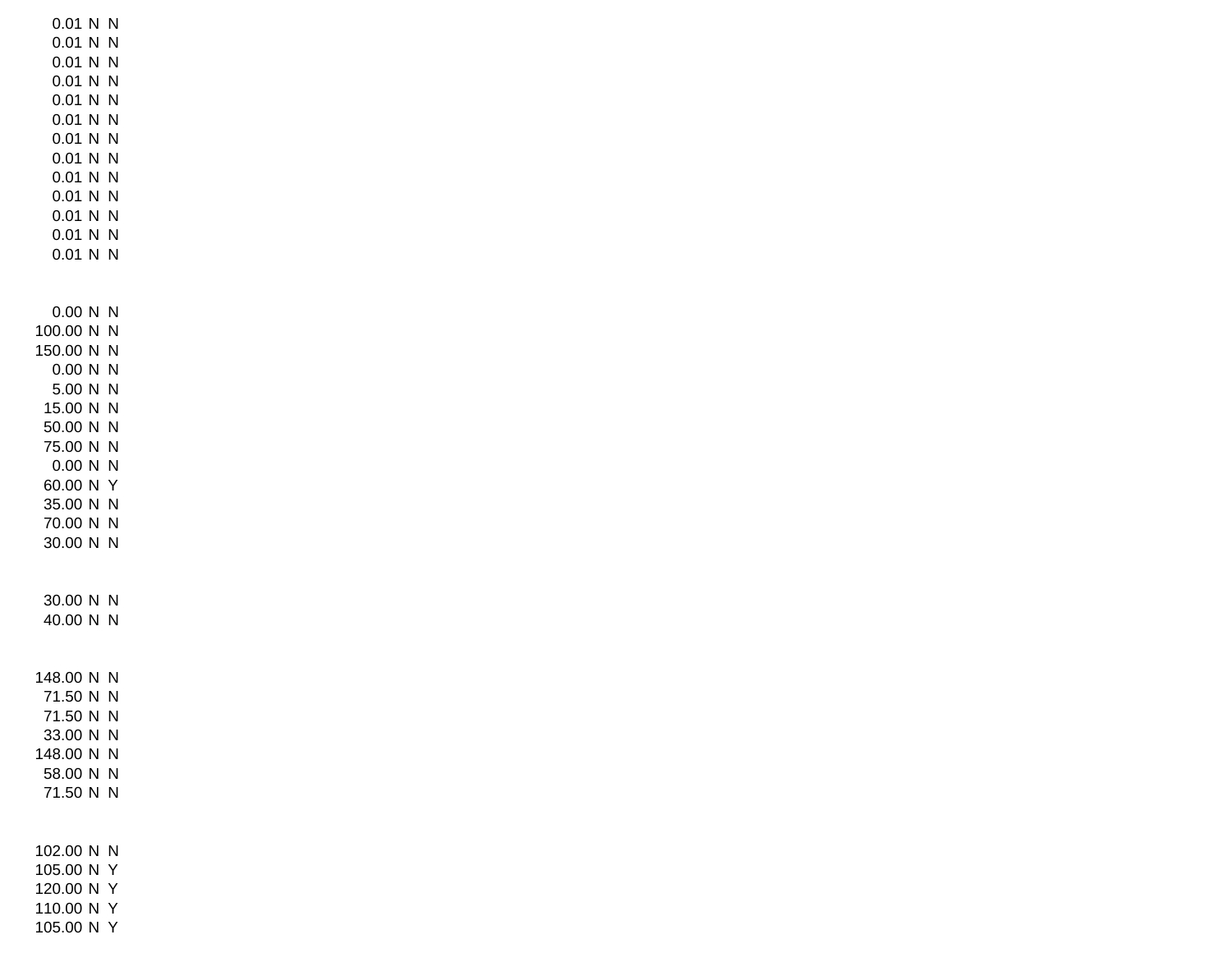155.00 N Y 125.00 N Y 96.00 N N 76.00 N N 302.00 N Y 292.00 N Y 96.00 N Y 96.00 N Y 80.00 N N 45.00 N N 105.00 N Y 290.00 N N 290.00 N N 38.00 N N 541.00 N N 400.00 N Y 96.00 N Y 95.00 N N 97.00 N N 0.00 N Y 96.00 N N 37.00 N N 62.00 N N 270.00 N N 295.00 N N 325.00 N N 350.00 N N 195.00 N N 180.00 N N 110.00 N N 0.01 N N 0.01 N N 0.01 N N 0.01 N N 0.01 N N 0.01 N N 0.01 N N 0.01 N N 0.01 N N 0.01 N N 0.01 N N 0.01 N N 0.01 N N 0.01 N N 0.01 N N 0.01 N N 0.01 N N 0.01 N N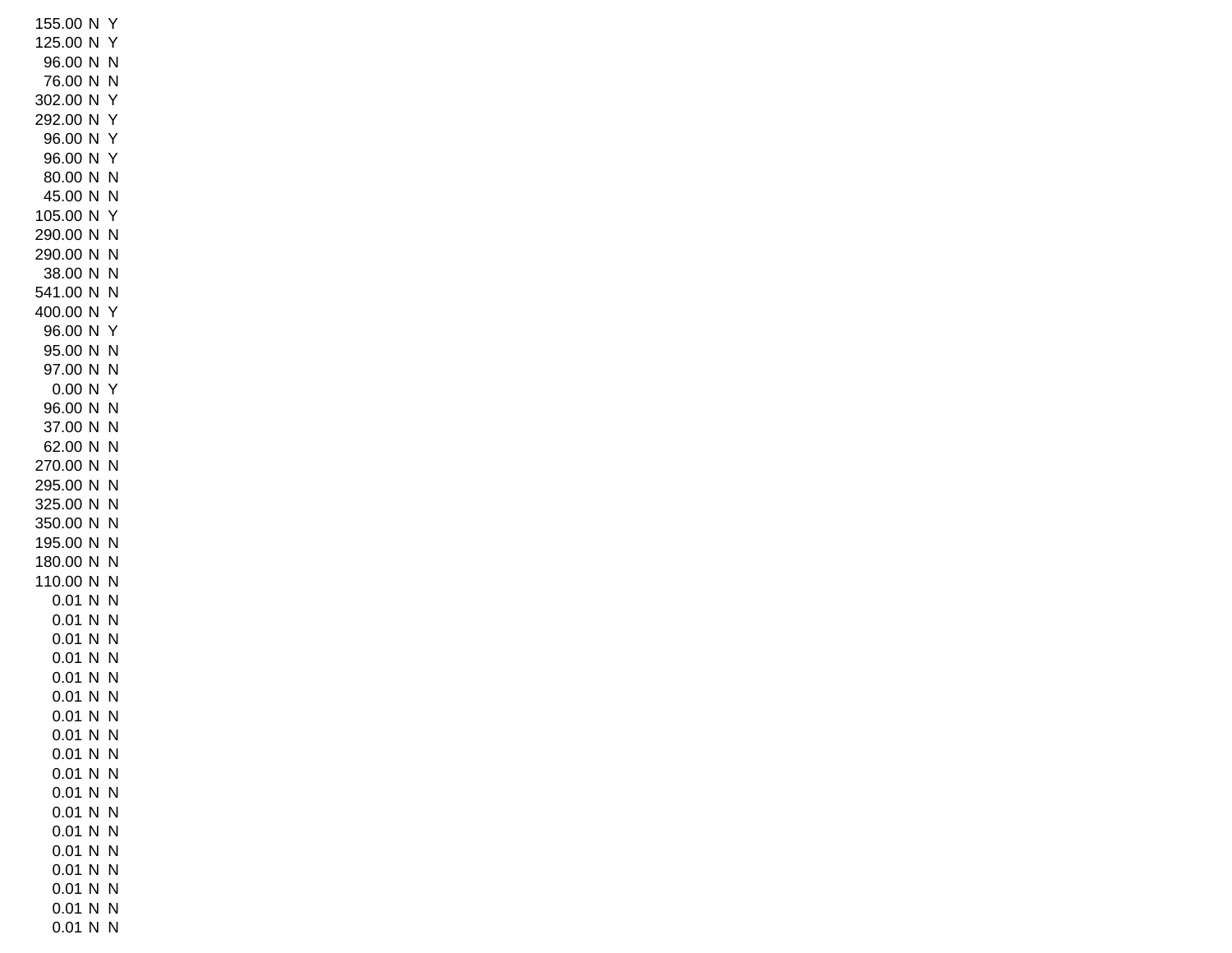0.01 N N 0.01 N N 0.01 N N 0.01 N N 0.01 N N 0.01 N N 0.01 N N 0.01 N N 0.01 N N 175.00 N N 350.00 N N 575.00 N N 100.00 N N 375.00 N N 75.00 N N 238.00 N Y 302.00 N Y 292.00 N Y 400.00 N N 375.00 N N 315.00 N N 650.00 N N 305.00 N N 0.00 N N 365.00 N N 541.00 N N 270.00 N N 110.00 N N 0.01 N N 0.01 N N 0.01 N N 0.01 N N 0.01 N N 0.01 N N 0.01 N N 0.01 N N 0.01 N N 0.01 N N 0.01 N N 0.01 N N 0.01 N N 0.01 N N 0.01 N N 0.01 N N 0.01 N N 0.01 N N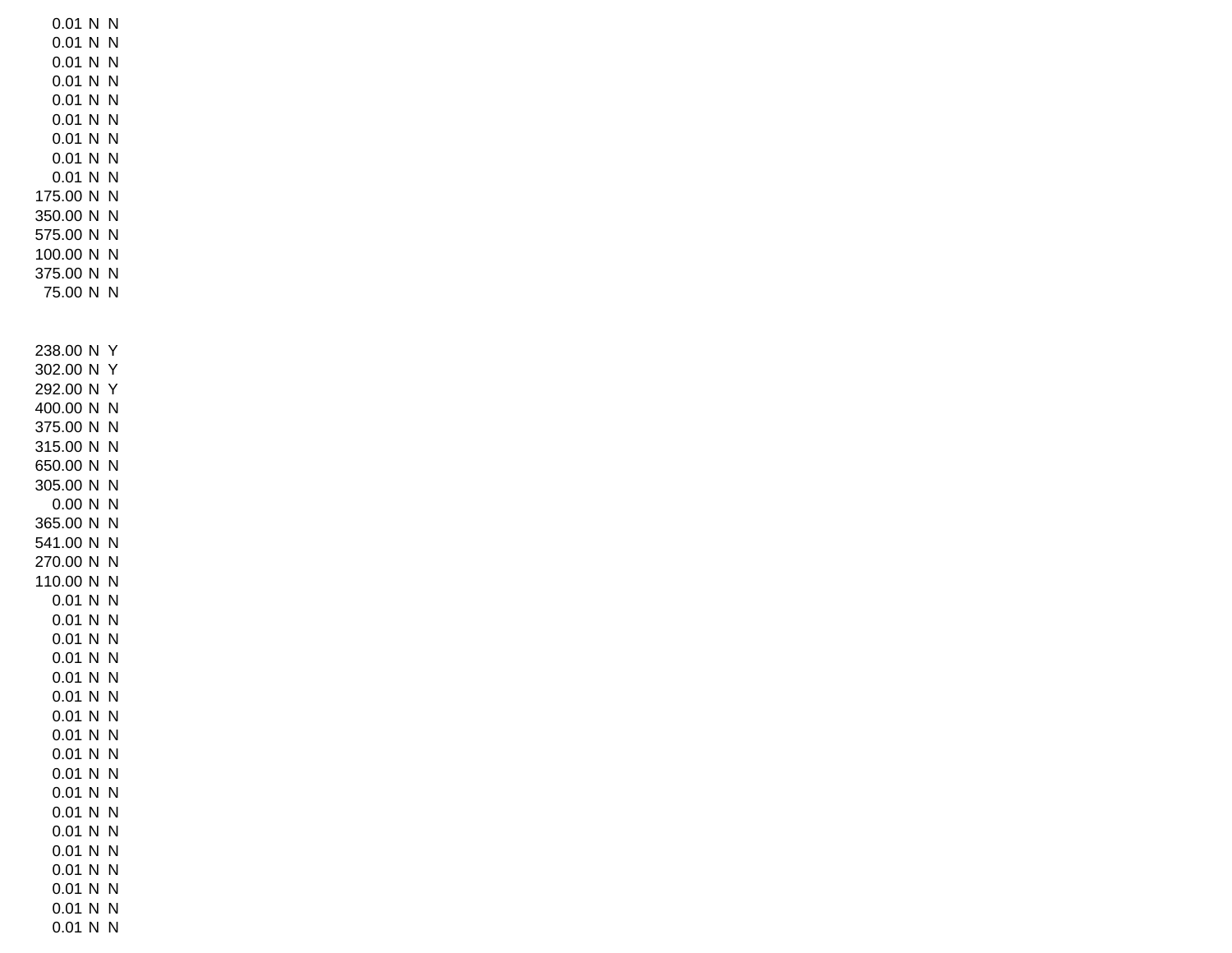0.01 N N 0.01 N N 0.01 N N 0.01 N N 0.01 N N 0.01 N N 325.00 N N 255.00 N N 120.00 N N 81.00 N N 118.00 N N 69.00 N N 69.00 N N 69.00 N N 240.00 N N 800.00 N Y 1,600.00 N Y 3,200.00 N Y 1,800.00 N N 1,800.00 N N 350.00 N N 76.00 N N 410.00 N N 76.00 N N 110.00 N N 85.00 N N 110.00 N N 350.00 N N 350.00 N N 110.00 N N 85.00 N N 50.00 N N 60.00 N N 30.00 N N 0.00 N N 50.00 N N 1,250.00 N Y 28.00 N Y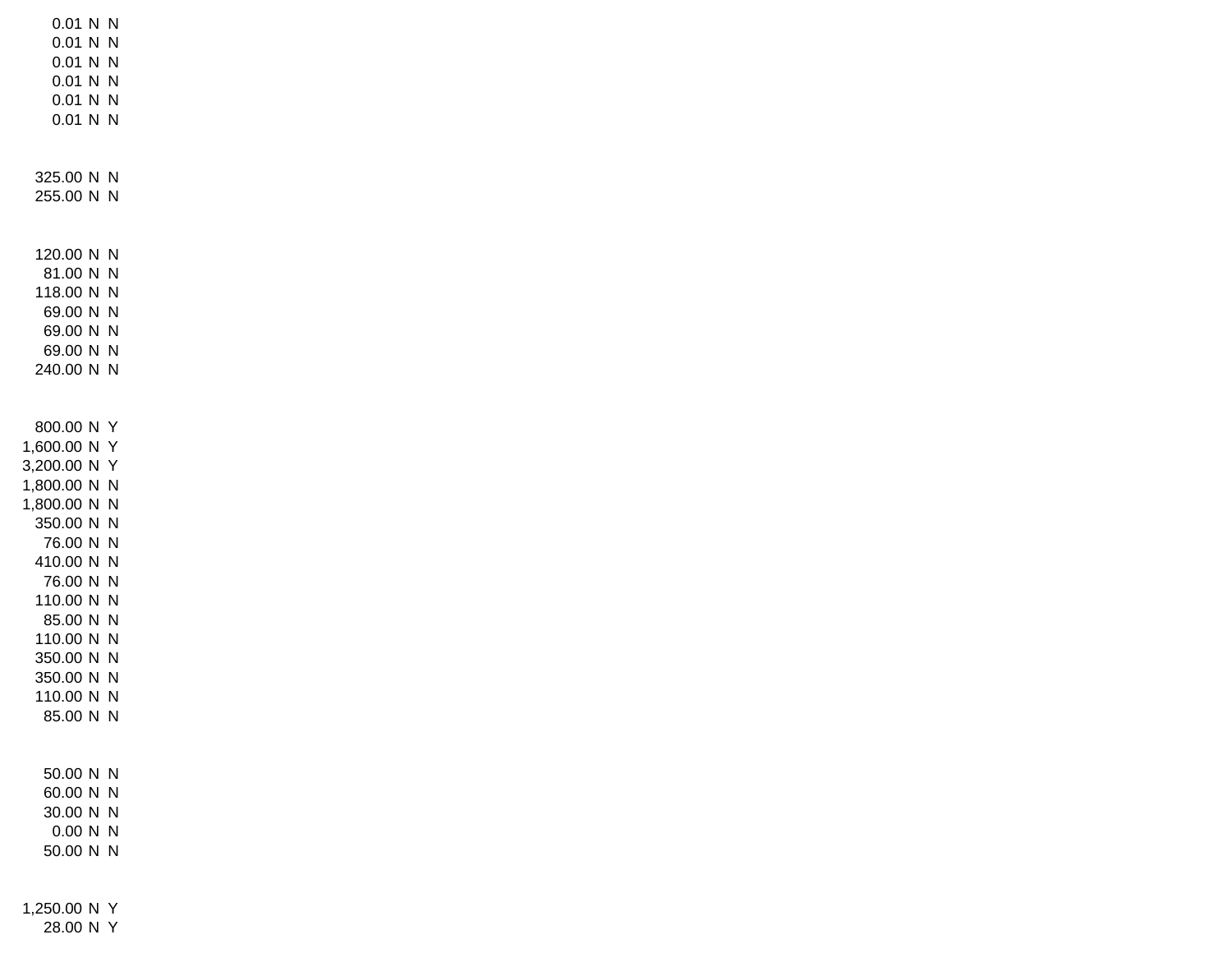321.00 N N 1,485.00 N Y 2,175.00 N Y 780.00 N Y 325.00 N Y 780.00 N Y 150.00 N N 0.00 N N 270.00 N N 68.00 N N 495.00 N N 500.00 N Y 435.00 N N 2,800.00 N N 1,000.00 N N 450.00 N N 230.00 N N 140.00 N N 115.00 N Y 138.00 N N 165.00 N N 800.00 N N 440.00 N N 75.00 N N 1,000.00 N N 800.00 N N 2,000.00 N N 500.00 N N 115.00 N N 1,200.00 N N 1,000.00 N N 435.00 N N 1,900.00 N N 450.00 N N 450.00 N N 250.00 N N 450.00 N N 3,500.00 N N 180.00 N N 400.00 N N 975.00 N N 845.00 N N 350.00 N N 700.00 N N 180.00 N N 250.00 N N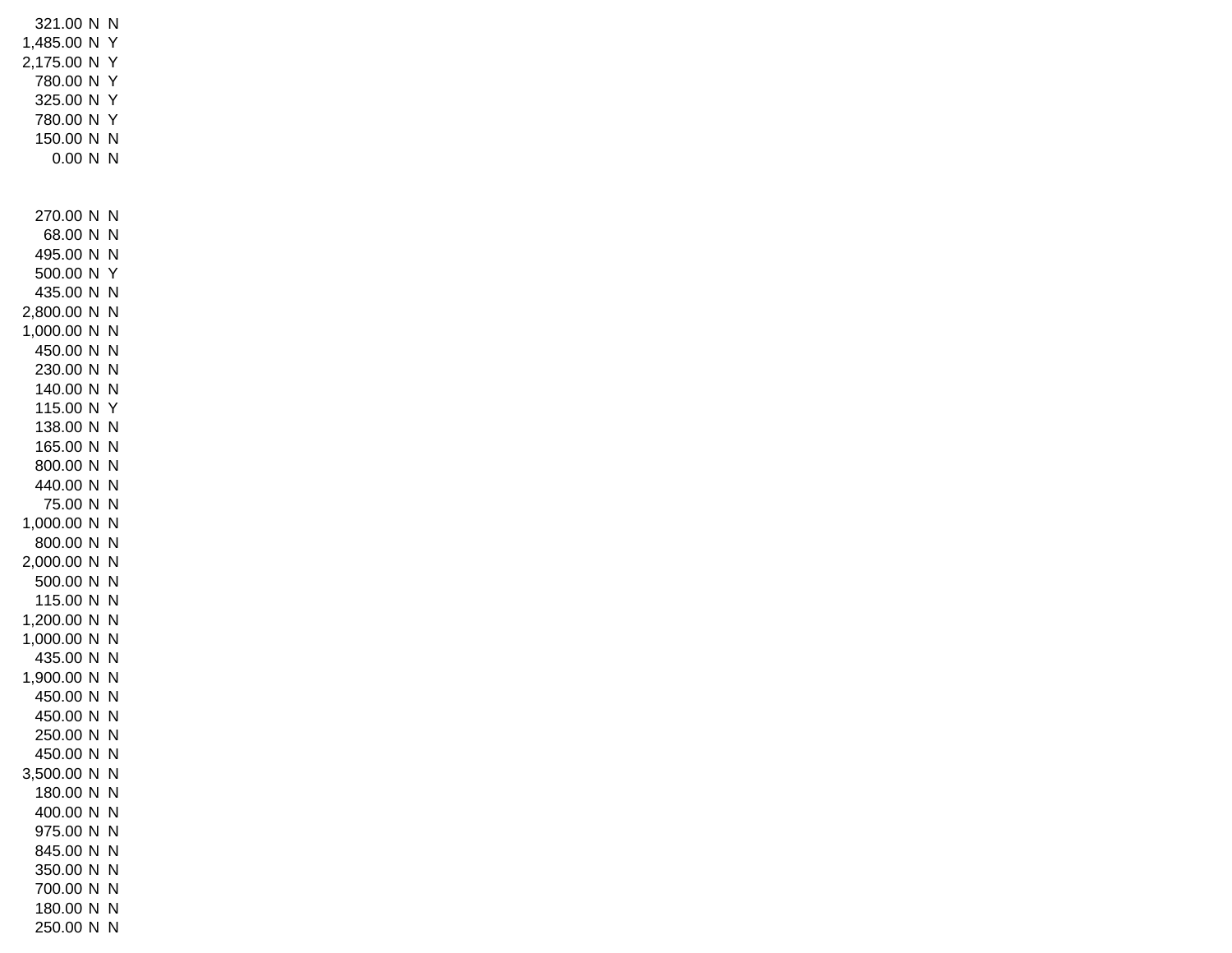445.00 N N 225.00 N N 230.00 N N 280.00 N N 340.00 N N 138.00 N Y 300.00 N N 300.00 N N 450.00 N N 1,200.00 N N 165.00 N N 230.00 N N 296.00 N N 417.00 N N 702.00 N N 1,186.00 N N 3,000.00 N N 450.00 N N 250.00 N N 230.00 N N 110.00 N N 400.00 N N 3,000.00 N N 55.00 N N 350.00 N Y 76.00 N Y 410.00 N Y 76.00 N Y 110.00 N Y 85.00 N Y 110.00 N Y 350.00 N Y 350.00 N Y 110.00 N Y 85.00 N Y 110.00 N N 89.00 N Y 1,529.00 N N 472.00 N N 50.00 N Y 52.00 N Y 150.00 N Y 120.00 N Y 100.00 N Y

90.00 N Y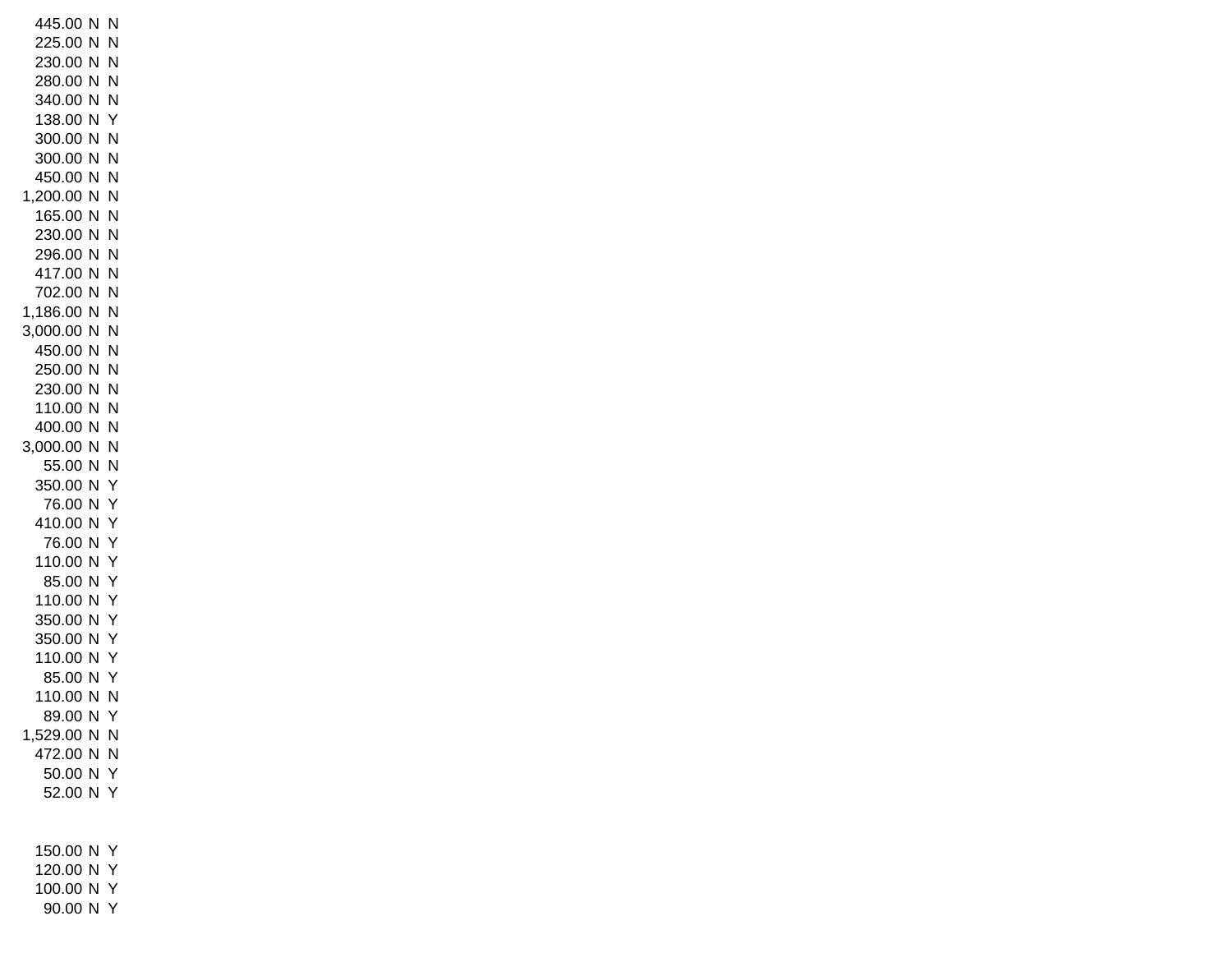66.00 N N 165.00 N N 75.00 N N 39.00 N N 134.00 N N 75.00 N N 176.00 N N 209.00 N N 248.00 N N 275.00 N N 409.00 N N 450.00 N N 550.00 N N 220.00 N N 330.00 N N 385.00 N N 429.00 N N 660.00 N N 367.00 N N 406.00 N N 495.00 N N 550.00 N N 413.00 N N 453.00 N N 440.00 N N 495.00 N N 715.00 N N 358.00 N N 495.00 N N 550.00 N N 813.00 N N 330.00 N N 435.00 N N 510.00 N N 638.00 N N 748.00 N N 968.00 N N 250.00 N N 361.00 N N 660.00 N N 798.00 N N 330.00 N N 196.00 N N 112.00 N N 103.00 N N 807.00 N N 935.00 N N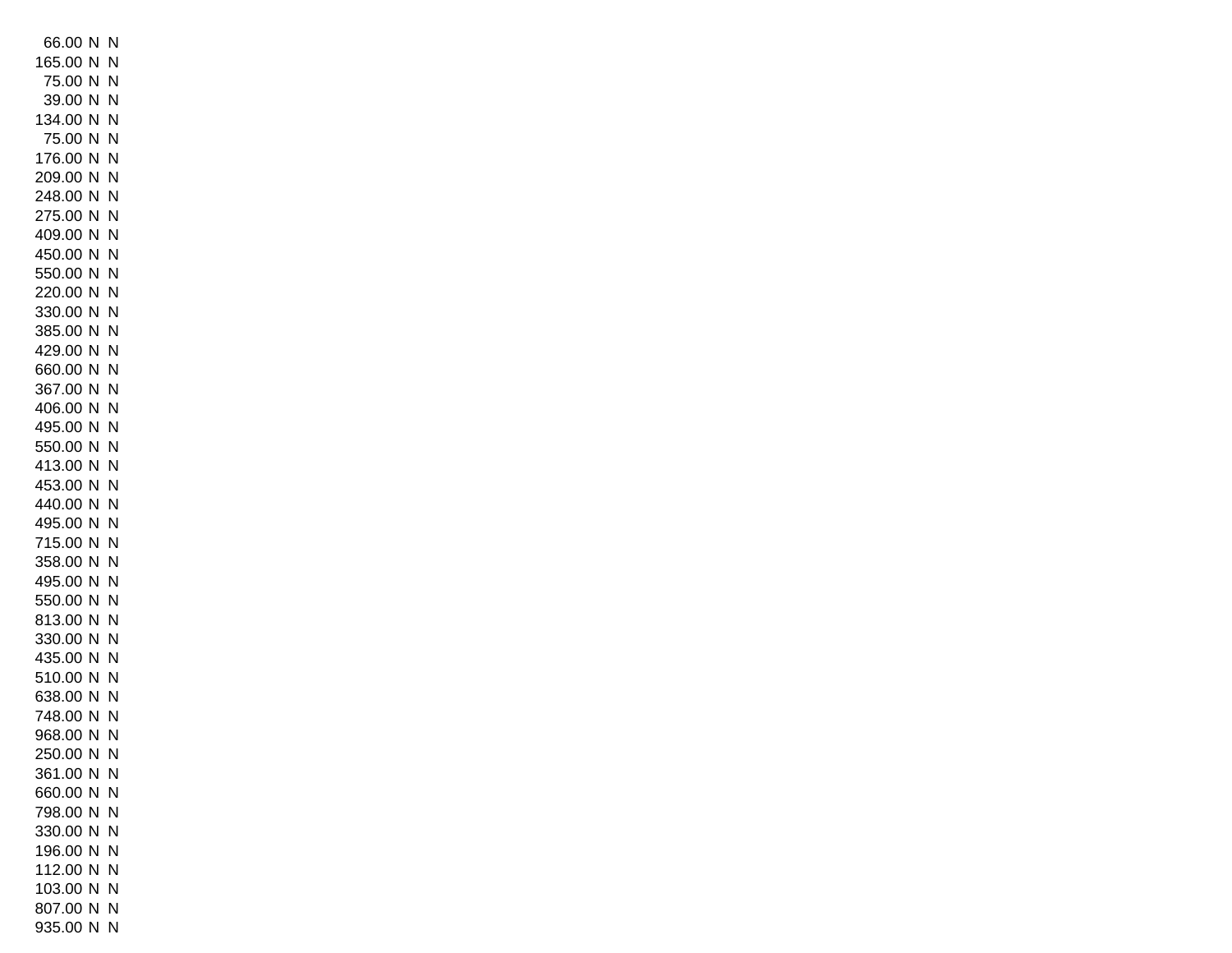825.00 N N 550.00 N N 777.00 N N 715.00 N N 2,200.00 N N 1,210.00 N N 231.00 N N 149.00 N N 275.00 N N 303.00 N N 300.00 N N 350.00 N N 350.00 N N 450.00 N N 450.00 N N 450.00 N N 450.00 N N 550.00 N N 350.00 N N 450.00 N N 550.00 N N 500.00 N N 500.00 N N 600.00 N N 550.00 N N 600.00 N N 600.00 N N 550.00 N N 541.00 N N 165.00 N N 121.00 N N 136.00 N N 90.00 N N 479.00 N N 257.00 N N 123.00 N N 163.00 N N 202.00 N N 274.00 N N 333.00 N N 418.00 N N 154.00 N N 172.00 N N 218.00 N N 272.00 N N 366.00 N N 420.00 N N 550.00 N N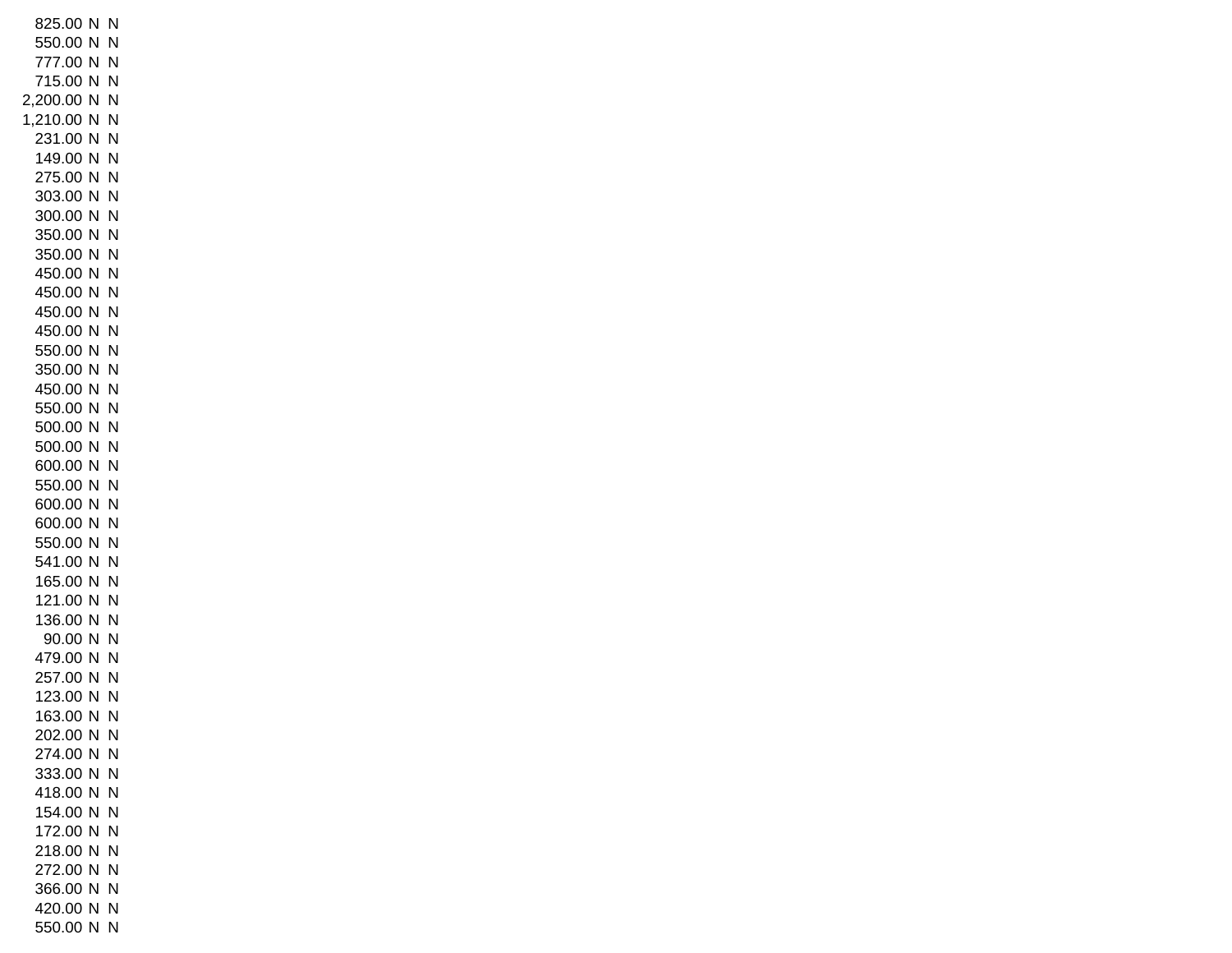428.00 N N 543.00 N N 573.00 N N 673.00 N N 776.00 N N 897.00 N N 436.00 N N 557.00 N N 595.00 N N 756.00 N N 943.00 N N 1,047.00 N N 477.00 N N 565.00 N N 603.00 N N 636.00 N N 834.00 N N 1,044.00 N N 1,038.00 N N 570.00 N N 706.00 N N 658.00 N N 741.00 N N 693.00 N N 871.00 N N 796.00 N N 889.00 N N 127.00 N N 151.00 N N 309.00 N N 369.00 N N 125.00 N N 154.00 N N 358.00 N N 245.00 N N 130.00 N N 124.00 N N 89.00 N N 164.00 N N 501.00 N N 562.00 N N 193.00 N N 264.00 N N 360.00 N N 493.00 N N 271.00 N N 367.00 N N 541.00 N N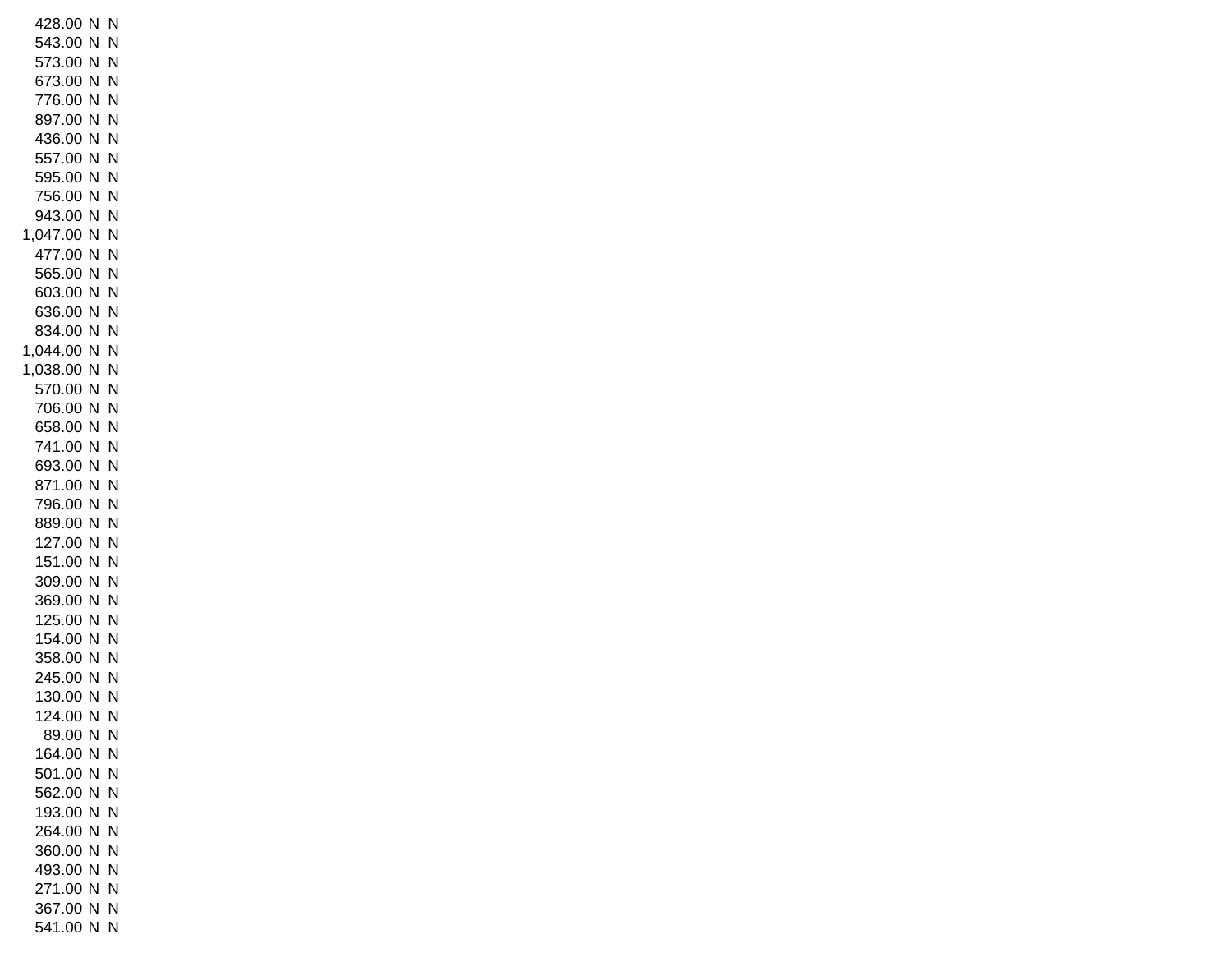105.00 N N 191.00 N N 276.00 N N 360.00 N N 450.00 N N 581.00 N N 194.00 N N 286.00 N N 56.00 N N 110.00 N N 164.00 N N 312.00 N N 459.00 N N 251.00 N N 355.00 N N 449.00 N N 119.00 N N 185.00 N N 243.00 N N 288.00 N N 200.00 N N 329.00 N N 111.00 N N 78.00 N N 339.00 N N 220.00 N N 196.00 N N 144.00 N N 163.00 N N 266.00 N N 226.00 N N 1,437.00 N N 205.00 N N 402.00 N N 237.00 N N 276.00 N N 387.00 N N 103.00 N N 361.00 N N 848.00 N N 187.00 N N 136.00 N N 118.00 N N 848.00 N N 96.00 N N 64.00 N N 139.00 N N 288.00 N N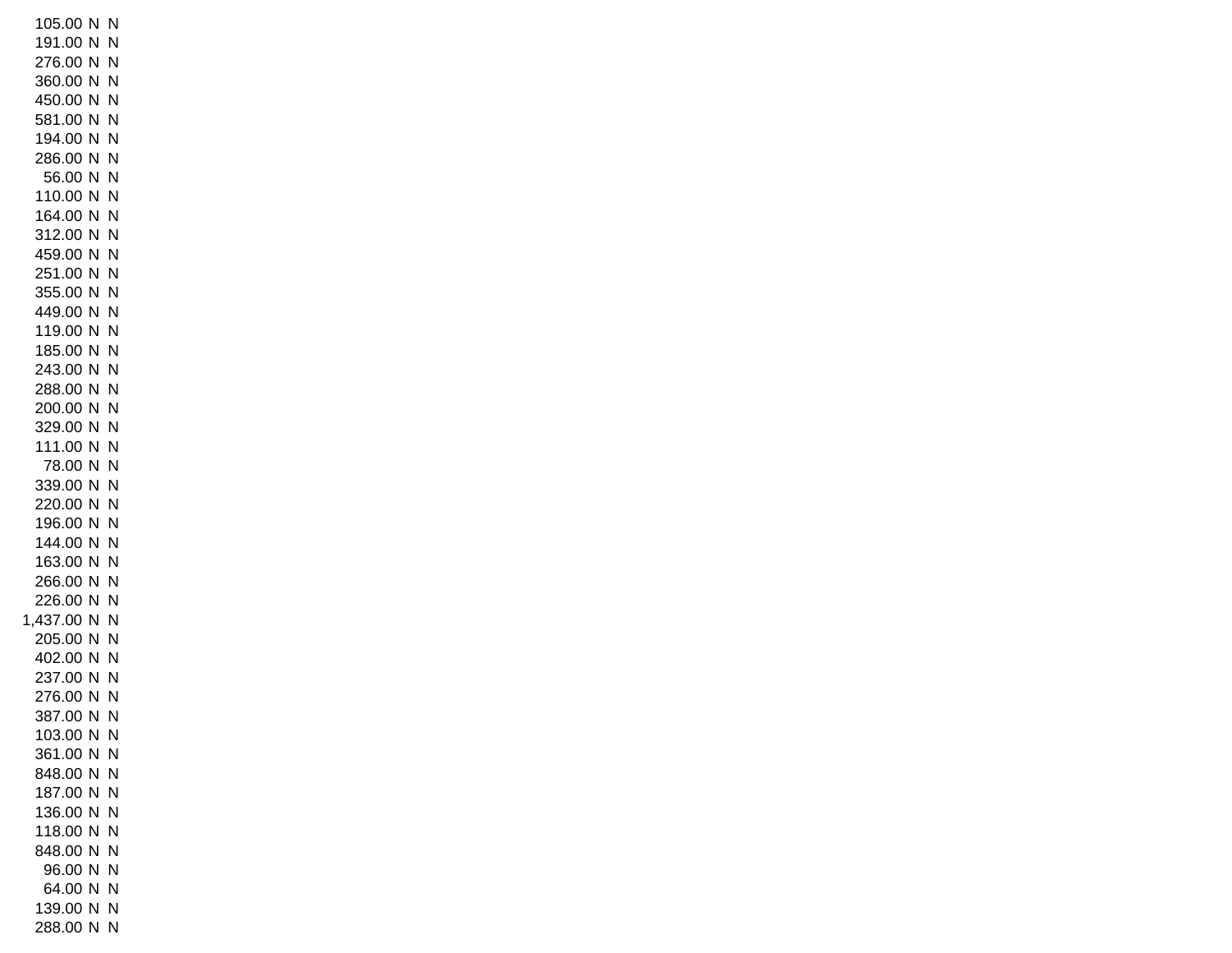166.00 N N 219.00 N N 926.00 N N 614.00 N N 266.00 N N 715.00 N N 650.00 N N 450.00 N N 828.00 N N 114.00 N N 674.00 N N 856.00 N N 849.00 N N 216.00 N N 845.00 N N 388.00 N N 594.00 N N 1,313.00 N N 582.00 N N 596.00 N N 314.00 N N 149.00 N N 719.00 N N 330.00 N N 864.00 N N 166.00 N N 496.00 N N 106.00 N N 191.00 N N 276.00 N N 935.00 N N 156.00 N N 19.00 N N 388.00 N N 36.00 N N 67.00 N N 209.00 N N 281.00 N N 256.00 N N 149.00 N N 215.00 N N 372.00 N N 497.00 N N 576.00 N N 162.00 N N 253.00 N N 359.00 N N 515.00 N N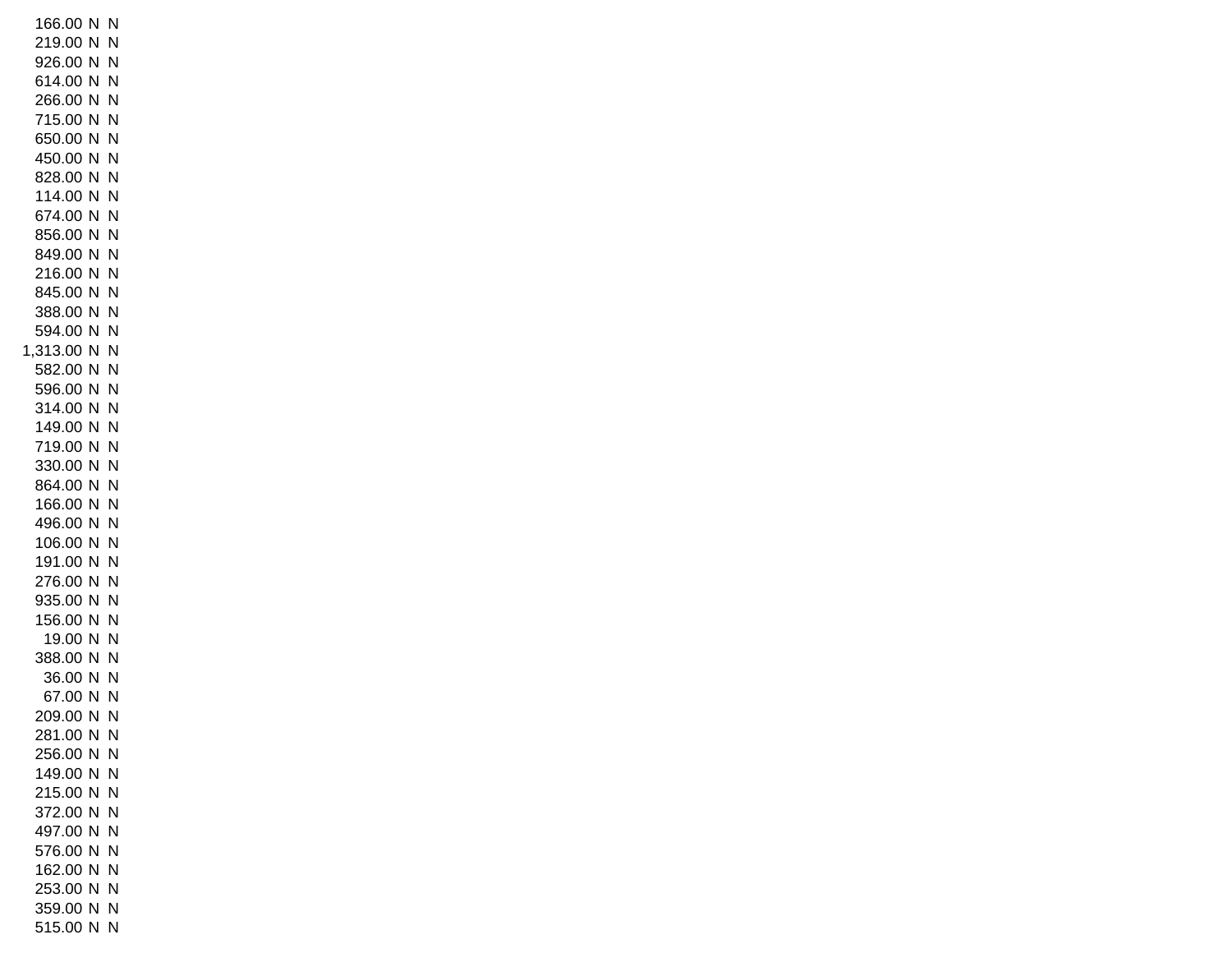450.00 N N 450.00 N N 0.00 N N 45.00 N Y 4.00 N Y 19.00 N Y 39.00 N Y 13.00 N N 2.00 N Y 11.00 N Y 375.00 N Y 350.00 N Y 6.40 N Y 44.00 N Y 54.00 N N 5.00 N Y 10.00 N N 20.00 N Y 95.00 N Y 330.00 N Y 5.00 N Y 7.00 N Y 9.00 N Y 197.76 N Y 14.00 N Y 15.00 N Y 100.00 N Y 10.00 N Y 2.00 N Y 4.00 N Y 42.00 N Y 20.00 N Y 20.00 N Y 5.00 N Y 8.00 N Y 2.00 N Y 2.00 N Y 10.00 N N 21.65 N Y 228.00 N Y 2.00 N Y 2.00 N Y 2.00 N Y 2.00 N Y 15.80 N Y 1.30 N Y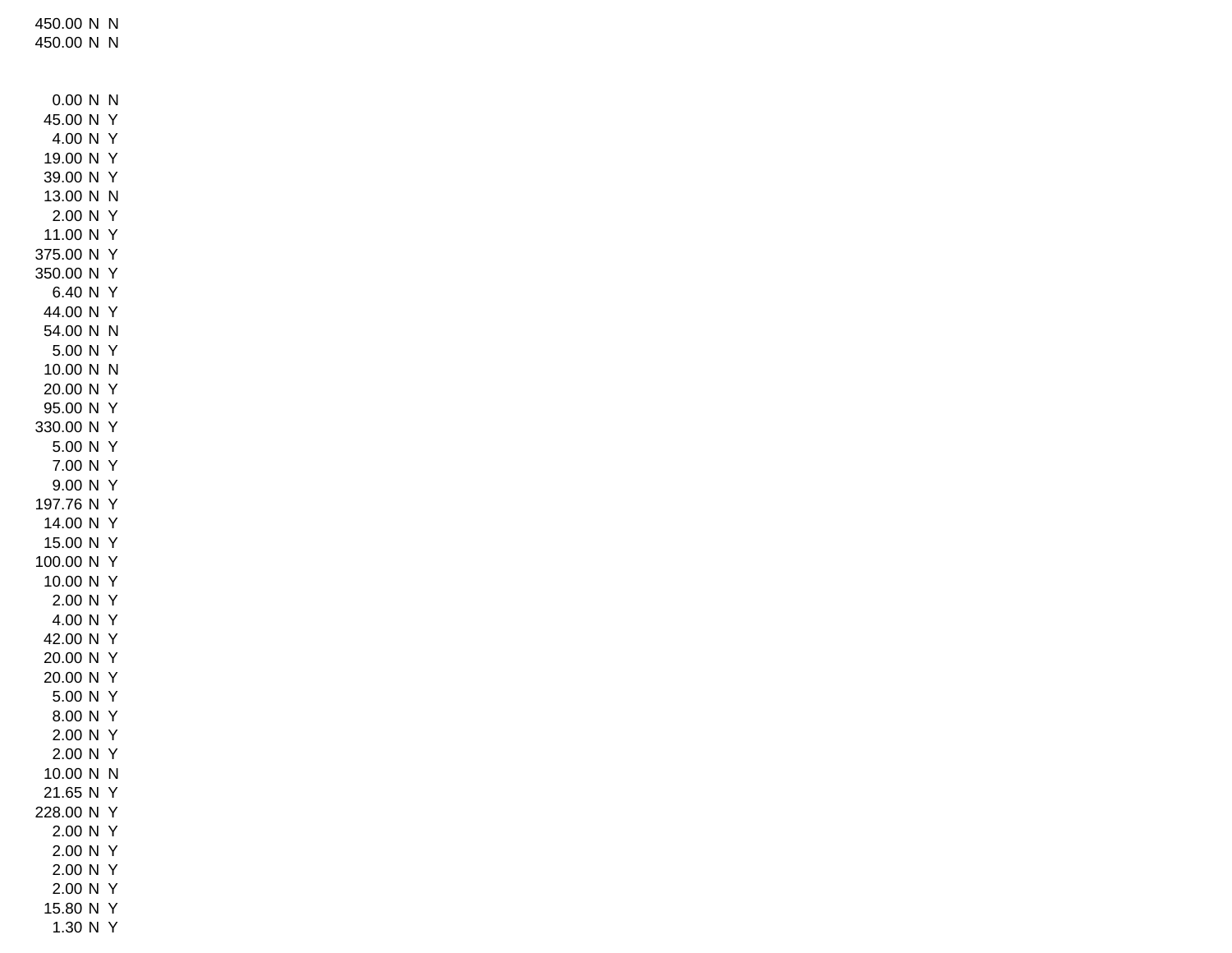11.60 N Y 0.00 N N 42.00 N Y 4.00 N Y 5.15 N Y 32.00 N Y 1.47 N Y 2.48 N Y 3.00 N Y 25.00 N Y 8,000.00 N Y 10.00 N Y 3.00 N Y 10.00 N Y 12.00 N Y 8.00 N Y 10.00 N N 10.00 N N 12.00 N Y 2.00 N Y 5.70 N Y 5.80 N Y 45.00 N Y 9.00 N Y 4.00 N Y 2.29 N Y 1.95 N Y 25.00 N Y 2.00 N Y 2.00 N Y 4.17 N Y 2.00 N Y 3.00 N Y 2.00 N Y 10.00 N Y 11.50 N Y 75.00 N N 3.00 N Y 255.00 N Y 2.00 N Y 115.00 N Y 4.00 N Y 8.00 N Y 200.00 N N 35.00 N N 35.00 N N 105.00 N Y 129.00 N Y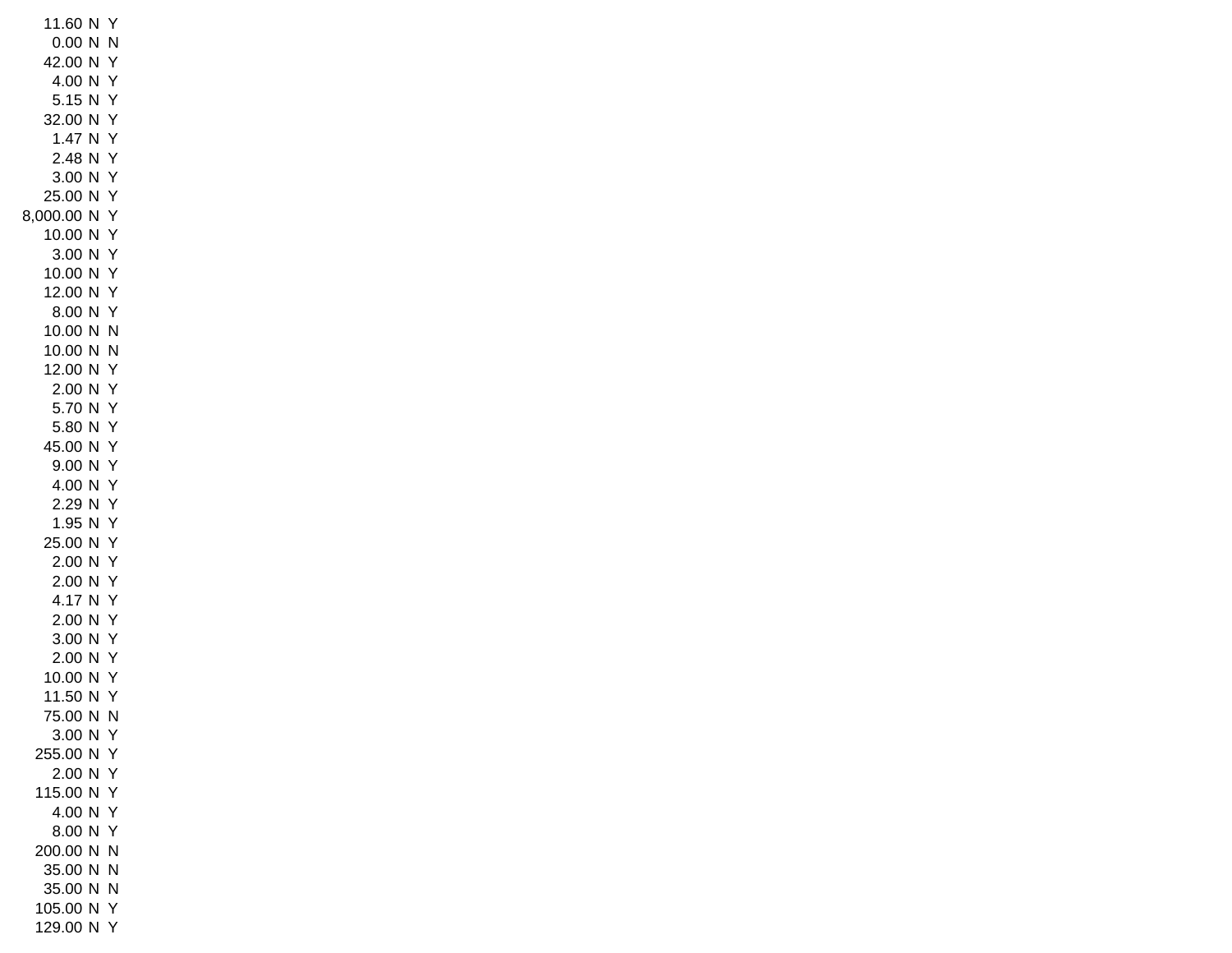28.00 N Y 45.00 N N 2.00 N Y 80.00 N N 180.00 N N 30.00 N N 5.00 N Y 28.00 N Y 6.00 N Y 10.00 N Y 10.00 N N 15.00 N Y 10.00 N Y 50.00 N Y 2.00 N Y 2.00 N Y 13.00 N Y 2.00 N Y 90.00 N Y 75.00 N N 15.00 N Y 161.00 N N 3.00 N Y 3.00 N Y 8.16 N Y 75.00 N N 2.00 N Y 25.00 N Y 140.00 N Y 2.00 N Y 10.00 N Y 13.50 N N 5.00 N Y 166.00 N Y 22.00 N Y 22.00 N Y 15.00 N Y 34.00 N Y 25.00 N Y 10.00 N Y 13.00 N Y 10.00 N Y 46.30 N Y 45.00 N Y 11.00 N Y 200.00 N Y 10.95 N Y 3.00 N Y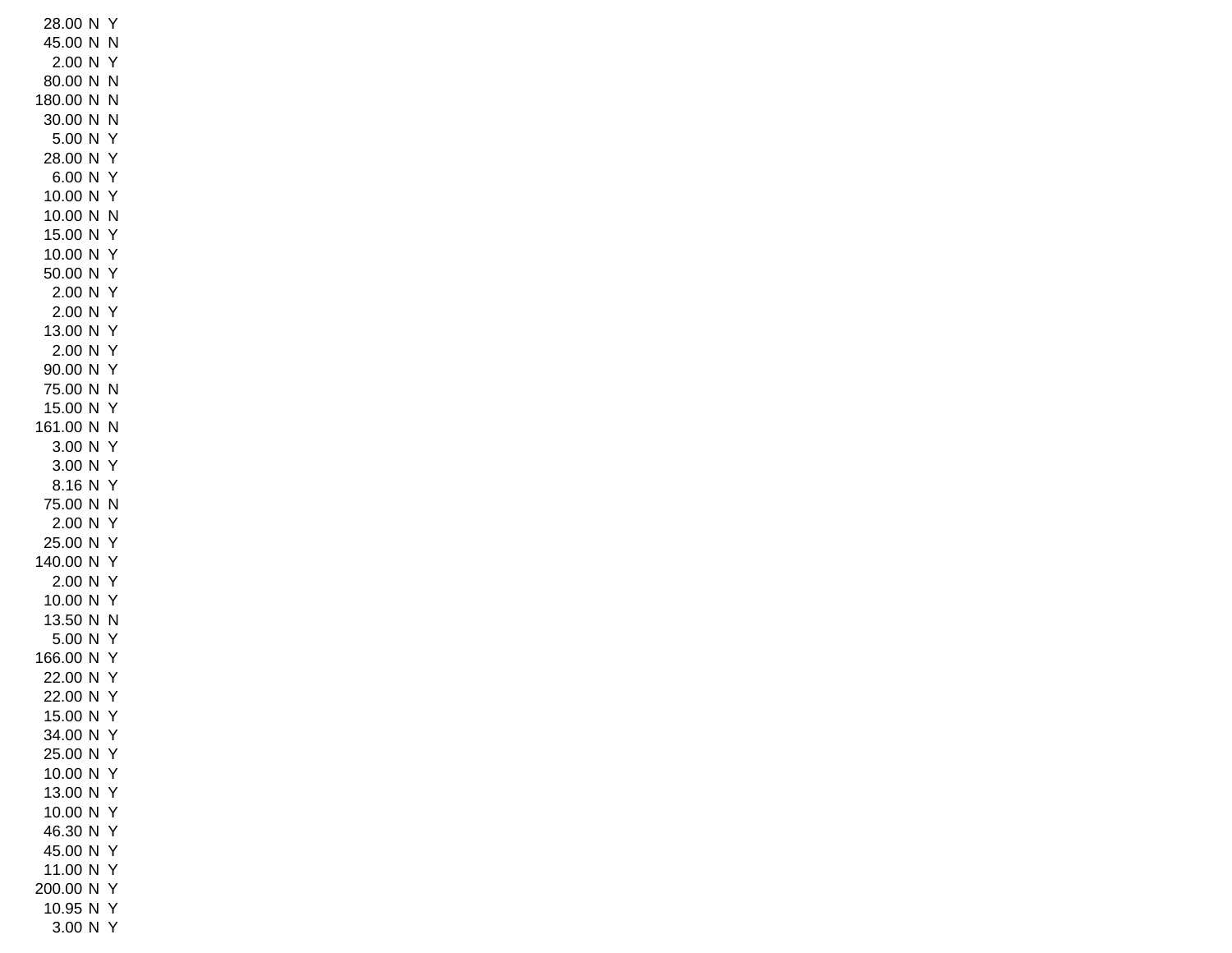2.00 N Y 8.00 N Y 120.00 N Y 67.50 N N 2.00 N Y 10.00 N Y 2.00 N Y 200.00 N N 3.50 N Y 1.05 N N 2.00 N Y 3.00 N Y 145.00 N Y 450.00 N N 10.00 N N 140.00 N Y 5.00 N Y 10.00 N Y 2.10 N Y 2.00 N Y 15.00 N Y 12.00 N Y 2.00 N Y 5.00 N Y 8.00 N Y 50.00 N Y 20.00 N Y 10.00 N N 16.00 N Y 10.00 N N 5.00 N Y 8.00 N Y 9.01 N Y 10.00 N N 7.60 N Y 32.00 N Y 22.00 N Y 2.00 N Y 30.00 N Y 10.00 N Y 2.00 N Y 22.50 N N 2.00 N Y 4.00 N Y 9.00 N Y 35.00 N Y 2.00 N Y 10.00 N N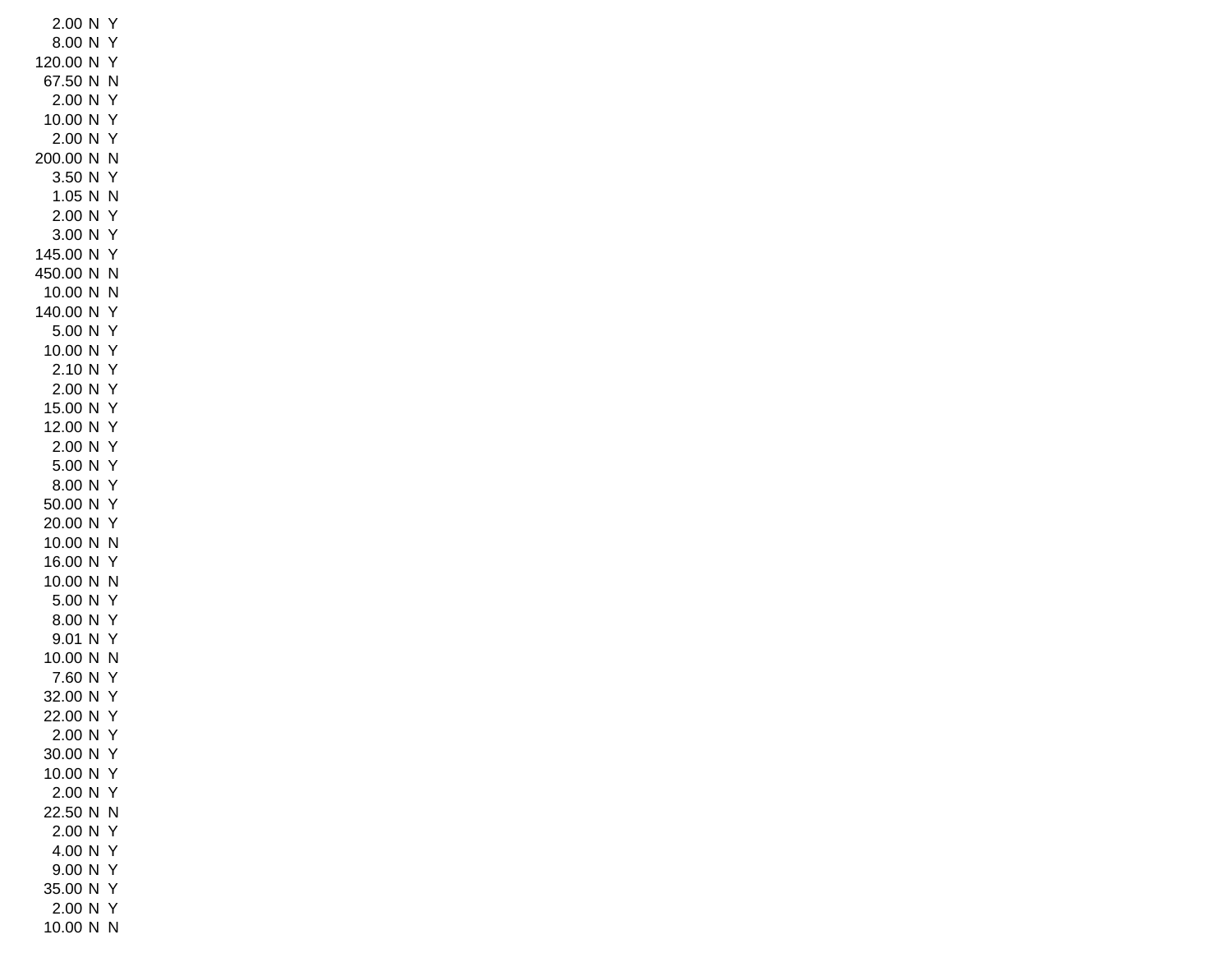112.50 N N 9.00 N Y 12.00 N Y 2.00 N Y 10.00 N N 25.00 N Y 7.00 N Y 10.00 N N 2.00 N Y 2.00 N Y 3.00 N Y 85.00 N Y 3.00 N Y 50.00 N Y 3.00 N Y 2.85 N Y 4.45 N Y 100.00 N Y 25.00 N Y 310.00 N Y 4.00 N Y 75.00 N Y 5.00 N Y 4.00 N Y 3.00 N Y 3.00 N Y 90.00 N Y 5.00 N Y 13.25 N Y 22.00 N Y 3.00 N Y 30.00 N Y 10.00 N N 88.00 N Y 25.00 N Y 10.00 N Y 10.00 N N 10.00 N Y 2.00 N Y 115.00 N Y 2.00 N Y 10.00 N N 10.00 N N 2.00 N Y 19.00 N Y 14.00 N Y 2.00 N Y 2.00 N Y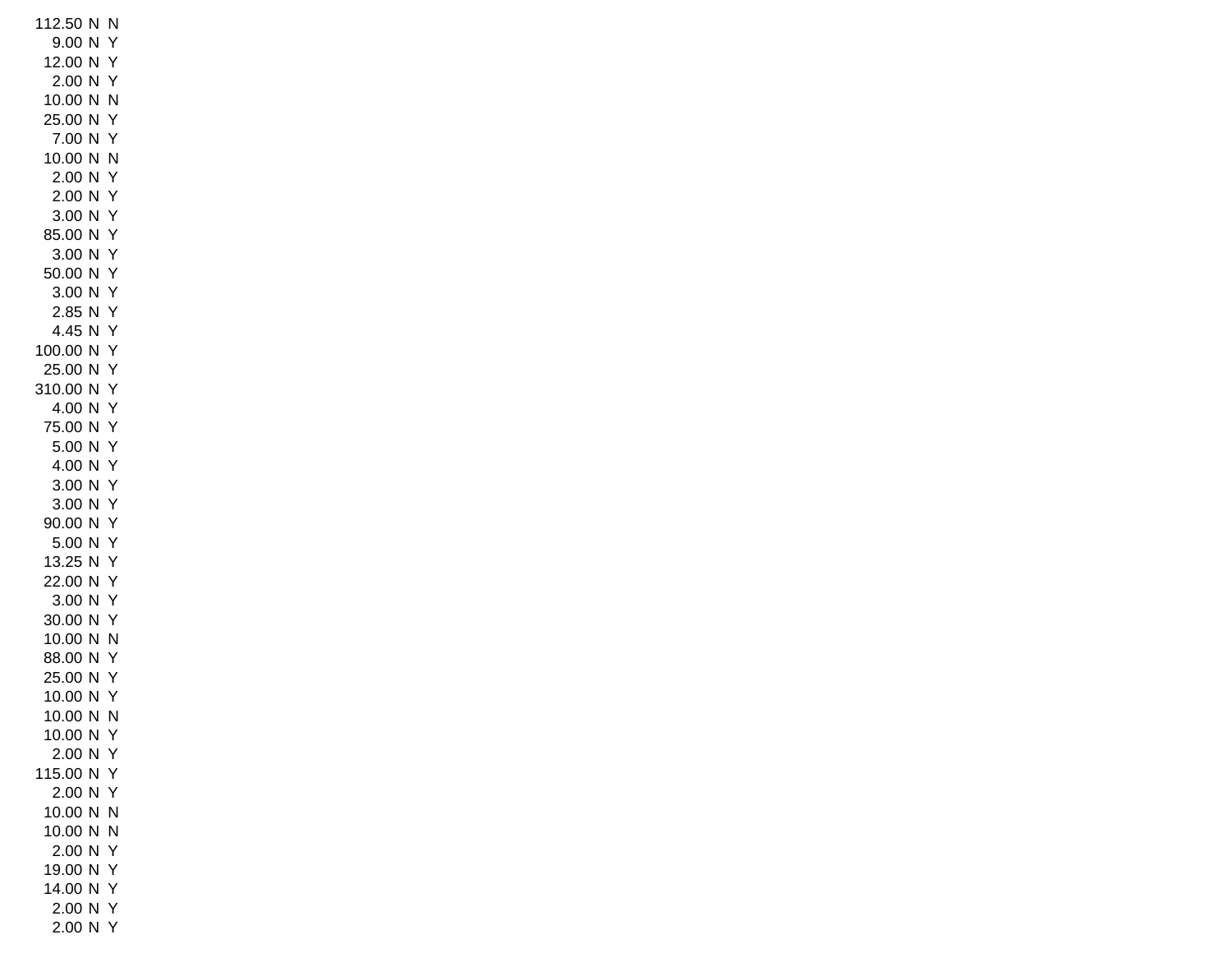2.00 N Y 2.00 N Y 14.00 N Y 130.00 N Y 18.00 N Y 10.00 N N 10.00 N Y 15.00 N Y 3.00 N Y 5.00 N Y 40.00 N Y 0.00 N N 2.00 N Y 10.00 N Y 2.00 N Y 2.00 N Y 10.00 N Y 2.00 N Y 140.00 N Y 18.00 N Y 2.00 N Y 245.00 N Y 90.00 N Y 2.00 N Y 12.00 N Y 4.30 N Y 2.00 N Y 10.00 N Y 7.00 N Y 19.00 N Y 8.00 N Y 14.00 N Y 10.00 N N 374.00 N Y 6.00 N Y 6.00 N Y 166.00 N Y 2.00 N Y 300.00 N N 265.00 N N 13.50 N N 2.00 N Y 6.00 N Y 30.00 N Y 30.00 N Y 18.00 N Y 10.00 N Y 11.00 N Y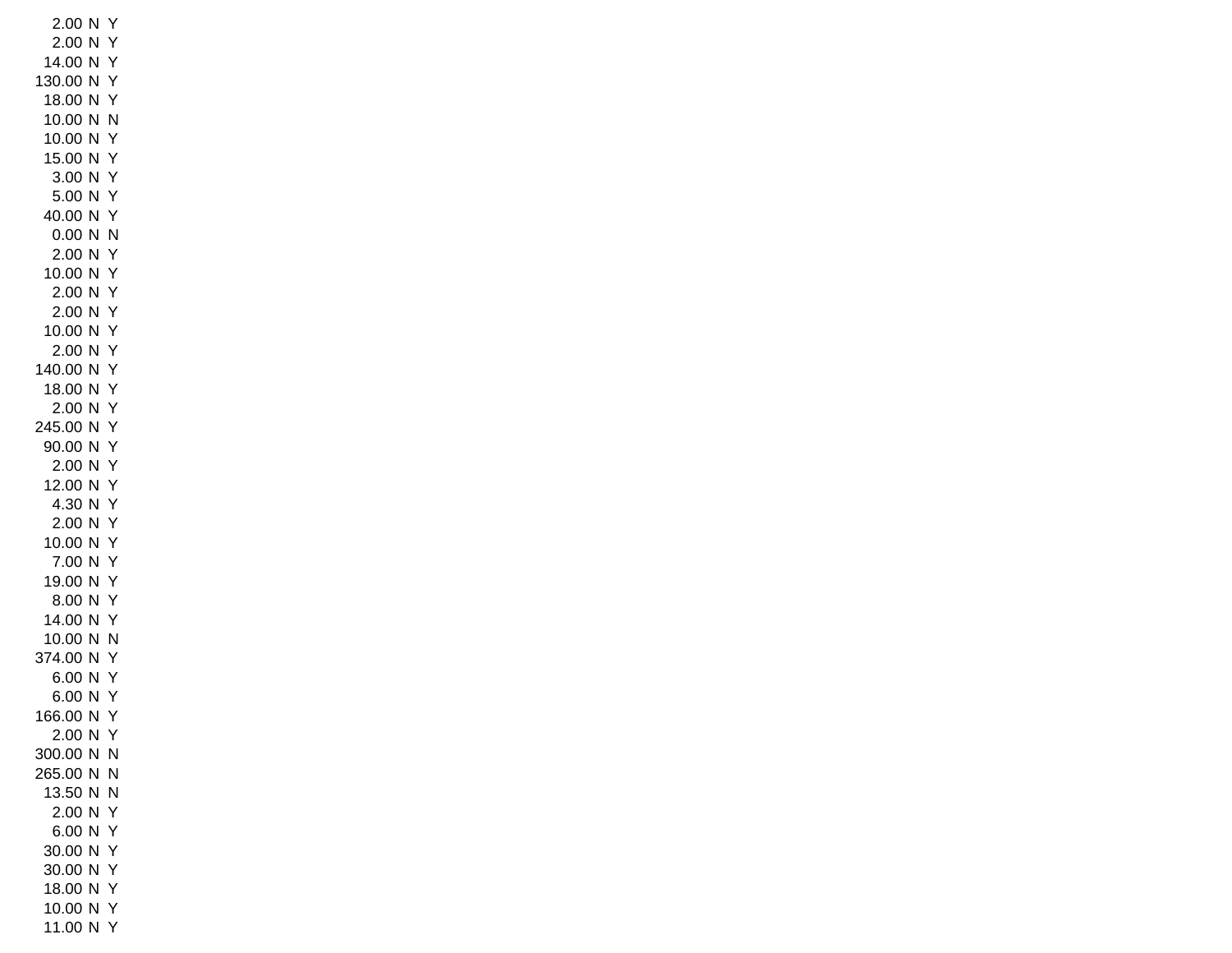10.00 N Y 5.00 N Y 2.00 N Y 5.00 N Y 380.00 N Y 2.00 N Y 26.00 N Y 40.00 N N 5.00 N Y 27.00 N Y 8.35 N Y 299.00 N N 200.00 N N 200.00 N N 85.00 N N 75.00 N N 2.00 N Y 2.50 N Y 50.00 N Y 20.00 N N 18.00 N Y 138.00 N N 2.00 N Y 10.00 N Y 2.00 N Y 200.00 N N 100.00 N N 3.00 N N 4.00 N Y 8.00 N Y 5.00 N Y 3.00 N Y 4.00 N Y 8.00 N Y 4.00 N Y 24.00 N Y 10.00 N N 2.00 N Y 3.00 N Y 150.00 N N 10.00 N N 10.00 N N 2.00 N Y 3.00 N Y 16.00 N Y 440.00 N Y 10.00 N Y 2.50 N Y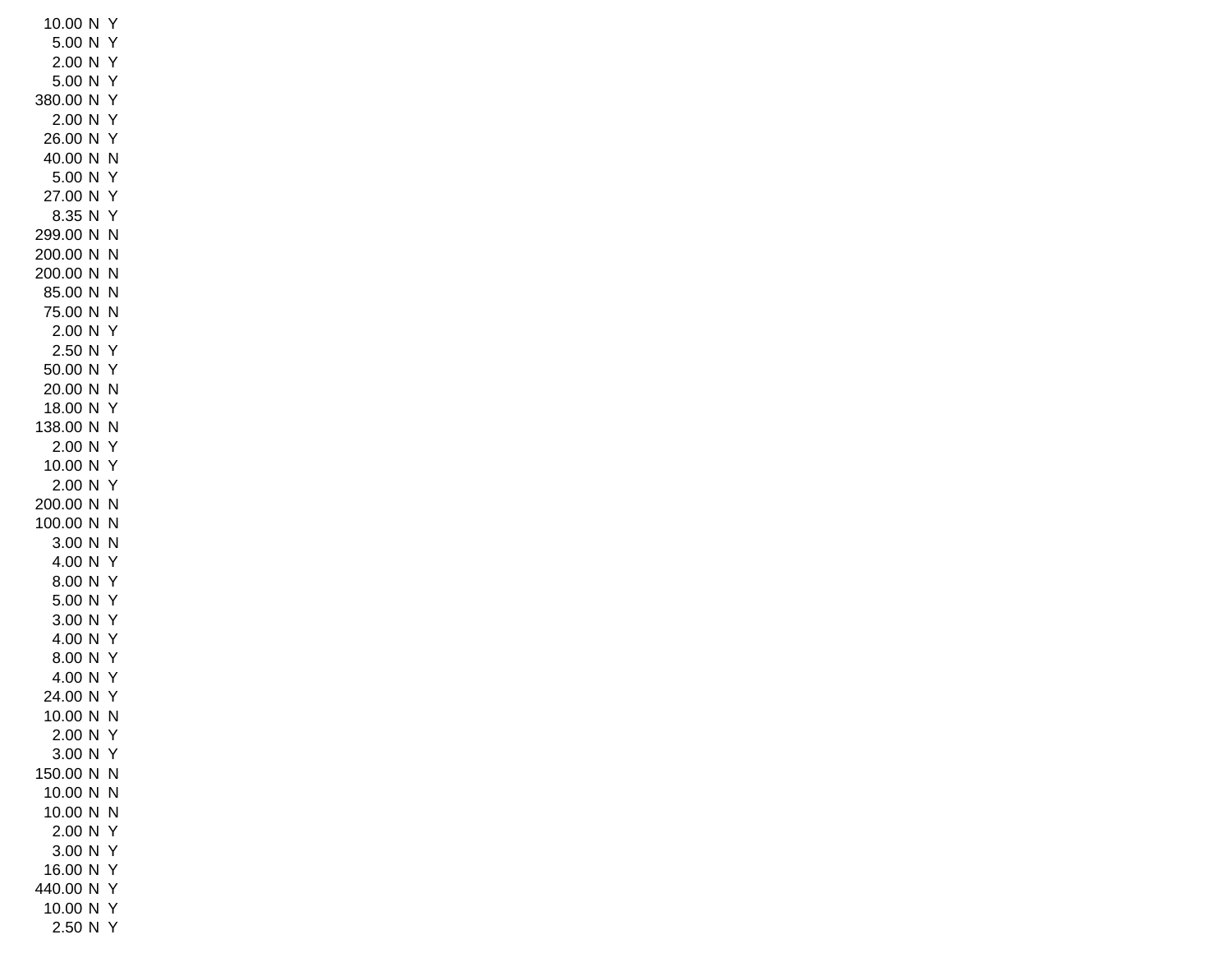150.00 N Y 330.00 N Y 2.00 N Y 300.00 N N 2.00 N N 2.00 N Y 10.00 N Y 3.00 N Y 213.00 N Y 5.00 N Y 10.00 N N 2.00 N N 135.00 N N 13.00 N N 44.00 N N 18.00 N Y 20.00 N Y 10.00 N Y 50.00 N Y 13.00 N Y 2.00 N Y 2.00 N Y 120.00 N Y 3.00 N Y 89.00 N Y 5.00 N Y 115.00 N Y 18.00 N Y 70.00 N Y 120.00 N Y 4.45 N Y 23.00 N Y 4.00 N Y 2.00 N Y 2.00 N Y 5.00 N Y 1.95 N N 10.00 N Y 13.00 N Y 10.00 N Y 11.00 N N 200.00 N Y 4.00 N Y 10.00 N N 68.00 N Y 11.00 N Y 10.00 N Y 12.00 N Y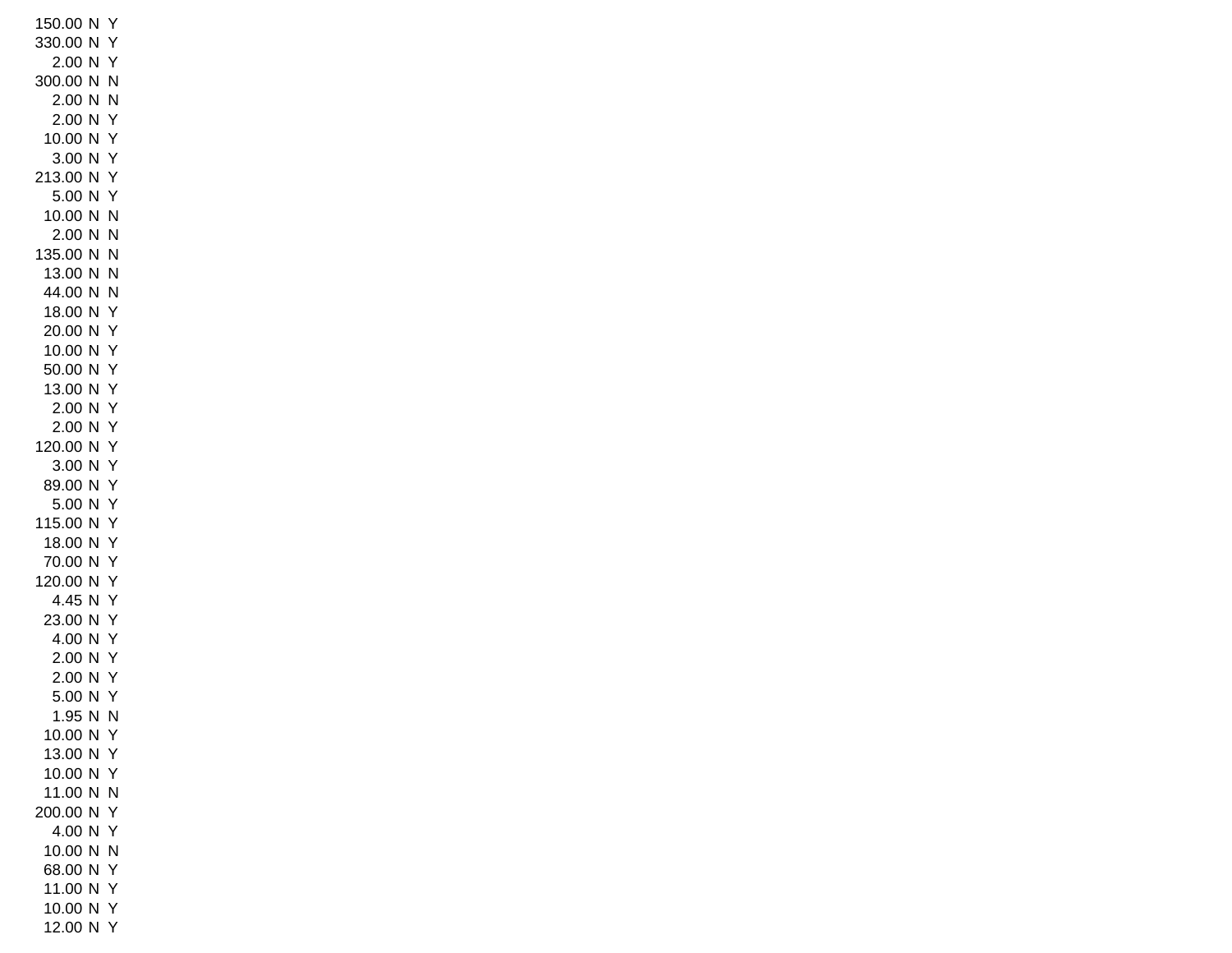3.00 N Y 13.00 N Y 13.00 N Y 100.00 N Y 4.00 N Y 2.00 N Y 30.00 N Y 7.00 N Y 13.00 N Y 2.00 N Y 3.00 N Y 140.00 N Y 3.00 N Y 15.00 N N 50.00 N Y 7.55 N Y 10.00 N N 245.00 N Y 3.95 N Y 8.00 N Y 8.00 N Y 4.00 N Y 11.00 N Y 1.00 N Y 2.00 N Y 4.00 N Y 10.00 N N 3.00 N Y 10.00 N N 10.00 N N 16.00 N Y 10.00 N N 2.00 N Y 23.00 N Y 4.00 N Y 2.00 N Y 3.00 N Y 50.00 N Y 81.00 N N 10.00 N Y 2.00 N Y 7.00 N Y 3.00 N Y 2.00 N Y 10.00 N Y 18.30 N Y 2.50 N Y 24.00 N Y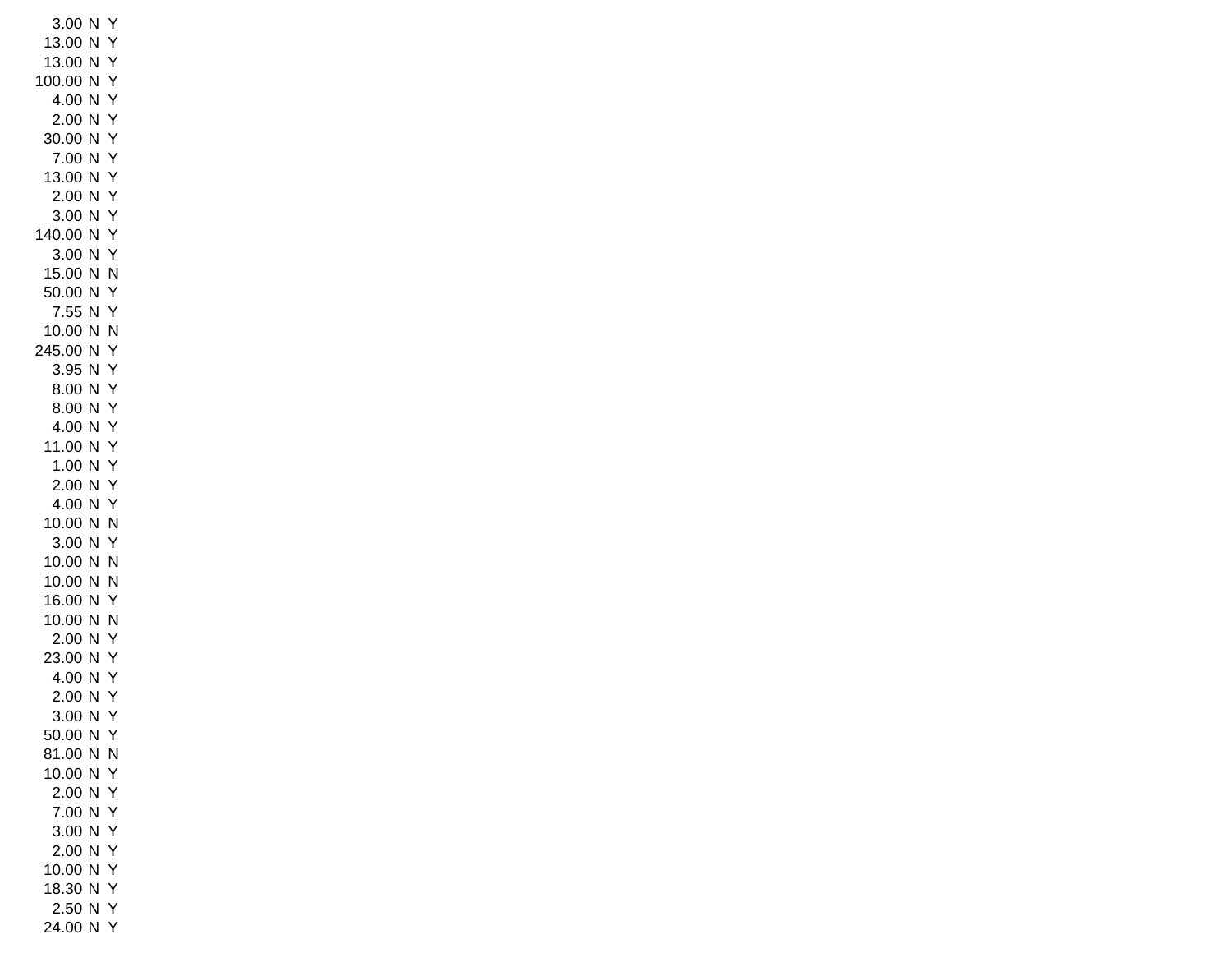3.00 N Y 3.00 N Y 3.00 N Y 25.50 N N 2.00 N Y 2.00 N Y 7.00 N Y 2.00 N Y 4.00 N Y 3.00 N Y 4.00 N N 21.00 N Y 4.00 N Y 3.00 N Y 10.00 N Y 4.00 N Y 4.00 N Y 4.00 N Y 8.00 N Y 3.00 N Y 30.00 N Y 9.00 N Y 21.00 N N 3.00 N Y 2.00 N Y 14.40 N Y 13.24 N Y 5.00 N Y 10.00 N Y 2.65 N Y 6.00 N Y 3.00 N Y 12.00 N Y 3.00 N Y 4.00 N Y 3.00 N Y 3.00 N Y 3.00 N Y 2.00 N Y 10.00 N N 2.00 N Y 100.00 N Y 10.00 N N 10.00 N N 10.00 N N 2.00 N Y 15.00 N N 4.00 N Y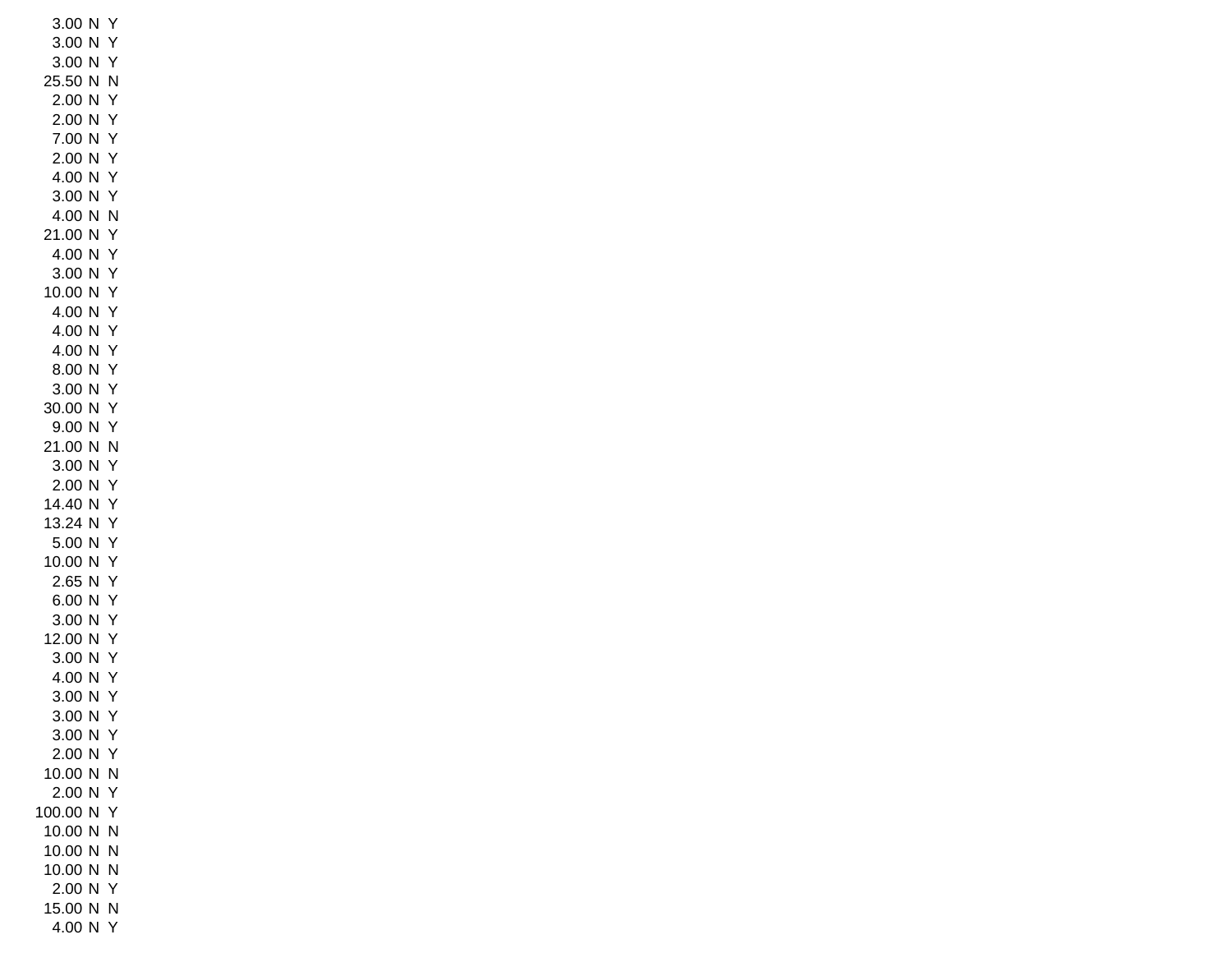2.00 N Y 10.00 N N 11.00 N Y 4.00 N Y 2.00 N Y 9.00 N Y 16.00 N Y 7.50 N Y 6.00 N Y 17.00 N Y 2.00 N Y 5.00 N Y 10.00 N N 14.00 N Y 54.00 N Y 10.00 N Y 20.75 N N 10.00 N N 6.00 N Y 75.00 N N 135.00 N Y 9.00 N Y 3.00 N Y 4.00 N Y 10.00 N N 10.00 N N 2.00 N Y 12.00 N Y 10.00 N N 81.00 N Y 10.00 N N 10.00 N N 2.00 N Y 85.00 N N 10.00 N N 2.00 N Y 19.00 N Y 50.00 N Y 10.00 N N 75.00 N N 10.00 N N 2.00 N Y 75.00 N N 60.00 N N 10.00 N N 18.00 N Y 20.00 N N 10.00 N N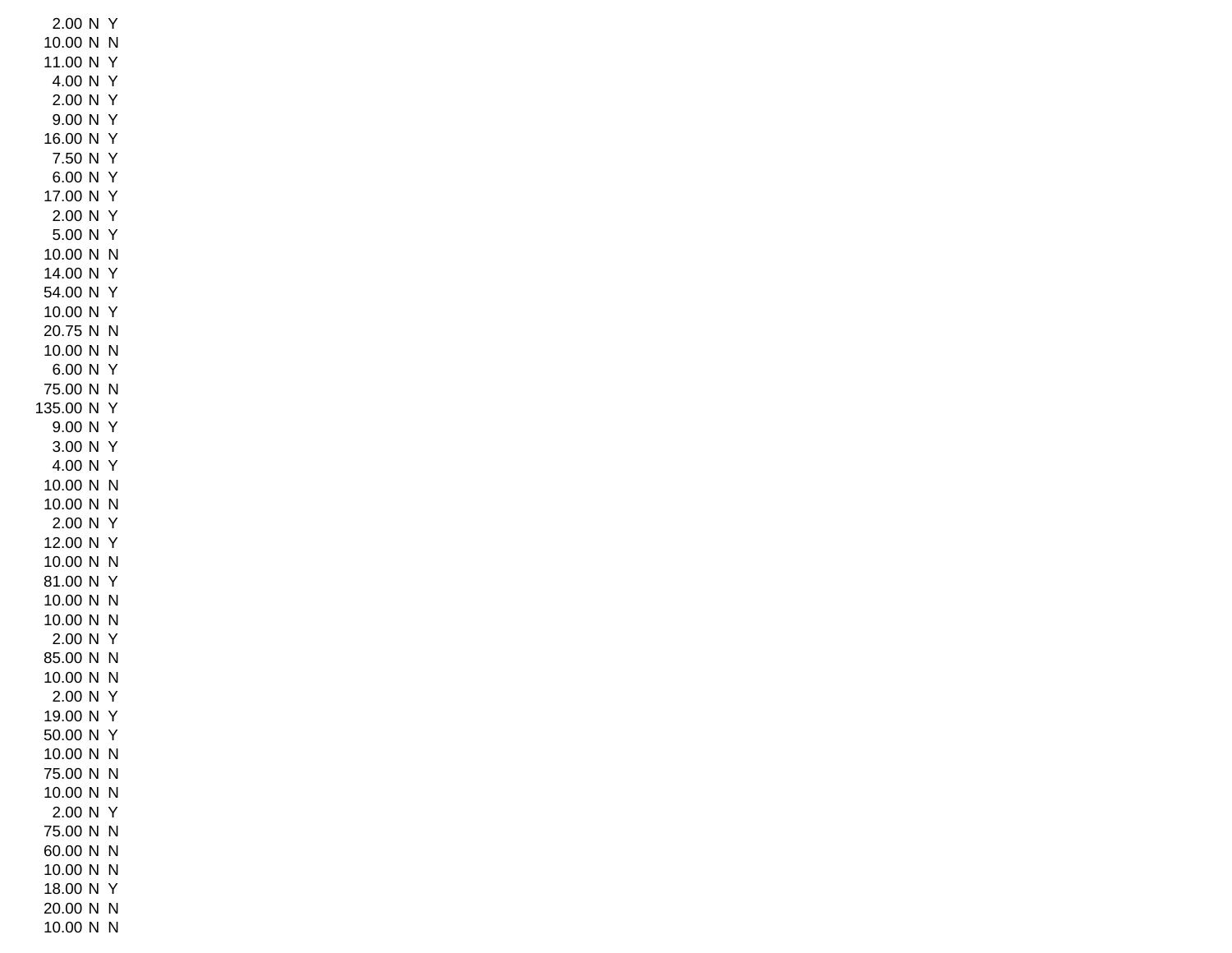2.00 N Y 0.00 N Y 10.00 N N 4.00 N Y 10.00 N N 19.00 N N 10.00 N N 10.00 N N 6.00 N N 15.00 N N 4.00 N Y 4.00 N Y 10.00 N N 60.00 N N 10.00 N N 24.00 N N 10.00 N N 10.00 N N 10.00 N N 40.00 N Y 18.00 N Y 16.00 N Y 36.45 N Y 2.00 N Y 10.00 N N 115.00 N Y 2.00 N Y 2.00 N Y 3.00 N Y 8.00 N Y 12.00 N Y 3.00 N Y 20.00 N Y 11.00 N Y 2.00 N N 15.00 N Y 8.00 N Y 3.00 N Y 10.00 N N 2.00 N Y 3.00 N Y 10.00 N N 53.00 N N 7.00 N Y 4.00 N Y 24.00 N Y 3.00 N Y 16.00 N Y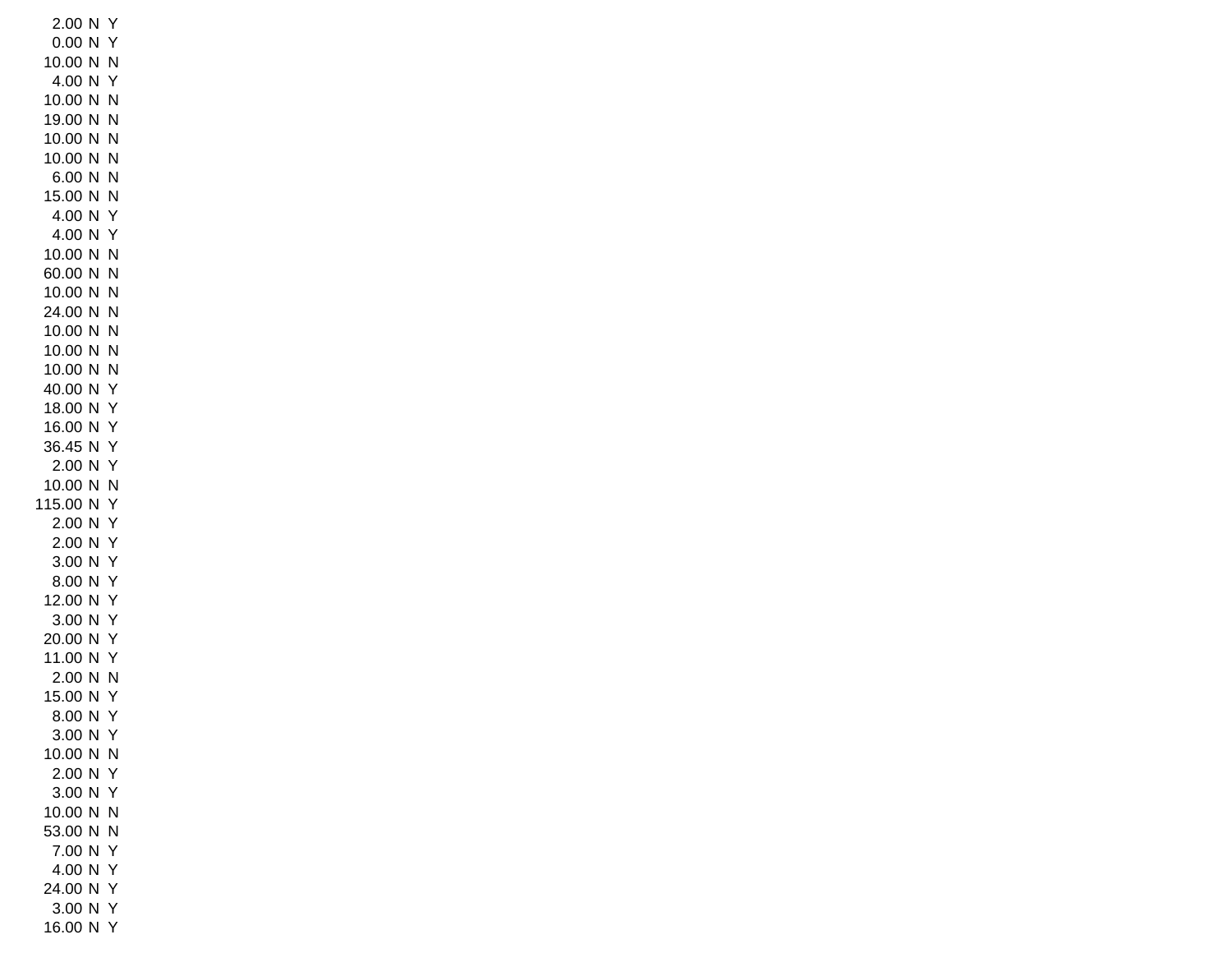2.00 N Y 2.00 N Y 2.00 N Y 10.00 N Y 8.00 N Y 59.00 N Y 10.00 N N 20.00 N Y 10.00 N N 19.00 N Y 105.00 N Y 35.00 N Y 8.00 N Y 3.00 N Y 5.00 N Y 11.00 N Y 4.00 N Y 11.00 N Y 0.00 N N 4.00 N Y 85.00 N Y 2.00 N Y 195.00 N Y 66.00 N Y 10.00 N N 2.00 N Y 9.00 N Y 13.00 N N 3.00 N N 19.00 N Y 4.00 N Y 18.00 N Y 19.53 N Y 2.00 N Y 2.00 N Y 17.00 N Y 3.00 N Y 10.00 N N 10.00 N Y 48.00 N Y 21.00 N N 15.00 N Y 8.00 N Y 20.00 N Y 23.00 N Y 15.00 N N 170.00 N Y 34.00 N Y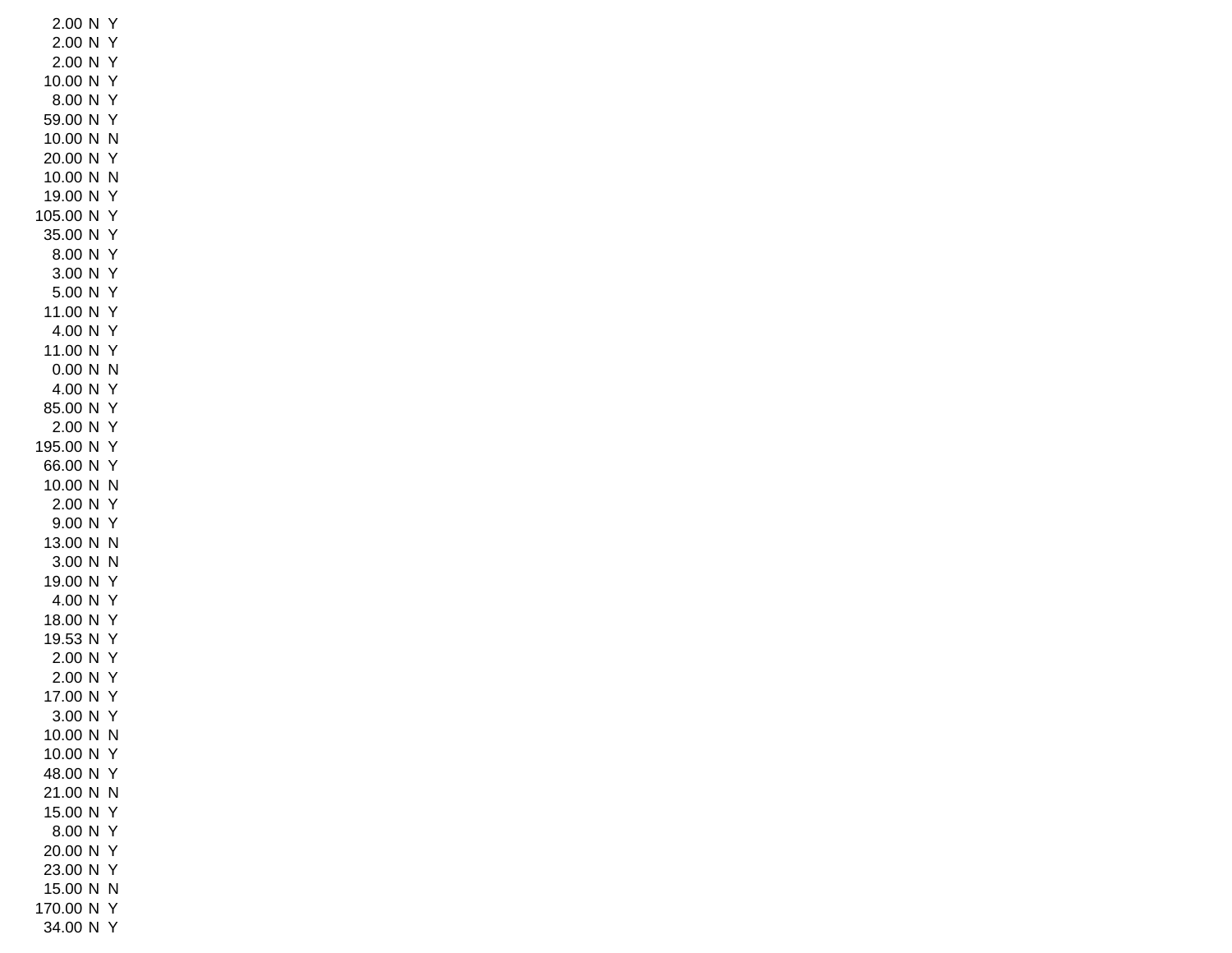26.00 N Y 2.00 N Y 2.00 N Y 54.00 N Y 3.00 N Y 3.00 N Y 1.60 N Y 10.00 N N 3.45 N Y 36.00 N N 4.00 N Y 4.00 N Y 10.00 N N 2.00 N Y 4.00 N Y 4.00 N Y 2.00 N Y 100.00 N Y 3.00 N Y 52.00 N Y 10.00 N N 50.00 N N 13.00 N Y 18.00 N Y 16.00 N Y 10.00 N N 5.00 N Y 3.00 N Y 8.00 N Y 8.00 N Y 11.00 N Y 8.00 N Y 48.00 N Y 2.00 N Y 2.00 N Y 2.00 N Y 5.00 N Y 160.00 N Y 6.00 N Y 5.00 N Y 5.00 N Y 12.00 N Y 75.00 N N 9.00 N N 80.00 N Y 240.00 N Y 59.00 N Y 2.00 N N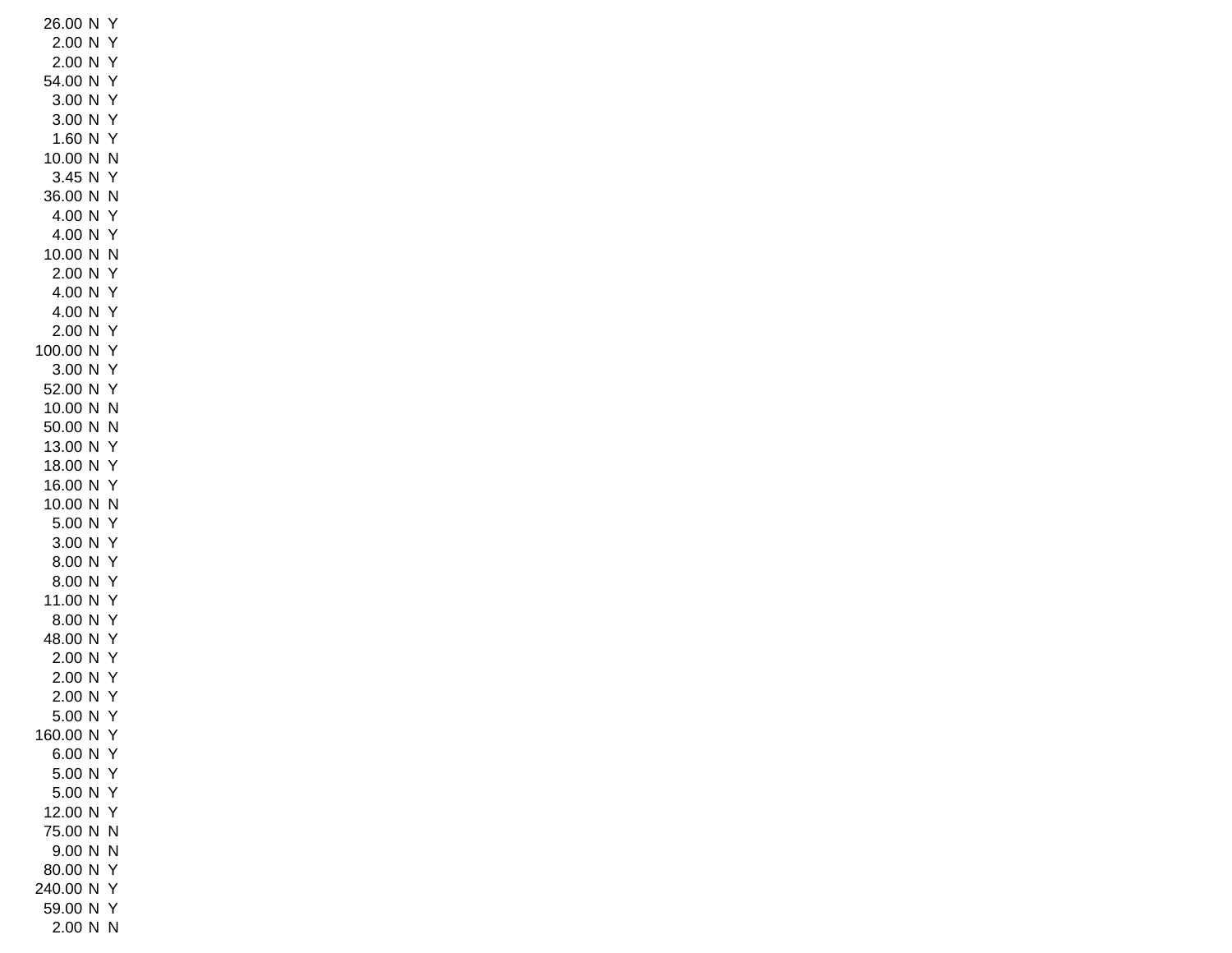2.00 N Y 344.00 N Y 2.00 N Y 10.00 N N 14.00 N N 20.00 N Y 10.00 N N 112.00 N Y 0.00 N Y 4.00 N Y 0.00 N N 32.00 N Y 10.00 N Y 56.70 N Y 83.00 N N 10.00 N Y 10.00 N N 25.00 N Y 15.00 N Y 360.00 N Y 18.25 N Y 8.00 N Y 60.00 N Y 0.00 N N 400.00 N N 2.00 N Y 14.50 N Y 6.00 N Y 10.00 N Y 6.00 N Y 9.00 N Y 2.00 N Y 13.00 N Y 40.00 N Y 66.00 N Y 30.00 N Y 92.00 N Y 18.00 N Y 2.00 N Y 18.00 N Y 0.00 N Y 2.00 N Y 2.00 N Y 3.00 N Y 25.50 N Y 150.00 N N 480.00 N Y 10.00 N N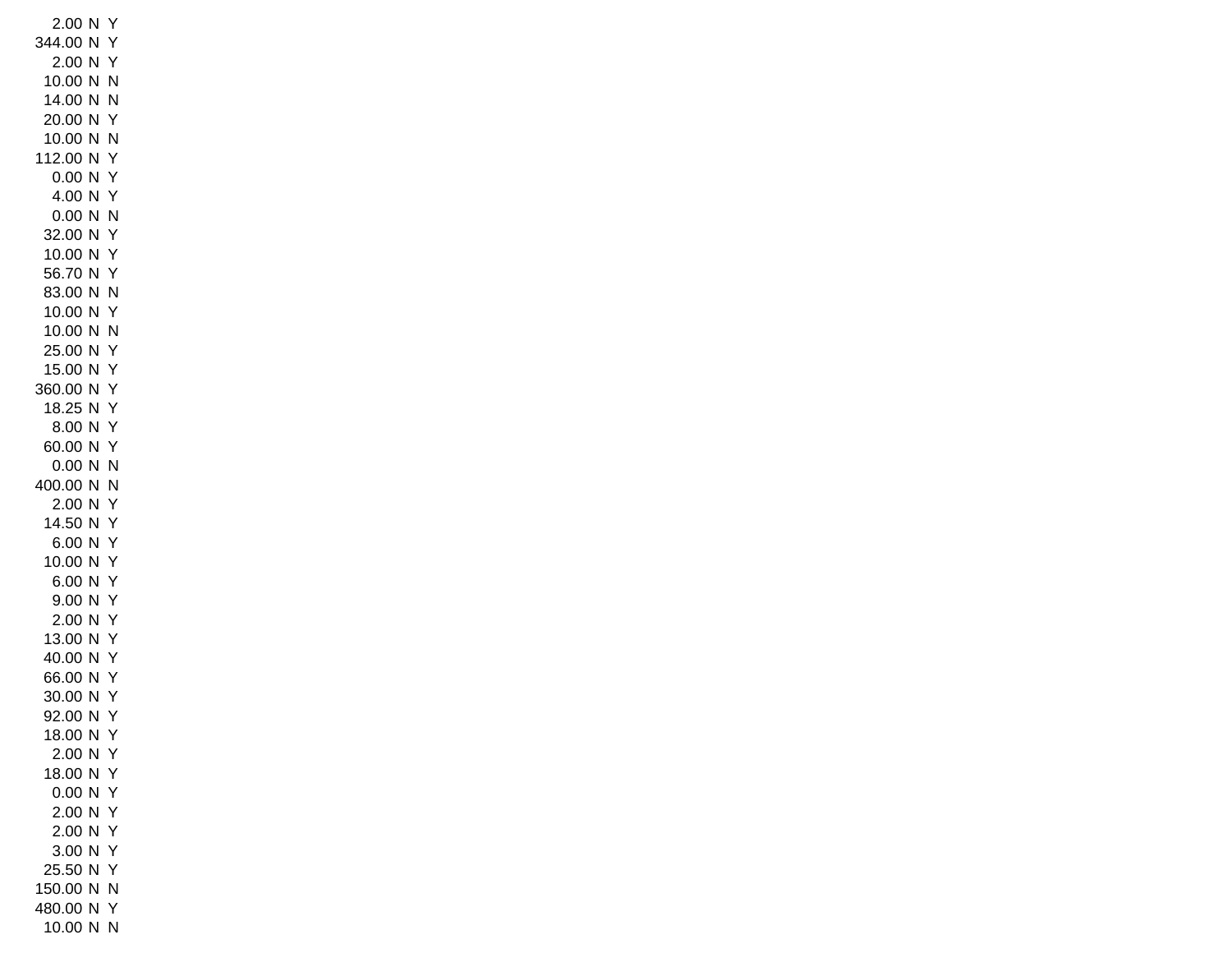2.00 N Y 183.00 N Y 955.00 N N 7.50 N Y 388.00 N Y 9.35 N Y 31.00 N Y 10.00 N N 2.00 N Y 8.00 N Y 73.00 N Y 2.00 N Y 15.00 N N 25.00 N N 2.00 N Y 2.00 N Y 3.50 N Y 2.00 N Y 2.00 N Y 2.00 N Y 2.00 N Y 2.00 N Y 2.00 N Y 2.00 N Y 2.00 N Y 2.00 N Y 2.00 N Y 2.00 N Y 2.00 N Y 2.00 N Y 10.00 N Y 80.00 N Y 11.00 N Y 5.00 N Y 18.00 N Y 17.00 N Y 2.00 N Y 2.00 N Y 8.00 N Y 125.00 N Y 7.50 N Y 103.00 N Y 2.00 N Y 2.00 N Y 2.00 N Y 1.70 N Y 2.00 N Y 2.00 N Y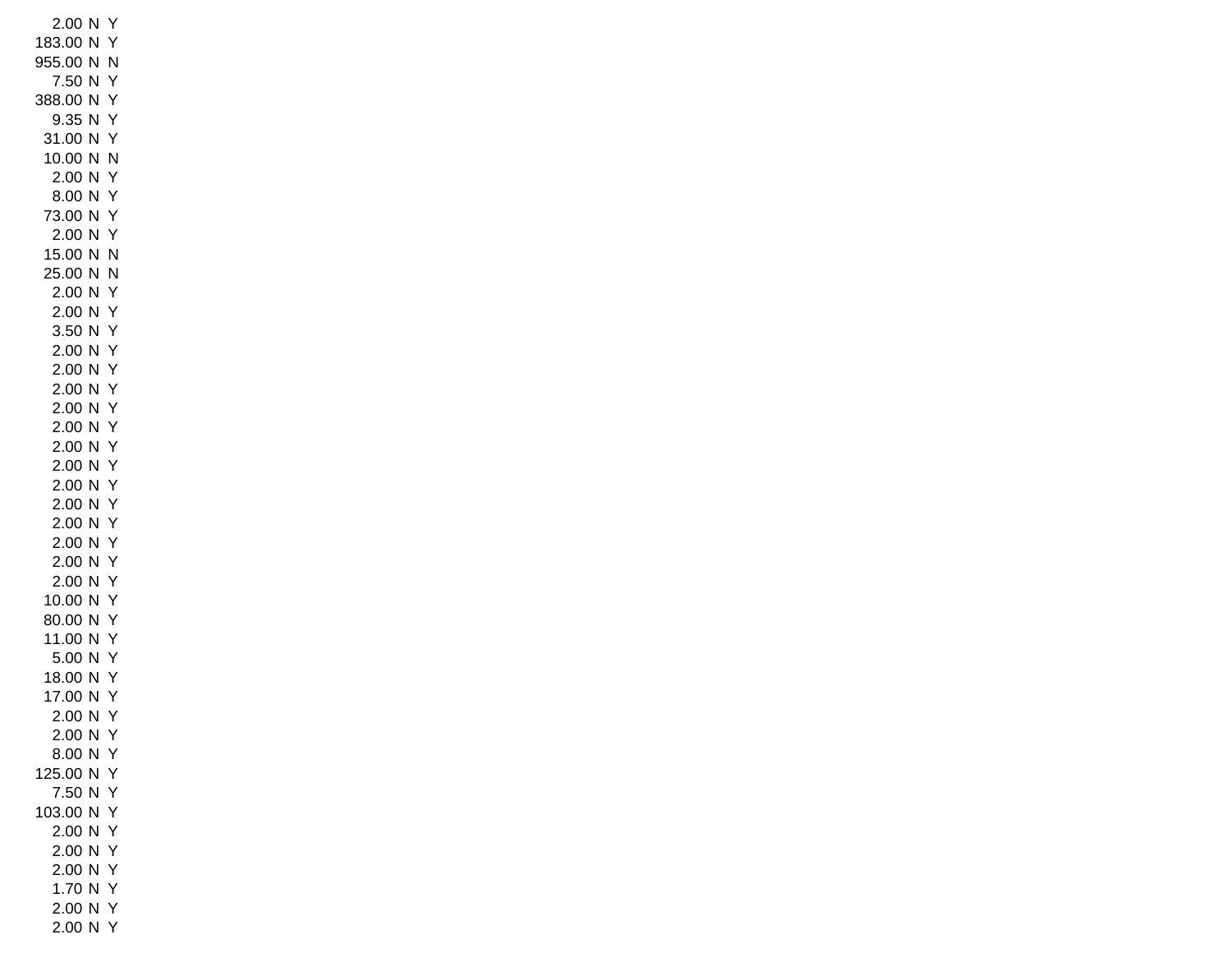12.50 N Y 2.00 N Y 2.00 N Y 2.00 N Y 2.00 N Y 3.00 N Y 113.00 N Y 8.00 N Y 106.00 N N 10.00 N N 20.00 N Y 30.00 N Y 247.00 N Y 100.00 N Y 48.00 N Y 14.00 N N 75.00 N Y 2.00 N Y 110.00 N Y 10.00 N Y 24.00 N Y 2.00 N Y 2.00 N Y 65.00 N Y 2.00 N Y 10.00 N N 3.00 N Y 2.00 N Y 220.00 N Y 2.00 N Y 10.00 N N 57.00 N N 11.00 N Y 2.00 N Y 2.00 N Y 23.25 N Y 2.00 N Y 155.00 N Y 2.00 N Y 30.00 N Y 8.00 N Y 2.00 N Y 332.00 N Y 23.00 N Y 60.00 N N 22.00 N Y 10.00 N N 2.00 N Y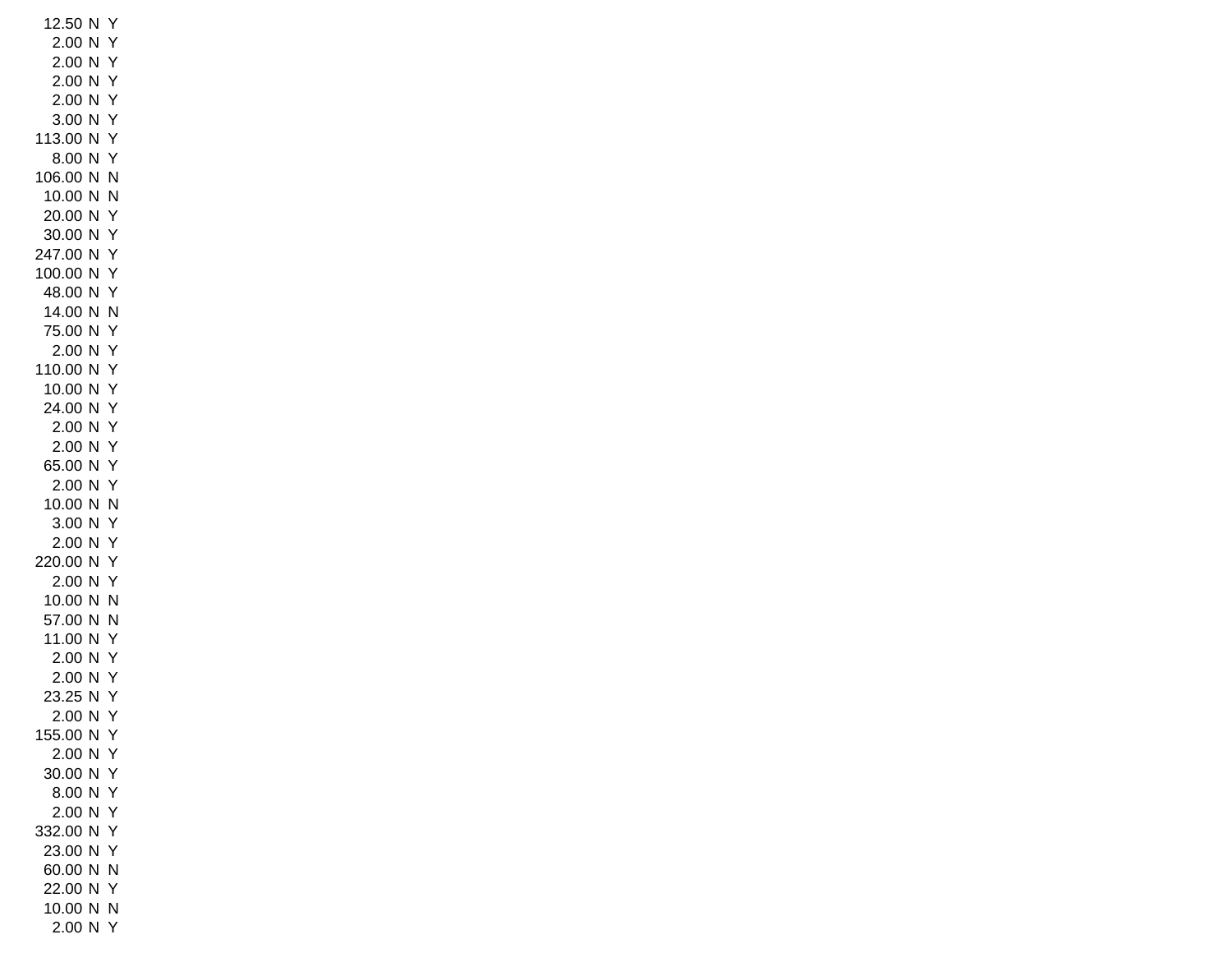190.00 N Y 7.00 N Y 48.00 N N 10.00 N N 8.50 N Y 1.80 N Y 1.25 N Y 17.00 N N 90.00 N Y 18.00 N Y 2.00 N Y 2.00 N Y 5.00 N Y 232.00 N N 2.00 N N 20.00 N N 13.00 N Y 1.70 N Y 2.00 N Y 220.00 N Y 27.00 N Y 50.00 N Y 58.50 N Y 2.00 N Y 245.00 N N 9.00 N Y 10.00 N N 36.00 N Y 25.13 N Y 8.00 N Y 15.00 N N 15.00 N N 15.00 N N 20.00 N N 15.00 N N 15.00 N N 15.00 N N 15.00 N N 150.00 N Y 1.80 N Y 12.50 N N 10.00 N N 4.20 N N 80.00 N Y 16.00 N Y 15.00 N Y 10.00 N Y 300.00 N Y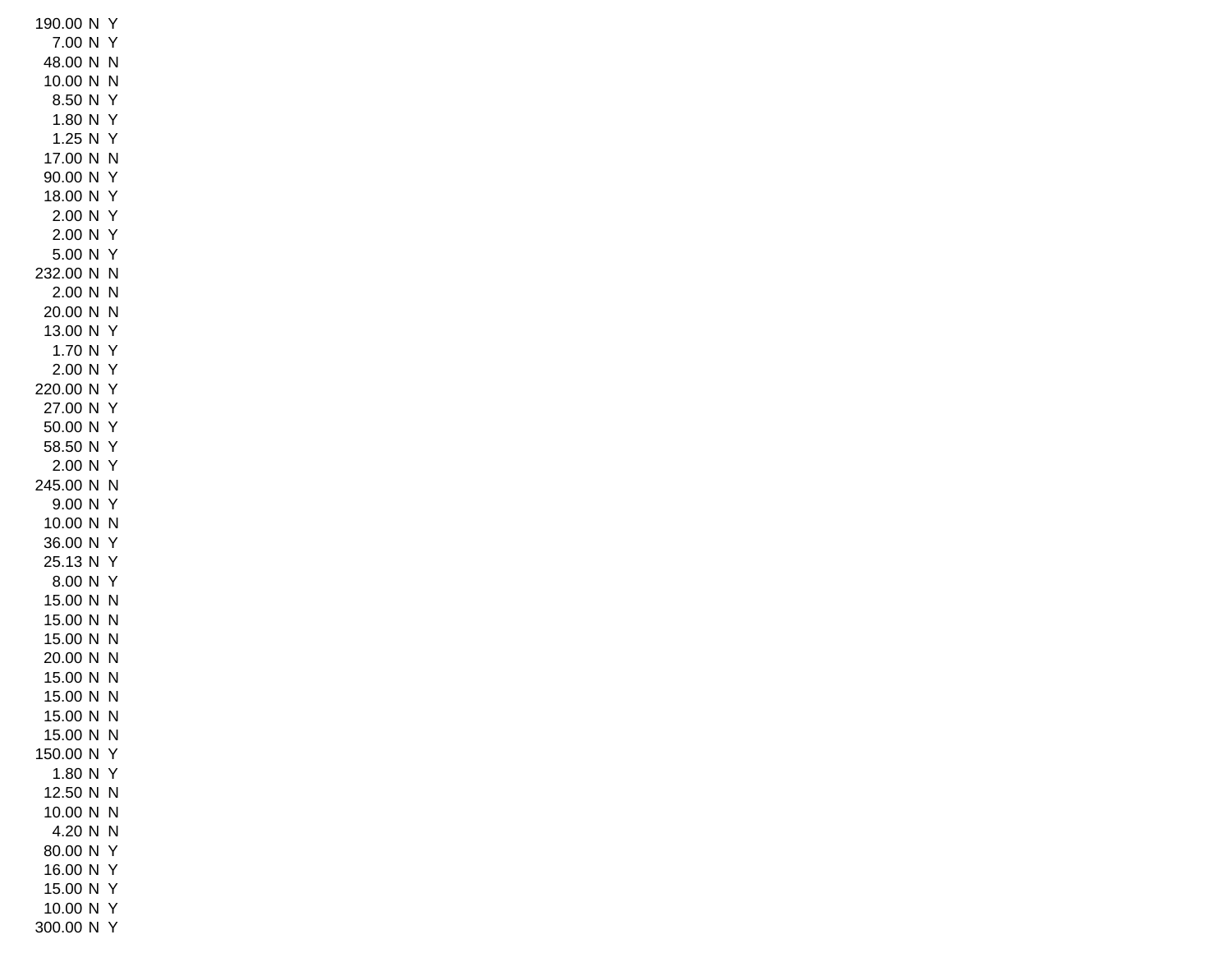22.00 N Y 1.50 N Y 0.89 N Y 45.00 N Y 4.50 N Y 35.00 N Y 35.00 N Y 75.00 N N 52.00 N Y 150.00 N Y 1.50 N Y 0.00 N N 197.92 N N 207.92 N N 197.92 N N 197.92 N N 194.62 N N 194.62 N N 204.62 N N 210.81 N N 220.81 N N 210.81 N N 210.81 N N 202.28 N N 202.28 N N 212.28 N N 218.87 N N 228.87 N N 218.87 N N 218.87 N N 222.73 N N 222.73 N N 232.73 N N 246.26 N N 256.26 N N 246.26 N N 246.26 N N 238.06 N N 238.06 N N 248.06 N N 255.93 N N 265.93 N N 255.93 N N 255.93 N N 193.34 N N 193.34 N N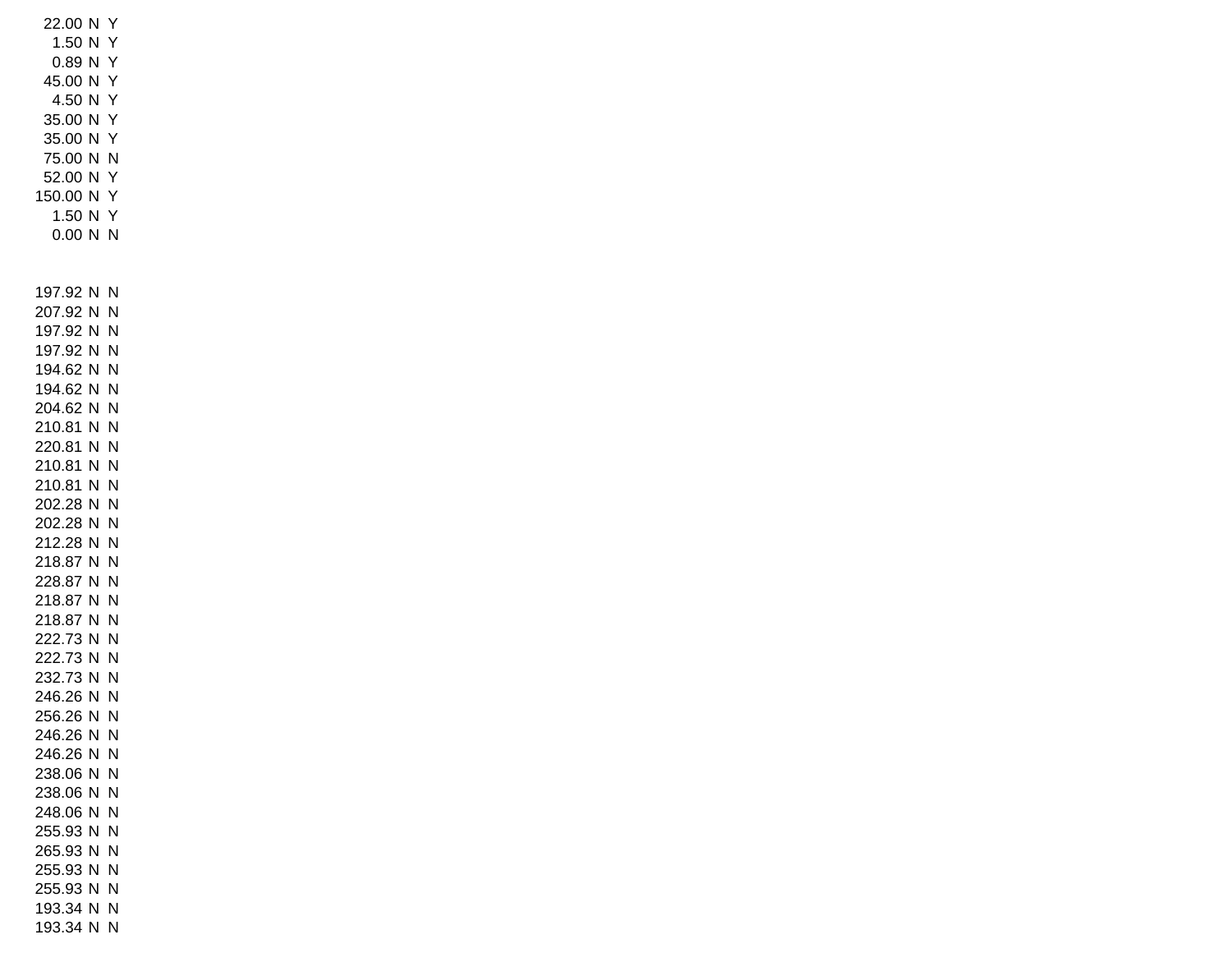203.34 N N 244.45 N N 244.45 N N 254.45 N N 230.15 N N 240.15 N N 230.15 N N 230.15 N N 252.11 N N 252.11 N N 262.11 N N 243.04 N N 253.04 N N 243.04 N N 243.04 N N 263.61 N N 263.61 N N 273.61 N N 262.37 N N 272.37 N N 262.37 N N 262.37 N N 264.89 N N 264.89 N N 274.89 N N 278.48 N N 288.48 N N 278.48 N N 278.48 N N 276.39 N N 276.39 N N 286.39 N N 280.10 N N 290.10 N N 280.10 N N 280.10 N N 300.66 N N 300.66 N N 310.66 N N 299.43 N N 309.43 N N 299.43 N N 299.43 N N 310.71 N N 320.71 N N 310.71 N N 310.71 N N 333.26 N N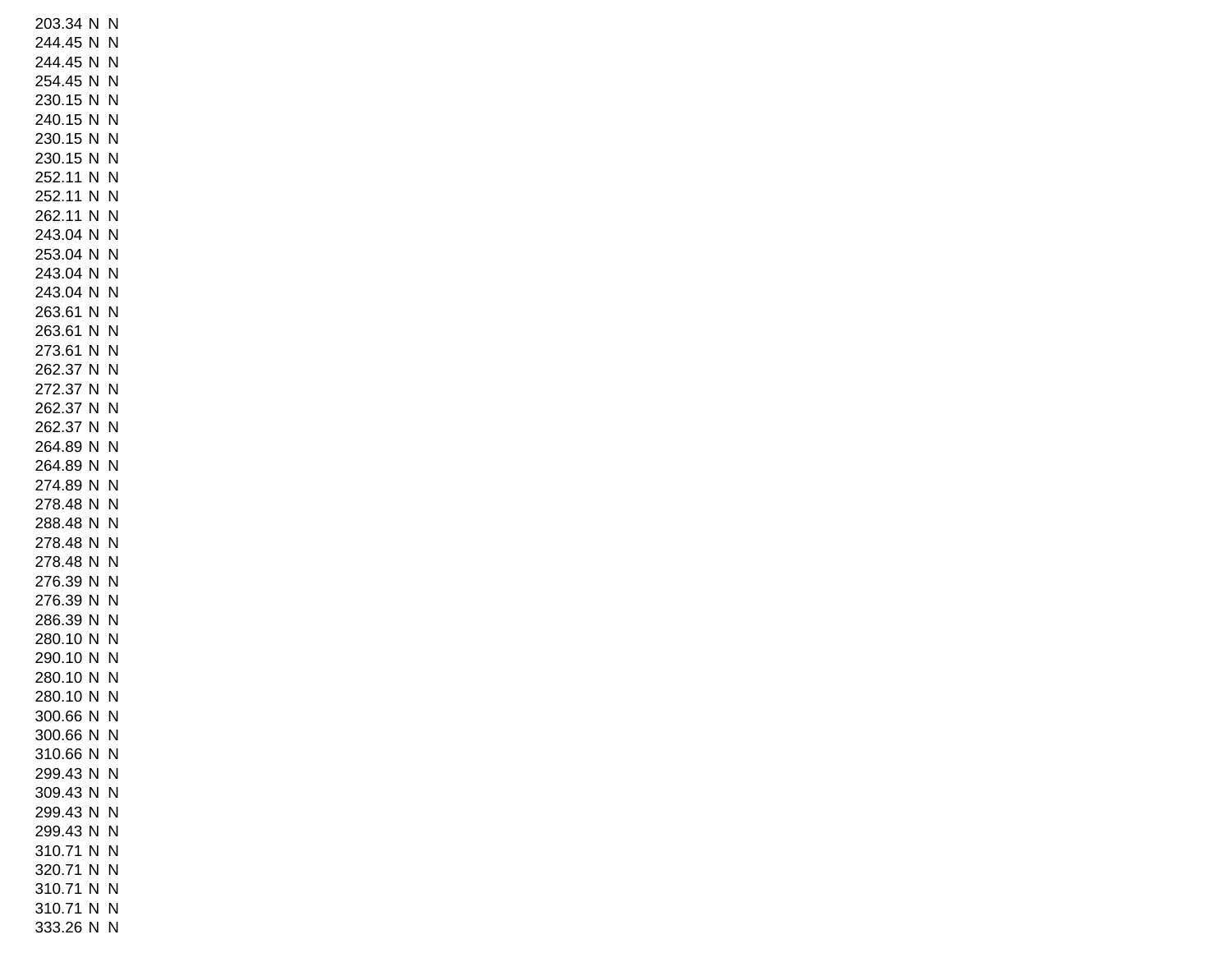343.26 N N 333.26 N N 333.26 N N 326.82 N N 336.82 N N 326.82 N N 326.82 N N 349.38 N N 359.38 N N 349.38 N N 349.38 N N 483.11 N N 493.11 N N 483.11 N N 483.11 N N 484.72 N N 494.72 N N 484.72 N N 484.72 N N 608.78 N N 618.78 N N 608.78 N N 608.78 N N 321.99 N N 331.99 N N 321.99 N N 321.99 N N 375.16 N N 385.16 N N 375.16 N N 375.16 N N 323.60 N N 333.60 N N 323.60 N N 323.60 N N 378.38 N N 388.38 N N 378.38 N N 378.38 N N 339.71 N N 349.71 N N 339.71 N N 339.71 N N 397.71 N N 407.71 N N 397.71 N N 397.71 N N 362.27 N N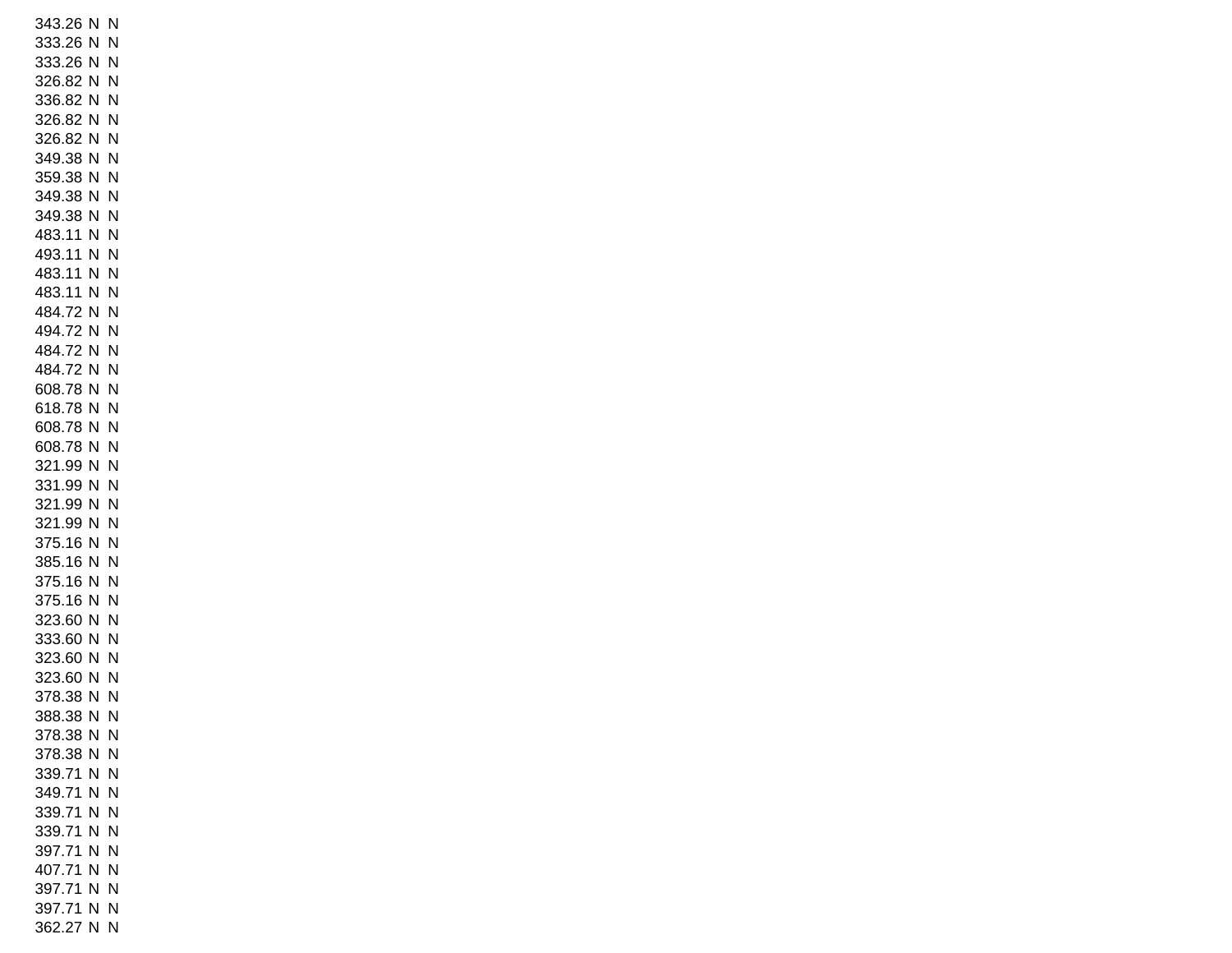372.27 N N 362.27 N N 362.27 N N 428.33 N N 438.33 N N 428.33 N N 428.33 N N 128.17 N N 199.73 N N 199.73 N N 209.73 N N 216.34 N N 216.34 N N 226.34 N N 226.56 N N 226.56 N N 236.56 N N 239.33 N N 239.33 N N 249.33 N N 278.48 N N 288.48 N N 278.48 N N 278.48 N N 320.38 N N 330.38 N N 320.38 N N 320.38 N N 289.76 N N 299.76 N N 289.76 N N 289.76 N N 334.88 N N 344.88 N N 334.88 N N 334.88 N N 320.38 N N 330.38 N N 320.38 N N 320.38 N N 373.54 N N 383.54 N N 373.54 N N 373.54 N N 328.43 N N 338.43 N N 328.43 N N 328.43 N N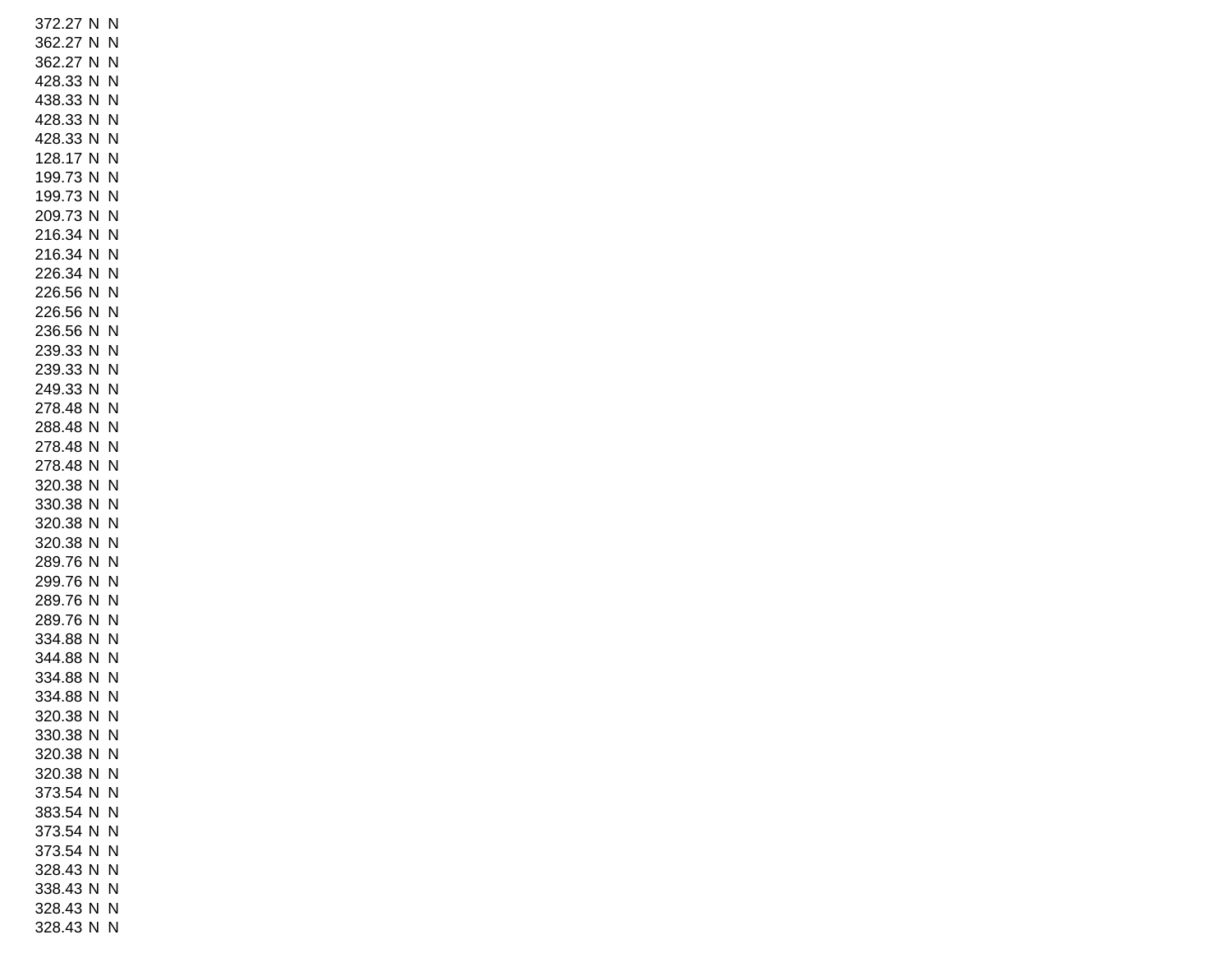384.82 N N 394.82 N N 384.82 N N 384.82 N N 193.34 N N 193.34 N N 203.34 N N 197.92 N N 207.92 N N 197.92 N N 197.92 N N 198.45 N N 198.45 N N 208.45 N N 204.37 N N 214.37 N N 204.37 N N 204.37 N N 126.99 N N 126.99 N N 201.01 N N 201.01 N N 211.01 N N 230.15 N N 240.15 N N 230.15 N N 230.15 N N 209.95 N N 209.95 N N 219.95 N N 238.20 N N 248.20 N N 238.20 N N 238.20 N N 221.45 N N 221.45 N N 231.45 N N 262.37 N N 272.37 N N 262.37 N N 262.37 N N 224.00 N N 224.00 N N 234.00 N N 272.04 N N 282.04 N N 272.04 N N 272.04 N N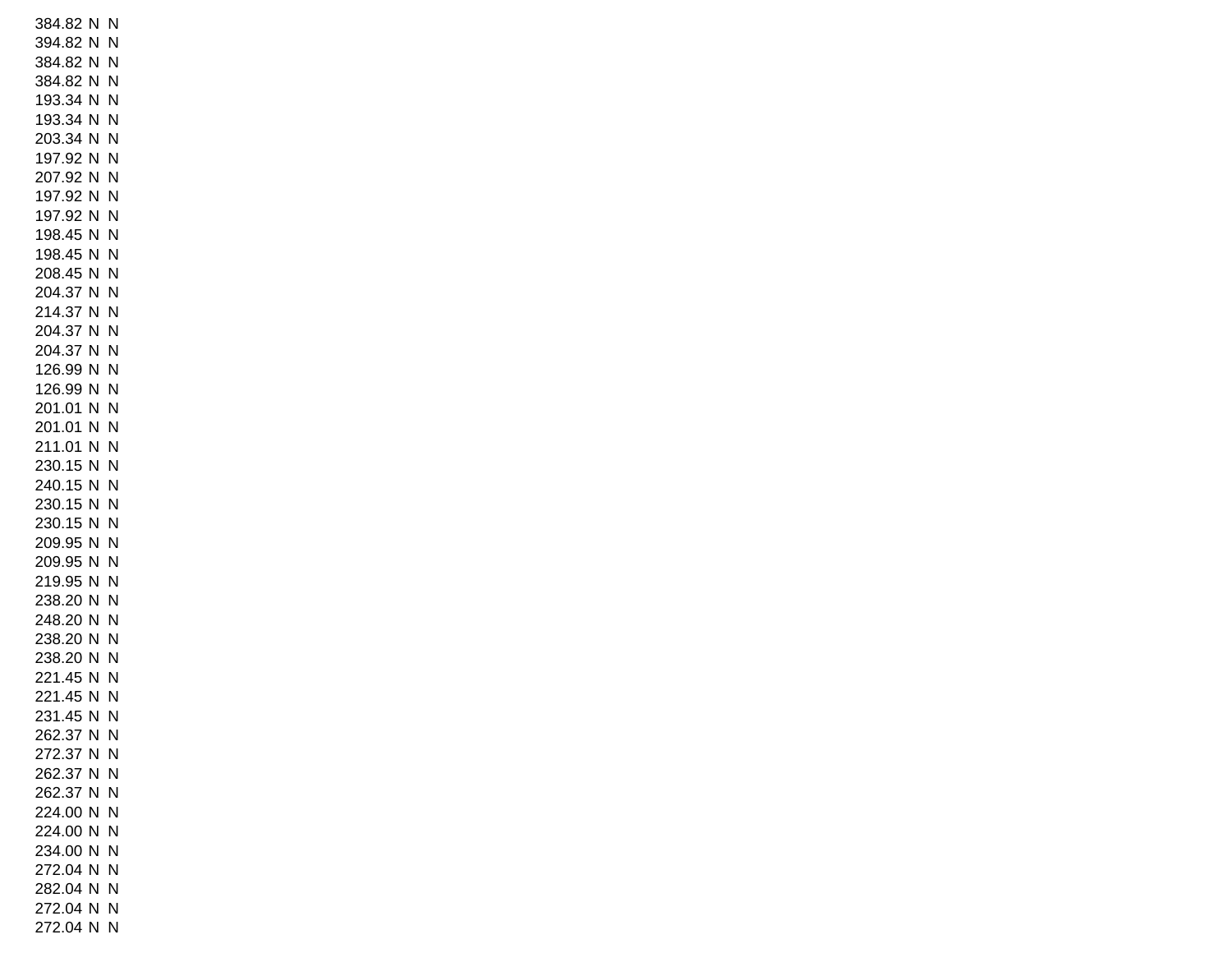225.28 N N 225.28 N N 235.28 N N 296.21 N N 306.21 N N 296.21 N N 296.21 N N 235.50 N N 235.50 N N 245.50 N N 310.71 N N 320.71 N N 310.71 N N 310.71 N N 236.78 N N 236.78 N N 246.78 N N 313.93 N N 323.93 N N 313.93 N N 313.93 N N 247.00 N N 247.00 N N 257.00 N N 326.82 N N 336.82 N N 326.82 N N 326.82 N N 240.15 N N 250.83 N N 250.83 N N 260.83 N N 257.54 N N 267.54 N N 257.54 N N 257.54 N N 275.11 N N 275.11 N N 285.11 N N 302.65 N N 312.65 N N 302.65 N N 302.65 N N 310.88 N N 310.88 N N 320.88 N N 344.54 N N 354.54 N N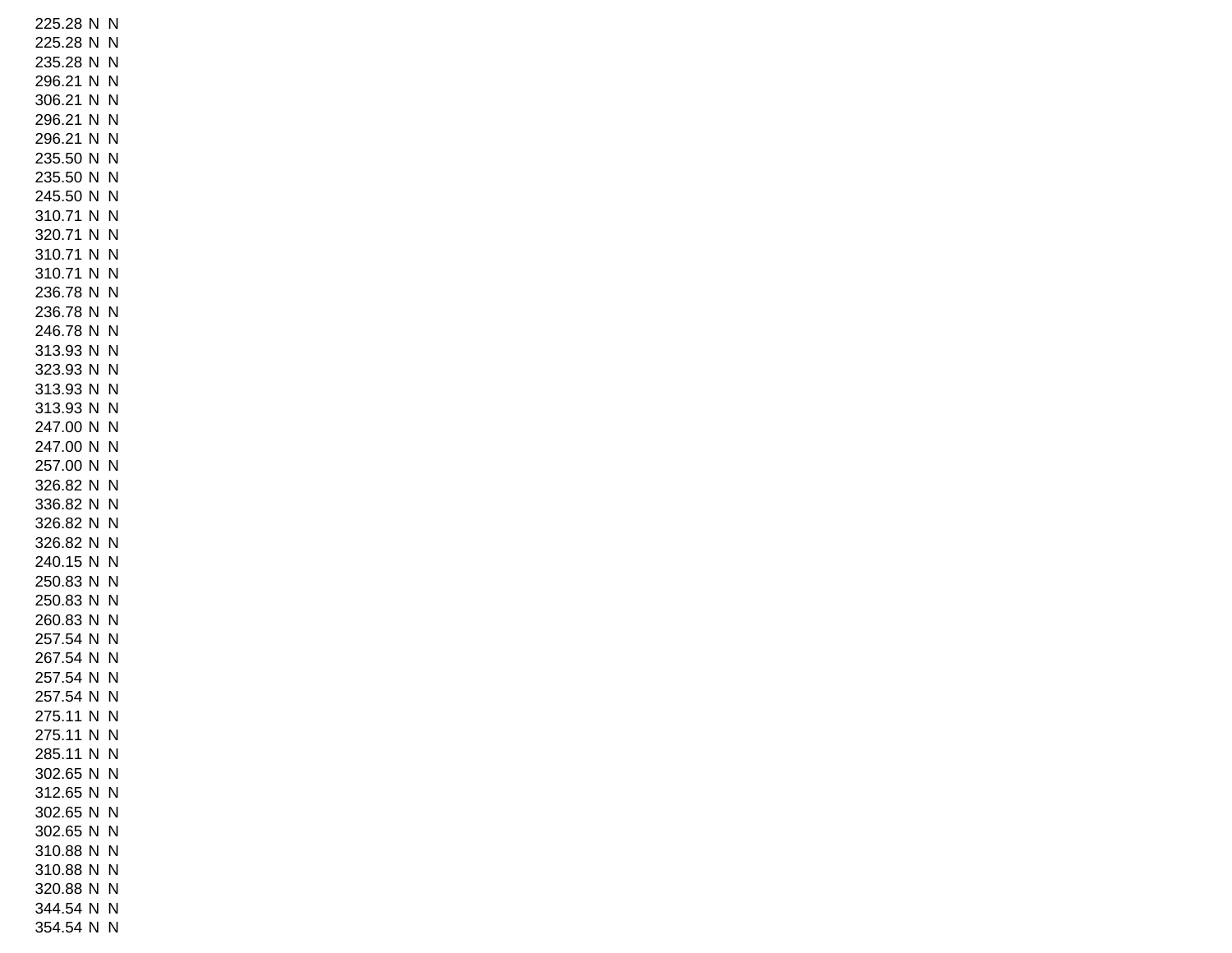| 344.54 N      | N |
|---------------|---|
| 344.54 N      | N |
| 342.82 N      | N |
| 342.82 N      | N |
| 352.82 N      | N |
| 379.99 N      | N |
| 389.99 N      | N |
| 379.99 N      | N |
| 379.99 N      | N |
| 391.27 N      | N |
| 401.27 N      | N |
| 391.27 N      | N |
| 391.27 N      | N |
| 313.44 N      | N |
| 313.44 N      | N |
| 323.44 N      | N |
| 333.88 N      | N |
| 333.88 N      | N |
| 343.88 N N    |   |
| 448.86 N N    |   |
| 448.86 N      | N |
| 458.86 N      | N |
| 284.05 N      | N |
| 284.05 N      | N |
| 294.05 N      | N |
| 291.72 N      | N |
| 291.72 N      | N |
| 301.72 N      | N |
| 305.77 N      | N |
| 305.77<br>N N |   |
| 315.77 N N    |   |
| 0.00 N        | N |
|               |   |
|               |   |
| 0.00 N        | Ν |
|               |   |
| 0.00 N N      |   |
|               |   |
| $0.00 N$ N    |   |
|               |   |
| $0.00 N$ N    |   |
|               |   |

0.00 N N